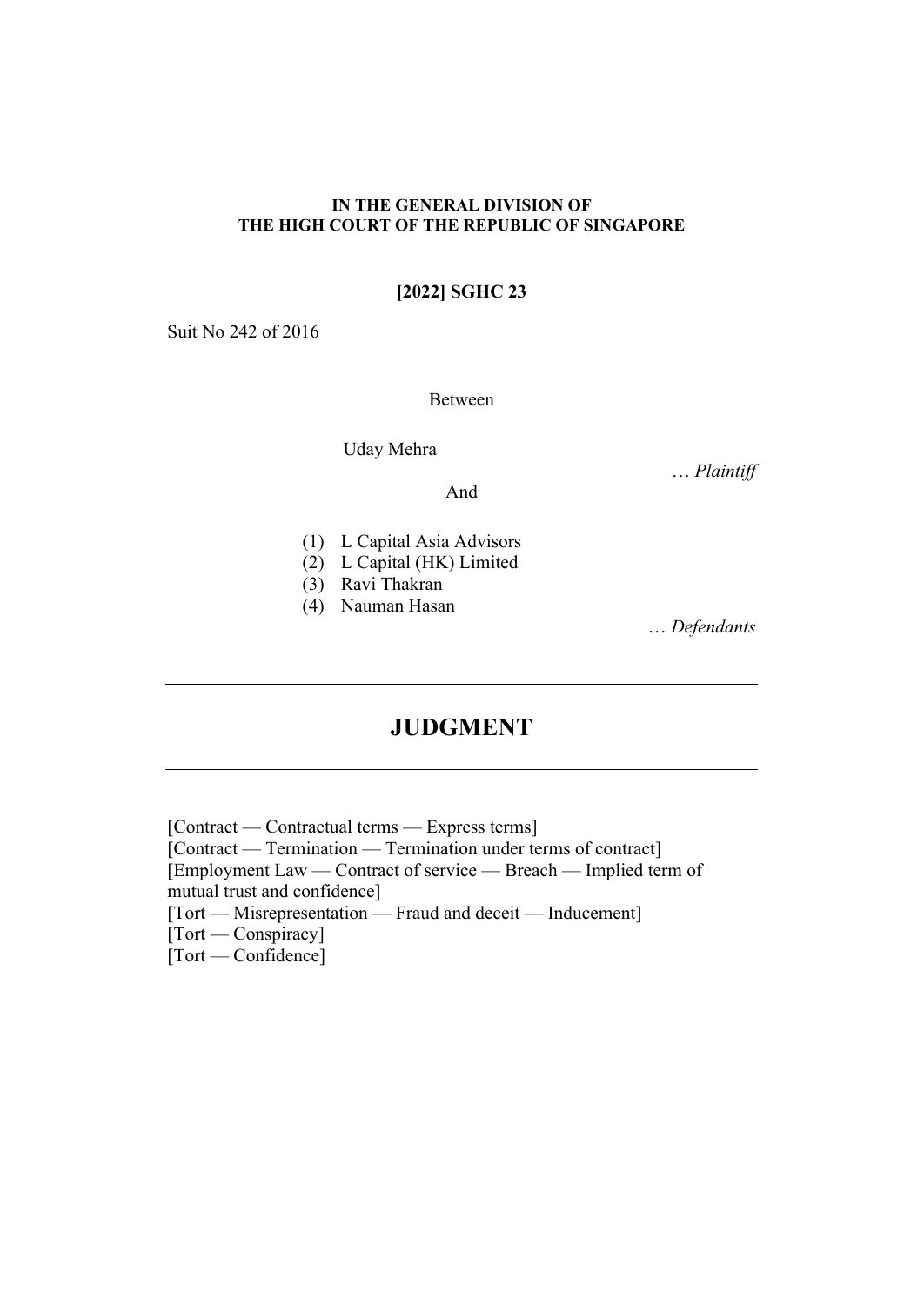# **TABLE OF CONTENTS**

| Arithmetic relationship between "2.5%" and "carry"16 |  |
|------------------------------------------------------|--|
|                                                      |  |
|                                                      |  |
|                                                      |  |
|                                                      |  |
|                                                      |  |
|                                                      |  |
|                                                      |  |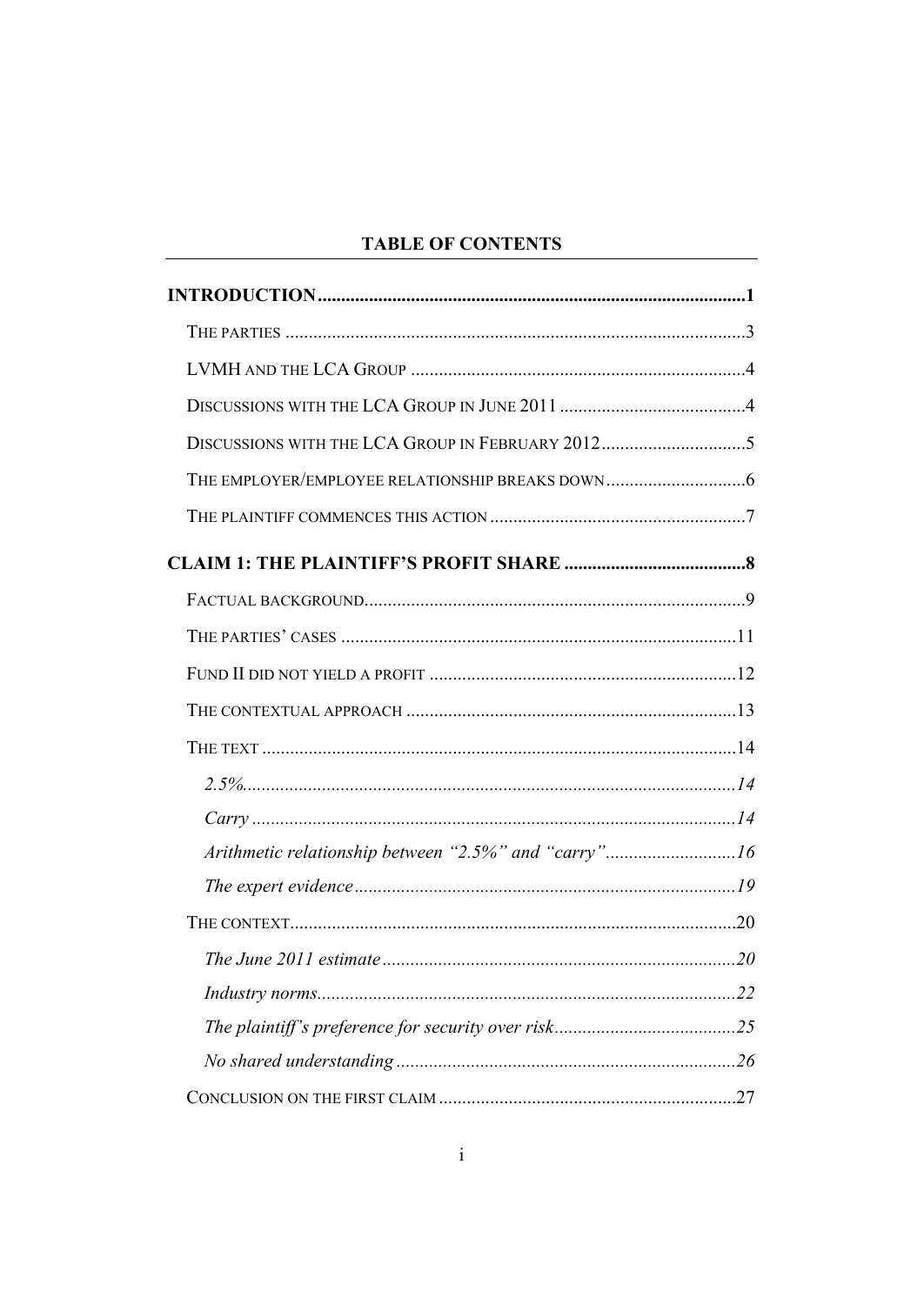| CLAIM 2: FRAUDULENT MISREPRESENTATION 27                          |  |
|-------------------------------------------------------------------|--|
|                                                                   |  |
| THE REPRESENTATIONS ARE EITHER TRUE OR WERE NOT MADE 30           |  |
| The plaintiff fundamentally misunderstood the two written         |  |
| The LCA Group did not make the oral representations34             |  |
| The third defendant did not make the oral representation34<br>(1) |  |
| Mr Piette did not make the oral representation 41<br>(2)          |  |
|                                                                   |  |
|                                                                   |  |
| A representation as to future intent is actionable only if        |  |
| The plaintiff's own case is that the first defendant was not      |  |
| THE PLAINTIFF WAS NOT INDUCED BY THE REPRESENTATION48             |  |
| THE PLAINTIFF HAS NOT PROVEN THAT HE SUFFERED ANY LOSS 50         |  |
|                                                                   |  |
| <b>CLAIM 3: TERMINATION IN BREACH OF CONTRACT 52</b>              |  |
|                                                                   |  |
|                                                                   |  |
|                                                                   |  |
|                                                                   |  |
|                                                                   |  |
|                                                                   |  |
|                                                                   |  |
|                                                                   |  |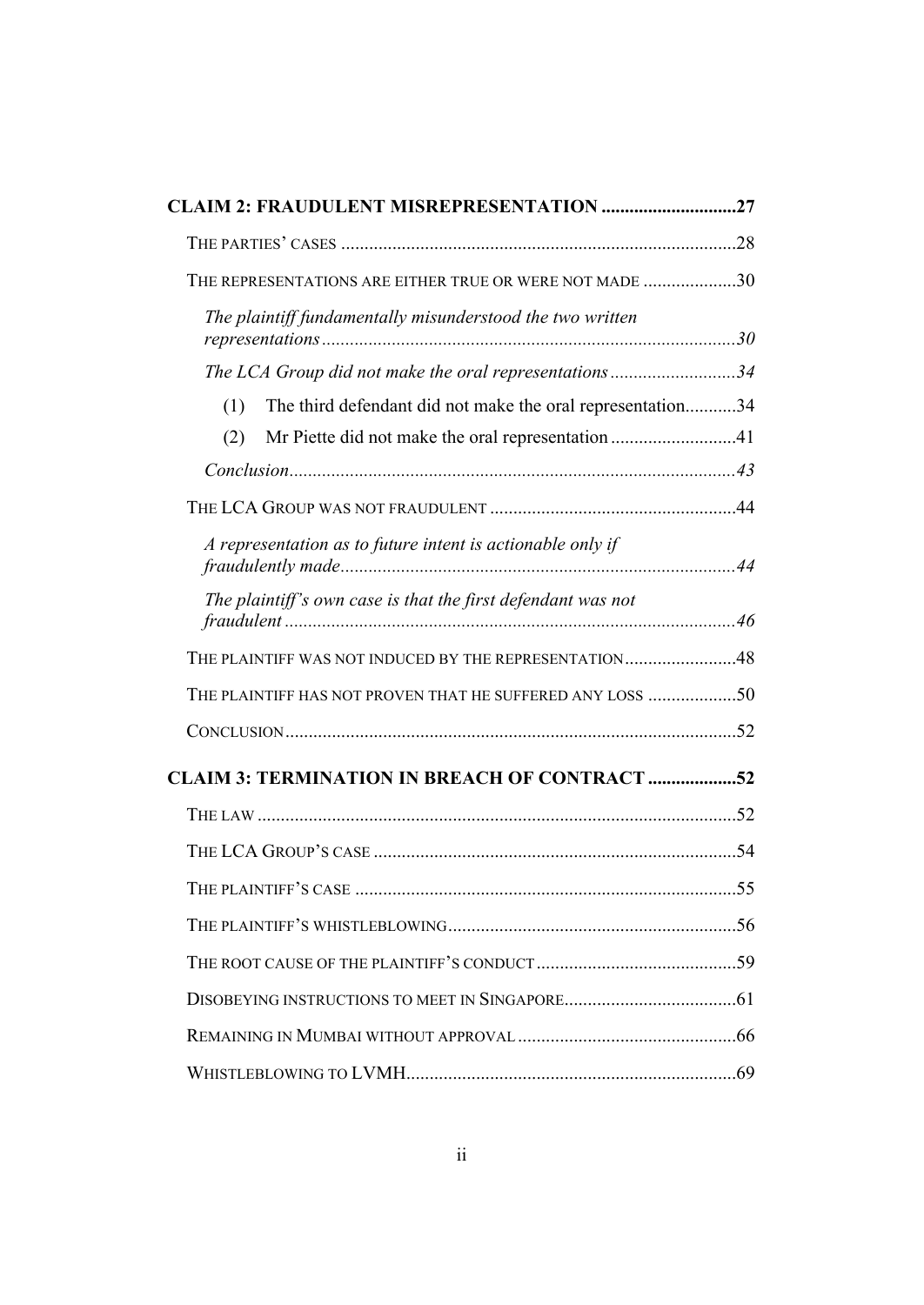| (1) |                                                        |  |
|-----|--------------------------------------------------------|--|
| (2) |                                                        |  |
|     |                                                        |  |
| (1) | The plaintiff owed an obligation of confidence to the  |  |
| (2) | The plaintiff breached his obligation of confidence 91 |  |
| (3) |                                                        |  |
| (4) |                                                        |  |
|     |                                                        |  |
|     |                                                        |  |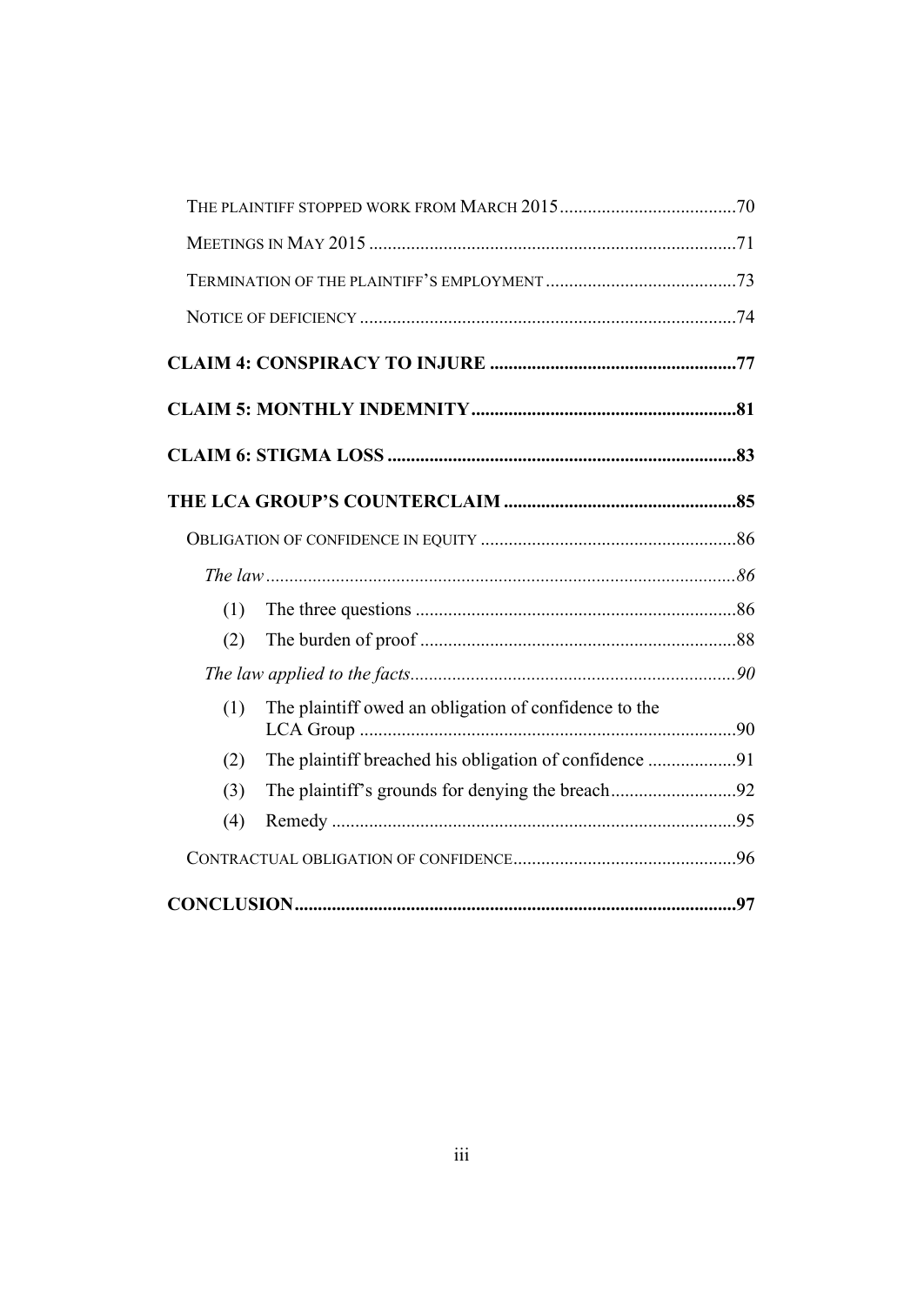**This judgment is subject to final editorial corrections approved by the court and/or redaction pursuant to the publisher's duty in compliance with the law, for publication in LawNet and/or the Singapore Law Reports.**

# **Uday Mehra v L Capital Asia Advisors and others**

# **[2022] SGHC 23**

General Division of the High Court — Suit No 242 of 2016 Vinodh Coomaraswamy J 27-28 January, 2-5, 9-10, 16-19 February, 12 July, 3 August 2021

28 January 2022 Judgment reserved

# <span id="page-4-0"></span>**Vinodh Coomaraswamy J:**

# **Introduction**

1 The plaintiff is a former employee of the first and second defendants. His employment was terminated summarily in June 2015. The grounds for terminating his employment were his alleged acts of insubordination and misconduct. His case is that his employment was terminated in breach of contract in order to suppress his attempts to expose internal wrongdoing.

2 The plaintiff now brings this action against the defendants seeking damages for: (a) failing to pay him his profit share in breach of his employment contract; (b) inducing him to enter into his employment contract by fraudulent misrepresentation; (c) terminating his employment in breach of contract; (d) conspiring to injure him by unlawful means, *ie* by terminating his employment in breach of contract; (e) failing to pay him a post-termination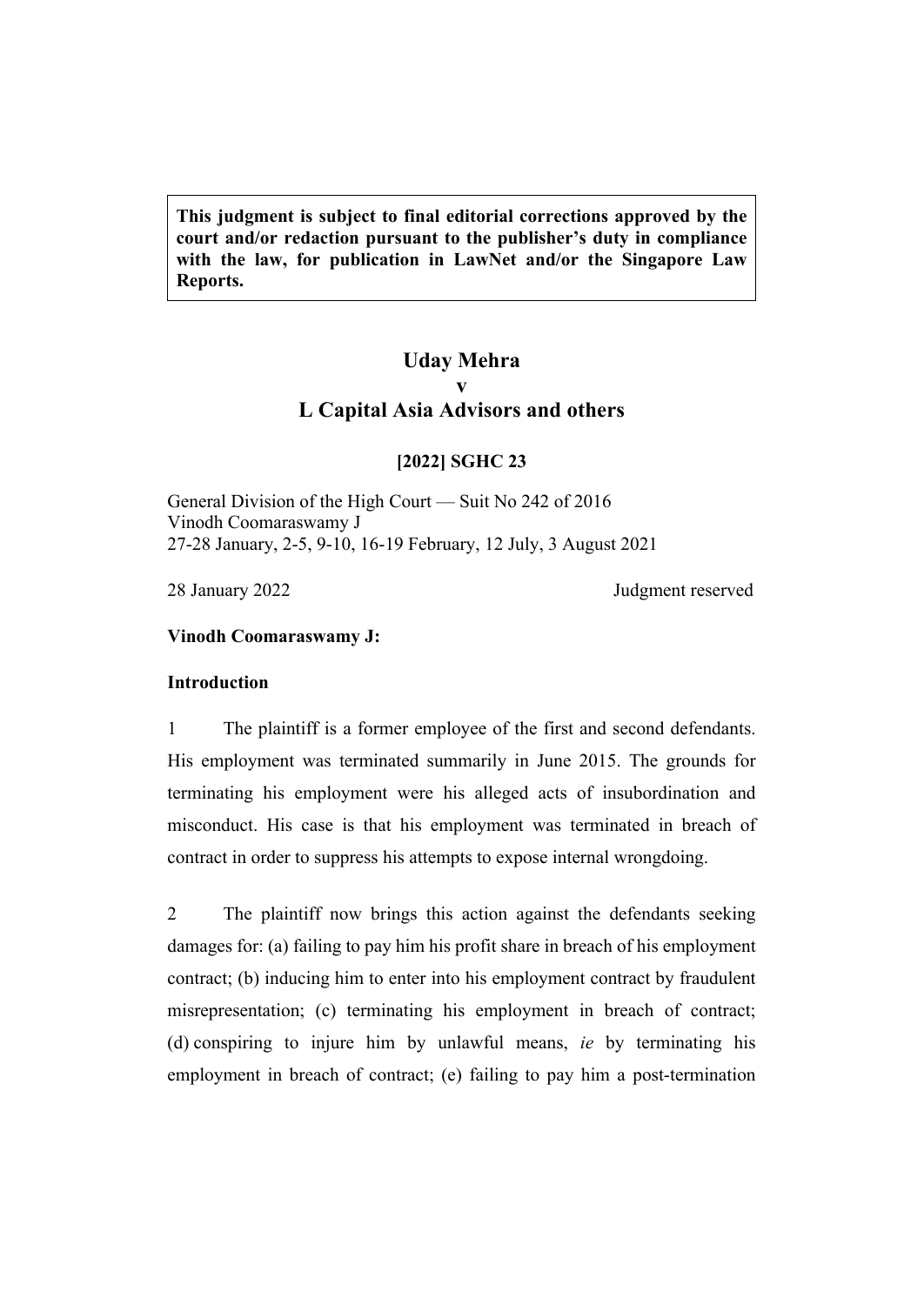monthly indemnity in breach of contract; and (f) the stigma loss he has suffered arising from the manner in which his employment contract was terminated.

3 I dismiss all of the plaintiff's claims. The first claim is dismissed because it is based on a fundamental misunderstanding of the relevant provision of his employment contract. The second claim is dismissed: (a) because the plaintiff has either fabricated or misunderstood the misrepresentations he alleges were made to him; and (b) because even the plaintiff does not believe the allegations of fraud on which this claim rests. The third claim is dismissed because the plaintiff was indeed guilty of insubordination and misconduct justifying summary termination of his employment. The fourth claim is dismissed because it is bereft of particulars and evidence and is completely baseless. The fifth claim is dismissed because the plaintiff failed to comply with an express contractual condition precedent for him to receive the post-termination monthly indemnity. The sixth and final claim is dismissed because there was no breach of any implied term of mutual trust and confidence in the plaintiff's employment contract.

4 The defendants bring a counterclaim against the plaintiff seeking relief for his breach of his obligations of confidentiality. I have allowed the counterclaim but have ordered the plaintiff to pay only nominal damages of \$1,000 for his breach.

5 I now set out my reasons in full.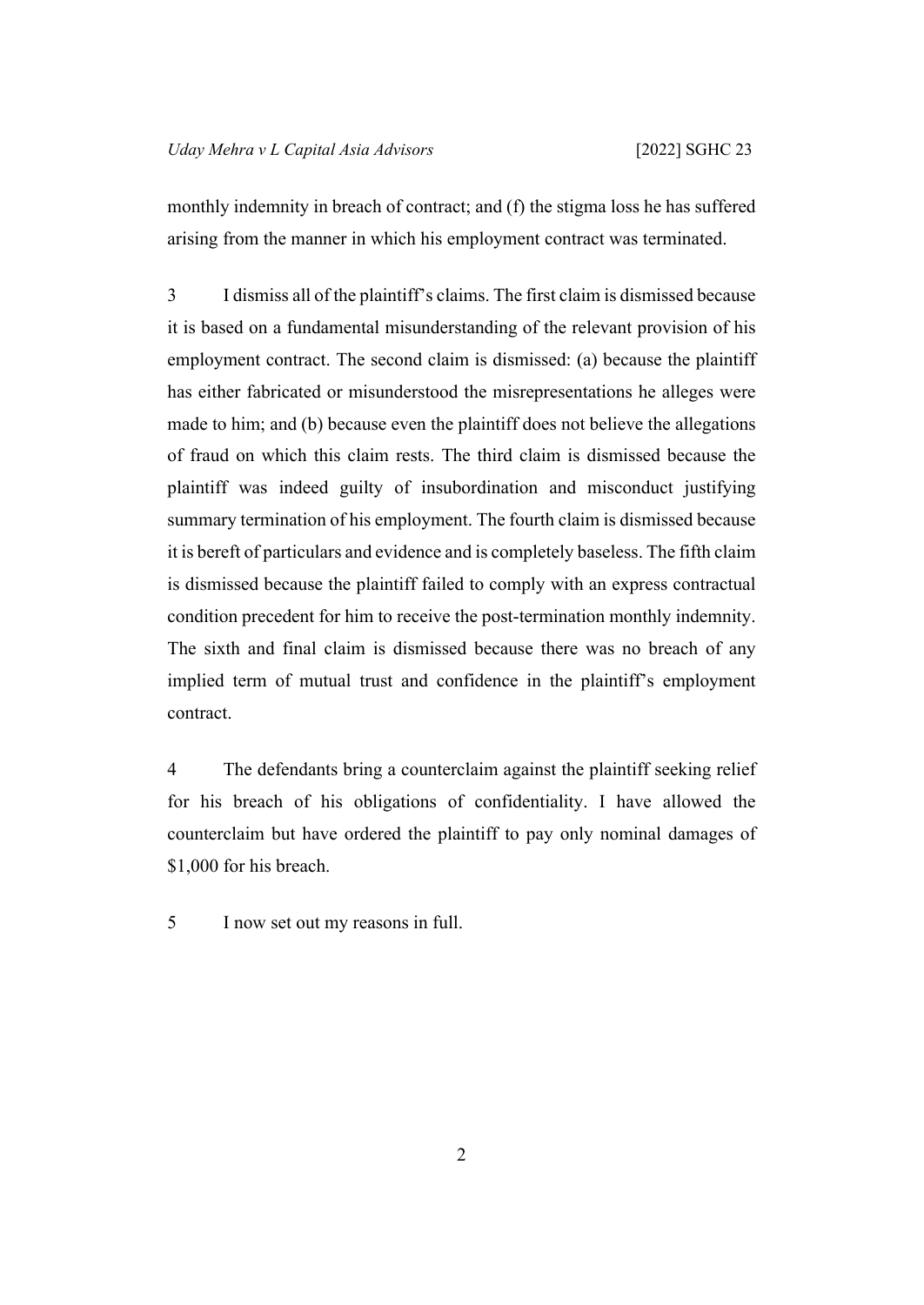# <span id="page-6-0"></span>*The parties*

6 The plaintiff was born in India, is a citizen of the Netherlands and resides in the United Kingdom.<sup>1</sup>

7 The first defendant is the holding company of a group of companies in the business of raising, investing and managing private equity funds. I shall refer to that group of companies as "the LCA Group". The LCA Group has its head office in Singapore and is managed from Singapore. Member companies of the LCA Group are incorporated in several other jurisdictions, including Mauritius and Hong Kong. The first defendant is incorporated in Mauritius.

8 The second defendant is a wholly owned subsidiary of the first defendant and therefore a member of the LCA Group. The second defendant is incorporated in Hong Kong.

9 The third defendant is the founder of the LCA Group. He was, at all material times, the managing partner and chairman of the LCA Group and the managing partner of the first defendant.

10 The fourth defendant was, at all material times, a senior human resources executive in LVMH Moët Hennessy Louis Vuitton SE ("LVMH"). LVMH is a very large and very successful multinational luxury goods conglomerate headquartered in France.<sup>2</sup>

1

The plaintiff's affidavit of evidence in chief ("Plaintiff's AEIC") at para 1.

<sup>2</sup> Plaintiff's AEIC at para 7.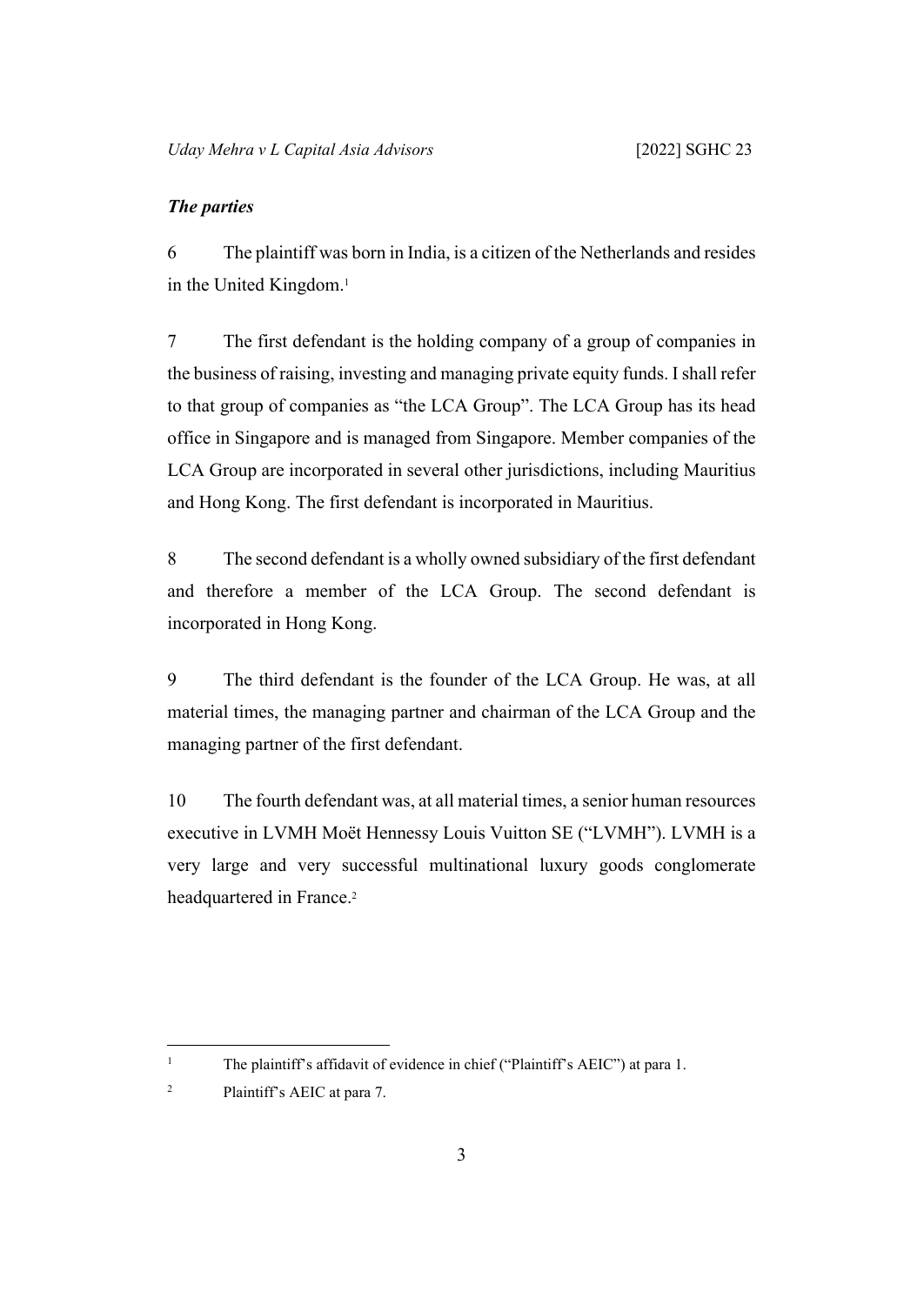### <span id="page-7-0"></span>*LVMH and the LCA Group*

11 LVMH is the sole shareholder of the first defendant. It is therefore the ultimate holding company of the LCA Group and its ultimate owner. LVMH is also a sponsor of the LCA Group's private equity funds and an investor in those funds.<sup>3</sup> LVMH therefore has a multi-tiered economic interest in the performance of the LCA Group and its funds.

12 LVMH therefore has significant involvement in the LCA Group's management. That is how the fourth defendant finds himself a defendant in this action. He was never a director or even an employee of the LCA Group. But as a senior human resources executive at LVMH, he participated in the LCA Group's decision to terminate the plaintiff's employment. The plaintiff therefore claims that the fourth defendant is a conspirator who participated in a plot to injure the plaintiff by terminating his employment in breach of contract.

# <span id="page-7-1"></span>*Discussions with the LCA Group in June 2011*

13 The possibility of the LCA Group employing the plaintiff arose for the first time in June 2011. That was when an executive search consulting firm known as Spencer Stuart & Associates (Singapore) Pte Ltd ("Spencer Stuart") approached the LCA Group on behalf of the plaintiff. The plaintiff and the third defendant already knew each other as former colleagues.<sup>4</sup> Spencer Stuart's approach led to a meeting between the plaintiff and the third defendant in Mumbai.<sup>5</sup>

<sup>3</sup> Plaintiff's AEIC at para 7.

<sup>4</sup> Third Defendant's AEIC at paras 15 to 17.

<sup>5</sup> The third defendant's affidavit of evidence in chief dated 7 November 2020 ("Third Defendant's AEIC") at paras 14.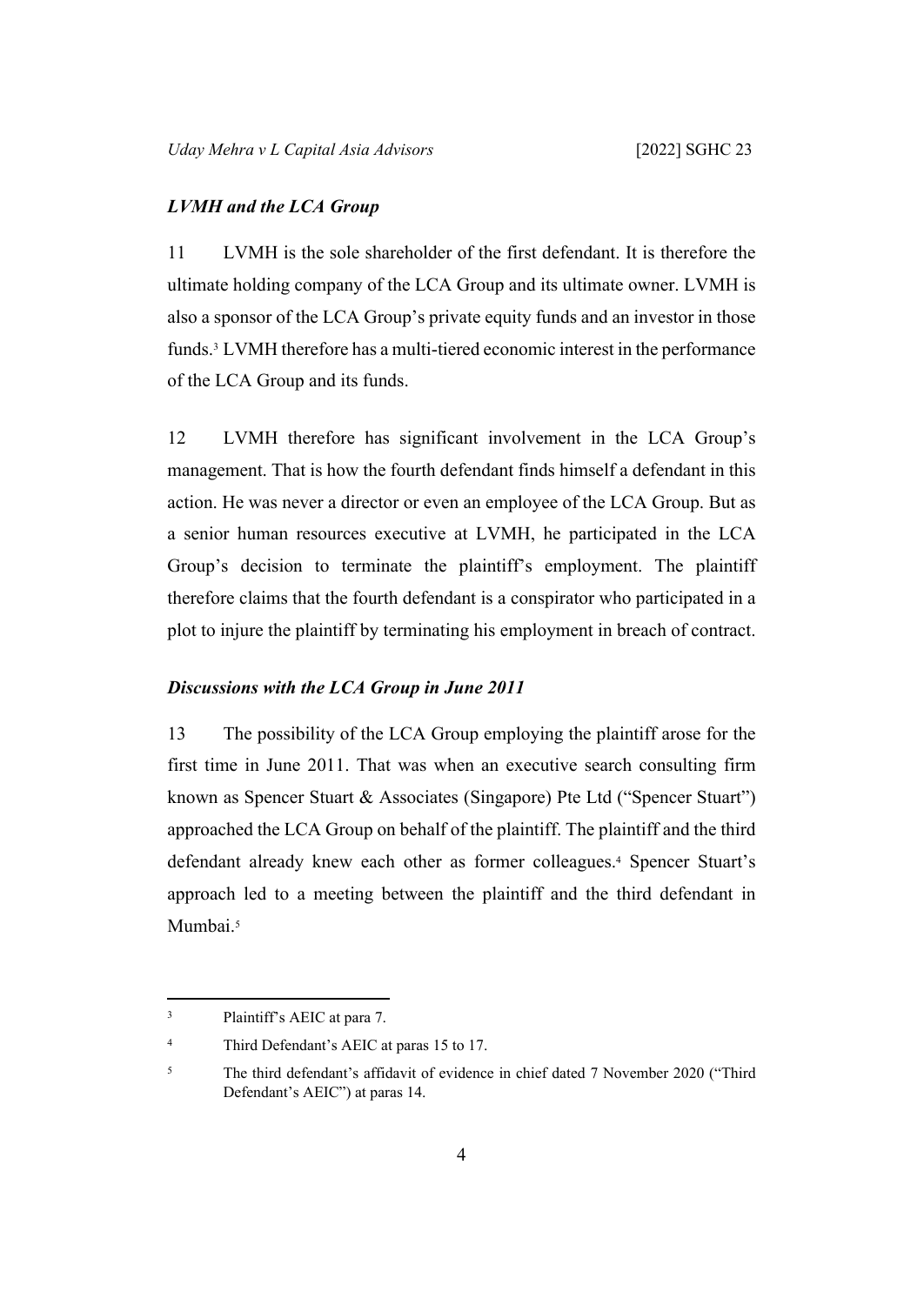14 As a consequence of this meeting, the plaintiff met a senior LVMH executive, also in Mumbai.<sup>6</sup> This senior executive was Mr Daniel Piette, a member of LVMH's Executive Committee. Part of Mr Piette's role at LVMH was to oversee LVMH's direct investment in funds, including those managed by the LCA Group. Mr Piette was therefore the LVMH executive to whom the third defendant then reported. The third defendant then held a position in LVMH concurrently with his position in the LCA Group, as LVMH's Group President for Southeast Asia.<sup>7</sup>

15 These meetings led to the LCA Group making a formal offer in June 2011 to employ the plaintiff as its Regional Managing Director of Operations.<sup>8</sup> The plaintiff did not ultimately accept this offer. Instead, in July 2011, he accepted an offer of employment in India with a men's fashion internet start-up called Zovi.com.<sup>9</sup>

# <span id="page-8-0"></span>*Discussions with the LCA Group in February 2012*

16 Discussions about the plaintiff's possible employment with the LCA Group resumed in January and February 2012, while plaintiff was still employed by Zovi.com. The result of these discussions was that the LCA Group once again made a formal offer to employ the plaintiff.<sup>10</sup> This time, the plaintiff accepted.

<sup>6</sup> Third Defendant's AEIC at para 18; 10 February 2021 Transcript p 23 line 9 to p 24 line 18; CB 233–242A.

<sup>7</sup> Statement of Claim (Amendment No. 2) dated 12 October 2020 ("SOC") at para 5.

<sup>8</sup> CB 243–248.

<sup>9</sup> CB 256.

<sup>10</sup> Third Defendant's AEIC at para 33; Gibert Ong's affidavit of evidence in chief dated 2 January 2020 ("Ong's AEIC") at paras 30 to 31.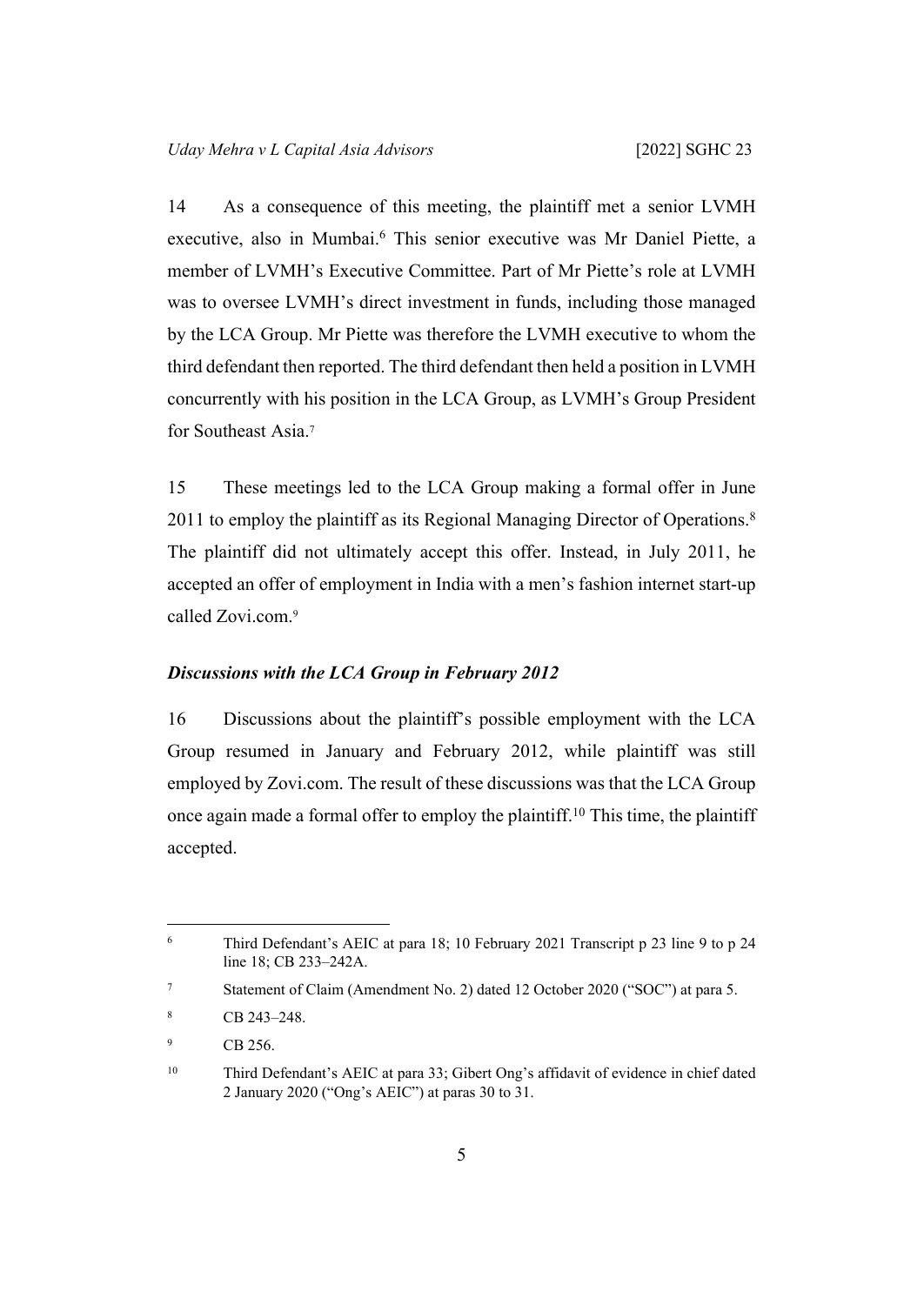17 In February 2012, the plaintiff ceased to be an employee of Zovi.com and became an employee of the LCA Group. He remained employed by the LCA Group until June 2015 when, as I have mentioned, his employment was terminated summarily.

18 Three different members of the LCA Group employed the plaintiff in turn from February 2012 to June 2015 under three different contractual arrangements. Apart from his primary place of work, the material terms of the plaintiff's employment, including his remuneration package, remained unchanged despite these changes of employer. Given that I have dismissed all of the plaintiff's claims, it is immaterial which company in the LCA Group was his employer at any given time. For convenience, therefore, I shall refer to the plaintiff's employer throughout the entire period from February 2012 to June 2015 simply as "the LCA Group".

# <span id="page-9-0"></span>*The employer/employee relationship breaks down*

19 The third defendant was the plaintiff's immediate superior officer throughout the plaintiff's employment by the LCA Group. Their relationship was initially uneventful,<sup>11</sup> apart from the inevitable minor issues.

20 In August 2014, their relationship came under serious strain. That was when a dispute arose between the plaintiff and the LCA Group about the correct construction of the formula in the plaintiff's employment contract by which to calculate his entitlement to a share of the profit on the next fund which the LCA Group raised. The dispute festered from August 2014 to May 2015. By June 2015, there had been a complete breakdown in the relationship between employer and employee and between immediate superior and subordinate.

<sup>&</sup>lt;sup>11</sup> Third Defendant's AEIC at para 58.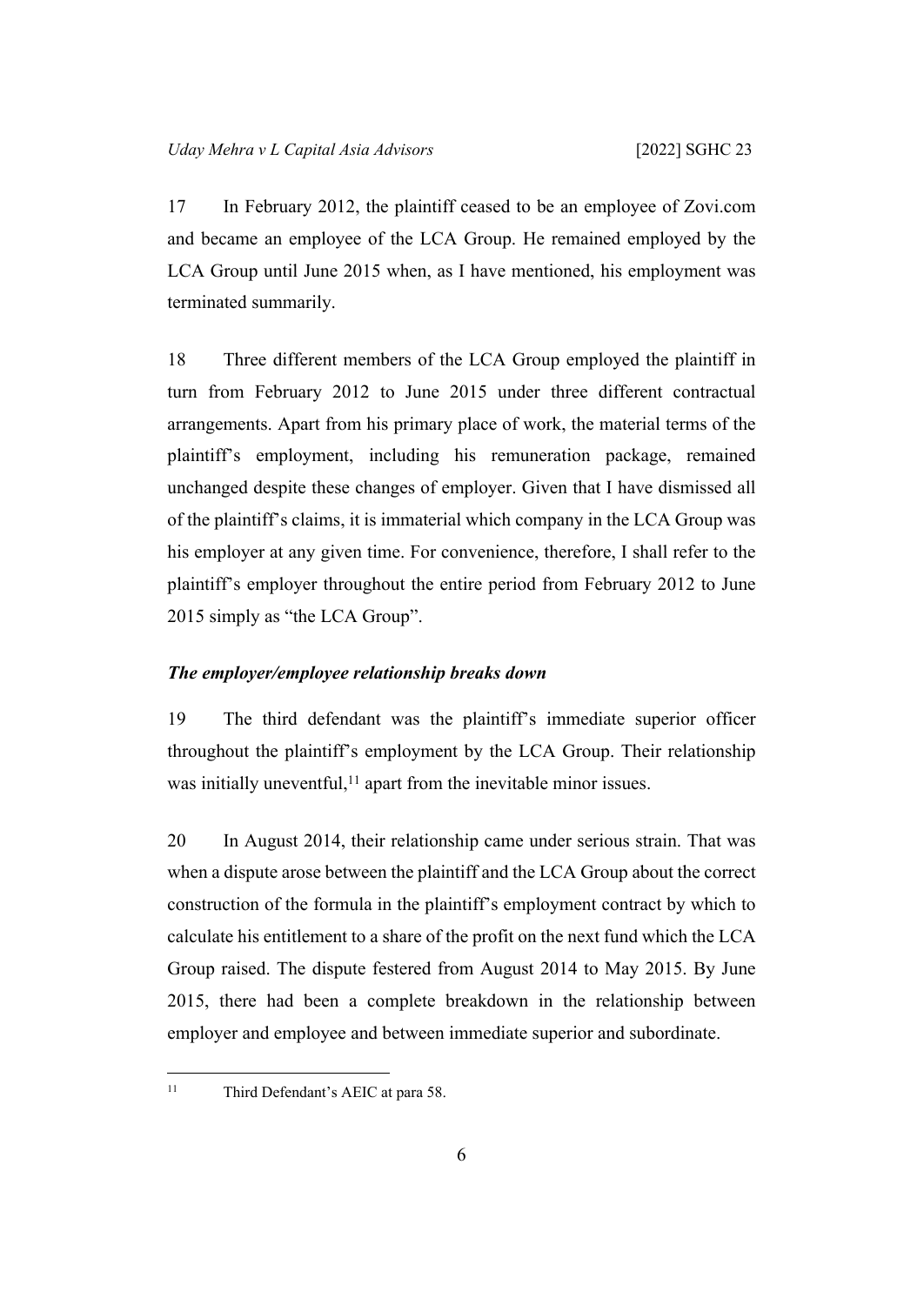21 As a result, the LCA Group terminated the plaintiff's employment summarily for insubordination and misconduct on 29 June 2015. The LCA Group took this step with the knowledge and support of LVMH.<sup>12</sup>

# <span id="page-10-1"></span><span id="page-10-0"></span>*The plaintiff commences this action*

22 The plaintiff now brings this action seeking the following relief against the defendants:

<span id="page-10-2"></span>(a) Damages for the LCA Group's breach of contract in failing to pay him his share of the next fund which it raised. The plaintiff values this claim at US\$37.5m.<sup>13</sup>

(b) Damages for the LCA Group's fraudulent misrepresentation, being the value of the share options at Zovi.com which the plaintiff gave up in order to accept employment with the LCA Group. The plaintiff values this claim at US\$75m<sup>14</sup> or US\$3m.<sup>15</sup>

<span id="page-10-3"></span>(c) Damages for terminating the plaintiff's employment in breach of contract. The plaintiff values this claim at just under US\$112,000, being the salary he would have earned during his six-month notice period.<sup>16</sup>

(d) Damages for conspiring to injure the plaintiff by unlawful means, *ie* by terminating the plaintiff's employment in breach of contract. The plaintiff values this claim at US\$80.99m, being the total

 $\text{CB } 2712 - 2715.$ 

<sup>13</sup> Plaintiff's closing submissions dated 19 April 2021 ("PCS") at paragraph 326(e).

<sup>&</sup>lt;sup>14</sup> PCS at paragraph 326(f).

<sup>&</sup>lt;sup>15</sup> Plaintiff's reply closing submissions dated 12 May 2021 ("PRCS") at paragraph 180.

<sup>&</sup>lt;sup>16</sup> PCS at paragraph 326(a).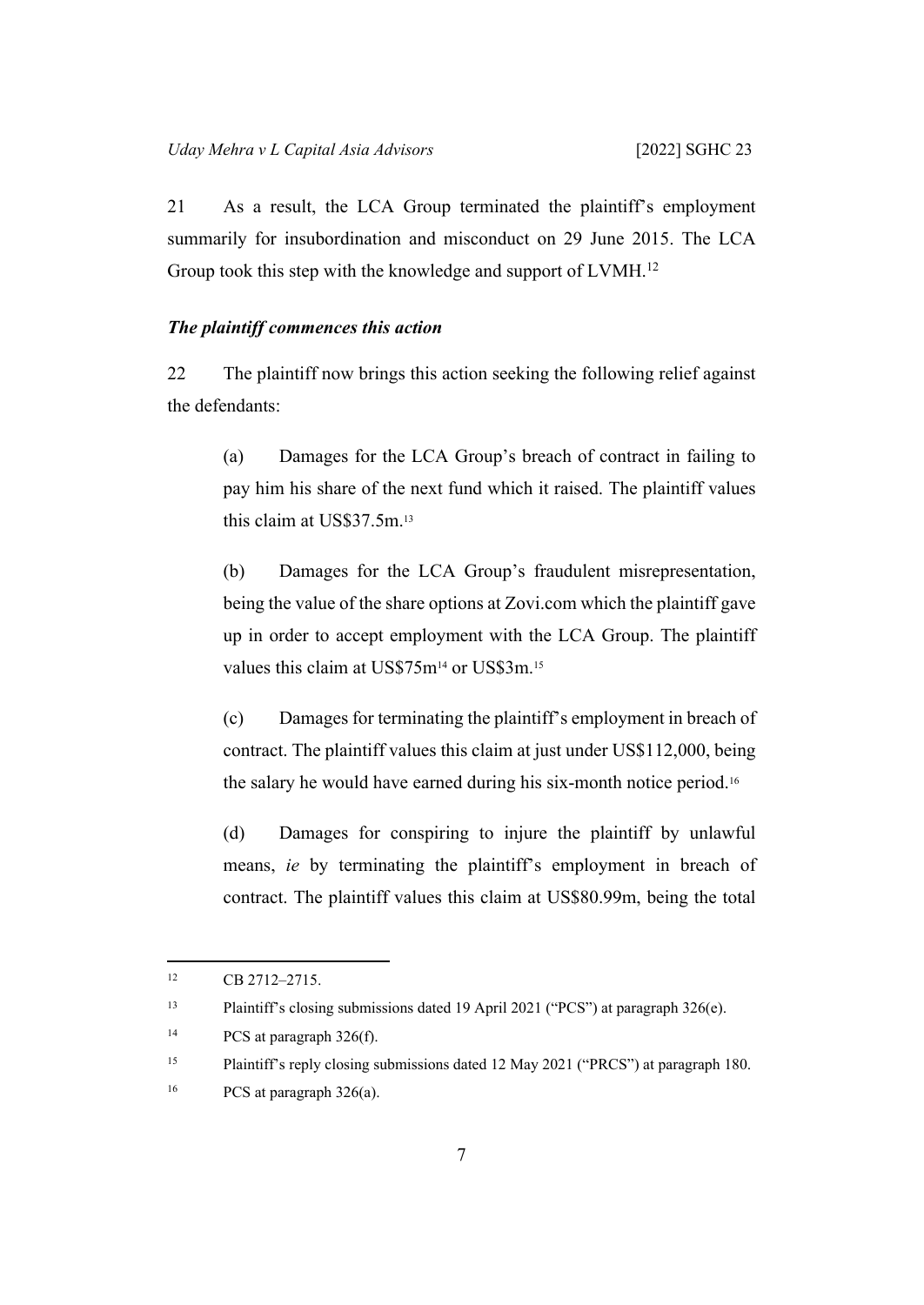of the sums claimed under  $[22(a)]$  $[22(a)]$  $[22(a)]$  $[22(a)]$  and  $[22(c)]$  $[22(c)]$  above and  $[22(e)]$  $[22(e)]$  $[22(e)]$  and  $[22(f)]$  $[22(f)]$  $[22(f)]$  below.<sup>17</sup>

<span id="page-11-1"></span>(e) Damages for failing to pay the plaintiff a post-termination monthly indemnity due to him under his employment contract. The plaintiff values this claim at just over US\$78,000.<sup>18</sup>

<span id="page-11-2"></span>(f) Damages for the stigma which is now attached to the plaintiff in the employment market by reason of the LCA Group's termination of his employment in breach of the implied term of mutual trust and confidence. The plaintiff values this claim at US\$43.3m.<sup>19</sup>

23 The LCA Group rejects all of the plaintiff's claims in their entirety. I now deal with each of the plaintiff's claims in turn.

# <span id="page-11-0"></span>**Claim 1: the plaintiff's profit share**

24 The plaintiff's first claim is that the LCA Group has failed to pay him his share of the profit on the next fund raised by the first defendant, calculated in accordance with the formula set out in his employment contract. The parties have referred to that next fund as "Fund II". I shall do the same.

25 I note in passing that the plaintiff commenced this action even before the LCA Group was obliged to calculate and pay to him his share of Fund II's profit. In that sense, although the plaintiff does not plead it in this way, his first claim is in substance a claim that the LCA Group committed an anticipatory breach of his employment contract when it refused to accept his construction of

<sup>&</sup>lt;sup>17</sup> PCS at paragraph 326(b).

<sup>&</sup>lt;sup>18</sup> PCS at paragraph 326(c).

<sup>&</sup>lt;sup>19</sup> PCS at paragraph 326(d).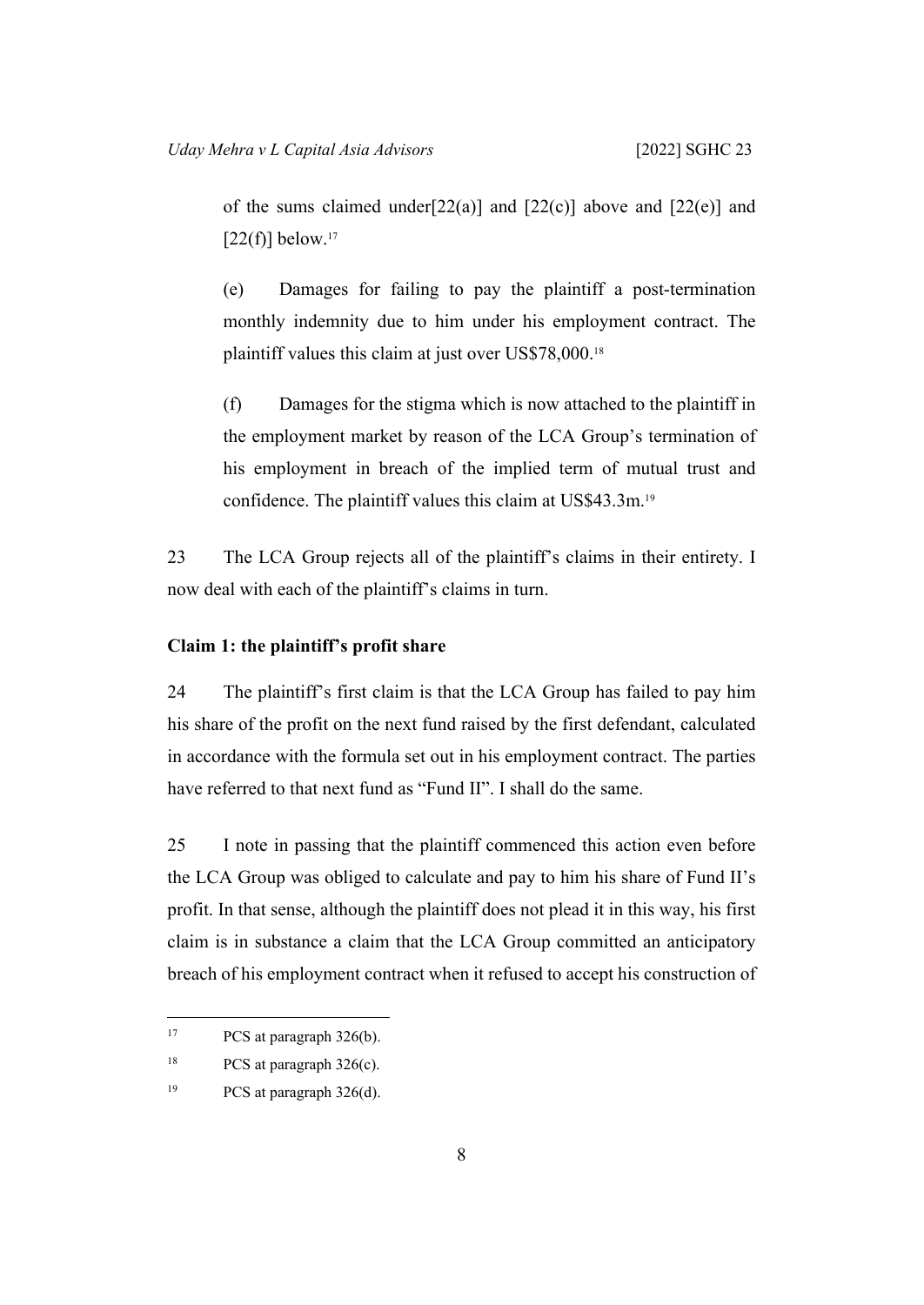the contractual formula. As nothing turns on this point, I need not analyse it further.

## <span id="page-12-0"></span>*Factual background*

26 When the plaintiff commenced his employment in February 2012, the LCA Group had just started raising funds from investors for Fund II. Fund II closed in June 2014 with US\$980m raised.<sup>20</sup>

27 In August 2014, the plaintiff queried the construction of the formula by which his share of the profit on Fund II was to be calculated. The dispute over the proper construction of that formula is the root cause of all of the unhappy events which followed, including this litigation. It is therefore necessary to consider now in more detail the three sets of contractual arrangements under which the LCA Group employed the plaintiff.

28 From February 2012 to May 2012, the first defendant employed the plaintiff as its Managing Director. I shall refer to this employment contract as "the February 2012 Contract". From May 2012 to June 2014, the LCA Group's member company in Mumbai<sup>21</sup> employed the plaintiff. Concurrently, the LCA Group's member company in Mauritius<sup>22</sup> paid the plaintiff part of his remuneration package under a consultancy agreement with him. I shall refer to these contracts collectively as "the May 2012 Contract". From June 2014 to June 2015, the second defendant employed the plaintiff as its Managing

<sup>20</sup> The defendants' closing submissions dated 19 April 2021 at para 31.

<sup>21</sup> CB 398–402.

 $22$  CB 365.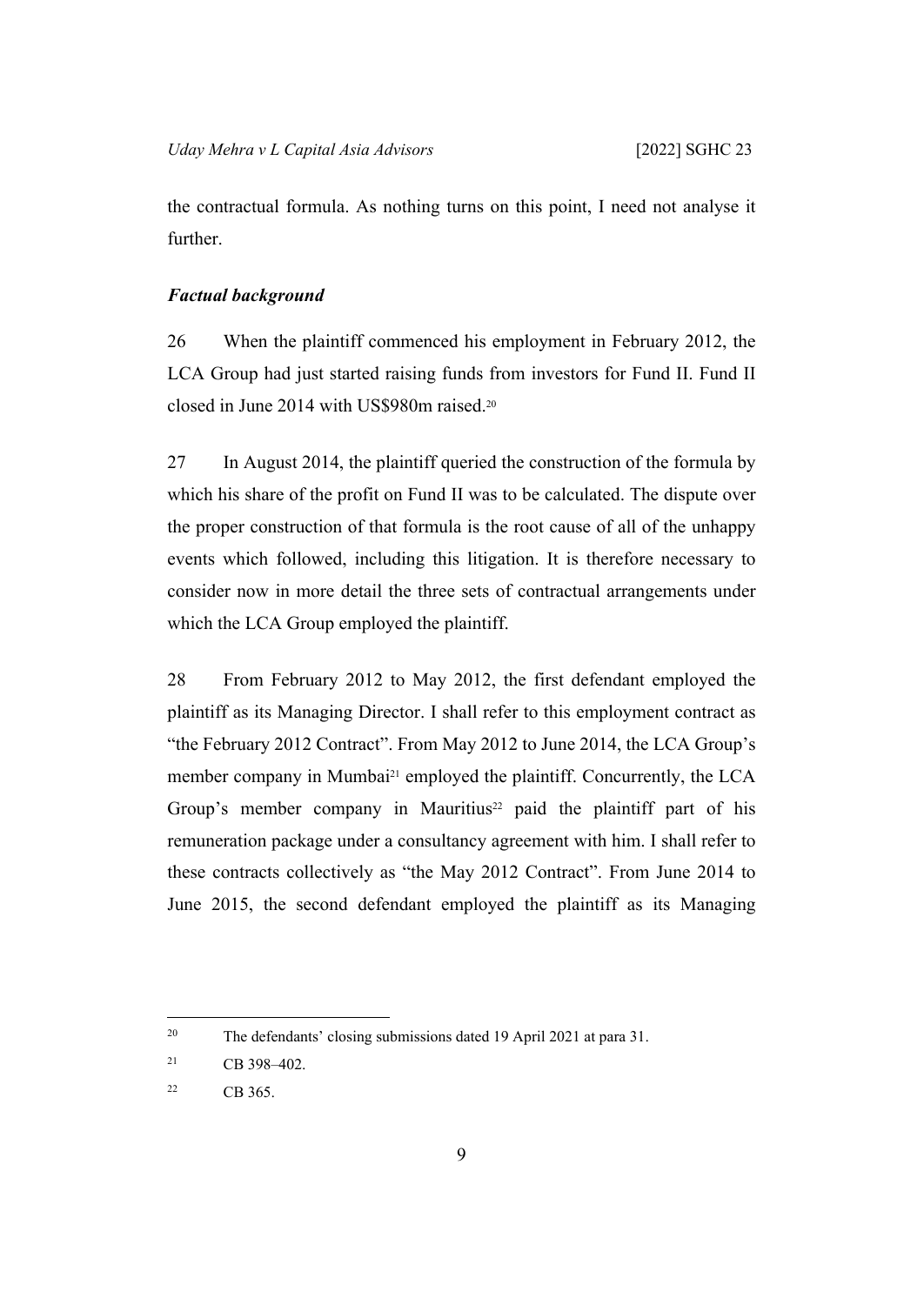Director, Operations. I shall refer to this employment contract as "the June 2014 Contract".

<span id="page-13-0"></span>29 The formula by which the plaintiff's share of the profit on Fund II was to be calculated was set out expressly in cl 3.1 of the February 2012 Contract.<sup>23</sup>

You will be entitled to receive a gross basic remuneration of USD 400,000.00 per annum paid monthly in arrears, in 12 equal instalments. You will be eligible for an annual performance bonus targeting 100% of your gross annual base salary subject to individual performance and business results … We also wish to confirm that *you will be awarded 2.5% carry for the next fund raised by [the first defendant]*."

[Emphasis added]

It is not disputed that Fund II is "the next fund raised by [the first defendant]" within the meaning this clause.

30 From May 2012, the contractual formula by which the plaintiff's share of the profit on Fund II was to be calculated is set out in a letter ("the May 2012 Letter") which accompanied the May 2012 Contract.<sup>24</sup> The language of the May 2012 Letter is identical in all material respects to cl 3.1 of the February 2012 Contract:

Dear Uday

You will be awarded *2.5% carry* for the next Fund raised and managed by [the first defendant].

The carry shares will be allocated to you in accordance with the carried interest scheme of the next Fund.

(Emphasis added)

<sup>23</sup> Ong's AEIC at para 46; CB 263 and 355.

<sup>24</sup> CB 418; DCB 84.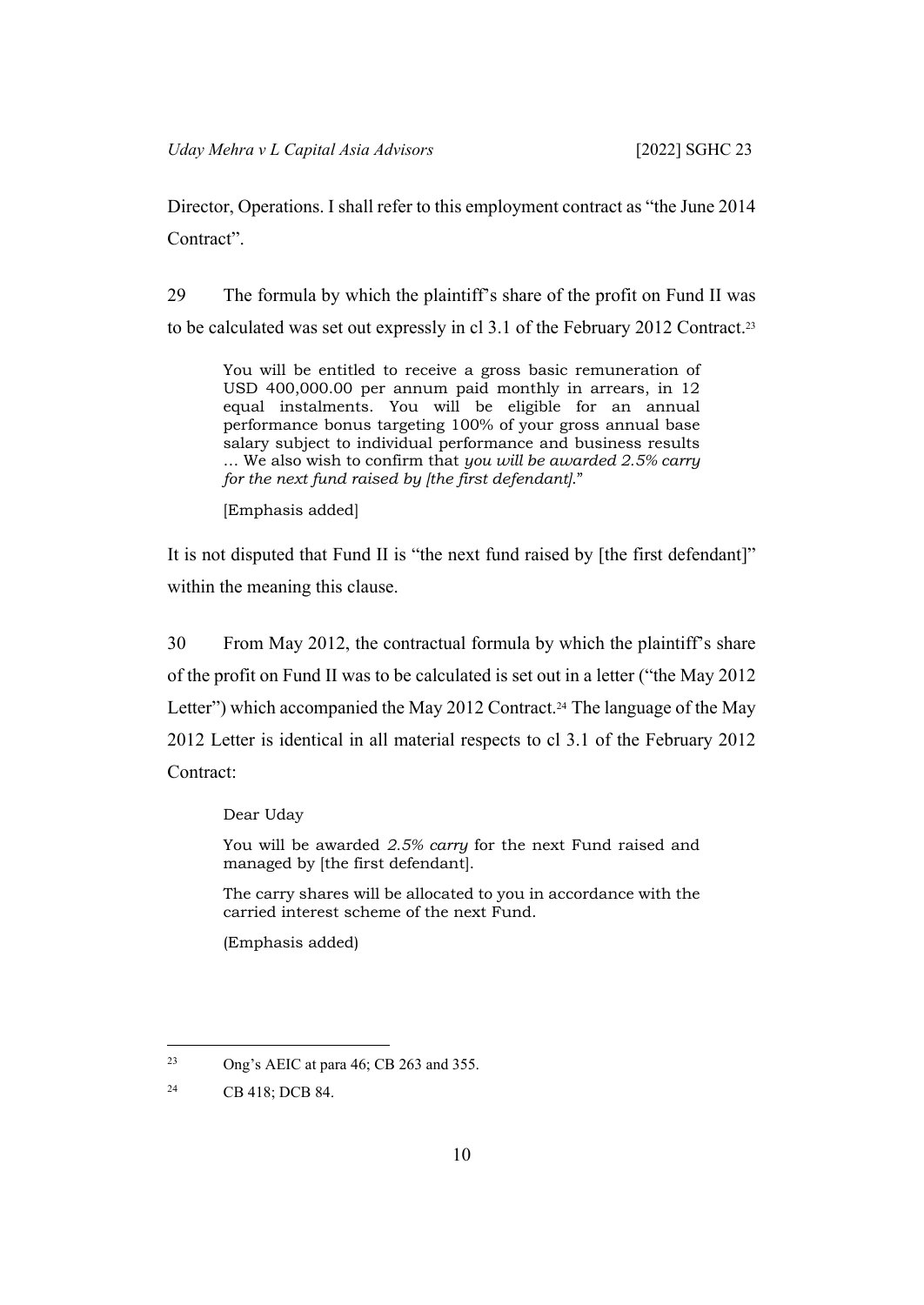31 The June 2014 Contract is silent on the plaintiff's entitlement to a share of the profit on Fund II. However, the LCA Group does not argue that the June 2014 Contract extinguished whatever contractual effect the May 2012 Letter might have had with regard to the plaintiff's share of the profit on Fund II. I therefore proceed on the basis that the May 2012 Letter remained in force as a term of the plaintiff's employment contract throughout his employment under the June 2014 Contract.

# <span id="page-14-0"></span>*The parties' cases*

32 The critical phrase in both the February 2012 Contract and the May 2012 Letter is the phrase "2.5% carry". The plaintiff's case is that this phrase must be construed in the context of the parties' prior negotiations and shared understanding at the material time to "represent 2.5% of gross profits".<sup>25</sup>

<span id="page-14-1"></span>33 In response, the LCA Group raises three broad points:

(a) The May 2012 Letter is not enforceable: (i) because it was at most a mere agreement to agree;<sup>26</sup> (ii) because it lacks sufficient certainty;27 or (iii) because it was subject to conditions precedent which were never fulfilled.<sup>28</sup>

(b) Even if the May 2012 Letter is enforceable, the plaintiff's construction of its contractual effect is wrong. The phrase "2.5% carry"

<sup>&</sup>lt;sup>25</sup> SOC at paras 16(a) and 19(a); DWS at paragraph 83.

 $26$  DWS at paras 60 to 63.

<sup>27</sup> DWS at paras 64 to 69.

<sup>28</sup> DWS at paras 70 to 72.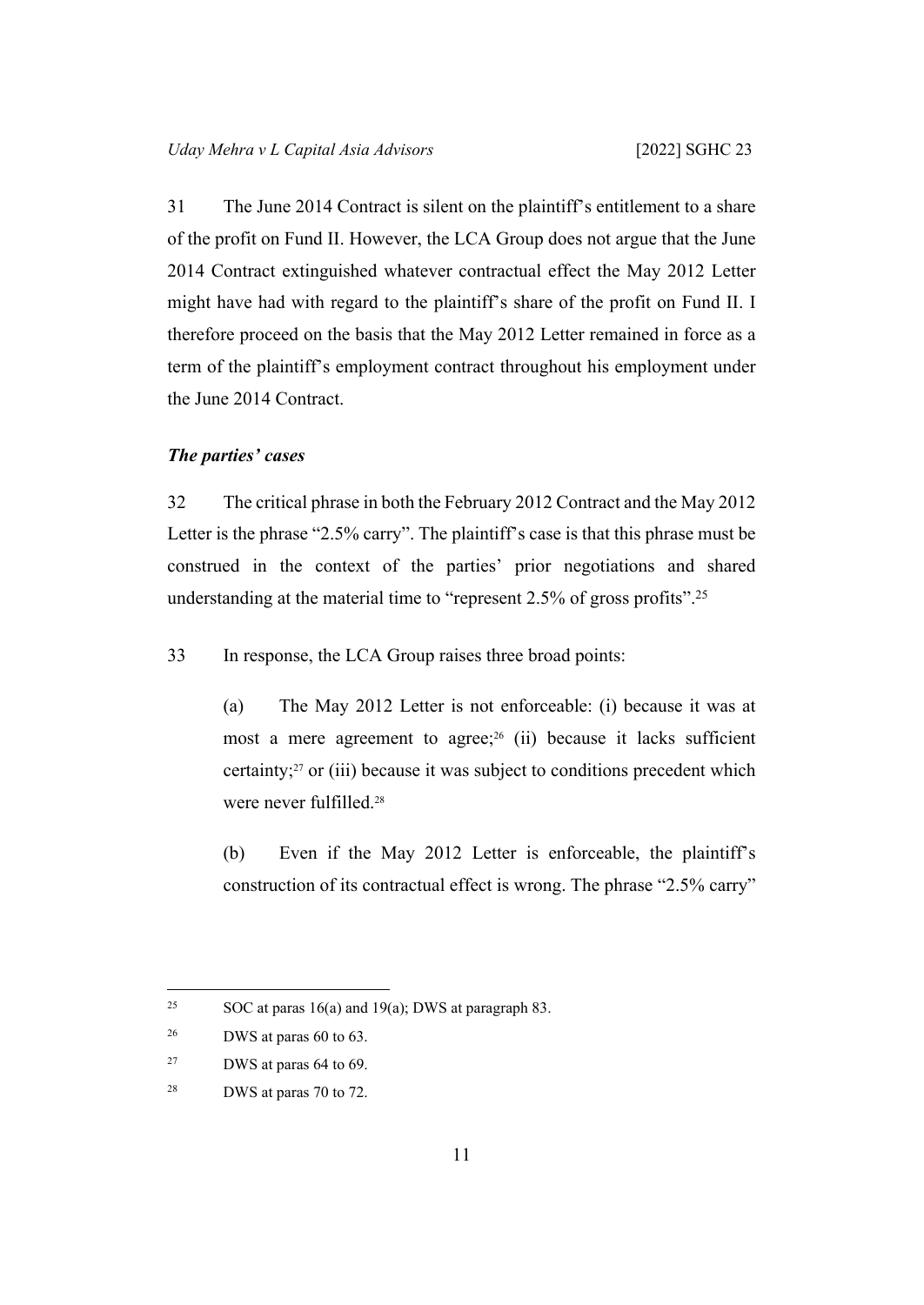refers to 2.5% of the LCA Group's share of the profit on Fund II and not to 2.5% of what the plaintiff calls the "gross profits" of Fund II.<sup>29</sup>

(c) Even if the plaintiff's construction is correct, Fund II failed to generate sufficient returns over its lifetime to yield any profit at all, thereby leaving the plaintiff with at best only a claim for nominal damages for breach of contract.<sup>30</sup>

34 It is convenient to take the final point first.

# <span id="page-15-0"></span>*Fund II did not yield a profit*

 $35$  The plaintiff and his expert both accept<sup>31</sup> that Fund II lost substantial money for its investors. Its net internal rate of return from inception to September 2020, just a few months before trial, was *negative* 11% per annum.<sup>32</sup> As things stand, it is virtually impossible for Fund II, given the limited time remaining of its lifespan, to recover these losses and generate a profit for investors and the LCA Group. The plaintiff and his expert all but accept this.<sup>33</sup>

36 I therefore take it that the plaintiff's share of the profit on Fund II, by whatever formula it may be calculated, is zero. As such, even if I were to decide this first claim entirely in the plaintiff's favour, he would be entitled only to

<sup>29</sup> Defence and Counterclaim (Amendment No. 2) dated 26 October 2020 ("D&CC") at paras 7–9.

<sup>30</sup> DWS at paras 111 to 114.

<sup>&</sup>lt;sup>31</sup> 3 February 2021 Transcript at p 99 line 9 to p 101 line 8; 4 February 2021 Transcript at p 155 line 21 to p 157 (line 11).

<sup>32</sup> AB 5731.

<sup>33</sup> 3 February 2021 Transcript at p 99 line 9 to p 101 line 8; 4 Febrary 2021 Transcript at p 155 line 21 to p 157 line 11.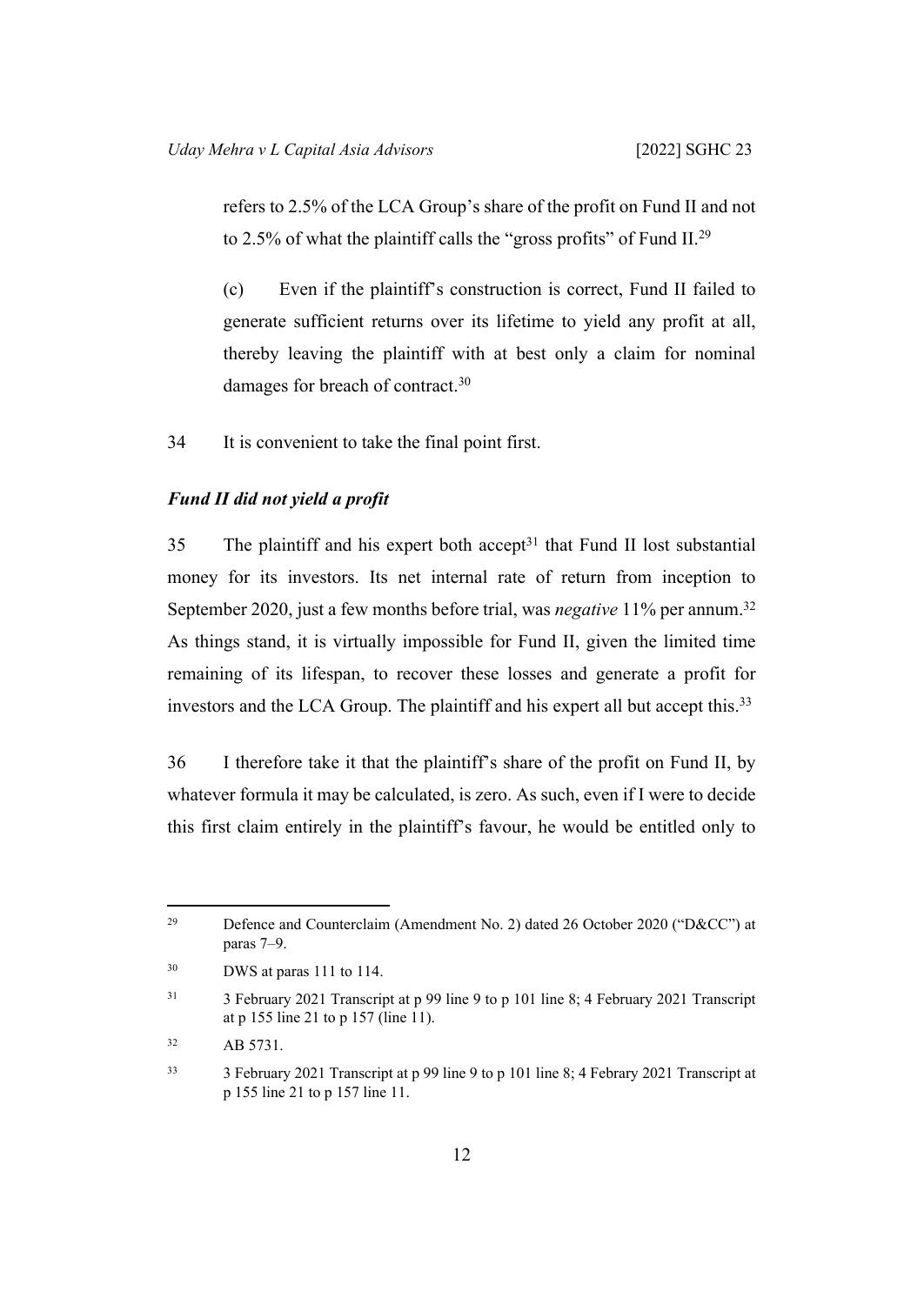nominal damages. In that sense, determining the first claim could be said to be of little substantive importance.

37 Despite this, I will proceed to determine the proper construction of the phrase "2.5% carry". I do this for two reasons. First, that issue of construction is fundamental to the resolution of the plaintiff's remaining claims. It is impossible to assess the quality of the parties' conduct after August 2014 without forming a view on whose position on the construction of "2.5% carry" was correct. Second, even if it is correct that the plaintiff is entitled only to nominal damages, that would still mean a victory for him on this claim, albeit a technical one. That could have a significant bearing on the award of the costs of this claim, and perhaps even of the entire action.

38 I therefore analyse the first claim only in order to determine the proper construction of the phrase "2.5% carry". In my view, for the reasons which follow, the LCA Group's construction is undoubtedly correct and the plaintiff's is fundamentally wrong. The phrase "2.5% carry" means 2.5% of the LCA Group's share of the profit on Fund II and not 2.5% of the "gross profits" on Fund II.

# <span id="page-16-0"></span>*The contextual approach*

39 The parties are in agreement that I must construe the phrase "2.5% carry" using the contextual approach. The contextual approach requires me to ascertain the parties' objective intention at the time they entered into the contract, taking as my starting point the parties' text and construing that text in light of its context, provided that that context is clear, obvious and known to both parties: *Zurich Insurance (Singapore) Pte Ltd v B-Gold Interior Design & Construction Pte Ltd* [2008] 3 SLR(R) 1029 at [125], [128]–[129]; *Crescendas Bionics Pte Ltd v Jurong Primewide Pte Ltd* [2019] SGHC 4 at [104].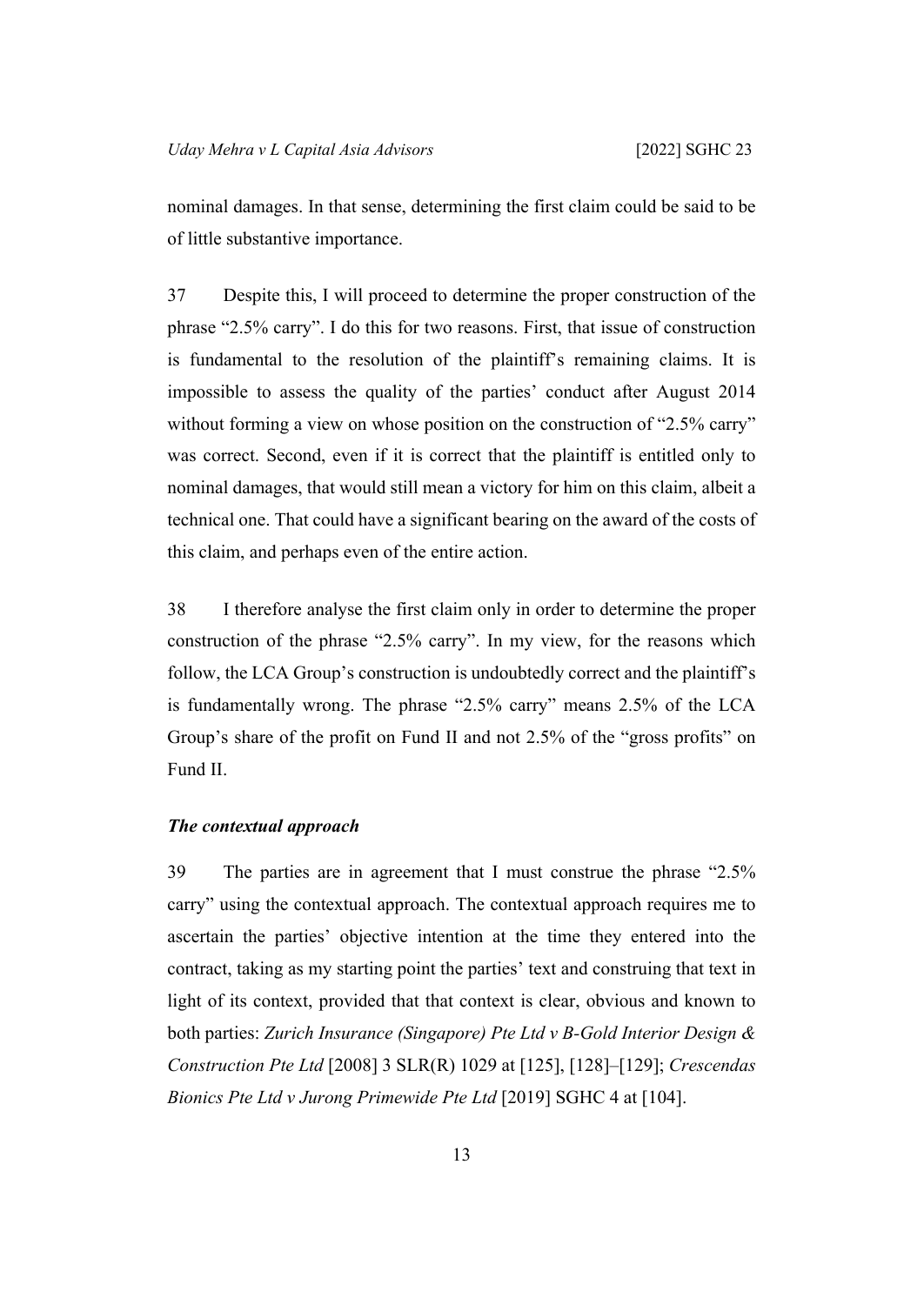# <span id="page-17-0"></span>*The text*

40 I start with the text, *ie* the phrase "2.5% carry". Construing this phrase requires me to construe its three aspects: (a) the meaning of "2.5%"; (b) the meaning of "carry"; and (c) the arithmetic relationship between "2.5%" and "carry".

<span id="page-17-1"></span>*2.5%*

41 There can be no dispute as to the meaning of "2.5%". It is a fraction expressed as a percentage. Expressing a fraction as a percentage is a device to make it easier to compare fractions with different denominators. The symbol "%" indicates merely that the figure preceding it must be divided by one hundred to arrive at the decimal equivalent of the fraction. Expressing 2.5% as a decimal therefore simply requires dividing 2.5 by 100. Thus, 2.5% can be expressed as a decimal and then as an irreducible fraction as follows:  $\frac{2.5}{100}$  $= 0.025 = \frac{1}{40}$ 

# <span id="page-17-2"></span>*Carry*

42 On the meaning of "carry", the expert evidence on both sides was consistent. "Carry" or "carried interest"<sup>34</sup> means 20% of a fund's profit. A fund's profit is what remains after its costs have been paid, after investors have received their capital back and after investors have received an agreed rate of return on that capital. The carry  $(C)$  of a fund with profit  $(P)$  can therefore be expressed as follows:  $C = \frac{20}{100} \times P = 0.2 \times P = 20\% \times P$ .

<sup>34</sup> Goodson's Expert Report at para 15, para 20; Jonathan Robinson's Expert Report dated 6 November 2020 ("Robinson's Expert Report") at para 21; 19 February 2021 Transcript at p 5 line 24 to p 6 line 3; 4 February 2021 Transcript at p 33 lines 3–12 to p 40 lines 3–10, p 47 lines 9–14, p 99 lines 19–24, p 173 lines 1–5.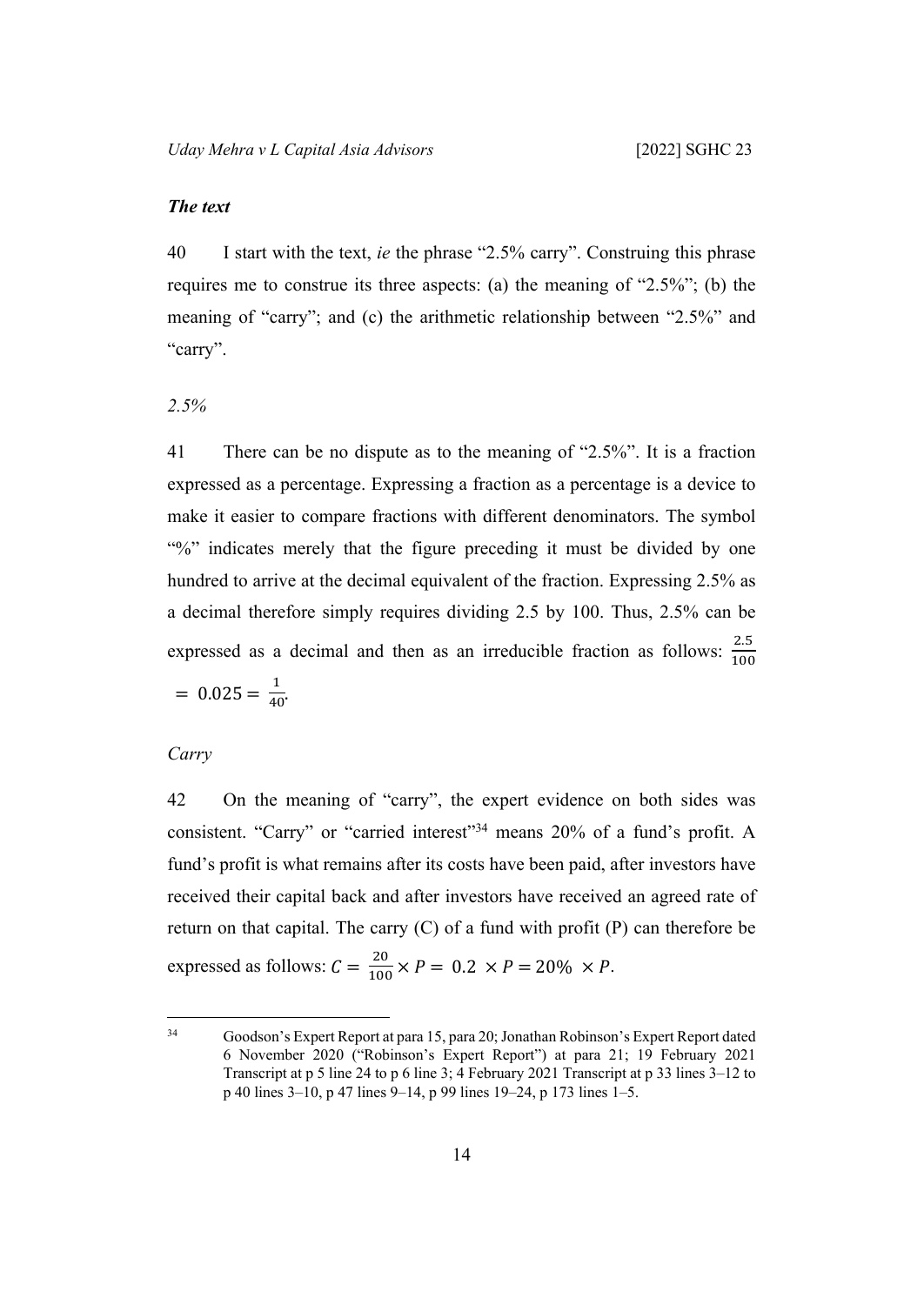43 To make the analysis which follows easier to understand, it is useful now to postulate a highly simplified example adopting the customs and practices in the private equity industry as established at trial by the expert evidence on both sides.

<span id="page-18-0"></span>44 Assume the following. A fund manager proposes a private equity fund to investors. The fund is to have a lifespan of exactly one year. The fund manager is entitled to retain 20% of the fund's profit at the end of that year. But the fund manager will have no right to retain that 20% unless investors are first repaid 100% of their capital plus a rate of return on that capital at 8% per annum over the lifespan of the fund.

45 Now assume that the fund manager receives capital of \$100 on 1 January 2022 from investors. He invests the \$100 on the same day in a single investment. From 1 January 2022 to 31 December 2022, the investment generates no income and the fund manager makes no distributions to investors. On 31 December 2022, the fund manager sells that single investment for \$238. The fund's total costs over its one-year lifespan amount to \$30, all of which are unpaid. That \$30 includes the fund manager's fees and expenses and the costs of acquiring, holding and selling that single investment.

<span id="page-18-1"></span>46 On 1 Jan 2023, therefore, the fund manager holds \$238. He distributes that \$238 as follows. First, he pays the fund's costs of \$30. That leaves \$208. Second, he returns to the investors \$100, being the capital they paid in at inception. That leaves \$108. Third, he pays investors \$8.00, being the agreed rate of return over the one year on their capital of \$100. That leaves \$100. Out of that \$100, the fund manager pays \$80 to investors as their agreed share of the fund's profit. The fund manager retains the remaining \$20 as the fund manager's agreed share of the fund's profit.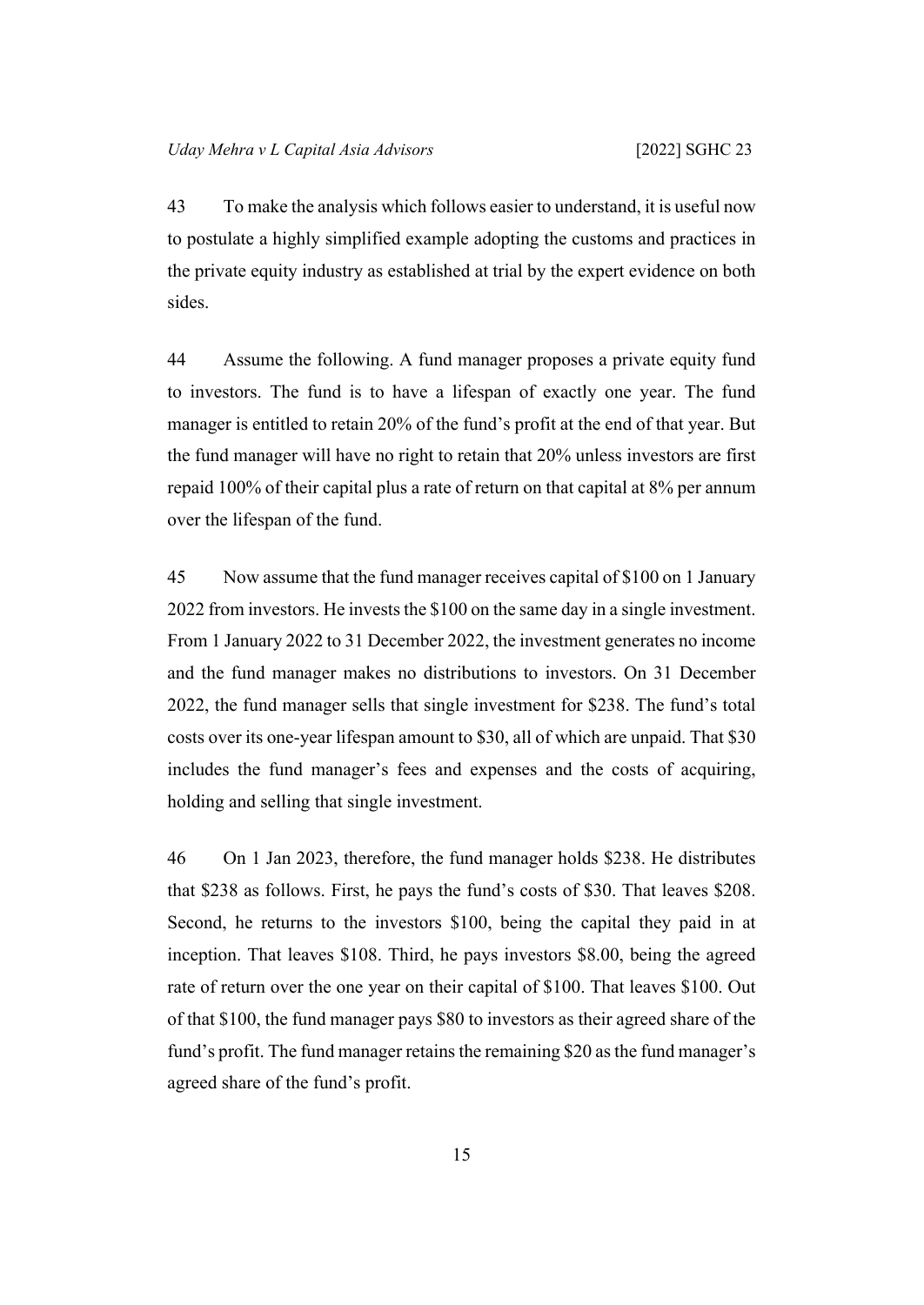47 In this example, the total amount which investors receive from the fund on 1 January 2023 is  $$188 ($100 + $8 + $80)$ . That is equivalent to investors earning a return of 0.88 times their initial investment of \$100. This fund would then be said to have generated a multiple of 1.88x for investors. That means that its investors' total pay-out at the end of the fund's lifespan (\$188) is 1.88 times the capital they paid in on the fund's inception (\$100).

48 The 20% share of the fund's profit which the fund manager retains in the final step is what is known in the industry as the "carry" or the "carried interest". The 8% rate of return which the fund manager had to earn for investors in order to be entitled to the carry is known as the "hurdle rate". These two rates  $-8\%$  for the hurdle rate and 20% for the carry – are industry standards.

49 The fund in this example would be said to have generated a carry of \$20 for the fund manager. It is customary in the industry in certain contexts to view and refer to the carry as a "carried interest pool" comprising 20 points. In my example, therefore \$1 of carry in the fund manager's hands represents \$1 out of \$100 or 1% of the fund's profit. The same \$1 is also viewed as representing one point out of 20 points in the carried interest pool, or 5% of the carry. This is what gives rise to the factor of five between the parties' competing constructions of the phrase "2.5% carry".

# <span id="page-19-0"></span>*Arithmetic relationship between "2.5%" and "carry"*

50 All that remains now is to construe the arithmetic relationship between "2.5%" and "carry" expressed by the phrase "2.5% carry". The plaintiff submits that the relationship is one of *division.* The LCA Group submits that the relationship is one of *multiplication*. The plaintiff's construction would, in my example, entitle him to \$2.50, leaving \$17.50 in the carried interest pool. The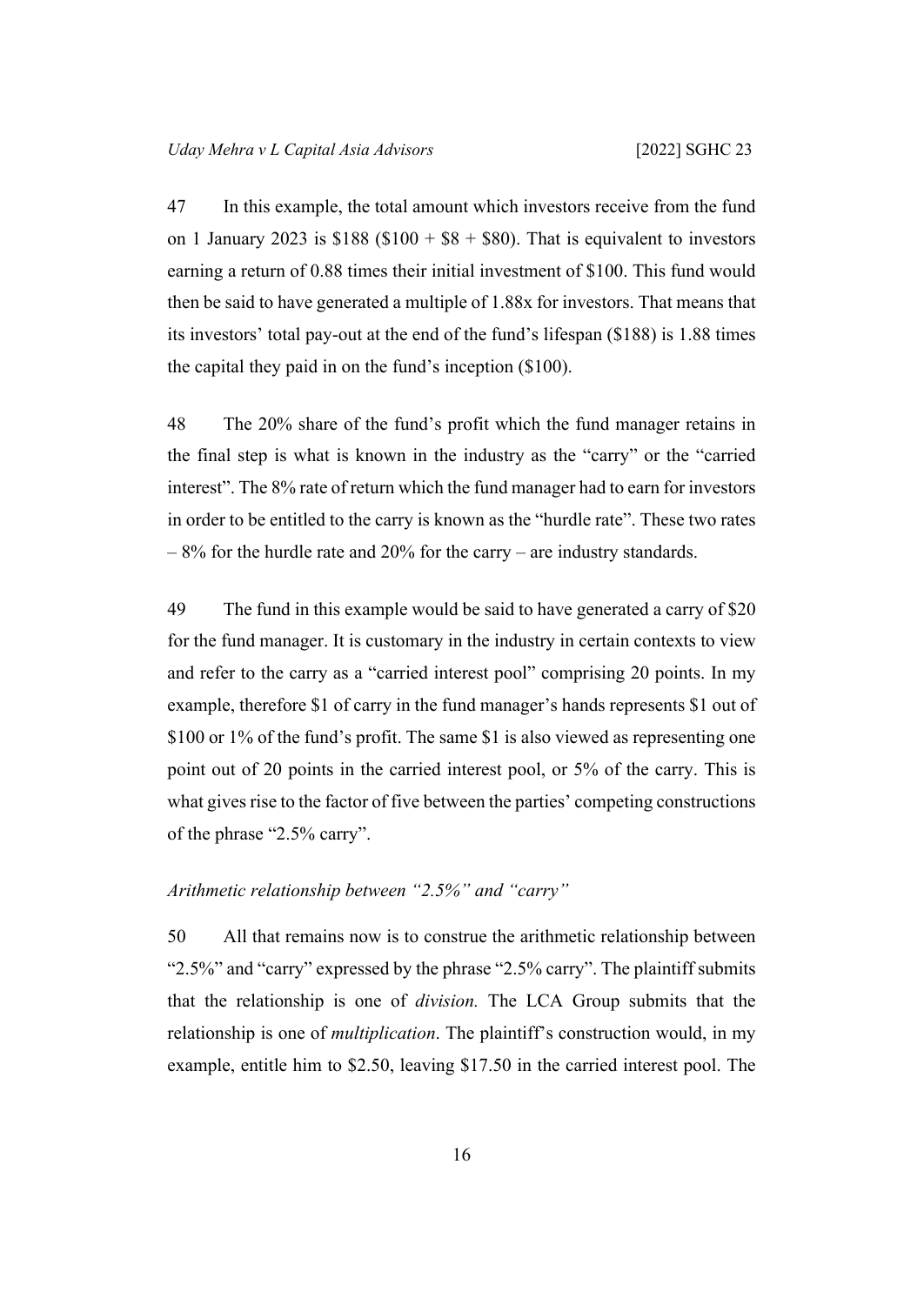LCA Group's construction, in my example, would entitle him only to \$0.50, leaving \$19.50 in the carried interest pool.

51 I have no hesitation in rejecting the plaintiff's submission. It is a disingenuous and contrived submission, completely divorced from basic arithmetic.

52 Expressing the plaintiff's construction as an arithmetic formula yields the following:  $\frac{2.5}{100} \div \frac{20}{100} = \frac{2.5}{100} \times \frac{100}{20} = \frac{250}{2000} = 0.125 = 12.5\%$ . On this basis, the plaintiff claims that the phrase "2.5% carry" entitles him to 12.5% of the carry on Fund II. Going back to my example, \$2.50 is 2.5% of \$100, but is 12.5% of \$20.

53 The LCA Group submits that the plaintiff's arithmetic is fundamentally flawed in that it is meaningless to calculate the plaintiff's share by using a ratio of percentages, *ie*, 2.5%  $\div$  20% or  $\frac{2.5\%}{20\%}$ <sup>35</sup> I accept this submission. In fact, the plaintiff's arithmetic contains three fundamental and related errors, which amount in combination to arithmetic sleight of hand. The first fundamental error is that the operation of multiplication is associative but the operation of division is not. The second fundamental error is that the 20% or  $\frac{20}{100}$  by which the plaintiff divides 2.5% or  $\frac{2.5}{100}$  in his arithmetic is not an abstract figure but is a percentage of another number. That in turn implies a multiplication operation which is missing in the plaintiff's arithmetic. Because division is not associative, that missing multiplication operation means that it is arithmetically wrong as a first step to divide  $\frac{2.5}{100}$  by  $\frac{20}{100}$ . The third fundamental error is that that missing number

<sup>35</sup> 4 February 2021 Transcript at p 113 line 25 to p 115 line 24.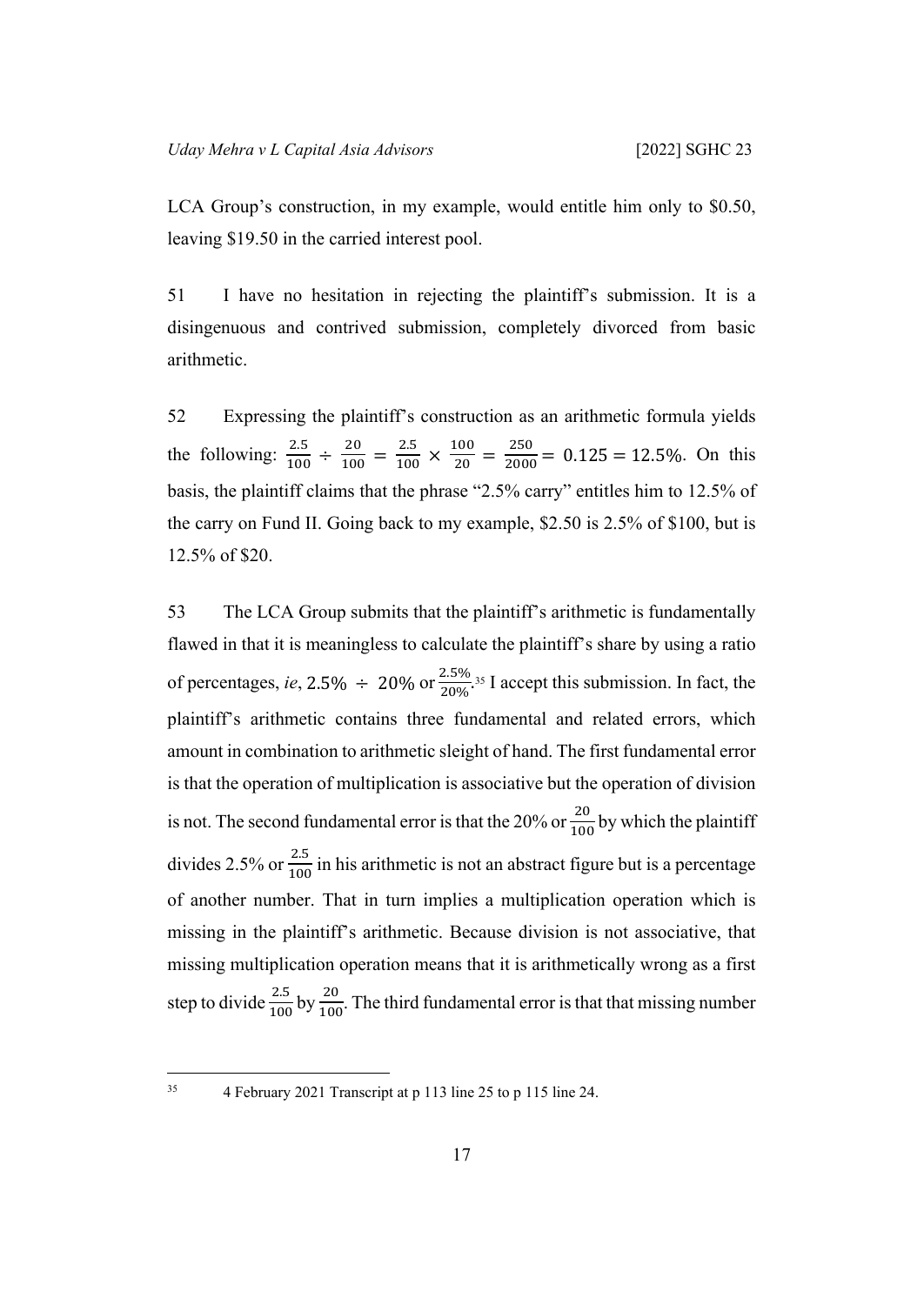which is to be multiplied by  $\frac{20}{100}$  is Fund II's *profit* (P), and not Fund II's *carry* (C).

54 Therefore, even if I were to accept the plaintiff's submission that the phrase "2.5% carry" implies the arithmetical relationship of division between "2.5%" and "carry", the correct formula to express that construction (bearing in mind that division is not associative and that "carry" is 20% of profit) is  $\frac{2.5}{100} \div$ 20  $\frac{20}{100} \times P$  =  $\frac{2.5}{100} \div \left( \frac{20 \times P}{100} \right)$  $\left(\frac{1 \times P}{100}\right) = \frac{2.5}{100} \times \frac{100}{20 \times}$  $\frac{100}{20 \times P} = \frac{2500}{2000 \times}$  $\frac{2500}{2000 \times P} = \frac{5}{4 \times}$  $\frac{3}{4 \times P}$ . As the LCA Group submits, this is arithmetic nonsense. This is also commercial and contractual nonsense. More importantly, this is not the result which the plaintiff himself advocates:  $\frac{12.5}{100} \times C$  or  $\frac{2.5}{100} \times P$ 

55 The plaintiff's submission in fact amounts to equating the industry term "carry" (\$20 in my example) with what he calls "gross profits" (GP) (\$100 in my example). That would be expressed arithmetically as follows:  $2.5\% \times$  $C = 2.5\% \times GP = \frac{2.5}{100} \times GP$ . But that is not how the plaintiff puts his case: his case is that the arithmetic operation between "2.5%" and "carry" (which he construes to mean "gross profits") is division, not multiplication. Further, insofar as this submission construes "carry" as being equivalent to "gross profits", or what I have called simply profit, the expert evidence on both sides is consistent that that is not the meaning of "carry" in the private equity industry. "Carry" means the fund manager's share of a fund's profit, customarily 20%, and not the entirety of the fund's profit.

56 The alternative is that the plaintiff's submission amounts to construing the symbol "%" as meaning "points of" such that "2.5% carry" means "2.5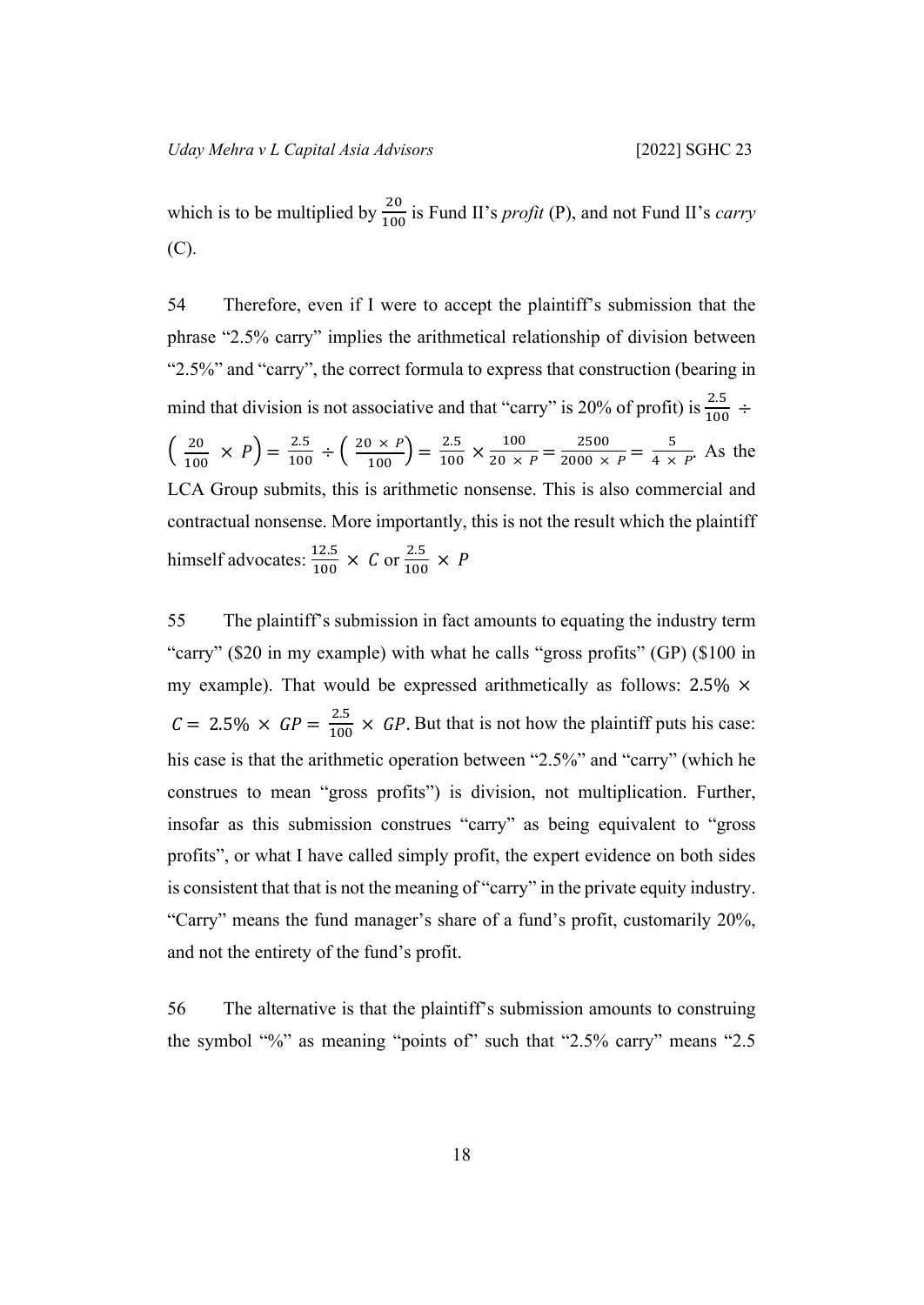points of carry". There is no basis for construing the symbol "%" in this way. It denotes, without any ambiguity, a fraction or a ratio and not an absolute number.

57 In my view, "2.5% carry" is the linguistic equivalent of "2.5% *of* carry". The natural reading of the phrase "2.5% carry" is that it holds the word "of", unstated but understood, between "2.5%" and "carry". That unstated preposition indicates to me nothing but the arithmetic relationship of multiplication. Thus, in my view, the phrase "2.5% carry" properly construed means that the plaintiff was entitled contractually to 2.5% *of* the carry on Fund II. That is the arithmetic equivalent of 0.5% of Fund II's profit:  $\frac{2.5}{100} \times C = \frac{2.5}{100} \times \frac{20}{100} \times P = \frac{50}{1000}$ 10000  $\times$   $P = \frac{0.5}{100} \times P = 0.5\% \times P = 0.5\%$  of P. Thus, in my example, the plaintiff's share of the carry on this construction would indeed be \$0.50, as the LCA Group submits, and not \$2.50 as the plaintiff submits.

# <span id="page-22-0"></span>*The expert evidence*

58 The plaintiff called two expert witnesses on different aspects of the private equity industry: Mr Peter Goodson and Mr Frank Carr. Although both experts claimed to support the plaintiff's arithmetic, both were unable to justify that support under cross-examination. Mr Goodson agreed that, in my example, the phrase "50% carry" would mean \$10 and that the phrase "10% carry" would mean \$2. He then had to accept that the phrase "2.5% carry" had to mean \$0.50 and not \$2.50 because "2.5% carry" had to be less than "10% carry".<sup>36</sup> Mr Carr accepted that, in my example, "2.5% carry" would be \$0.50 out of the \$20 and that \$2.50 out of the \$20 would be "2.5 points of carry" and not "2.5% carry".<sup>37</sup>

<sup>36</sup> 4 February 2021 Transcript at p 113 line 25 to p 115 line 24 and p 118 lines 4–23.

<sup>37</sup> 4 February 2021 Transcript at p 149 line 1 to p 150 line 17.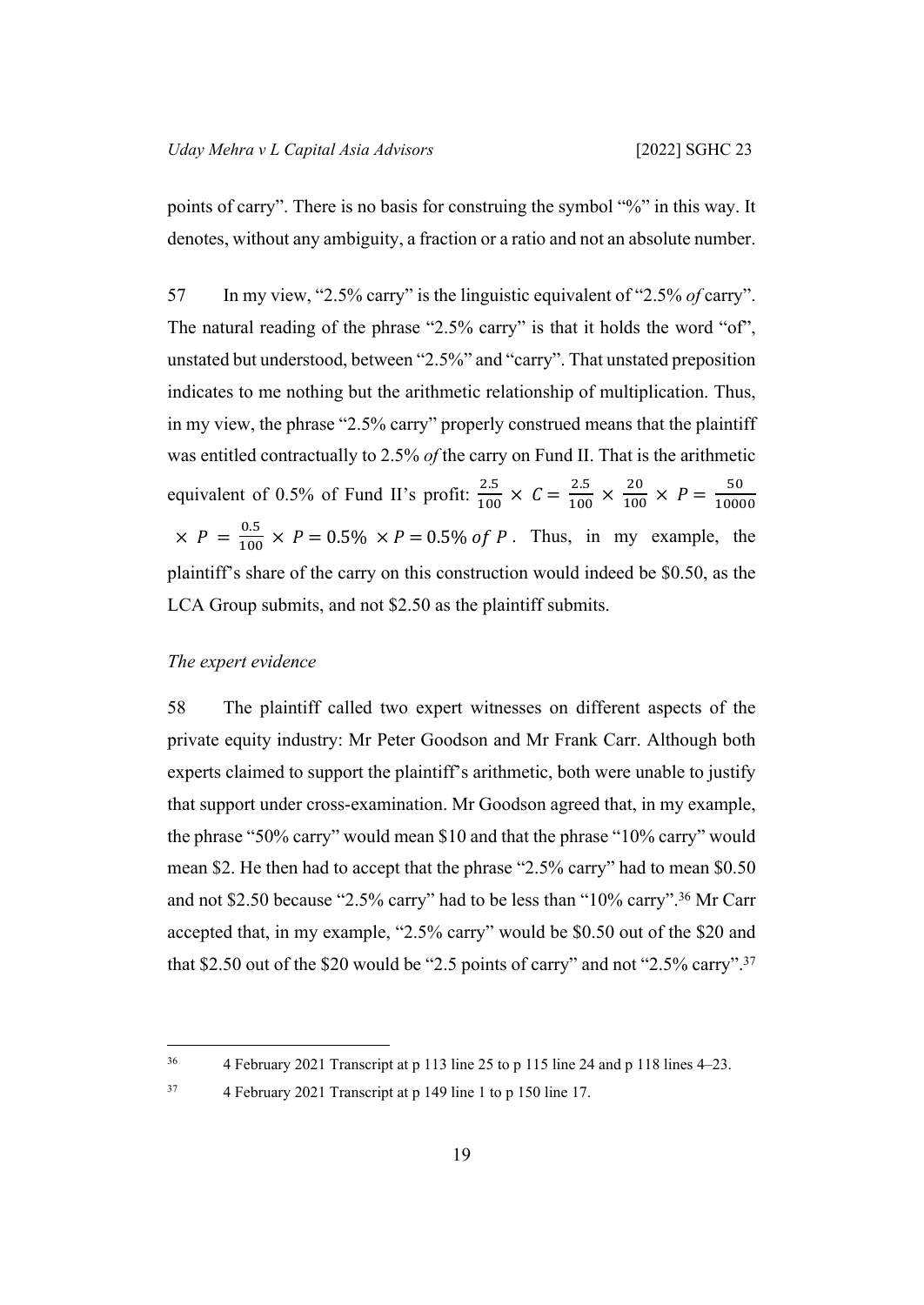59 The plaintiff's case amounts to construing the phrase "2.5% carry" as meaning "2.5% of the profit" or "2.5 points out of the carry". For the reasons I have given, I am satisfied that the text of that phrase construed in accordance with the customs and practices of the private equity industry does not support the plaintiff's construction. I therefore now turn to consider the context.

# <span id="page-23-0"></span>*The context*

60 There is equally nothing in the context which supports the plaintiff's construction. Indeed, in my view, the context in fact supports the LCA Group's construction.

# <span id="page-23-1"></span>*The June 2011 estimate*

61 The LCA Group's construction of the phrase "2.5% carry" is consistent with an estimate of the plaintiff's share of the carry of Fund II which Mr Gilbert Ong sent to Spencer Stuart by email in late June 2011. Mr Ong was the LCA Group's Chief Financial Officer at the material time. Mr Ong's email is the earliest occasion in the evidence before me on which any of the parties used the phrase "2.5% carry".

<span id="page-23-2"></span>62 In his estimate, Mr Ong assumed that Fund II, like its predecessor Fund I, would raise US\$635.5m from investors and would generate a multiple of 2.5x or 250%. That means that Fund II would earn enough to return 100% of the investors' capital to them plus an additional 150% of their capital. On those assumptions, he projected that "2.5% carry" would translate to US\$4.77m for the plaintiff:<sup>38</sup>

2.5% carry on next Fund. Based on current Fund size and projection of returns, it will be worth US\$4.77m. We are

<sup>38</sup> CB 259; Ong's AEIC at paras 20-21.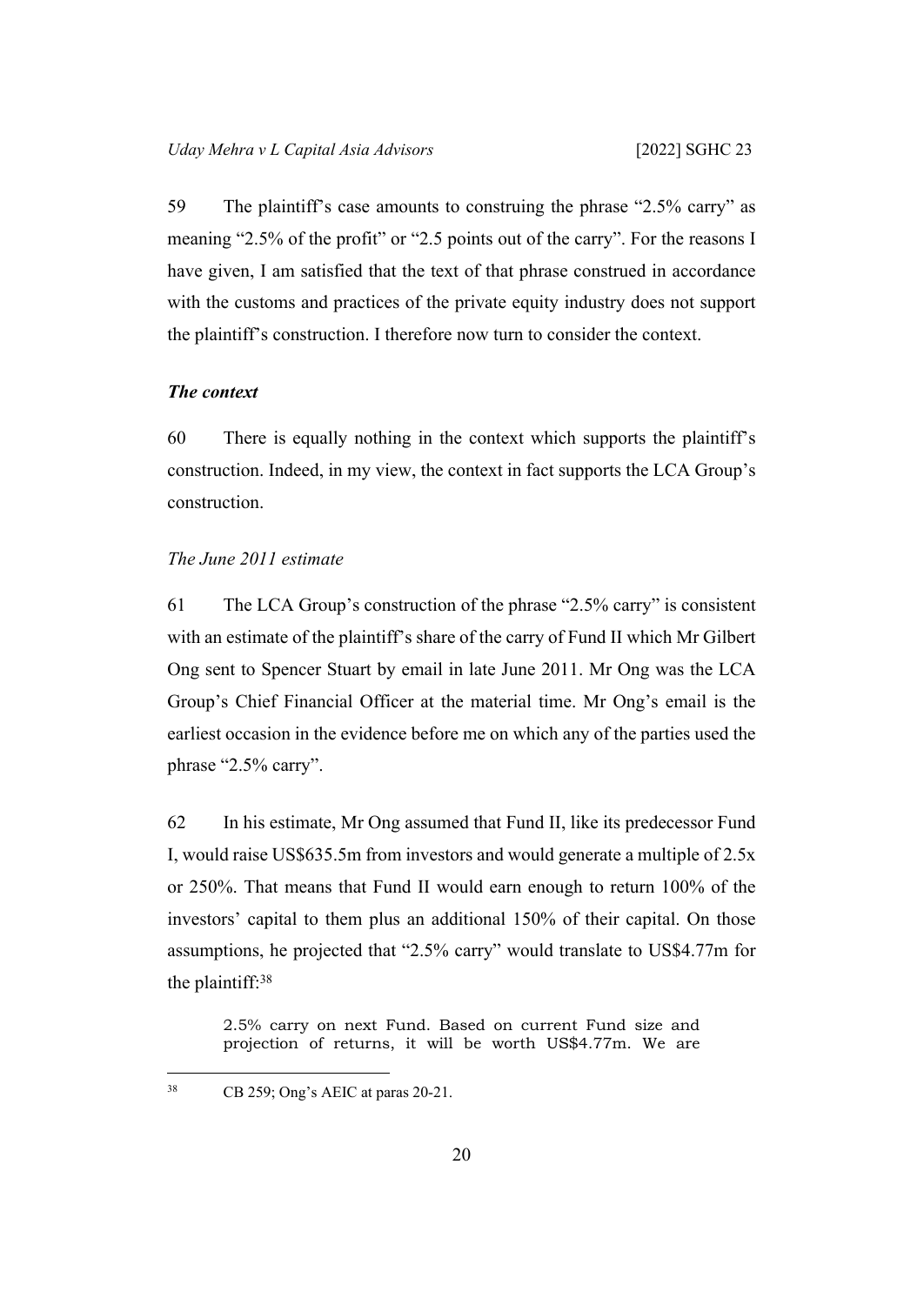expecting to raise a larger fund in the next round and hence the number is expected to be larger."

63 Mr Ong does not set out in this email how he arrived at the estimate of US\$4.77m as the plaintiff's share of the carry on Fund II. But Mr Ong was a witness at trial and explains his working in his affidavit of evidence in chief. A 2.5x fund which raised US\$635.5m in investors' capital would leave the fund manager holding 2.5 times US\$635.5m or US\$1,588.75m at the end of the fund's lifespan. On Mr Ong's assumptions, the investors' capital of US\$635.5m is first returned to investors out of that sum. That leaves US\$953.25m, being 1.5 times US\$635.5m. The fund's costs and hurdle rate have been accounted for in the selection of 2.5x as the multiple and need not be deducted separately. The carry would therefore be 20% of US\$953.25m or US\$190.65m. The plaintiff's share, being "2.5% carry", would be 2.5% of US\$190.65m or US\$4,766,250. Rounded off to two decimal places, that is Mr Ong's figure of US\$4.77m.

64 The plaintiff's own expert, Mr Carr, accepted that, on these assumptions, the estimate of US\$4.77m in Mr Ong's email was an estimate of 2.5% of the carry on Fund II and not an estimate of 2.5% of the "gross profit" or the profit of Fund II.<sup>39</sup>

65 Mr Ong's email legitimately forms part of the context against which the phrase "2.5% carry" is to be construed. Although this email was not addressed to the plaintiff, he accepts that he saw this email at that time.40 It was therefore known to both parties. I further accept that the plaintiff knew Fund I's size in or around June 2011. The third defendant testified at trial that he had told the

<sup>39</sup> 4 February 2021 Transcript at p 151 line 12 to p 153 line 24.

<sup>&</sup>lt;sup>40</sup> CB 259; 27 January 2021 Transcript at p 33 lines 8–10, p 36 lines 6–11, p 41 line 25 to p 42 line 4.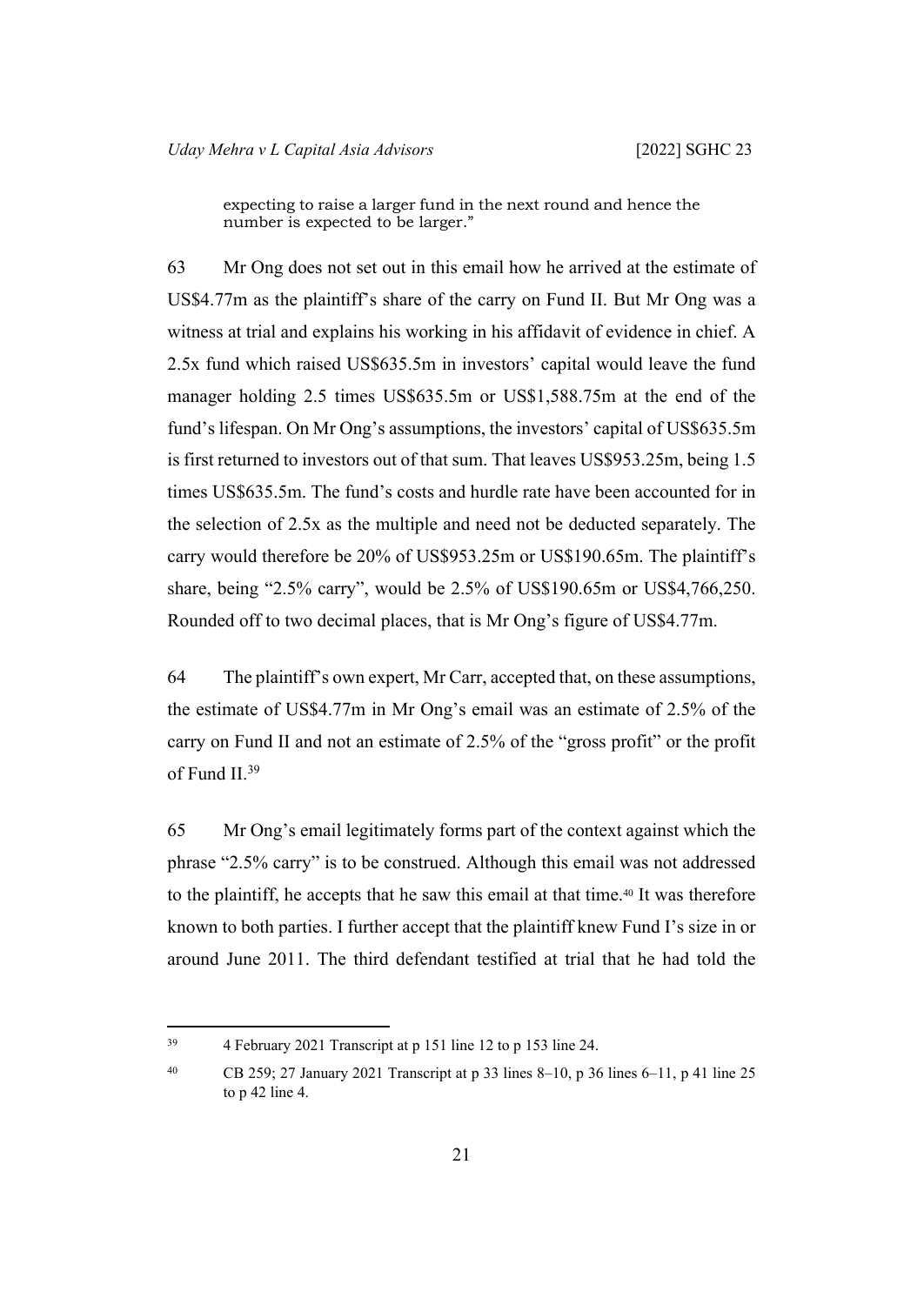plaintiff of Fund I's size.<sup>41</sup> I accept also that third defendant gave the plaintiff the "full background" on Fund I before the meeting between the plaintiff and Mr Piette in June 2011.<sup>42</sup>

66 Mr Ong's estimate of "2.5% carry" and the assumptions underlying it were therefore known to both the LCA Group and to the plaintiff as early as June 2011. All of this is inconsistent with the plaintiff's case as to context and a "shared understanding" of the meaning of the phrase "2.5% carry" in the May 2012 Letter.

#### <span id="page-25-0"></span>*Industry norms*

67 I am also satisfied that an award to the plaintiff of a share of the carry on Fund II of 12.5% would have been wholly contrary to industry norms. The plaintiff's case is that his share of the carry on Fund II was worth US\$37.5m. Alternatively, calculating the plaintiff's share of the carry according to the plaintiff's formula but based on Mr Ong's assumptions in his June 2011 email would yield five times Mr Ong's US\$4.77m figure or US\$23.83m. The evidence before me establishes that it would have been wholly contrary to industry norms for the LCA Group to have awarded a share of the carry of that order of magnitude to someone with the plaintiff's experience in private equity and for someone performing the plaintiff's role in the LCA Group.

68 The plaintiff had no private equity experience when he accepted employment with the LCA Group. It is true that he is highly educated and holds a Masters in Business Administration from Insead, a leading international

<sup>&</sup>lt;sup>41</sup> 10 February 2021 Transcript p 40 line 23 to- p 41 line 3, p 43 lines 16–17, p 169 line  $14 - p 170$  line 4.

<sup>42</sup> CB 229.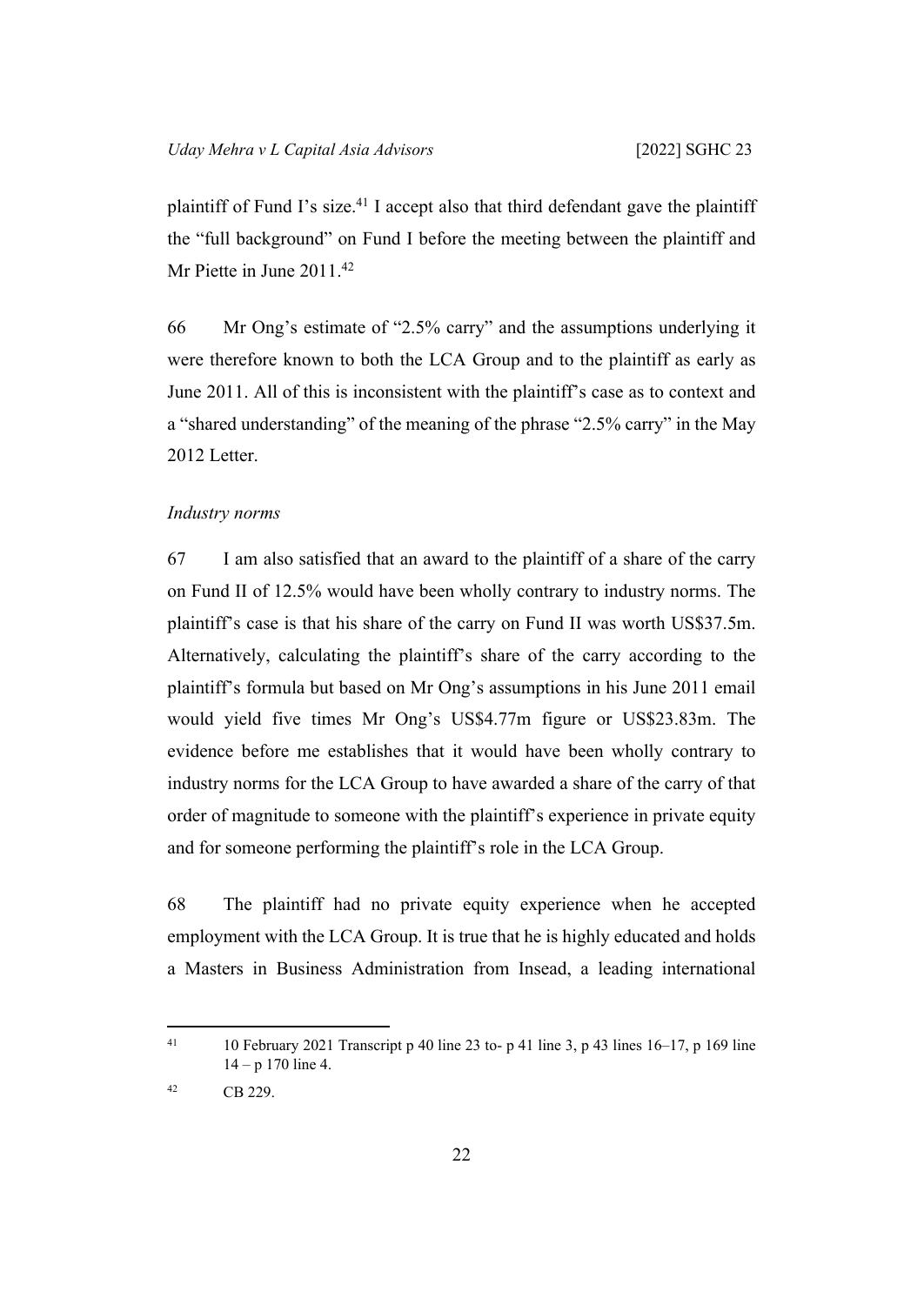business school. It is also true that he had held very senior executive positions before joining the LCA Group. But it is equally true that his exposure to the private equity industry before then was either purely academic (as part of his business school curriculum) or from the other side (as a senior executive of a private equity fund's investee company).<sup>43</sup> Further, he had no experience in investing and deal-making.

69 Further, once the joined the LCA Group, the plaintiff was primarily an operations professional, albeit the most senior one. He had only limited involvement in portfolio management. He was not a sponsor, a founder or an investment professional.

70 Persons of the plaintiff's experience and involvement do not customarily receive awards of carry of the order of magnitude of 12.5%. The plaintiff's expert, Mr Carr, is an expert on executive compensation in the private equity industry. His expert report cites and exhibits a paper by Ms Amanda Persaud, a partner in the asset management group of a Wall Street law firm. The title of Ms Persaud's paper is "Private Equity Carried Interest Arrangements: A Business Perspective". Both Mr Goodson and Mr Carr were cross-examined on Ms Persaud's paper. Her paper contains a statement of industry norms for the allocation of a share of carry to a list of recipient classes. Each recipient class in her list typically deserves and receives a smaller share of the carry than the class above it. Operations professionals such as the plaintiff are in the lowest

<sup>43</sup> 27 January 2021 Transcript at p 34 lines 6–16 and p 35 lines 11–24.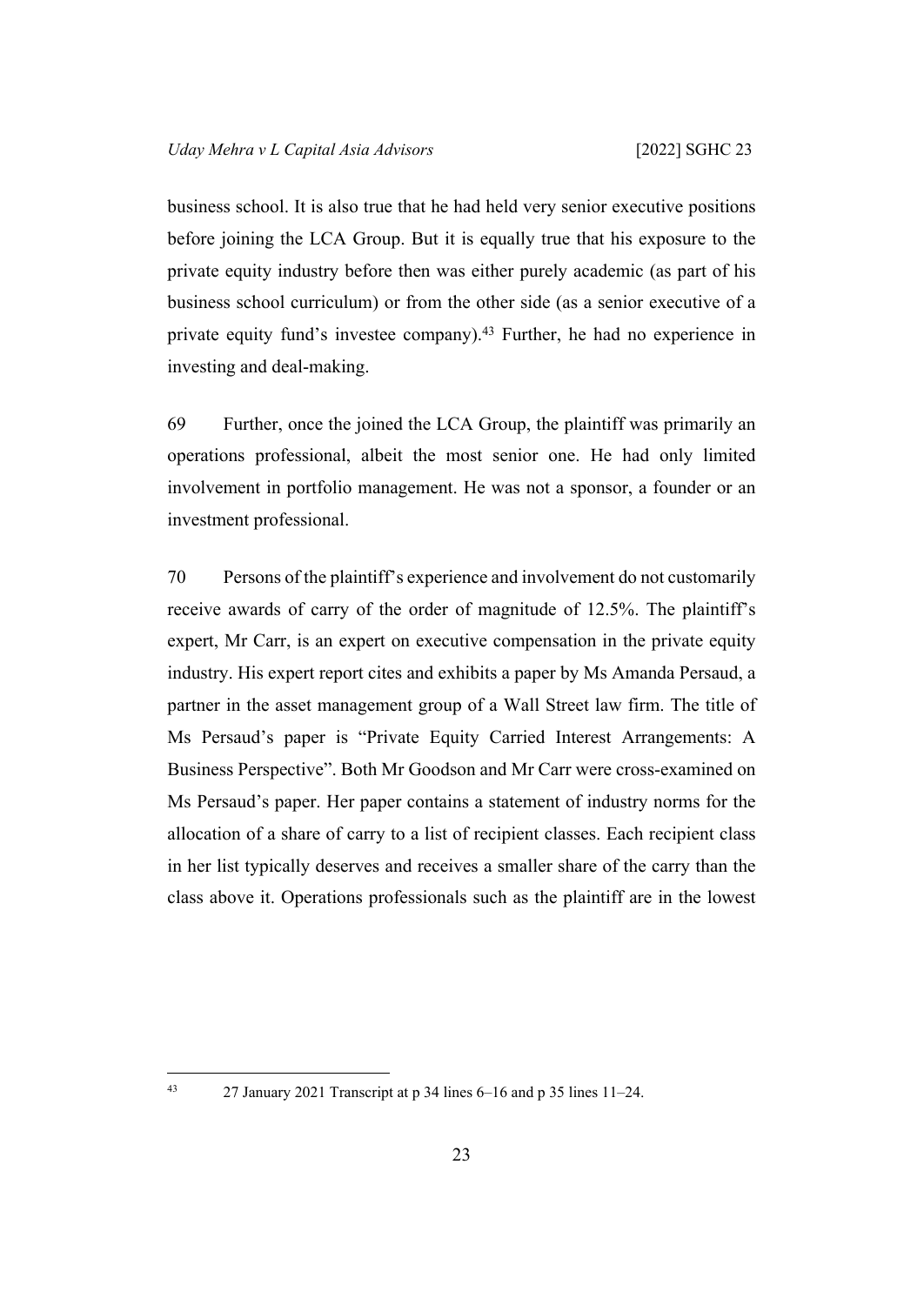class. The plaintiff was at best in the lower tier of the second recipient class or,

more likely, in the third recipient class. As Ms Persaud says:<sup>44</sup>

#### Recipient Classes

At the top are founders, many of whom have extensive deal networks, are responsible for investor relationships and serve as chairpersons or CEOs of the sponsor. Founders tend to take a sizeable portion of carried interest relative to others, and in the case of sponsors with multiple founders who are actively involved in the business, this can sometimes amount to over 50% of total carried interest.

Senior investment professionals of a sponsor actively source, manage and sit on the boards of portfolio companies. These individuals take the next largest share of the carried interest pool. Other investment professionals, such as vice presidents and associates, who assist in analyzing and managing deals, generally receive smaller shares of carried interest.

Today, many sponsors also set aside carried interest for senior operations professionals, such as the general counsel, chief operating officer and chief financial officer. As sponsors fundraise and operate in a more regulated environment, it is not uncommon for the head of investor relations and the chief compliance officer to also receive a share of carried interest.

Mr Goodson's evidence is consistent with this.

71 The LCA Group's expert on executive compensation in the private equity industry is Mr Jonathan Robinson. He produced a report on the norms for executive compensation for Asian private equity funds.<sup>45</sup> I accept that evidence. According to Mr Robinson's report, the norm is 1.4% to 5.1% for someone with the plaintiff's experience and performing the plaintiff's role.<sup>46</sup> That range is perfectly consistent with a 2.5% share of the carry. The plaintiff's claim to a 12.5% share of the carry is outside the range by an order of magnitude.

<sup>44</sup> CB 3285-3289; Frank Carr's Expert Report dated 6 November 2020 ("Carr's Expert Report") at para 58(d) and p 391 (Exhibit P).

<sup>45</sup> CB 3566–3672 and 3778–3793.

<sup>46</sup> Robinson's Expert Report at paras 42–43.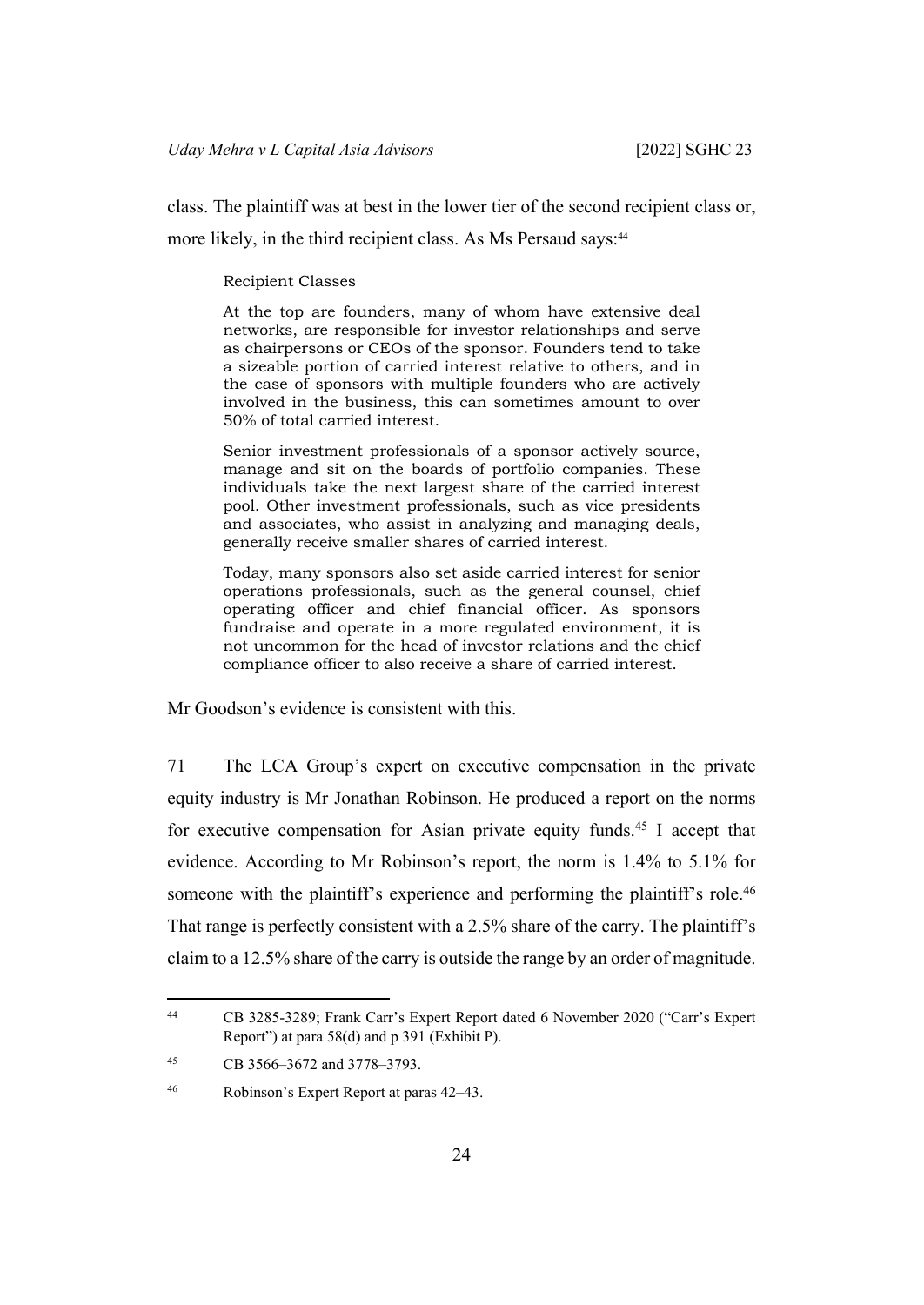72 None of this evidence was satisfactorily addressed by the plaintiff's expert witnesses. Mr Goodson was not an expert on executive compensation and did not address the issue at all. Mr Carr included market data from a different market with different norms, *ie*, North America, and addressed the issue from the perspective of a loss of compensation. In any event, Mr Carr's market data on compensation in the Asia Pacific region does not support a share of the carry of the order of magnitude of 12.5%.<sup>47</sup>

73 I also accept the LCA Group's submission that the plaintiff's claim of a 12.5% share of the carry is extremely high, given that three sponsors and 14 or 15 executives in recipient classes higher than the plaintiff's were all awarded a share of Fund II's carry.<sup>48</sup> This makes it implausible that the LCA Group would have awarded the plaintiff as much as 12.5% of the carry on Fund II.

74 I therefore accept the LCA Group's submission that it would have been completely contrary to industry norms for the LCA Group to have awarded 12.5% of the carry on Fund II – or anything of that order of magnitude – to the plaintiff.

# <span id="page-28-0"></span>*The plaintiff's preference for security over risk*

75 Finally, it is not in dispute that the plaintiff told the third defendant during the precontractual negotiations over his remuneration package that he valued security of future income most. He therefore preferred a higher base salary and a higher bonus target over a higher share of carry. That is why cl 3.1 of the February 2012 Contract weighted the plaintiff's remuneration package towards salary and bonus rather than carry, giving him a fixed salary of

<sup>47</sup> CB 3418–3445;/ Carr's Expert Report at p 891 (Exhibit W).

<sup>48</sup> Robinson's Expert Report at paras 46–47; CB 793–795 at paras 4.1 and 4.3.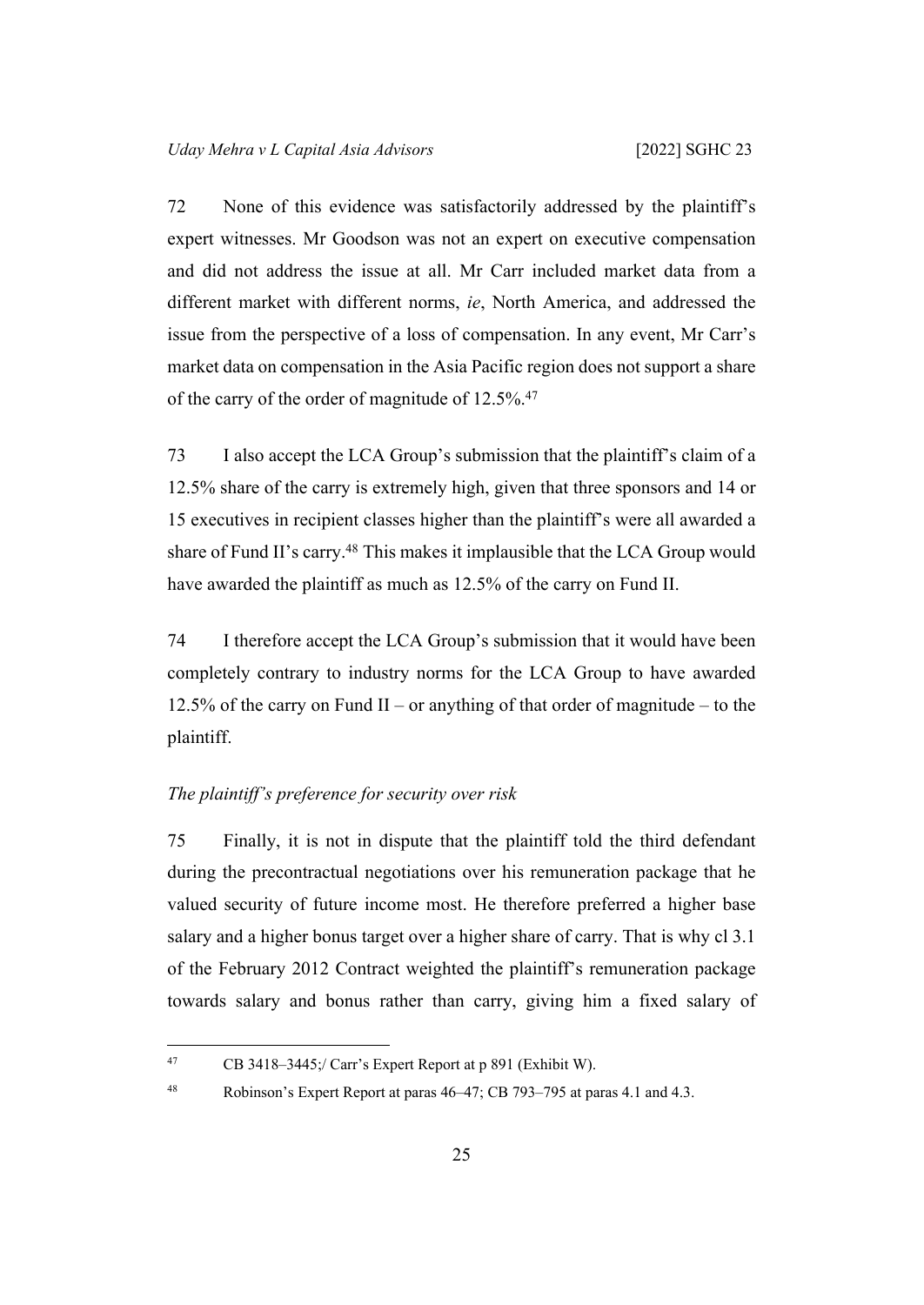US\$400,000 per annum and an annual performance bonus targeting 100% of his fixed salary (see [\[29](#page-13-0)] above). The evidence at trial established that the plaintiff's base remuneration placed him as high as the 75th percentile for executives in the private equity industry in the Asia Pacific region.<sup>49</sup>

76 All of this is entirely consistent with an award of 2.5% of the carry on Fund II and entirely inconsistent with an award of 12.5% of the carry on Fund II.

#### <span id="page-29-0"></span>*No shared understanding*

77 Part of the plaintiff's case as to the context for interpreting the phrase "2.5% carry" rests on an understanding said to be shared by him and the LCA Group that that phrase would mean "2.5% of the gross profits" of Fund II. As evidence of that shared understanding, the plaintiff points to four representations which the LCA Group made to the plaintiff in 2011 and 2012.

78 These representations are also central to the plaintiff's claim in fraudulent misrepresentation. For the reasons set out at [[87\]](#page-33-2)–[[121\]](#page-45-0) below, I find that the plaintiff misunderstood two of the representations and has testified falsely that the other two representations were made. As those representations were either misunderstood or never made, they are incapable of giving rise to any shared understanding between the plaintiff and the LCA Group which forms any part of the context for construing the phrase "2.5% carry".

<sup>49</sup> CB 3566–3672, Robinson's Expert Report at Annex C, Tab 1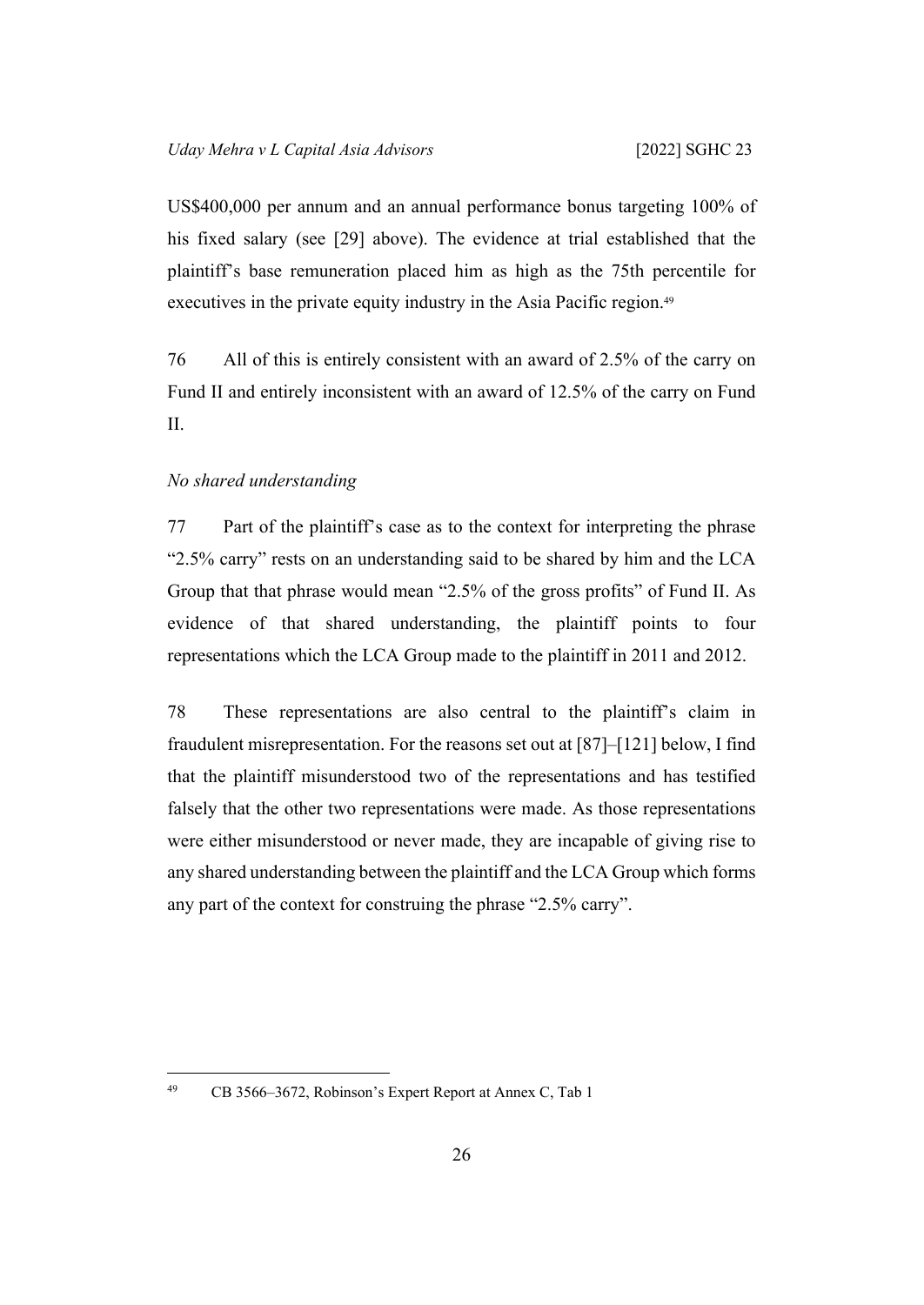#### <span id="page-30-0"></span>*Conclusion on the first claim*

79 For all of these reasons, I reject the plaintiff's case on the proper construction of the phrase "2.5% carry". The construction which the LCA Group advances is the correct construction, being consistent with both the text and the context and with industry usages and norms. That being so, there is no scope for the plaintiff to rely on the *contra proferentem* rule.<sup>50</sup>

80 The plaintiff had no entitlement under his employment contract to 2.5% of the "gross profits" of Fund II, to 12.5% of the carry on Fund II or to 2.5 points out of the carried interest pool generated by Fund II. That finding suffices to dismiss the plaintiff's first claim entirely. I therefore need not analyse or determine the first and third of the LCA Group's three broad points (see [\[33](#page-14-1)] above).

#### <span id="page-30-1"></span>**Claim 2: fraudulent misrepresentation**

81 The plaintiff's second claim is that the LCA Group induced him to enter into his employment contract by making fraudulent misrepresentations to him. For the plaintiff to succeed in this claim, he must establish: (a) that the LCA Group made representations to him of fact; (b) that the LCA Group made the representations intending that the plaintiff should act upon them by accepting the LCA Group's offer of employment; (c) the representations actually induced the plaintiff to accept the LCA Group's offer of employment; (d) the plaintiff suffered loss and damage as a result of accepting the LCA Group's offer of employment; and (e) the LCA Group made the representations fraudulently, *ie*, knowing that they were false or in the absence of genuine belief that they were

<sup>50</sup> PCS at para 217.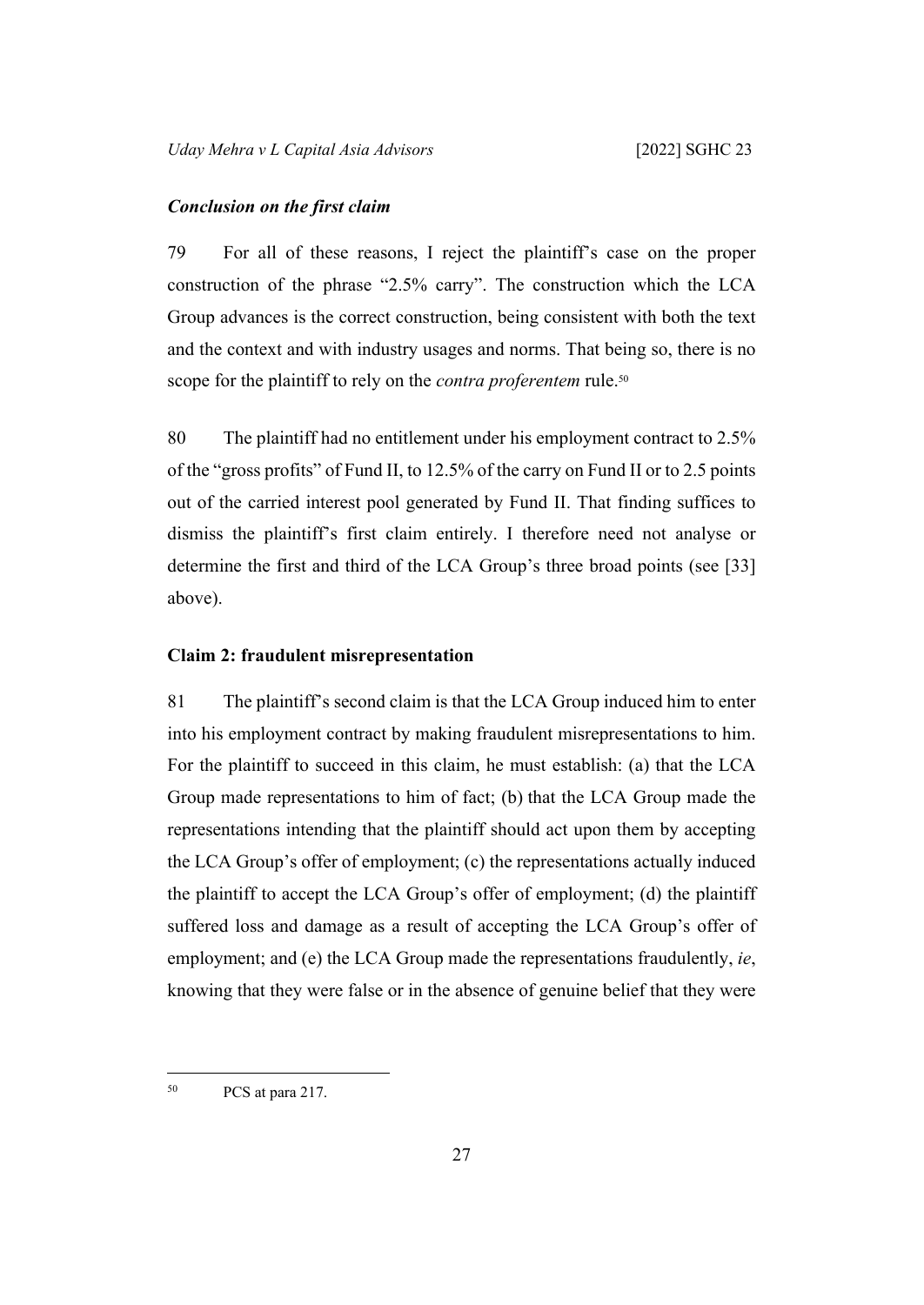true: *Panatron Pte Ltd and another v Lee Cheow Lee and another* [2001] 2 SLR(R) 435 at [14].

# <span id="page-31-1"></span><span id="page-31-0"></span>*The parties' cases*

82 The plaintiff's case on fraudulent misrepresentation is as follows. The LCA Group made four representations to him while he was still employed by Zovi.com that, if he accepted employment with the LCA Group, he would be awarded "2.5% of the gross profits of Fund II". Two of these representations were made in writing and two were made orally:<sup>51</sup>

(a) First, in a phone call in or around June 2011, the third defendant: (i) told the plaintiff that Mr Ong's email projecting the plaintiff's share of the profit as US\$4.77m (see [[62\]](#page-23-2) above) had "misunderstood the plaintiff's carried interest entitlement"; and (ii) "confirmed that the plaintiff's carry interest entitlement was 2.5% of the gross profits of Fund II".52

(b) Second, in an email in July 2011, the third defendant told the plaintiff that "[a]nyone joining [Fund II] prior [to the second half of 2012] will get entitled to carry interest from [the] very beginning."53 The plaintiff "took this to mean that his carry interest entitlement would be a percentage of gross profits of Fund II".<sup>54</sup>

(c) Third, in February 2012, the LCA Group sent the first defendant a draft of his employment contract containing a term providing that he

<sup>51</sup> SOC at para 57.

 $52$  SOC at para 57(i) read with para 56.

<sup>53</sup> CB 280.

 $54$  SOC at para 57(i).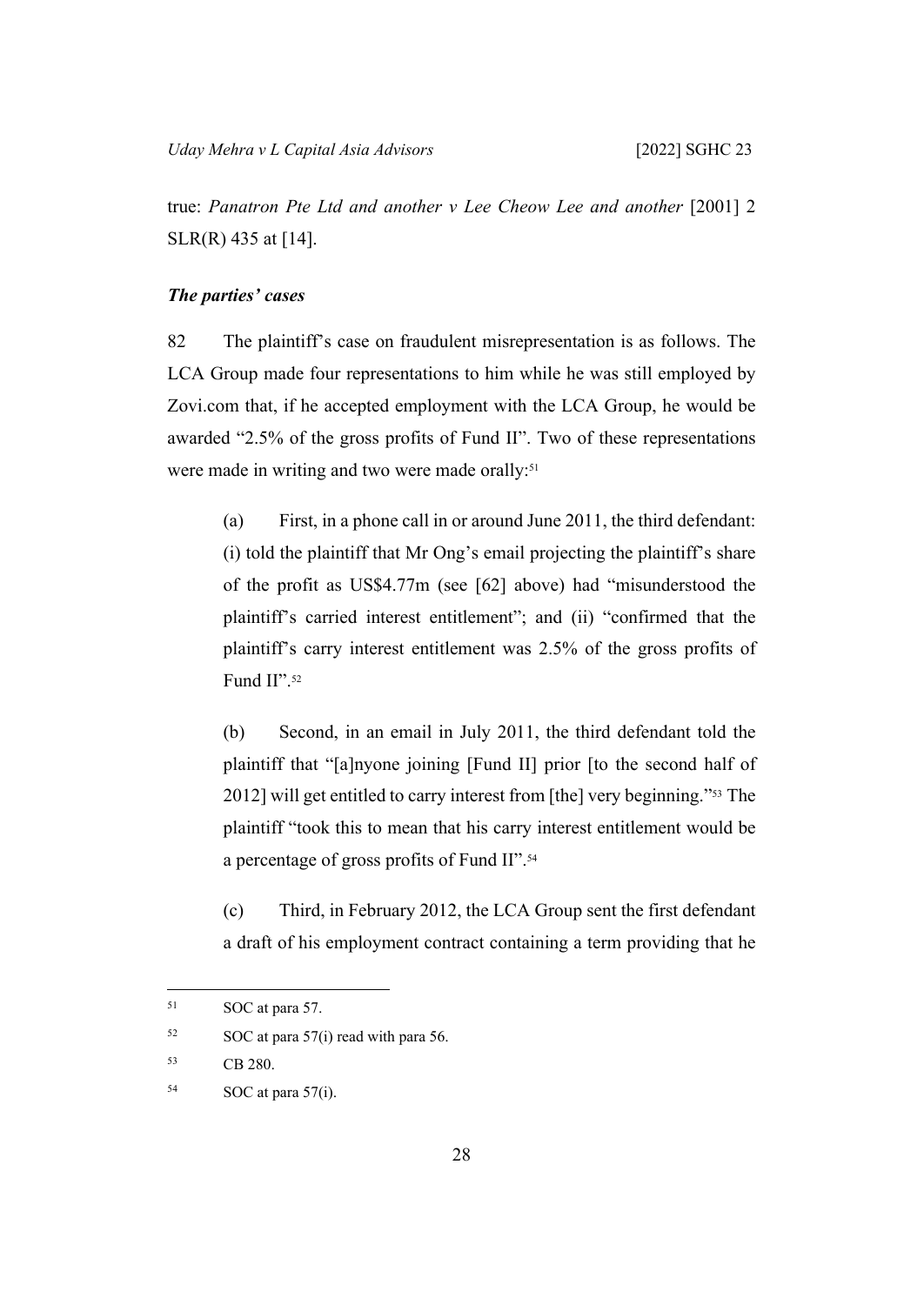would be "awarded 2.5% carry for the next fund raised by the company". The plaintiff "took this to mean that his carry interest entitlement would be 2.5% of the gross profits of Fund II".<sup>55</sup>

(d) Finally, when Mr Piette interviewed the plaintiff in February 2012, he represented orally to the plaintiff "that the carried interest would be 2.5% of the gross profit, which on his calculation would amount to USD 37.5 million".<sup>56</sup>

83 The plaintiff's case continues as follows. The plaintiff relied on these representations when he gave up his employment at Zovi.com and accepted employment with the LCA Group. If the plaintiff has to rely on his misrepresentation claim, that means that the LCA Group's representations have been falsified in that the plaintiff has been found not to be entitled to "2.5% of the gross profits of Fund II" but only to 2.5% of the carry on Fund II. The first defendant made these representations fraudulently, knowing them to be false, or recklessly, not caring whether they be true or false. As a result of relying on the first defendant's misrepresentations, the plaintiff suffered loss and damage in the sum of either US\$75m<sup>57</sup> or US\$3m,<sup>58</sup> being the value of the share options he would have been awarded at Zovi.com if he had not given up his employment there in order to accept employment with the LCA Group.

84 In response, the LCA Group's case is as follows. The representations are not actionable, being statements of future intent rather than representations of past or present fact. Even if they are actionable, the representations were never

<sup>55</sup> SOC at para 57(ii) read with para 56.

<sup>56</sup> SOC at para 57(iii).

<sup>57</sup> PCS at paragraph 326(f).

<sup>58</sup> PRCS at paragraph 180.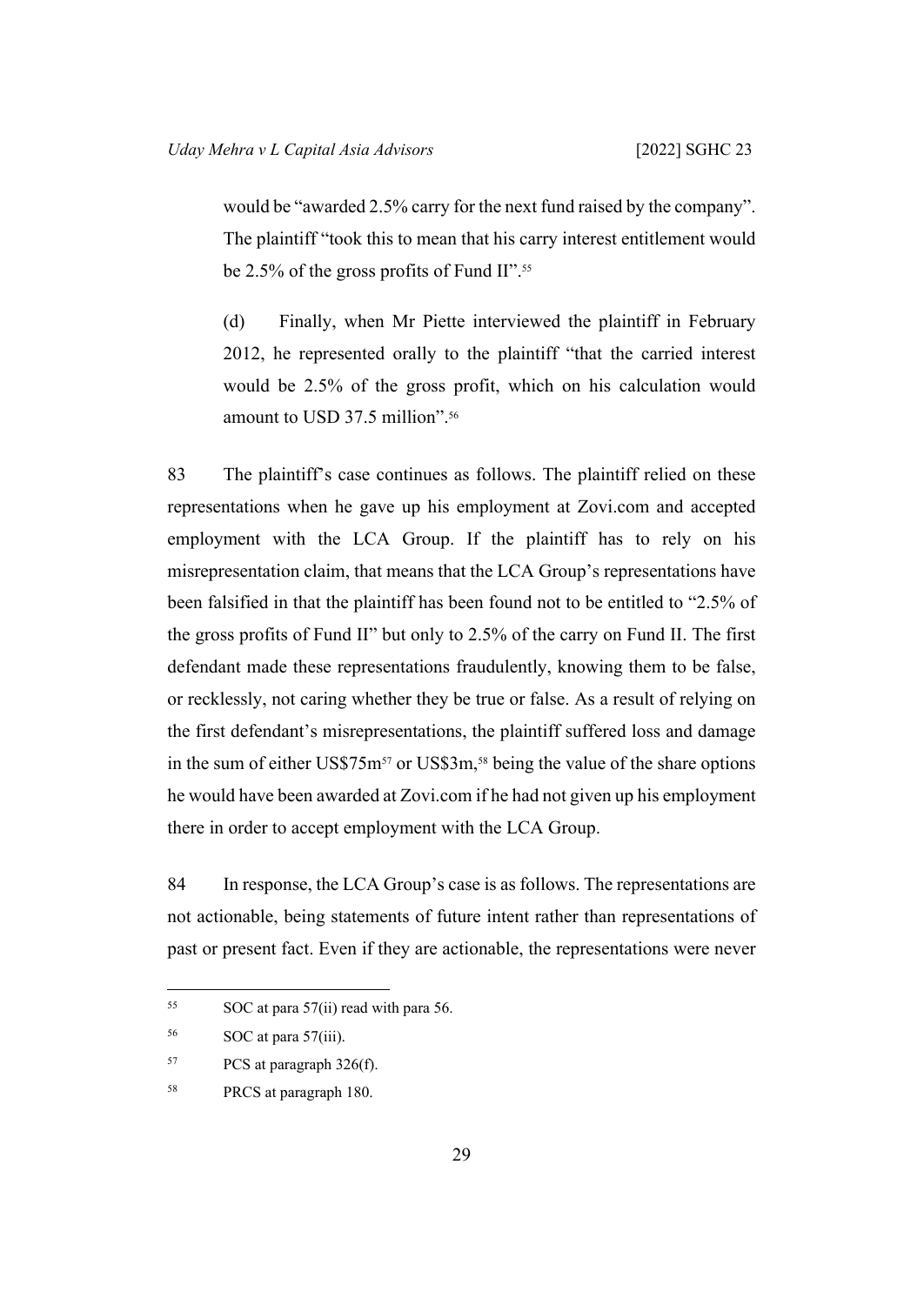made or are true. Even if the representations were made and are false, the representations did not induce the plaintiff to give up his employment with Zovi.com and to accept employment with the LCA Group. And, even if the representations did induce the plaintiff to do so, he did not suffer any loss or damage as a result, because his share options at Zovi.com were and are worthless.

85 For the reasons which follow, I reject the plaintiff's case in fraudulent misrepresentation in its entirety for the following reasons: (a) the written representations were made but are not false; (b) the oral representations were never made, the plaintiff's account of them being false; (c) the plaintiff's claim that the LCA Group was fraudulent is contrary to facts he believes to be true; (d) the representations did not induce the plaintiff to give up employment with Zovi.com and to accept employment with the LCA Group; and (e) the plaintiff has failed to establish that he suffered any loss as a result of giving up his employment with Zovi.com to accept employment with the LCA Group.

### <span id="page-33-0"></span>*The representations are either true or were not made*

86 I start by analysing the plaintiff's pleaded case that the LCA Group made the four representations to him (see [\[82](#page-31-1)] above). I deal with the two written representations first before dealing with the two oral representations.

# <span id="page-33-2"></span><span id="page-33-1"></span>*The plaintiff fundamentally misunderstood the two written representations*

87 Given that they are in writing, there can be no doubt that the LCA Group made the two written representations to the plaintiff. But I accept the LCA Group's submission that the plaintiff fundamentally misunderstood the written representations. Correctly understood, the written representations are not false.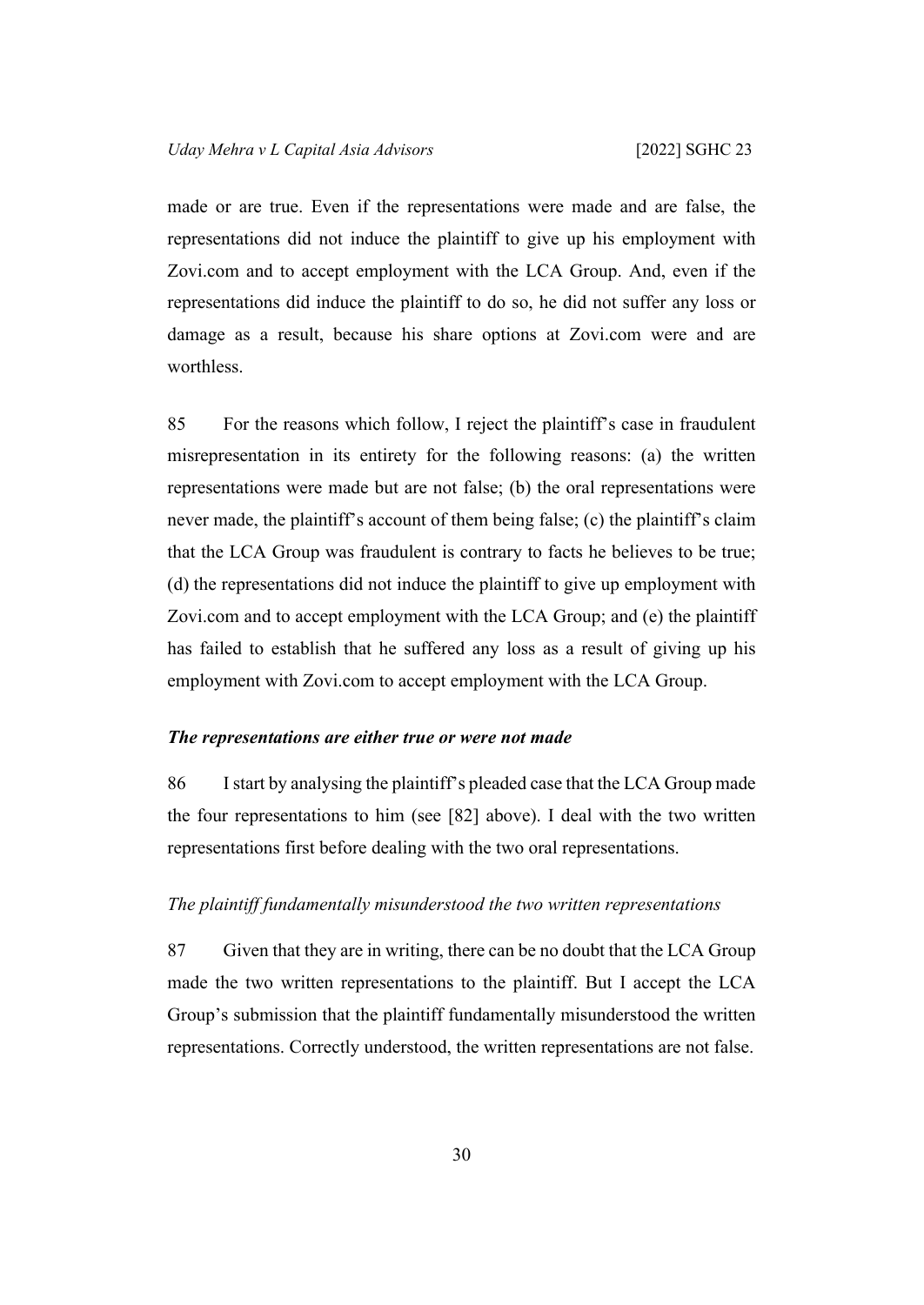88 The first written representation simply refers to the plaintiff's entitlement to "carry" on Fund II from its inception.<sup>59</sup> This representation says nothing about the quantum of his share of the carry. The second written representation says simply that the plaintiff will be "awarded 2.5% carry" on Fund II. It says nothing about what "2.5% carry" means or how it is to be calculated.

89 The plaintiff claims that he understood both written representations to mean that the LCA Group would award him some part of the "gross profits" of Fund II, not of its "net profits". According to the plaintiff's use of the terms "gross profits" and "net profits", the fund in my example (see [[44\]](#page-18-0)–[[46\]](#page-18-1) above) generated "gross profits" of \$100 and "net profits" of \$20. The plaintiff's case is therefore that he understood the two written representations to mean that he was entitled to 2.5% of the \$100 (\$2.50) and not to 2.5% of the \$20 (\$0.50).

90 But neither of the written representations uses the words "gross" or "profits" or the phrase "gross profits". This is an objective fact. The plaintiff had no alternative but to accept this fact in cross-examination. He further accepted: (a) that the LCA Group never used any of these words at the material time, whether orally or in writing; and (b) that his pleaded term "gross profits" is merely his own *ex post facto* subjective and self-engendered understanding of the words which the LCA Group did use, which were "carry" or "carried interest entitlement":<sup>60</sup>

"Q: And there was no representation that there would be a 2.5 payment based on gross profits.

A: Your Honour, the terms "gross" and "net" were never mentioned to me at the material time.

60 27 January 2021 Transcript at p 140 line 12 to p 141 line 17.

<sup>59</sup> CB 280; SOC at para 57(i).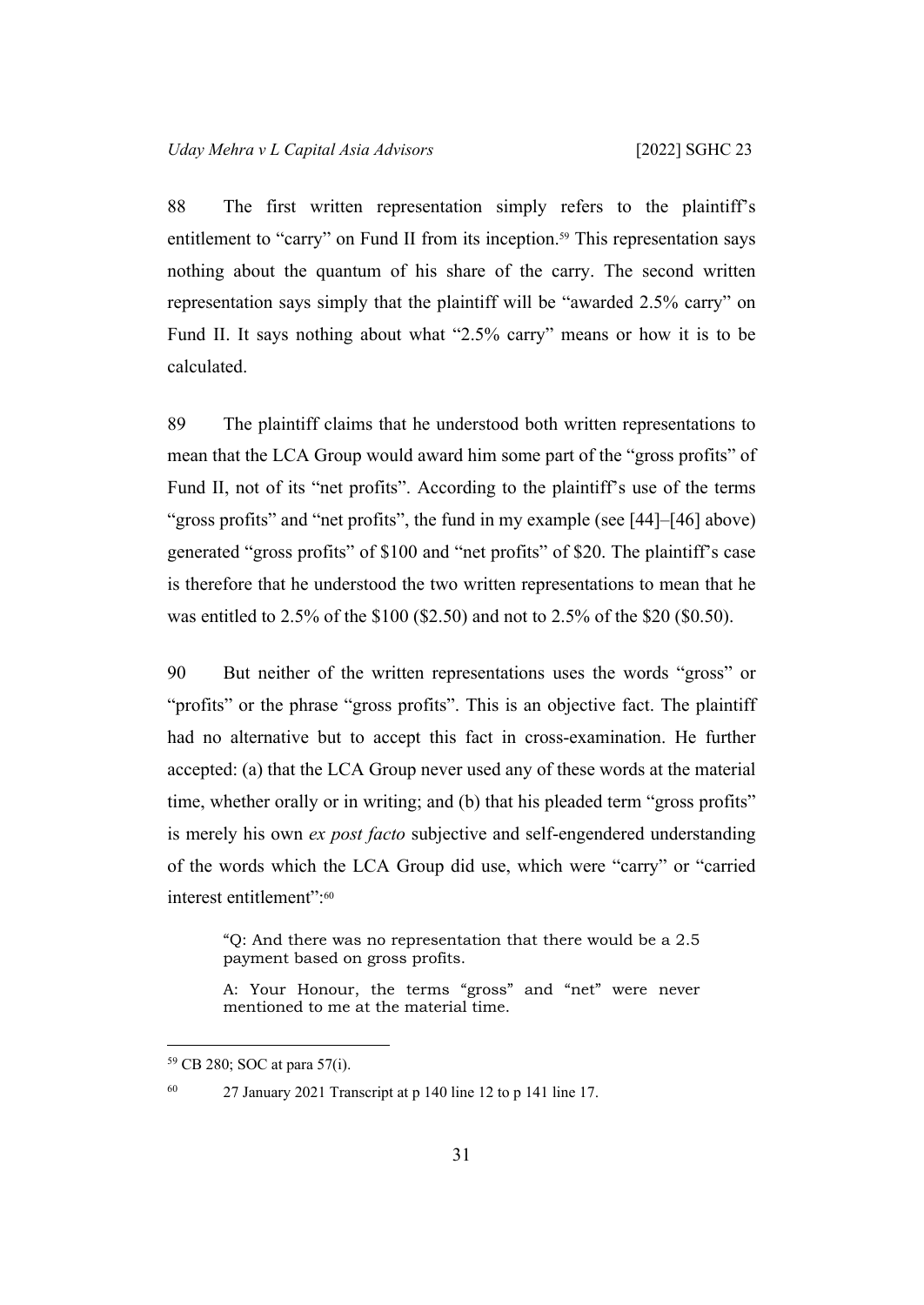Q: "At the material time" meaning when?

A: Recruitment, employment, and until the August…

…

Q: Mr Mehra, if the concept of gross profit was not mentioned to you, why do you state so in paragraph 354(d) of your AEIC?

A: Sorry, 354(d)?

Q: Yes: "The carried interest allocated to me would be 2.5 per cent of the gross profit…"

A: Your Honour, because these are all alien terms now, and subsequently, since the dispute, I have realised that we need to further define what the verbal explanation to me was. And the way to define what 2.5 per cent means is to further clarify gross profit, but the actual word "gross" was not used."

91 The phrase "gross profits" is crucial to the plaintiff's case both in contract and misrepresentation. But his cross-examination revealed the phrase to have no basis in the facts. It is merely a self-serving term which the plaintiff has adopted after the fact for the purposes of pleading and presenting his case.

92 Further, the concept of "gross profits" was not something which the plaintiff himself understood during the pre-contractual discussions, whether in the sense which he now claims to understand it or in any other sense. As the plaintiff himself candidly accepts, he had no understanding of the deductions that are made by a private equity fund manager "*in arriving from gross to net*" profits. The plaintiff further accepts that his state of ignorance continued even up to the point when he sat down to draft his affidavit of evidence in chief for this action.<sup>61</sup>

93 The plaintiff's use of "gross profits" in pleading and presenting his case is contrived and incorrect. The experts are agreed that it is customary in the

 $61$  28 January 2021 Transcript at p 18 lines 10-16, p 142 line 23 to p 143 line 10.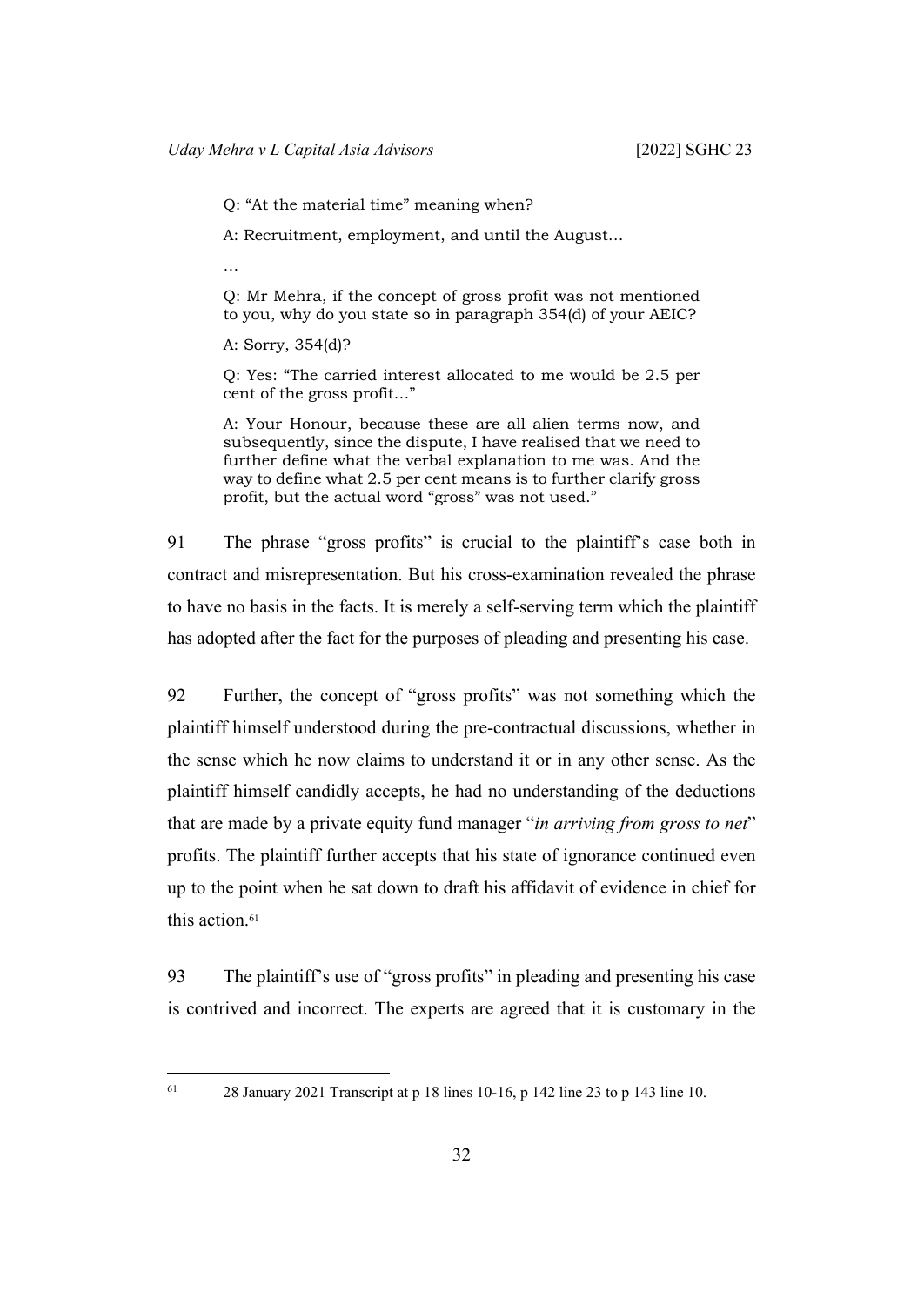private equity industry to refer to what the fund manager retains after he has paid 80% of a fund's profits to investors as "the carry" or "the carried interest". These were the only terms which the LCA Group used in its written representations to the plaintiff.

94 At best, all that the LCA Group represented to the plaintiff in the two written representations is that he would be entitled to 2.5% of the carry on Fund II. At best, and correctly understood, the two representations did not mean that the plaintiff would be entitled to 2.5% of the "gross profits" on Fund II, as the plaintiff has pleaded. Given the plaintiff's concessions in cross-examination (see [[90\]](#page-34-0) and [[92\]](#page-35-0) above),  $62$  he had no basis at that time to understand the written representations as meaning that the LCA Group would pay him 2.5% of Fund II's profit (\$2.50 in my example) and not merely 2.5% of the carry (\$0.50 in my example).

95 I therefore accept the LCA Group's submission that it was the plaintiff's own *ex post facto* misunderstanding of the content of the written representations which has led him to take from these written representations the meaning that he now pleads. That is not the meaning which the representations objectively bear. That objective meaning is the only meaning which the LCA Group intended at the time.

96 The two written representations, correctly understood, are consistent with my finding as to the proper construction of the phrase "2.5% carry". The two written representations were therefore not false. They are not misrepresentations.

<sup>&</sup>lt;sup>62</sup> 28 January 2021 Transcript at p 17 line 18 to p 18 line 2, p 60 line 22 to– p 62 line 21.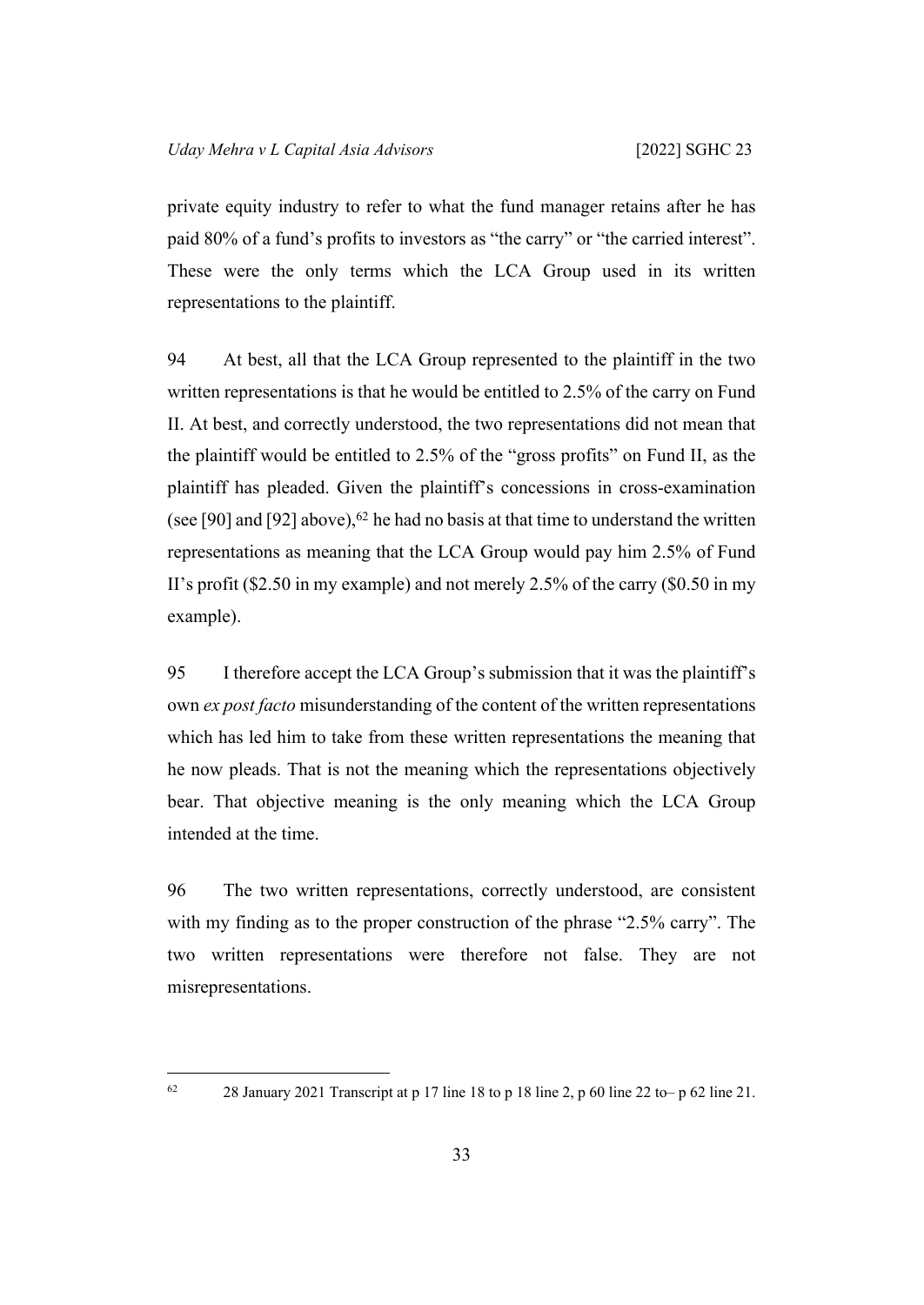#### *The LCA Group did not make the oral representations*

97 The plaintiff's case is that the LCA Group represented to him orally on two occasions that he would be entitled to 2.5% of Fund II's "gross profits".<sup>63</sup> The first occasion was allegedly in a phone call with the third defendant which took place in or around June 2011.64 The second occasion was allegedly at a meeting with Mr Piette in February 2012.<sup>65</sup>

98 Both the phone call with the third defendant and the meeting with Mr Piette did take place. But both the third defendant and Mr Piette categorically deny making any such representation to the plaintiff on those occasions, or indeed on any other occasion. The third defendant's evidence is that it is commercial nonsense to promise anyone a share of a private equity fund's "gross profits".<sup>66</sup>

99 I accept the LCA Group's evidence. For the reasons which follow, I find that neither of them made the alleged oral representations to the plaintiff.

(1) The third defendant did not make the oral representation

100 In his statement of claim, the plaintiff's pleaded account of the third defendant's oral representation is as follows:<sup>67</sup>

After [the third defendant] received a copy of Gilbert Ong's email dated 27 June 2011, [the third defendant] then reassured the plaintiff over the phone, in or around June 2011, that Gilbert Ong had misunderstood the plaintiff's carried interest

 $63$  SOC at para 19(a).

 $64$  SOC at para 57(i) read with para 56.

<sup>65</sup> SOC at para 10.

<sup>66</sup> 10 February 2021 Transcript at p 50 lines 1–19; 18 February 2021 Transcript at p 30 line 12 to p 31 line 5.

 $67 \qquad \text{SOC} \text{ at } \text{para } 56(ii).$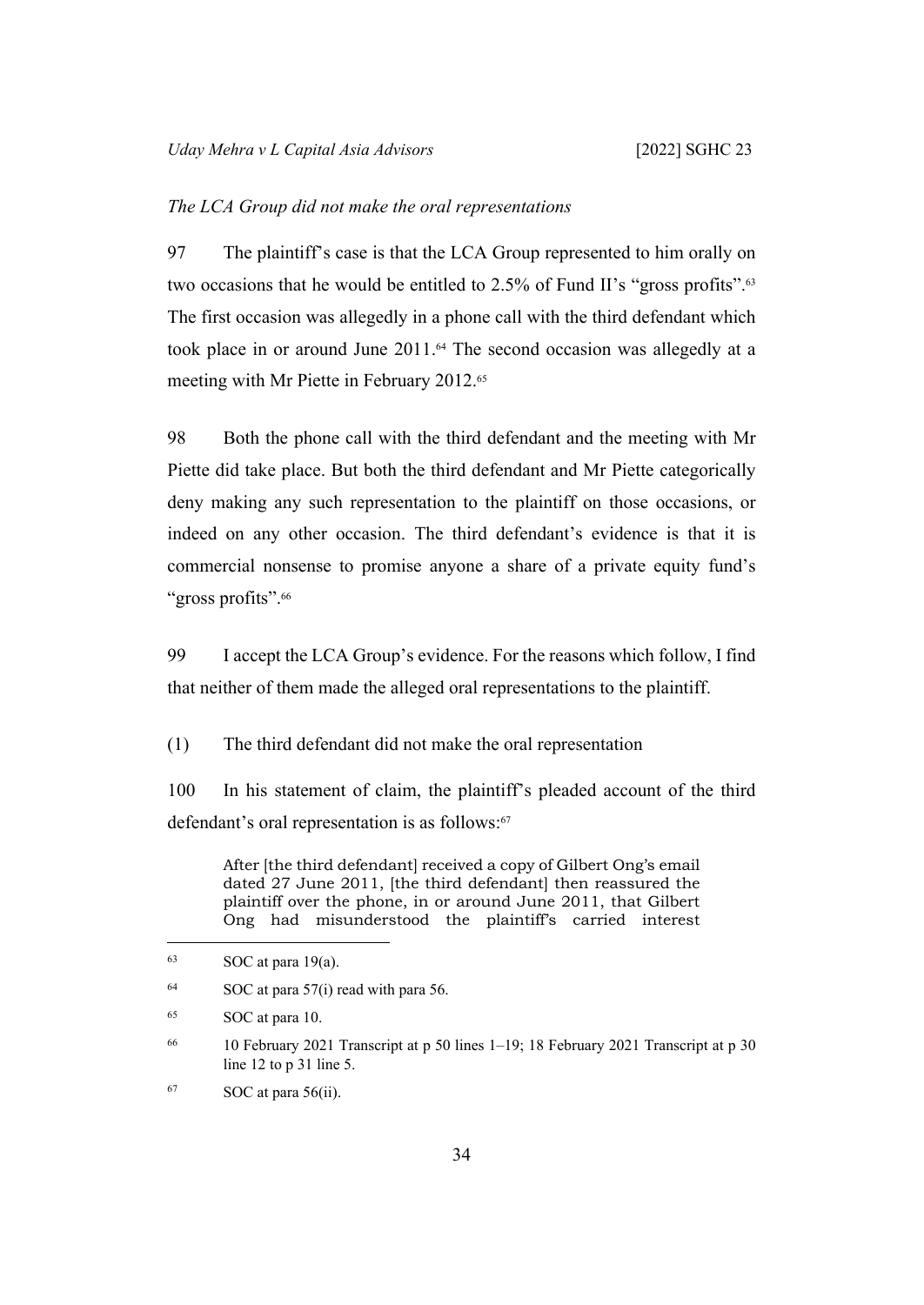entitlement. In the same phone conversation, *lthe third* defendant] also confirmed that the plaintiff's carry entitlement was 2.5% of the gross profits of Fund II.

101 In his affidavit of evidence in chief, the plaintiff's account of this oral representation is as follows:<sup>68</sup>

[The third defendant] reassured me that L Capital Asia's offer of "2.5% carry" referred to 2.5 points out of 20 points and further clarified that it was 12.5% of the total carried interest pool available to management.

102 I reject the plaintiff's evidence. The third defendant did not make this representation. I arrive at that finding for five reasons.

103 First, in connection with the oral representations, the plaintiff accepted in cross-examination once again (see [\[90](#page-34-0)] above) that the third defendant, as well as Mr Piette for that matter, had never spoken to him of "gross profits". The plaintiff also accepted once again that the term "gross profits" is merely his own subjective and self-engendered understanding of what the third defendant had actually said:<sup>69</sup>

Q: Now, let's look at paragraph 56 [of the statement of claim]… Focus on the last sentence "…the third defendant also confirmed that the plaintiff's carry interest entitlement was 2.5% of the gross profits of [the fund]." You will agree that this statement is incorrect?

A: I apologise for the confusion, your Honour. The statement is not a quote of [the third defendant's], so in that sense it is incorrect. It is just intended to be a position that's stated based on the phone call and the understanding I gained from that phone call. So that is correct, your Honour. He did not use these words, specifically.

Q: It is based on your own understanding of the phone call and not by reason of [the third defendant] telling you that it is 2.5 per cent of the gross profits of the fund. Agree?

<sup>68</sup> Plaintiff's AEIC at para 343.

<sup>&</sup>lt;sup>69</sup> 28 January 2021 Transcript at p 17 line 18 to p 18 line 2, p 60 line 24 to p 62 line 21.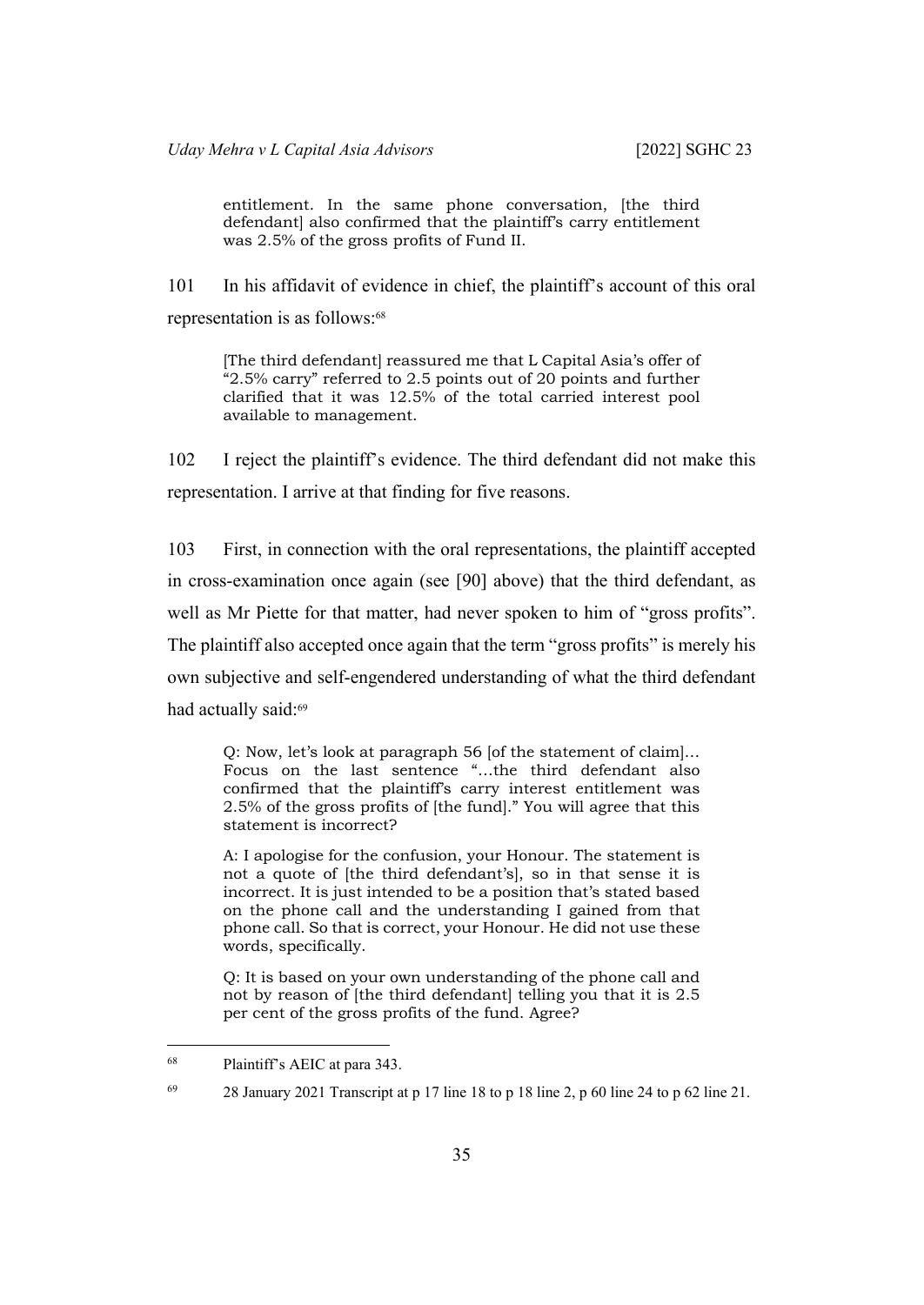Q: "Yes" or "no"?

A: Yes, yes, yes, yes.

…

…

Q:…Your case, number 1, is that neither Daniel Piette nor … the third defendant spoke about gross profits. Am I correct?

A: That is correct, your Honour.

Q: So if they did not speak about gross profits, they could not have told you that your package would include 2.5 per cent of the gross profits. A simple proposition. You can agree or disagree.

A: I disagree, your Honour.

Q: All right, you disagree. I find it quite alarming that you could disagree to such a simple proposition, but I'll move on.

… Court: --what Mr Tan is driving at is the gap between the words you claim were used by the defendants and Mr Piette and the understanding you subjectively had of the meaning of those words…I would need to understand and I will need to make a finding whether these specific word[s] were spoken to you by any of the defendants. "2.5 per cent of gross profit", were those actual words spoken to you and, if so, is that false?

A: …Those actual words were not spoken, your Honour. And if I might elaborate, the confusion between even me and my lawyers in trying to explain these terms had come down to a point where then we agreed "2.5 per cent gross profits" would be the appropriate term to use and try to describe these in legal documents…

Court: So what you have pleaded is not what you are going to be asking me to decide the defendants actually said in those words; instead what you have pleaded is what you understood their words to be. Is that right?

A: That is correct. That is correct, your Honour."

104 Second, this alleged oral representation is of critical importance, not only to the plaintiff's case in misrepresentation but also to his case in contract. That is because he relies on it not only as a fraudulent misrepresentation but also as evidence of a shared understanding forming part of the admissible context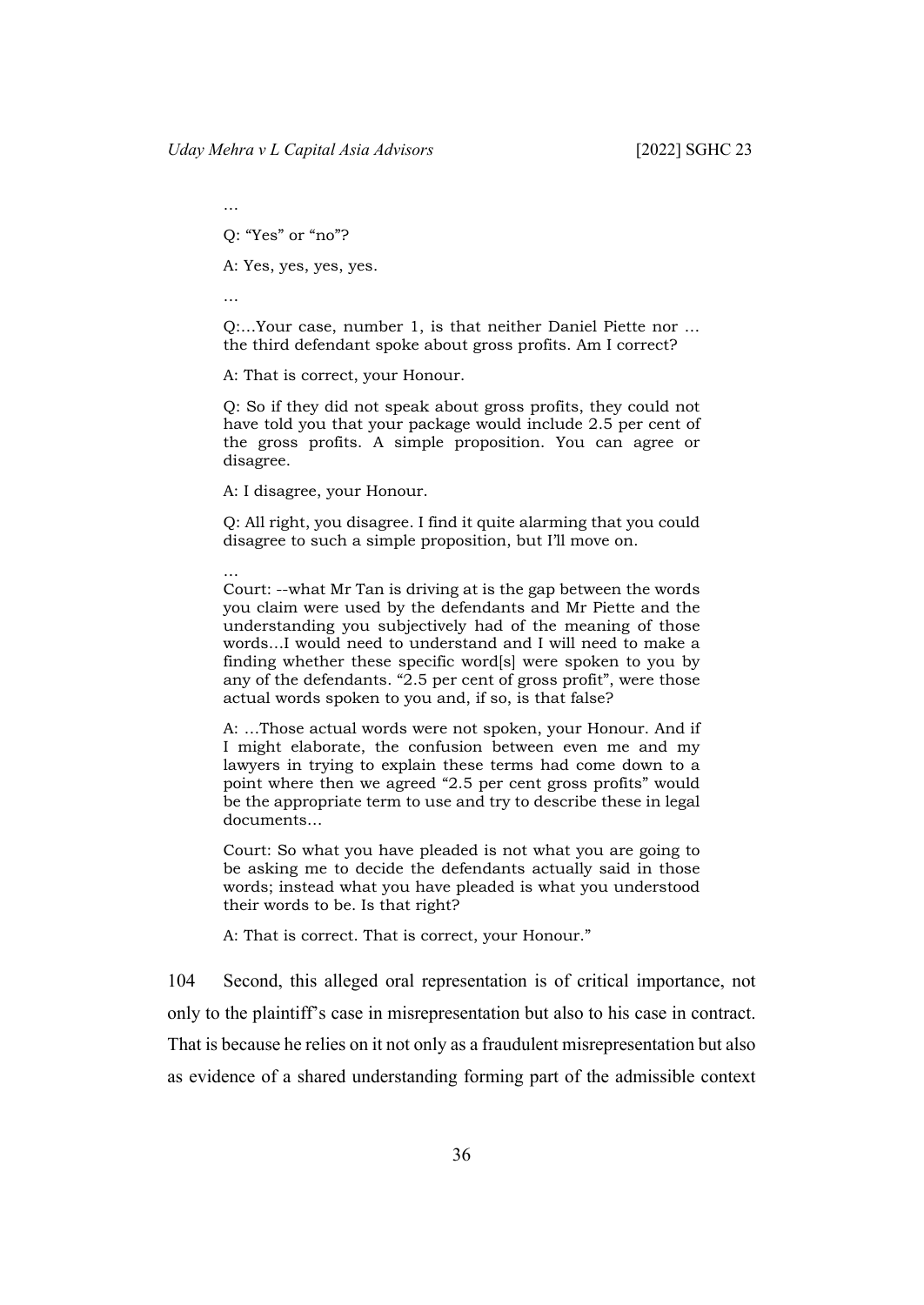for construing the phrase "2.5% carry". On the plaintiff's case, this phone call was the earliest time that anybody on behalf of the LCA Group made the specific representation to the plaintiff on which his entire misrepresentation case rests. One would expect it to be the cornerstone of the plaintiff's positive case on both misrepresentation and breach of contract.

105 Despite this, the plaintiff did not plead this representation anywhere in his original statement of claim. The plaintiff pleaded it belatedly in his reply, and even then only to meet the LCA Group's plea in its defence and counterclaim that Mr Ong's June 2011 email and other contemporaneous documentary evidence showed that the first defendant promised the plaintiff nothing more than "2.5% carry".70 It was only then that the plaintiff incorporated this alleged representation by amendment into his statement of claim as part of his positive case.<sup>71</sup>

106 Indeed, if the third defendant had in fact made this representation, one would have expected the plaintiff to have drawn it to the LCA Group's attention as soon as the dispute arose in August 2014, long before he commenced this action in March 2016. He did nothing of the sort. From in or around June 2011 (when the third defendant allegedly made this representation) to June 2015 (when the plaintiff's employment was terminated) all the way up to July 2016 (when the plaintiff first pleaded this representation in his reply and then incorporated it by amendment into his statement of claim), he had made no reference whatsoever to this representation, whether by himself, through his

<sup>70</sup> Reply dated 11 July 2016 at paragraph 6(2).

<sup>71</sup> Statement of claim (Amendment No. 1) dated 22 July 2016 at paragraph 56(ii).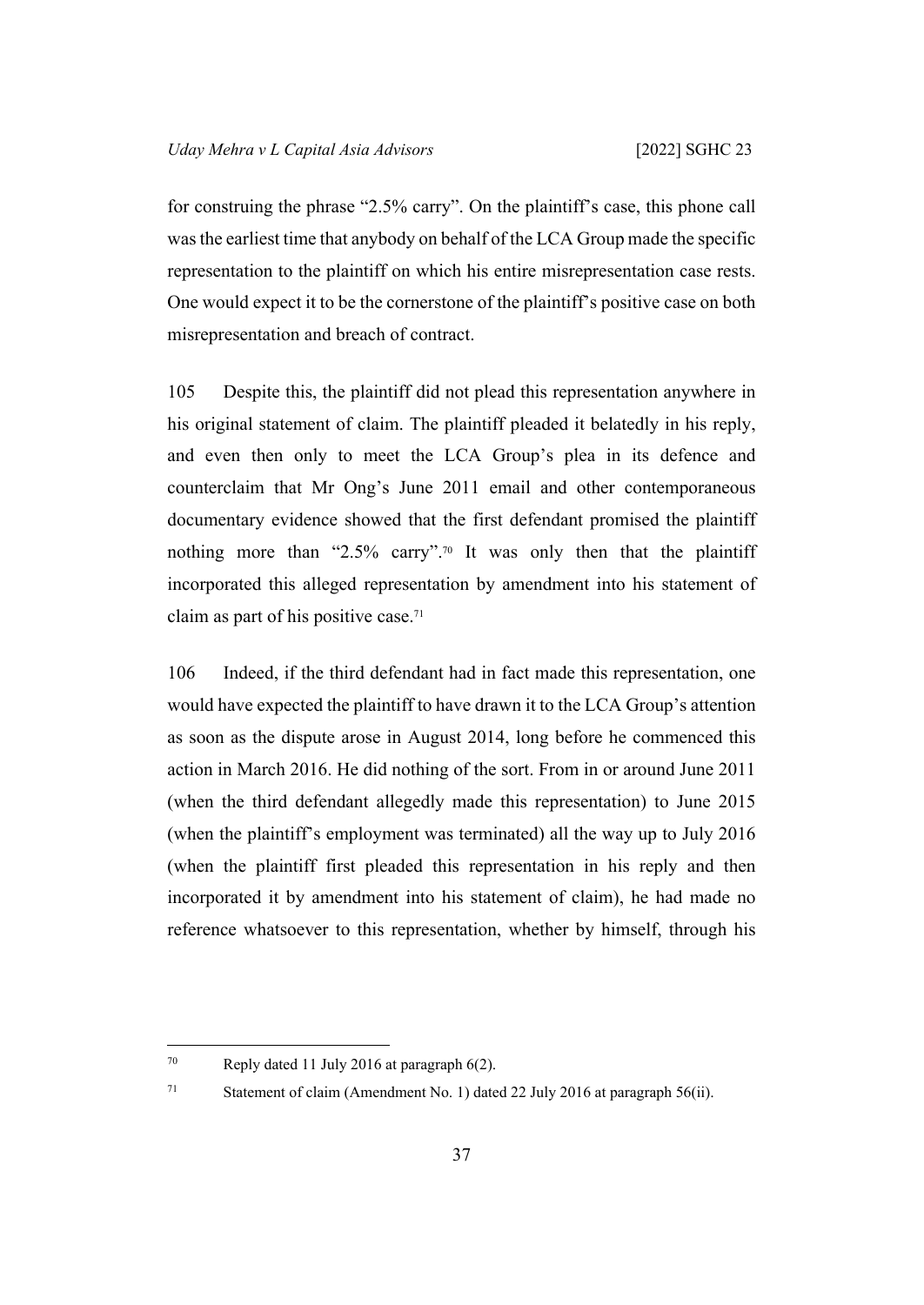solicitors or through Spencer Stuart, his interface with the LCA Group in 2011, and whether informally in correspondence or formally in his pleadings.<sup>72</sup>

107 Third, the plaintiff's account of this representation shifted significantly and materially. His pleading asserts that the third defendant "confirmed that the plaintiff's carry entitlement was 2.5% of the gross profits of Fund II".73 The plaintiff embellished this account in his affidavit of evidence in chief. His evidence was that the third defendant positively "reassured [the plaintiff] that… "'2.5% carry' referred to 2.5 points out of 20 points" and clarified that the plaintiff's share of Fund II's profit was to be "12.5% of the total carried interest pool available to management".<sup>74</sup>

108 It is of course arithmetically true that 2.5 points out of 20 points is 12.5% of the 20 points. That is because  $\frac{2.5}{20} = 0.125 = \frac{12.5}{100} = 12.5\%$ . But the plaintiff's affidavit of evidence in chief does not simply assert this equation as a matter of arithmetic. It asserts as a fact that the third defendant *in this phone call* and *in or around June 2011* expressly stated this equation to the plaintiff in order to disavow Mr Ong's email and as reassurance to the plaintiff about the meaning of "2.5% carry". These embellishments appear nowhere in the plaintiff's original or even amended pleadings. It emerged for the very first time in his affidavit of evidence in chief, filed almost five years after he commenced this action. It is clear to me this aspect of the plaintiff's evidence is an afterthought, put forward falsely merely to advance his case.

<sup>72</sup> 27 January 2021 Transcript at p 96 lines 13–20.

 $73$  SOC at para 56(ii).

<sup>74</sup> Plaintiff's AEIC at para 343.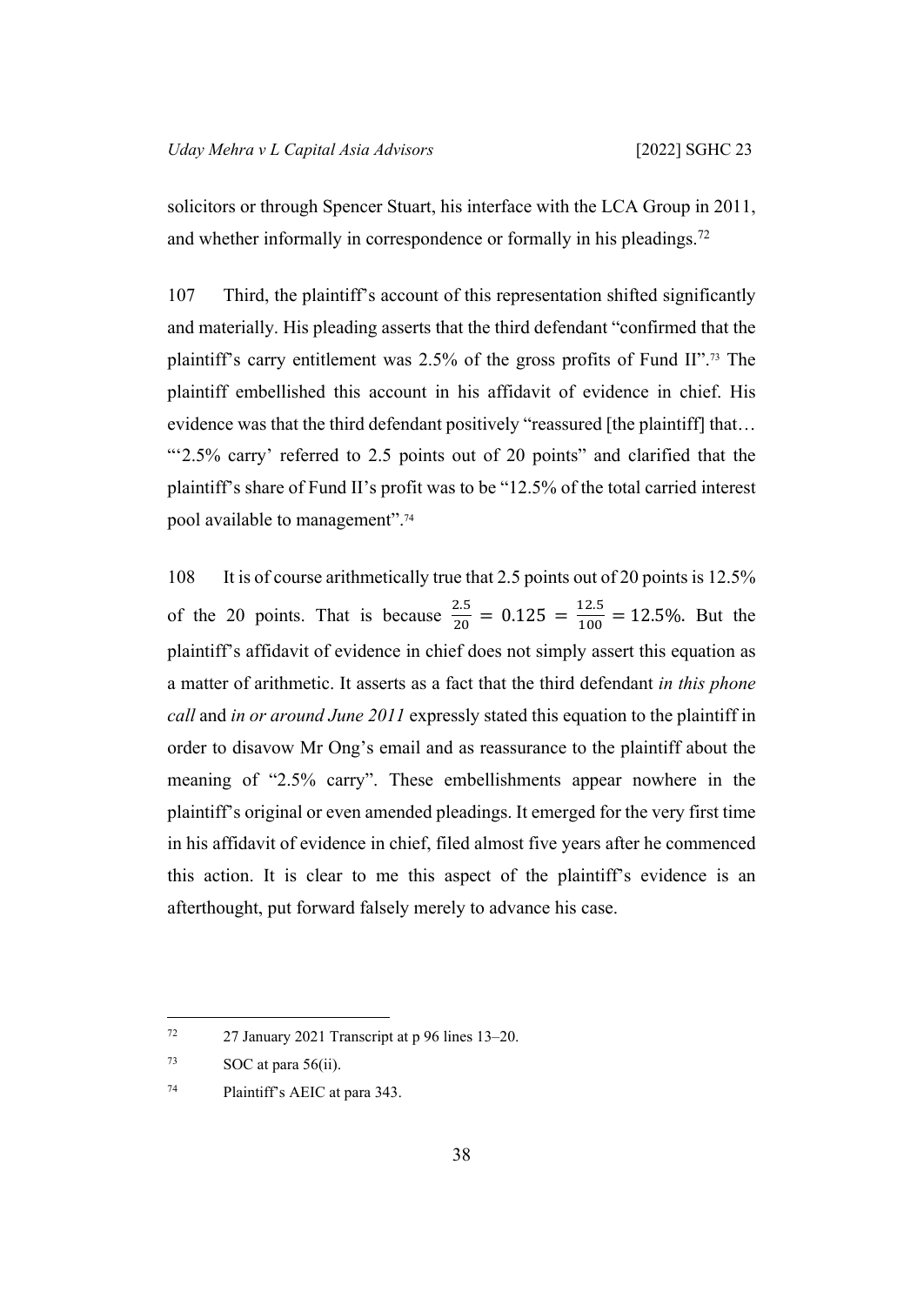109 Fourth, the plaintiff's account is contrary to the inherent probabilities. The plaintiff's case is that he relied on the oral representation which the third defendant made in or around June 2011 when he accepted the first defendant's written offer of employment in February 2012.<sup>75</sup> That would mean that the plaintiff accepted the remuneration package in that offer – including the award of "2.5% carry" in those very words – even though he knew: (a) that the third defendant had, more than six months earlier, expressly disavowed Mr Ong's written representation that the plaintiff would be entitled to "2.5% carry" estimated to be worth US\$4.77m; and (b) that that disavowal was purely oral and was not in writing or even evidenced by writing. There is no record of the plaintiff making any attempt to have the third defendant's earlier representation recorded in the LCA Group's written offer of February 2012 or indeed anywhere else in writing before he accepted the offer. There is also no record of the plaintiff himself restating the third defendant's representation in any precontractual correspondence.

110 In fact, in July 2011, the plaintiff informed Spencer Stuart that the first defendant's package was acceptable, making no mention whatsoever of this alleged oral representation.<sup>76</sup> It appears therefore that the plaintiff would have been happy, if he had been minded to accept the LCA Group's offer in July 2011, to proceed on the basis that Mr Ong's July 2011 email was the definitive word on the plaintiff's share of Fund II's carry.<sup>77</sup>

111 If the third defendant had indeed made the representation, these failures and omissions would be entirely contrary to the inherent probabilities. As I have

<sup>75</sup> CB 258.

<sup>76</sup> CB 258.

<sup>77</sup> CB 257–258.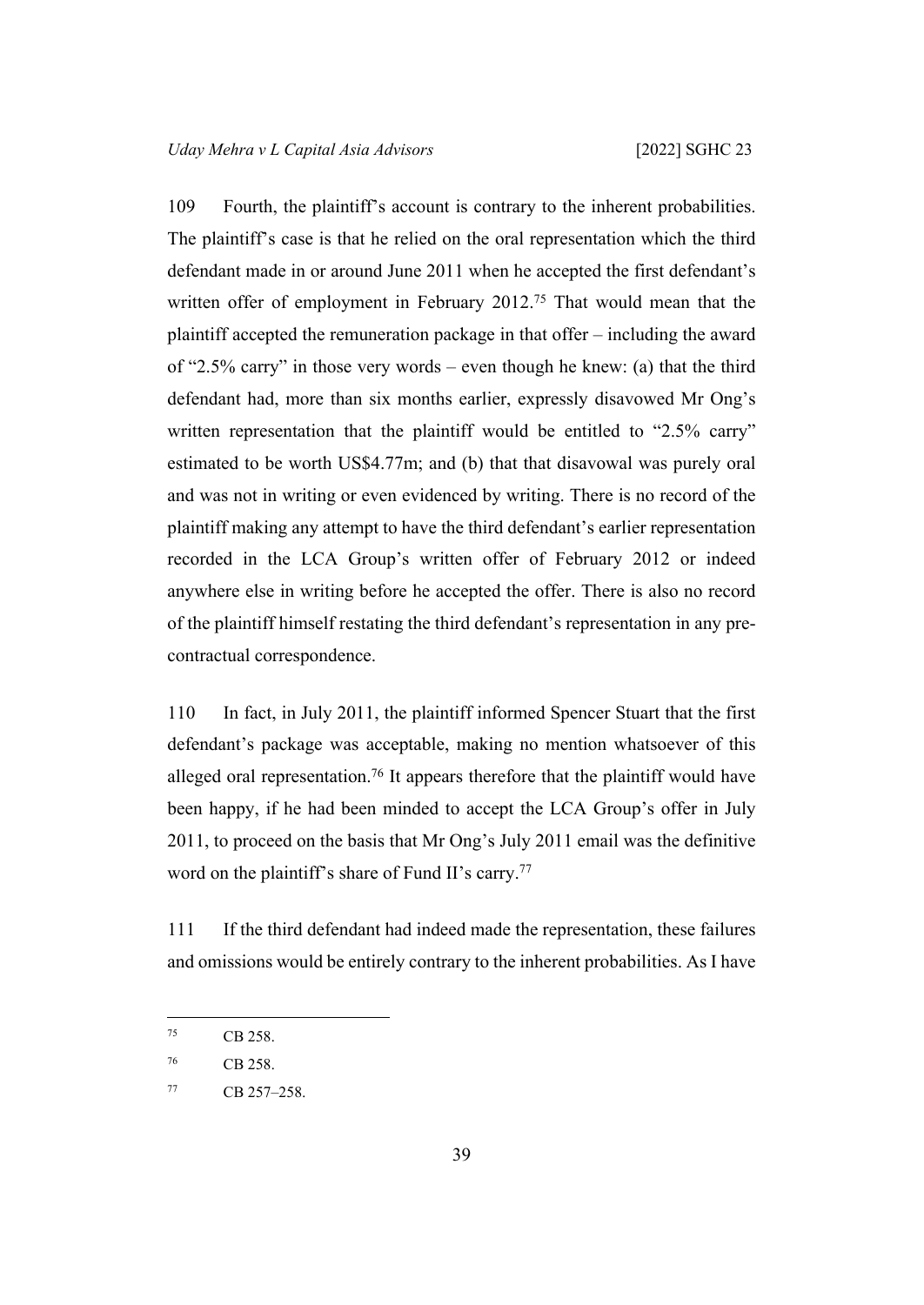mentioned, the difference between the parties' positions is not trivial: it is a factor of five.

112 Fifth, I accept the defendant's submission that there was no rational commercial reason for the third defendant to promise the plaintiff in June 2011 that his share of the carry would be five times that which I have found would have been commensurate with the plaintiff's experience and role (see [\[67](#page-25-0)]–[\[74](#page-28-0)] above). A share of the carry on Fund II of this order of magnitude is all the more uncommercial given the plaintiff's case that he was not expected to invest any of his personal funds in Fund II. As the LCA Group puts it, that means that the plaintiff's case today is that it agreed in February 2012 that the plaintiff should bear none of the risks of Fund II and reap only the rewards of Fund II. That is contrary to the inherent probabilities.

113 The plaintiff says that the third defendant offered him a share of the carry of this order of magnitude in July 2011 because he wanted the LCA Group's offer to be competitive with Zovi.com's offer. That offer included participation in an employee's share option plan. On this point, I accept the defendant's expert witnesses' evidence: a share of the carry of a fund to be launched and managed by a well-established and successful private equity fund manager, such as the LCA Group, carries far less risk, and is therefore far more valuable, than an option to be awarded shares in a start-up company with no track record and with no certainty that the shares can ever be monetised, let alone that the shares will have value or appreciate in value over time.<sup>78</sup> What the plaintiff had on offer from Zovi.com was substantially more risky and substantially less valuable than the LCA Group's offer of 2.5% of the carry on Fund II.<sup>79</sup> There

<sup>78</sup> 19 February 2021 Transcript at p 69 lines 9–14.

<sup>79</sup> CB 249 and 251.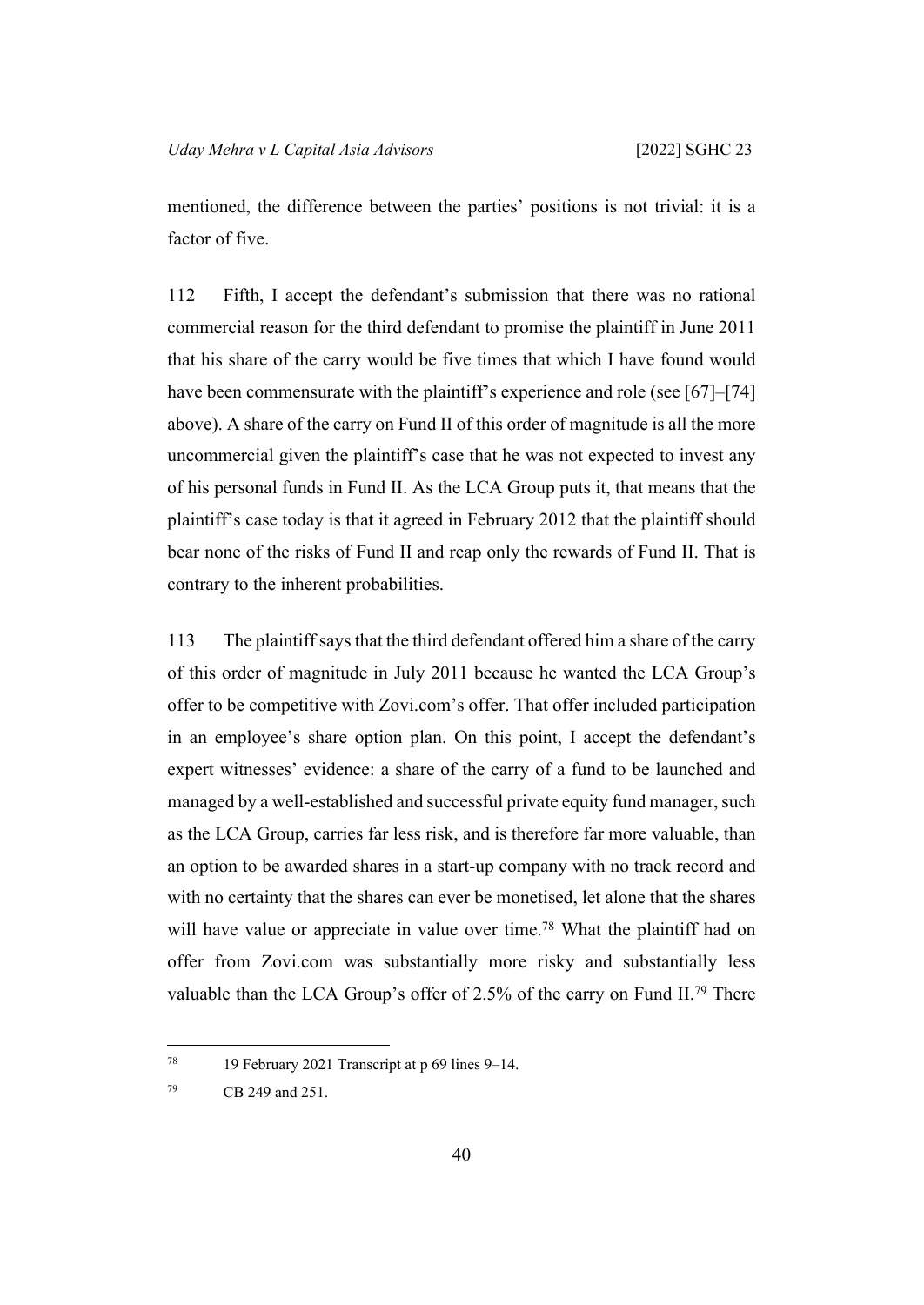was no commercial reason for the third defendant to offer the plaintiff 12.5% of the carry on Fund II to be competitive with Zovi.com's offer.

114 For all of these reasons, I find that the third defendant did not make the alleged oral representation as alleged or at all.

(2) Mr Piette did not make the oral representation

115 The plaintiff also alleges that Mr Piette represented orally to the plaintiff at an interview in February 2012 "that the carried interest would be 2.5% of the gross profit, which on his calculation would amount to USD 37.5 million".<sup>80</sup>

116 I reject the plaintiff's evidence. I find that Mr Piette did not make this representation for four reasons.

117 Once again, the plaintiff's case on this representation is contrary to the inherent probabilities. After Mr Piette interviewed the plaintiff in Delhi in February 2012, Mr Ong send a revised draft employment contract to the plaintiff. The draft continued to provide that the plaintiff would be entitled to "2.5% carry" on Fund II. The plaintiff signed the employment contract without demur.<sup>81</sup> That would be contrary to the inherent probabilities if Mr Piette had indeed made this oral representation to the plaintiff.

118 Once again, there was no commercial reason for Mr Piette to promise the plaintiff in February 2012 a profit share of the order of magnitude of US\$37.5m. The plaintiff's bargaining position in early 2012 was no better than it had been in June 2011. In fact, his bargaining position by this time was, if

 $80$  SOC at para 57(iii).

<sup>81</sup> CB 372–378.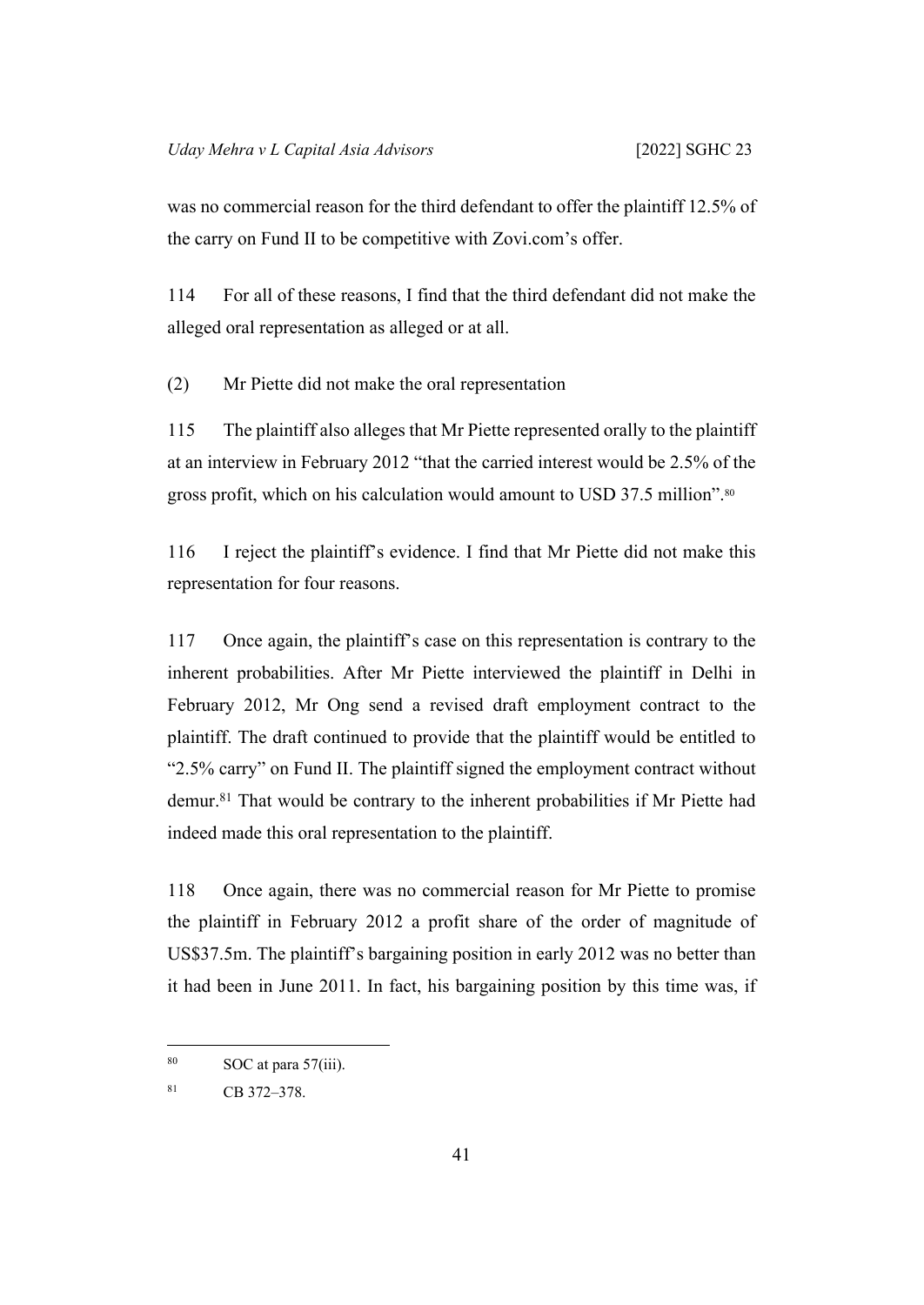anything, worse. I accept the LCA Group's submission that the plaintiff initiated the discussions with the LCA Group in early 2012 because he had by then been asked to leave Zovi.com (see [[138\]](#page-52-0) below).<sup>82</sup>

119 Once again, the plaintiff's account of this representation shifted significantly and materially. His statement of claim pleads that Mr Piette represented to the plaintiff that: "The carried interest allocated to the plaintiff would be 2.5% of the gross profit, or 2.5 carry points, which would amount to USD 37.5 million..., or 12.5% of the carried interest pool...".<sup>83</sup> This is consistent with an email which the plaintiff sent in or around August 2014, soon after the dispute first arose.<sup>84</sup> The plaintiff's affidavit of evidence in chief confirms this account in two places.<sup>85</sup>

120 In cross-examination, however, the plaintiff resiled from this account in two critical respects. First, he conceded that Mr Piette had never used the phrase "gross profits". He therefore conceded that Mr Piette did not tell the plaintiff that he would be entitled to "2.5% of gross profits" as the plaintiff had pleaded and affirmed.<sup>86</sup> Second, he conceded that Mr Piette did not tell the plaintiff that he would be entitled to "12.5% of the carried interest pool".<sup>87</sup>

121 The plaintiff accepted in cross-examination the possibility that he had added to his account in this way self-servingly and with the benefit of hindsight. Thus, the plaintiff accepted that he might have inserted the word "gross" before

<sup>82</sup> Third Defendant's AEIC at para 32.

<sup>83</sup> SOC at para 10.

<sup>84</sup> CB 1278.

<sup>&</sup>lt;sup>85</sup> Plaintiff's AEIC at paras  $354(d)$  and  $407(d)$ .

<sup>86</sup> 28 January 2021 Transcript at p 17 line 18 to p 18 line 2, p 60 line 24 to p 62 line 21.

<sup>87</sup> 27 January 2021 Transcript at p 113 line 18 to p 115 line 5.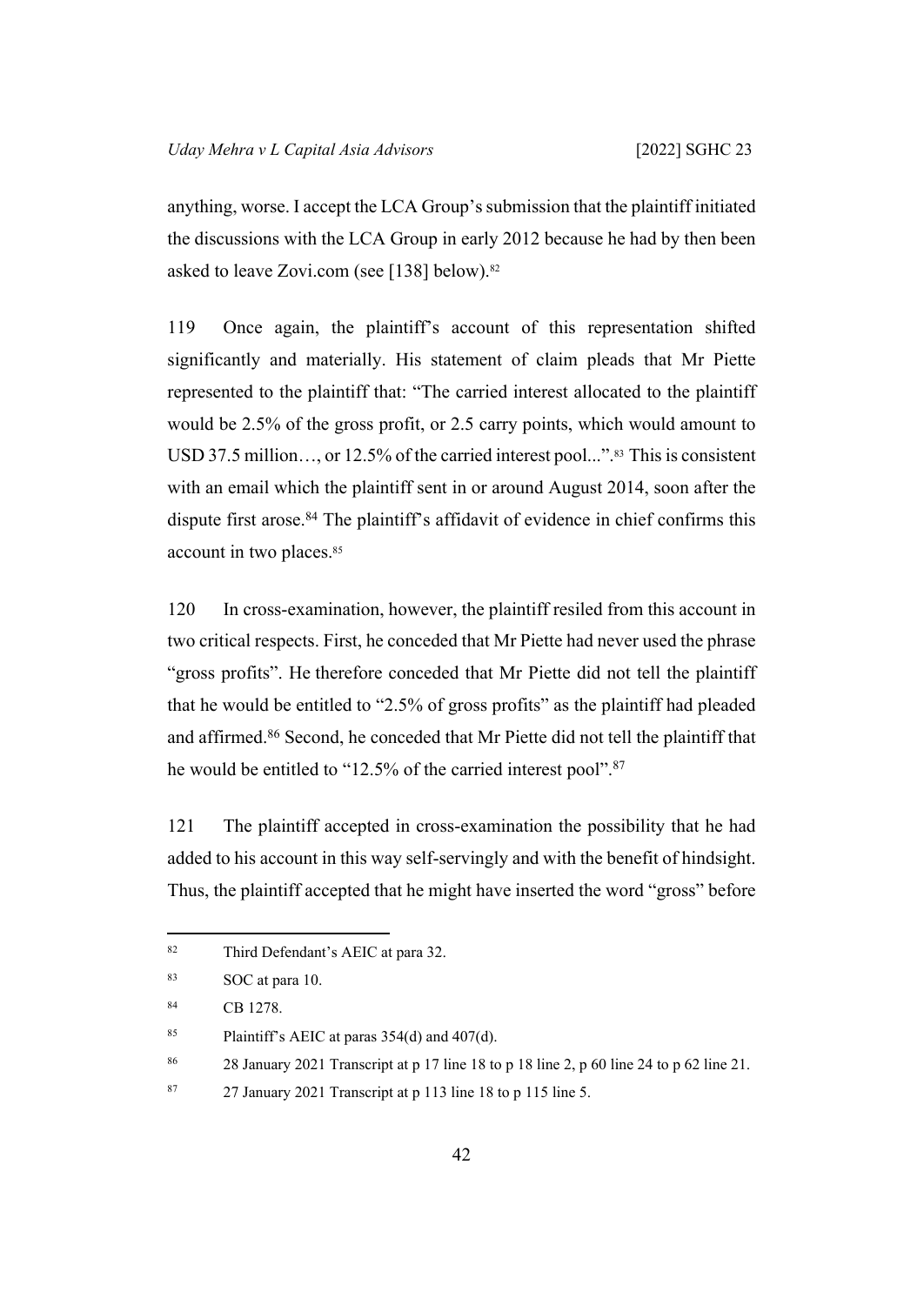"profits" even though nobody had used the word "gross" at the time "on his own behalf because, in two or three years of being in the business…it might have been something [he] had heard".<sup>88</sup> Particularly egregious is the plaintiff's attempt in his pleading to put the words "12.5% carried interest pool" into Mr Piette's mouth. When asked why he pleaded and affirmed in his affidavit of evidence in chief that Mr Piette had used those words when Mr Piette had not, the plaintiff said that "it's meant to signal an inference that [Mr Piette's] explanation was aligning with [the third defendant's] explanation".<sup>89</sup> I do not accept the plaintiff's explanation for putting words into Mr Piette's mouth that the plaintiff himself accepts Mr Piette did not say. It is a clear attempt to tailor his evidence to advance his case.

122 For all of these reasons, I find that Mr Piette did not make the oral representation as alleged or at all.

### *Conclusion*

123 I am satisfied that the plaintiff subjectively misunderstood the written representations, and that they were objectively true. I am also satisfied that the third defendant and Mr Piette did not make the oral representations as alleged or at all. I am also driven to the conclusion that the plaintiff's evidence of the oral representations is not the result of a mistake. It is deliberately false, contrived in hindsight and deliberately tailored to advance his case rather than to speak the truth.

<sup>88</sup> 28 January 2021 Transcript at p 17 line 18 to p 18 line 2.

<sup>89</sup> 27 January 2021 Transcript at p 114 line 23 to p 115 line 5.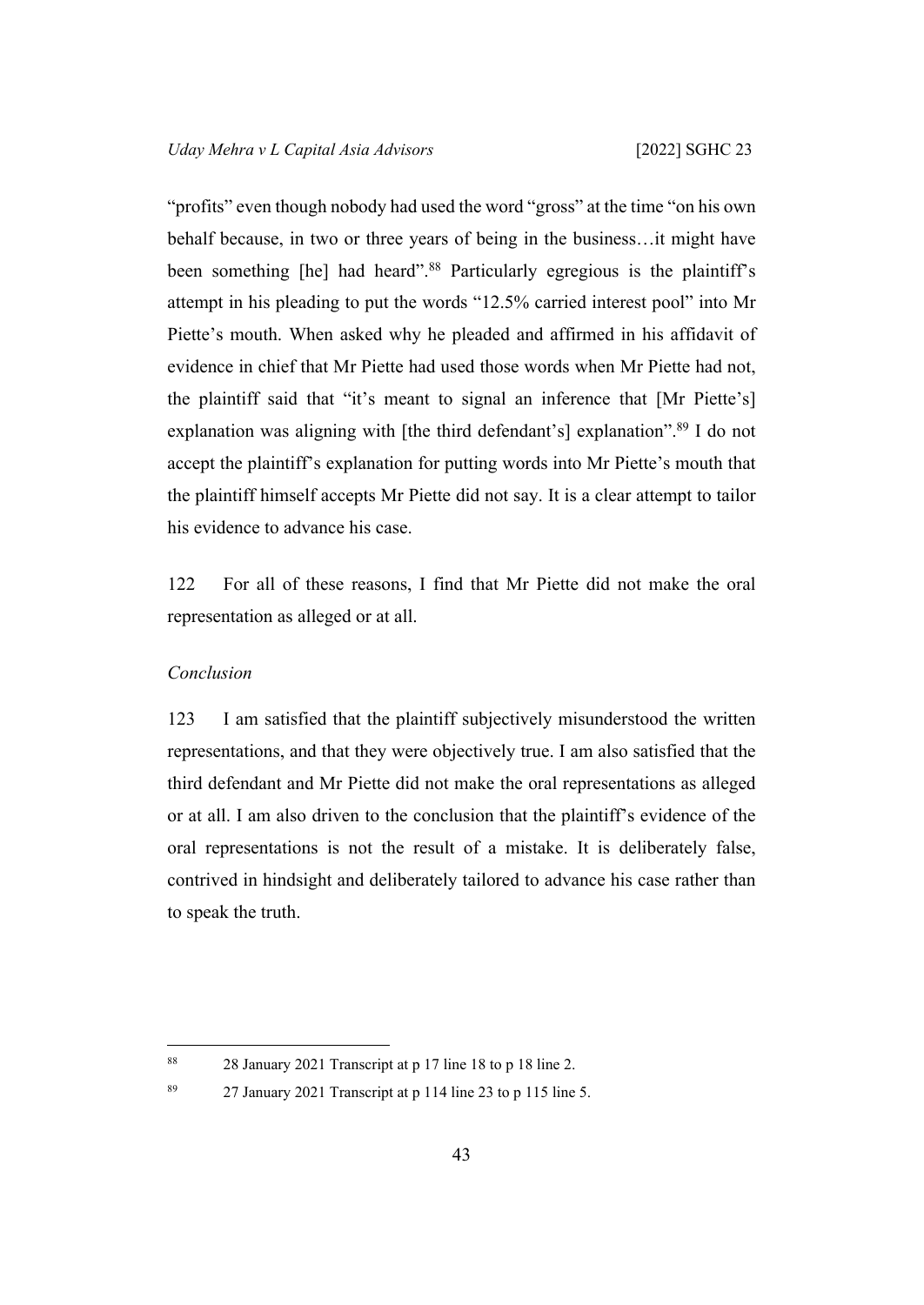#### *The LCA Group was not fraudulent*

124 In any event, I find also that the plaintiff's case on fraud is entirely without basis. I explain first why fraud is of fundamental importance to the plaintiff's claim before explaining why there is no basis for fraud.

# *A representation as to future intent is actionable only if fraudulently made*

125 To be actionable, a misrepresentation must be a false statement of a past or present fact (*Tan Chin Seng and others v Raffles Town Club Pte Ltd* [2003] 3 SLR(R) 307 at [20]-[21]). This excludes statements as to the future. A representor's statement that a state of affairs will come about in the future is either a promise or a prediction. It is a promise when that state of affairs is within the promisor's control. It is a prediction when that state of affairs is outside the promisor's control. Neither a promise nor a prediction is a statement of past or present fact. Therefore, neither a broken promise nor a failed prediction is actionable as a misrepresentation.

126 The plaintiff's case is that the LCA Group represented to him that, if he became an employee of the LCA Group, the LCA Group would award him "2.5% of the gross profits of Fund II".<sup>90</sup> For the purposes of this section of my analysis, I will assume, contrary to the plaintiff's concession and my findings, that the LCA Group actually did make this representation to him in writing and orally.

127 This representation is not a statement of fact. It is in substance a promise. That is because it is a statement by the LCA Group that it would bring about in the future a state of affairs. That state of affairs is that the LCA Group would

<sup>90</sup> SOC at para 57.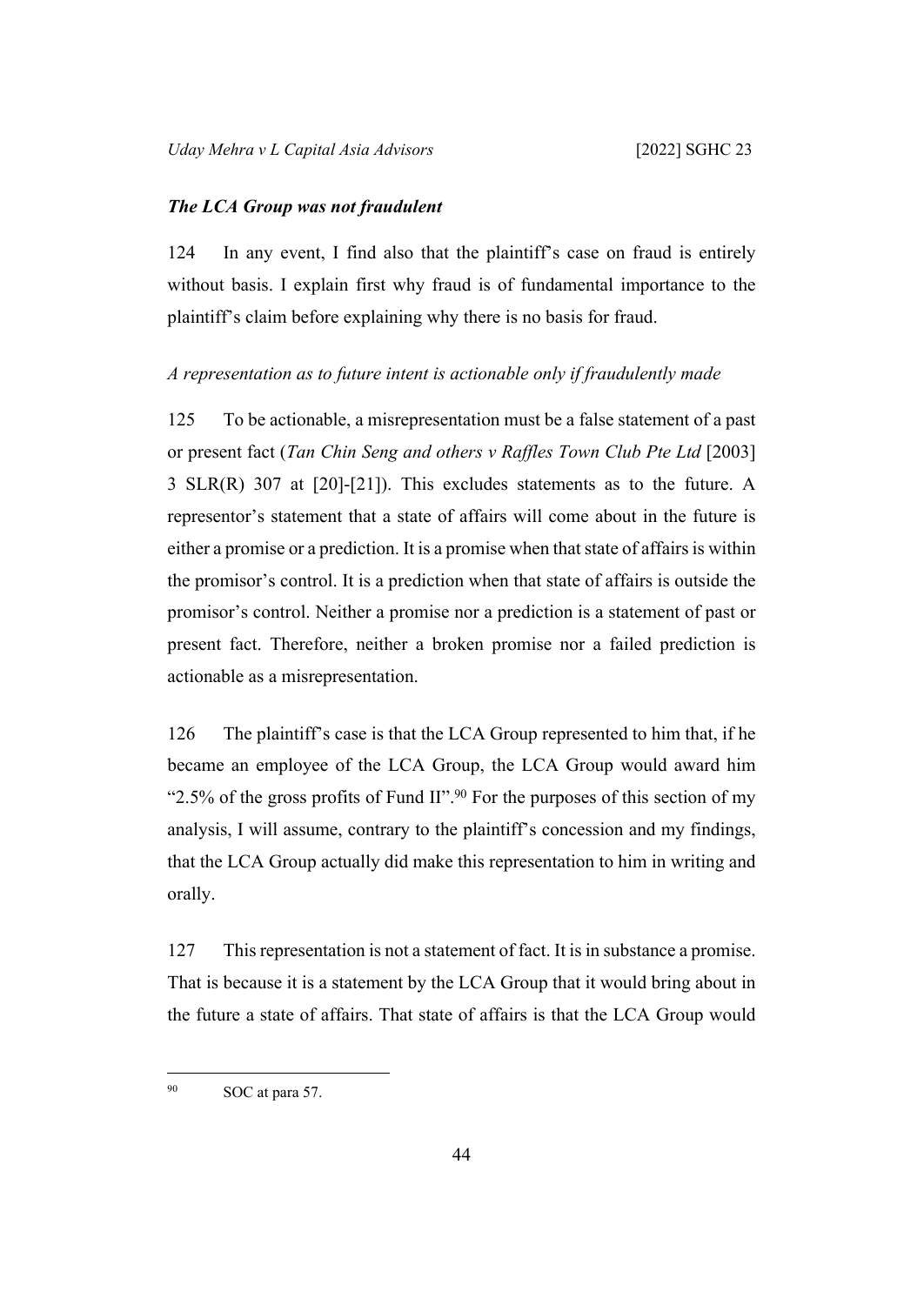pay the plaintiff "2.5% of the gross profits of Fund II". If falsified, this representation will amount to broken promise. It cannot be a failed prediction. That is because what the LCA Group pays to the plaintiff out of the profits of Fund II in the future is not outside the control of the LCA Group. I therefore need say nothing further about failed predictions.

<span id="page-48-0"></span>128 A broken promise gives rise to a viable claim in fraudulent misrepresentation only if the representor had no intention of fulfilling the promise at the time he made it. This is not an exception to the rule that an actionable misrepresentation must be a statement of fact. That is because, in truth, it is not the broken promise which is the actionable misrepresentation. The actionable misrepresentation is the implicit representation which accompanies every promise: that the promisor genuinely intends to honour his promise. If the promisor has no such intent, the promise is made fraudulently. That is because the implicit representation which accompanies the promise is false. That is so even if, by some happenstance, the subject of the promise ultimately eventuates. Another way of putting the same point, albeit somewhat inaccurately, is that a broken promise is actionable in misrepresentation if and only if the representor makes the promise having no intention of fulfilling it, and the representor is in that sense fraudulent.

129 Therefore, contrary to the LCA Group's submission, classifying the alleged representation as a promise rather than a statement of fact is not in itself a ground on which to dismiss the plaintiff's claim in fraudulent misrepresentation. All that that means is that this claim cannot succeed simply by the plaintiff showing that the LCA Group has broken its promise. The plaintiff can nevertheless succeed by proving fraud, *ie* that the LCA Group represented to the plaintiff that it would pay him"2.5% of the gross profits of Fund II" with no intention of keeping the promise.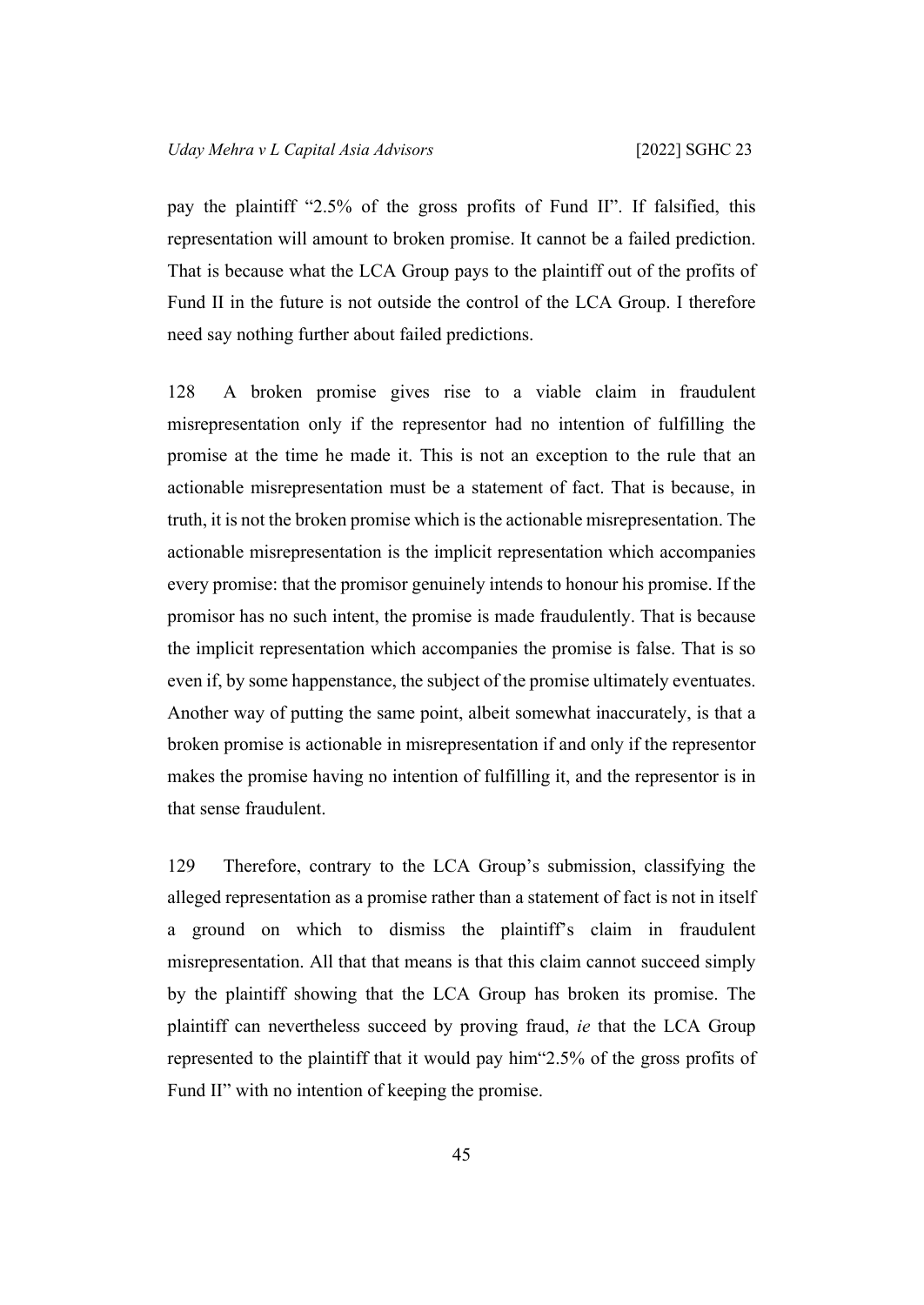### *The plaintiff's own case is that the first defendant was not fraudulent*

130 The plaintiff's own evidence is fatal to his plea of fraud. He readily accepted in cross-examination that the third defendant and Mr Piette fully intended that the LCA Group would keep its promise to pay the plaintiff "2.5% of the gross profits of Fund II" when they made the representations to him in June 2011 and February 2012. That necessarily means that he accepts that the implicit representation which accompanied this alleged promise (see [\[128](#page-48-0)] above) was true at the time the LCA Group made this promise.

<span id="page-49-0"></span>131 As the plaintiff explained in cross-examination, the only case he advances on fraud is that the third defendant and Mr Piette changed their mind in August 2014 and decided to cause the LCA Group to break the promise to pay him "2.5% of the gross profits of Fund II". The plaintiff asserts further that they did so in order to put pressure on him because they were unhappy about his whistleblowing:<sup>91</sup>

- Q: …When you said that you realised in August 2014 that what [the third defendant] said was false, what is it that he said, prior to August 2014, that was false and had induced you to join L Capital and terminate your employment with Zovi.com?
- A: Yes…
- Court: What's the answer?
- A: The answer is that I believe [the third defendant's] communication of my carried interest in 2011 and [Mr Piette's] explanation in 2012 were true at the time. In August, they restated that position, and when we go further into my whistleblowing, I can explain the context and why I believe that's so. So I don't believe that there was anything false mentioned in 2011 and 2012. I think there was a reinterpretation in 2014 on the basis of the events that took place just prior.

<sup>91</sup> 28 January 2021 Transcript at p 78 line 11 to p 79 line 22.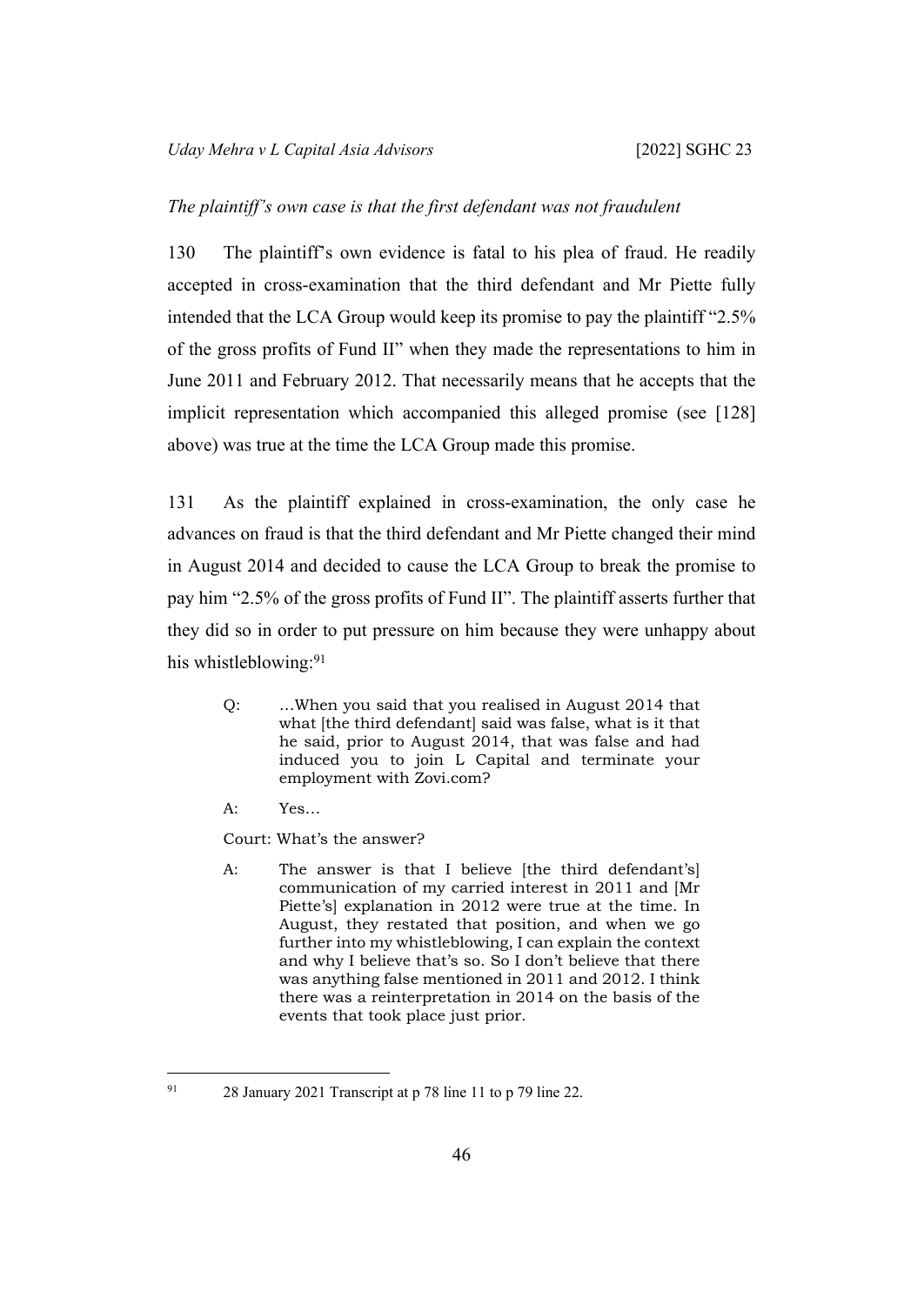- Q: We know that [the third defendant's] interpretation is as stated in the email by Gilbert Ong on 22 August, and that is the position [the third defendant] maintains. Is it your evidence that at the time he communicated with you in July 2011, he did not believe in this interpretation that he gave you on 22 August 2014?
- A: Yes, your Honour, that is correct. That is what I am trying to say.
- Q: So your case is [the third defendant] had deliberately misled you as to the interpretation of "2.5 per cent carry" in July 2011?
- A: No, your Honour, that's not what I'm saying. I'm saying in July 2011, he was earnest in telling me what my carry was. Come August 2014, and again when we discussed the whistleblowing, I think it will be clearer, he changed his position, and I perceived that as he wanted to put pressure on me.

<span id="page-50-0"></span>132 In order to be fair to the plaintiff, I wanted to be sure that he had not misspoken and that I had not misunderstood his case on fraud. I therefore gave him an opportunity to address the fundamental issue of fraud squarely, putting the issue to him neutrally and in layman's language. In response, he again disavowed the fundamental element of fraud:<sup>92</sup>

- Court: …Mr Mehra, what Mr Tan is saying is: from what I understand of your evidence, you are saying that you accept that in 2011, the third defendant was telling you the truth as to his future intention, and in 2014, he was lying to you about what he had told you in 2011. If he was telling you the truth in 2011 and you joined L Capital in 2012, and then he lied after you had joined, then you would not have been induced to join by a lie.
- A: Your Honour, that is absolutely correct.

Court: All right, thank you.

133 The plaintiff's answers in cross-examination are not admissible evidence on whether the third defendant and Mr Piette made the pleaded

 $92$  28 January 2021 Transcript at p 93 lines 11–21.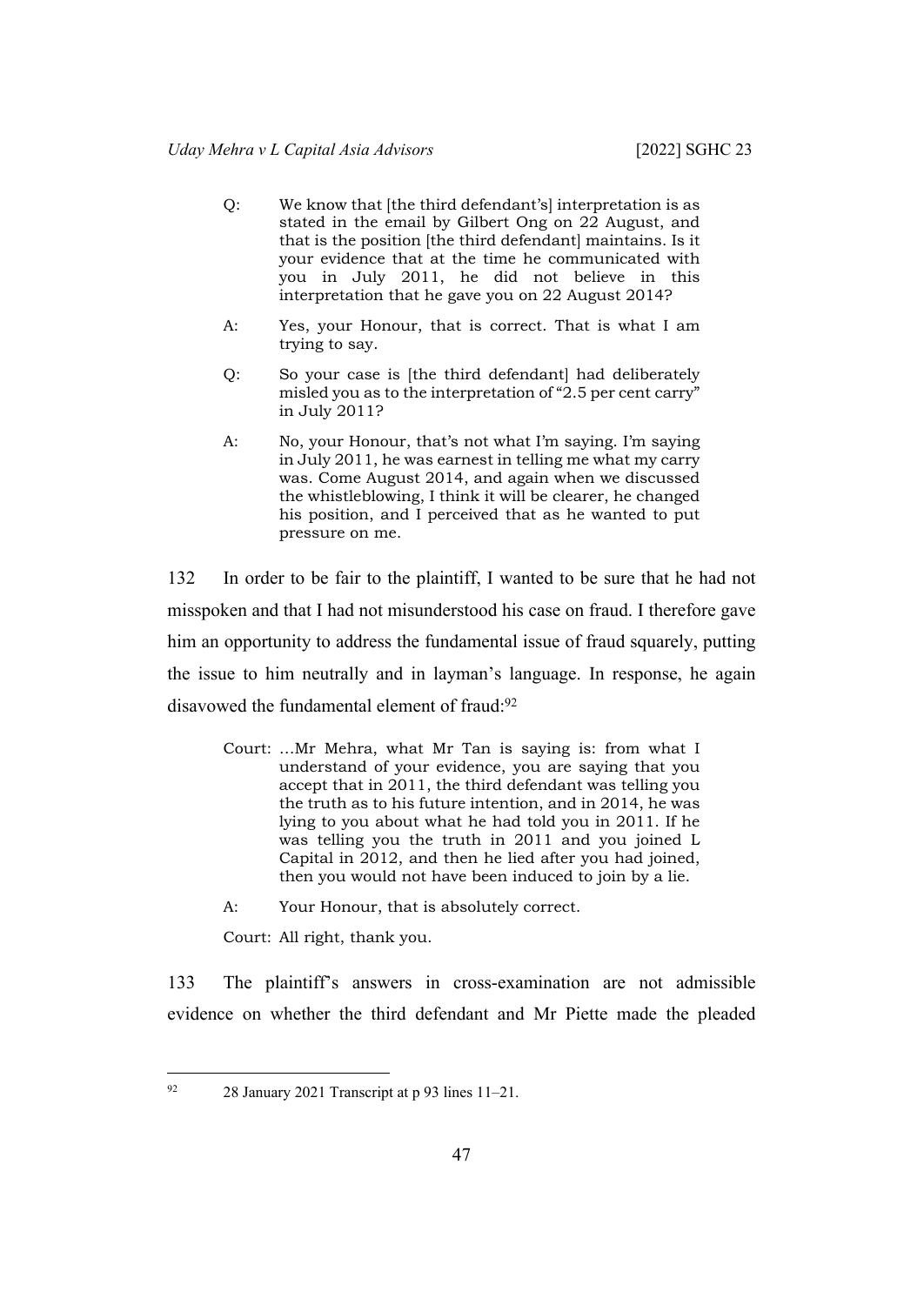representation fraudulently. That question turns on whether the third defendant and Mr Piette intended at that time to cause the LCA Group to keep its promise to pay the plaintiff "2.5% of the gross profits of Fund II". The plaintiff is not, of course, a mind reader. He can therefore have no personal knowledge of their state of mind at the material time. He is therefore incapable of giving direct evidence as to the third defendant's and Mr Piette's state of mind at the material time within the meaning of s 62(1) of the Evidence Act (Cap 97, 1997 Rev Ed).

134 But the plaintiff is not merely a witness in this litigation. He is also one of the litigants. I must take it that he presents his case to the court as an honest litigant. It is therefore not open to the plaintiff to advance a position in this action – whether in his pleadings, in his affidavit of evidence in chief, in his counsel's cross-examination of the defendants' witnesses or in his submissions – which is contrary to facts which the plaintiff accepts to be true. That is so even if the plaintiff himself is unable to give admissible evidence as to the truth of those facts, for example, as in this case, because they are outside his personal knowledge.

135 The passages from the plaintiff's cross-examination which I have cited at [\[131](#page-49-0)] and [\[132](#page-50-0)] above show that the plaintiff believes to this day that the third defendant and Mr Piette made the representation to him honestly, not fraudulently. The plaintiff therefore could not have hoped to succeed in his plea of fraud. He should have never made the plea, let alone pursued it at trial in an attempt to secure judgment.

#### *The plaintiff was not induced by the representation*

136 I also do not accept that the first defendant's alleged representation induced the plaintiff to leave his employment with Zovi.com and take up employment with the first defendant. Again, for the purpose of this analysis, I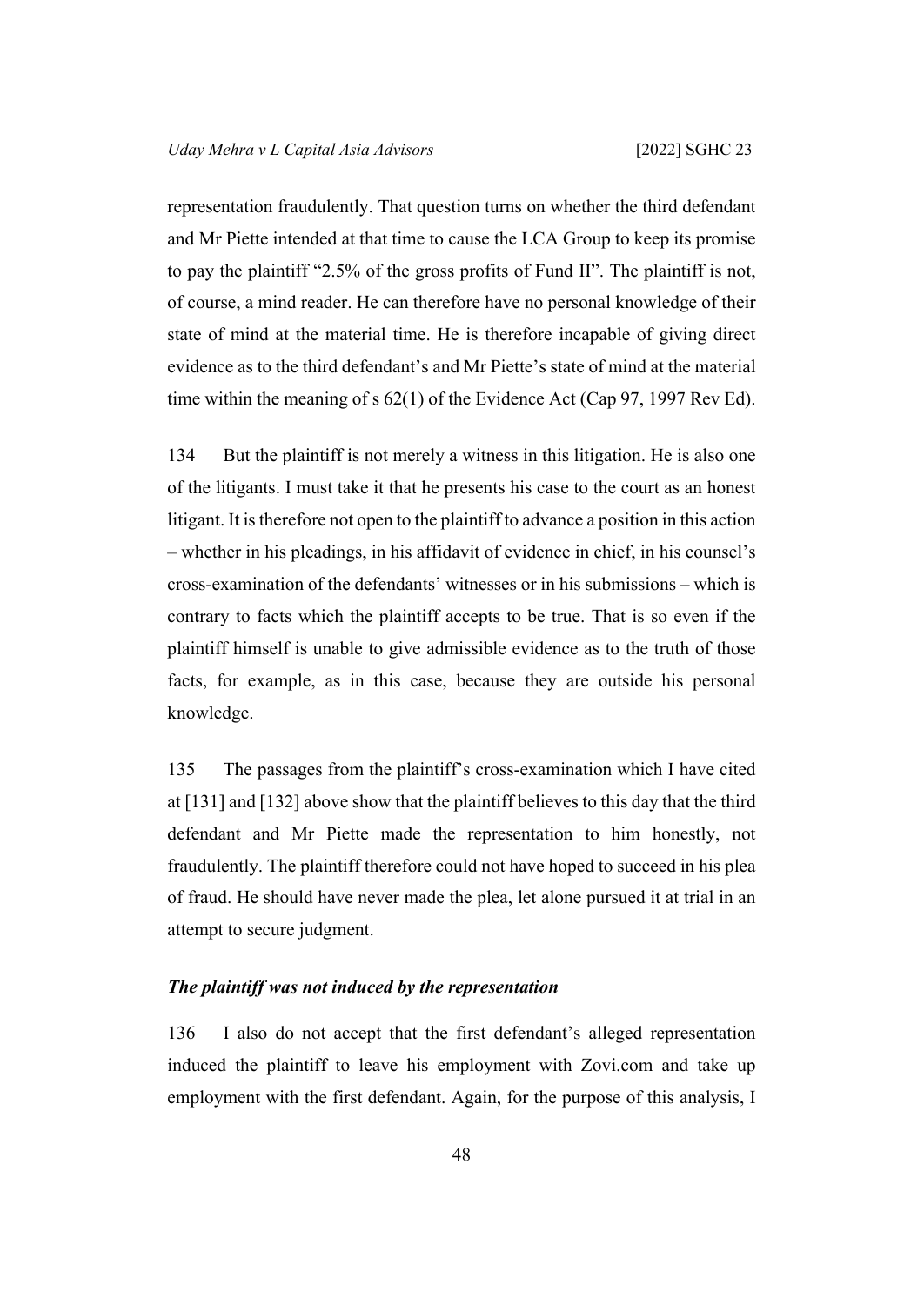assume that the LCA Group did make a misrepresentation to the plaintiff as alleged.

137 First of all, in the passage from his cross-examination which I have cited at [[132\]](#page-50-0) above, the plaintiff himself accepted that he was not induced to accept employment with the LCA Group by any pre-contractual deception by the LCA Group. That is fatal to the plaintiff's case in inducement.

<span id="page-52-0"></span>138 Second, I accept LCA Group's case that the plaintiff was asked to leave Zovi.com in early 2012 and that that was why he reinitiated the discussions with the LCA Group about potential employment. The evidence before me shows that the plaintiff was, by early 2012, in "settlement" negotiations with Zovi.com. The negotiations were over a "severance package" of six months' salary with the possibility of extension if he had been unable within those six months to find employment or to start a business of his own.<sup>93</sup> The plaintiff accepted in cross-examination that a "severance" package implies an involuntary termination of employment and is rarely offered to an employee who resigns voluntarily.<sup>94</sup> Further, the plaintiff expressed concern in contemporaneous emails to Zovi.com about how his departure would be publicised. That would have been an unlikely concern if he were leaving voluntarily for a better employment opportunity.

139 I therefore find that the plaintiff accepted the LCA Group's offer of employment in February 2012 because that was the best alternative he then had, after having been asked to leave Zovi.com. As such, I find that he would have

<sup>93</sup> CB 380–381

<sup>94</sup> 27 January 2021 Transcript at p 88 lines 2–21.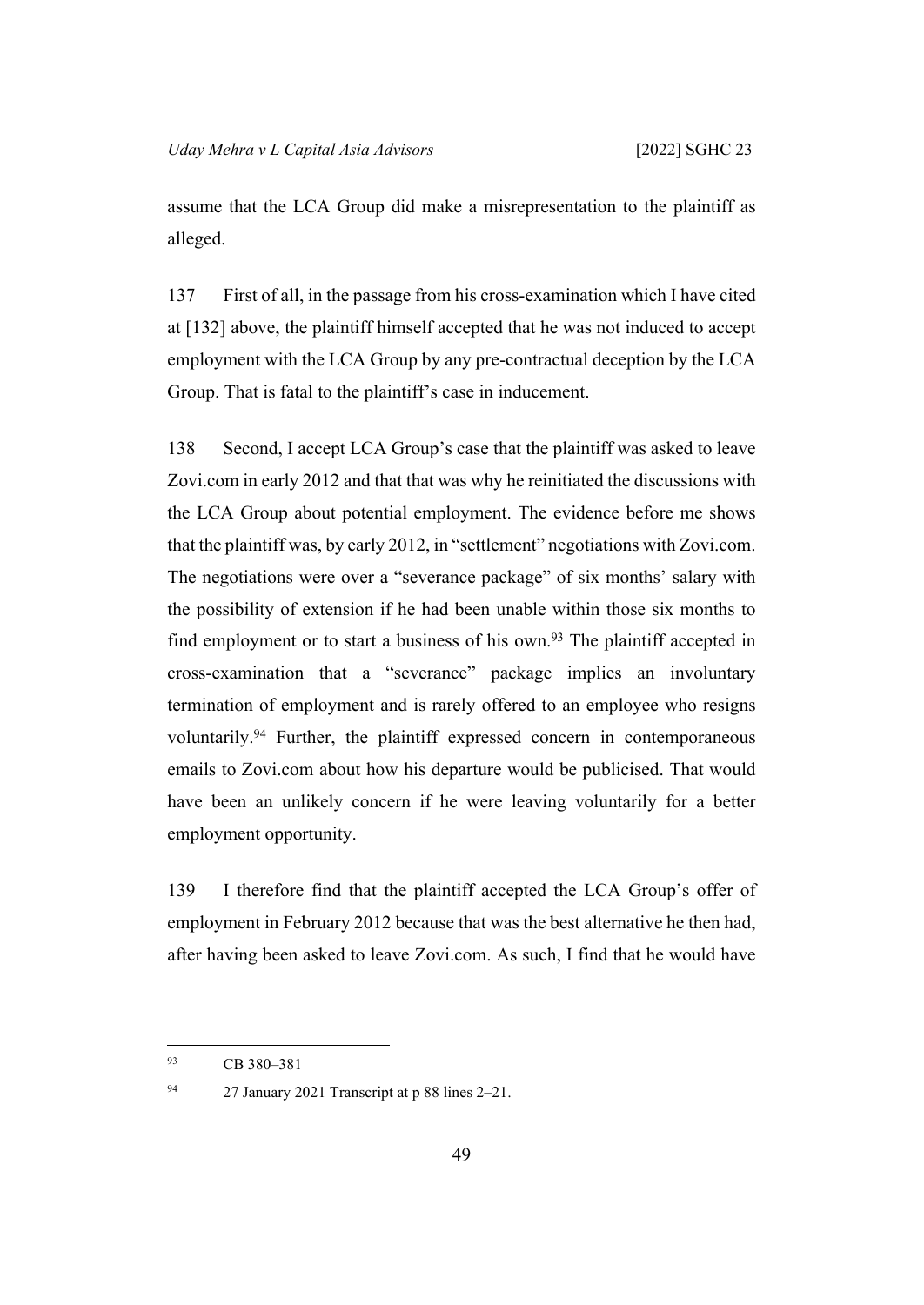accepted the LCA Group's offer of employment with or without the alleged representation.

140 Finally, returning to my actual findings thus far, insofar as the plaintiff was induced by anything to accept the first defendant's offer of employment, the true and operative inducement was, at best, his own misunderstanding of what the phrase "2.5% carry" meant. That misunderstanding did not originate from any act or omission on the part of the LCA Group or its representatives. Nor was it a reasonable misunderstanding of the representations which the LCA Group actually made to him. His misunderstanding was entirely subjective, entirely self-engendered and entirely unreasonable. The LCA Group cannot bear any responsibility in fact or in law if the plaintiff was induced to accept the LCA Group's offer of employment by his own subjective, self-engendered and unreasonable misunderstanding of the terms of his remuneration.

141 For all of these reasons, I find that the plaintiff has failed to establish the element of inducement.

### *The plaintiff has not proven that he suffered any loss*

142 Finally, I accept the LCA Group's submission that the plaintiff has failed to prove that he suffered any loss as a result of the alleged misrepresentations.

143 The plaintiff claims that his reliance on the first defendant's misrepresentation caused him to suffer loss of US\$75m or US\$3m. That is the value which the plaintiff ascribes to the shares in Zovi.com which he would have received under its employee stock option plan ("ESOP") if he had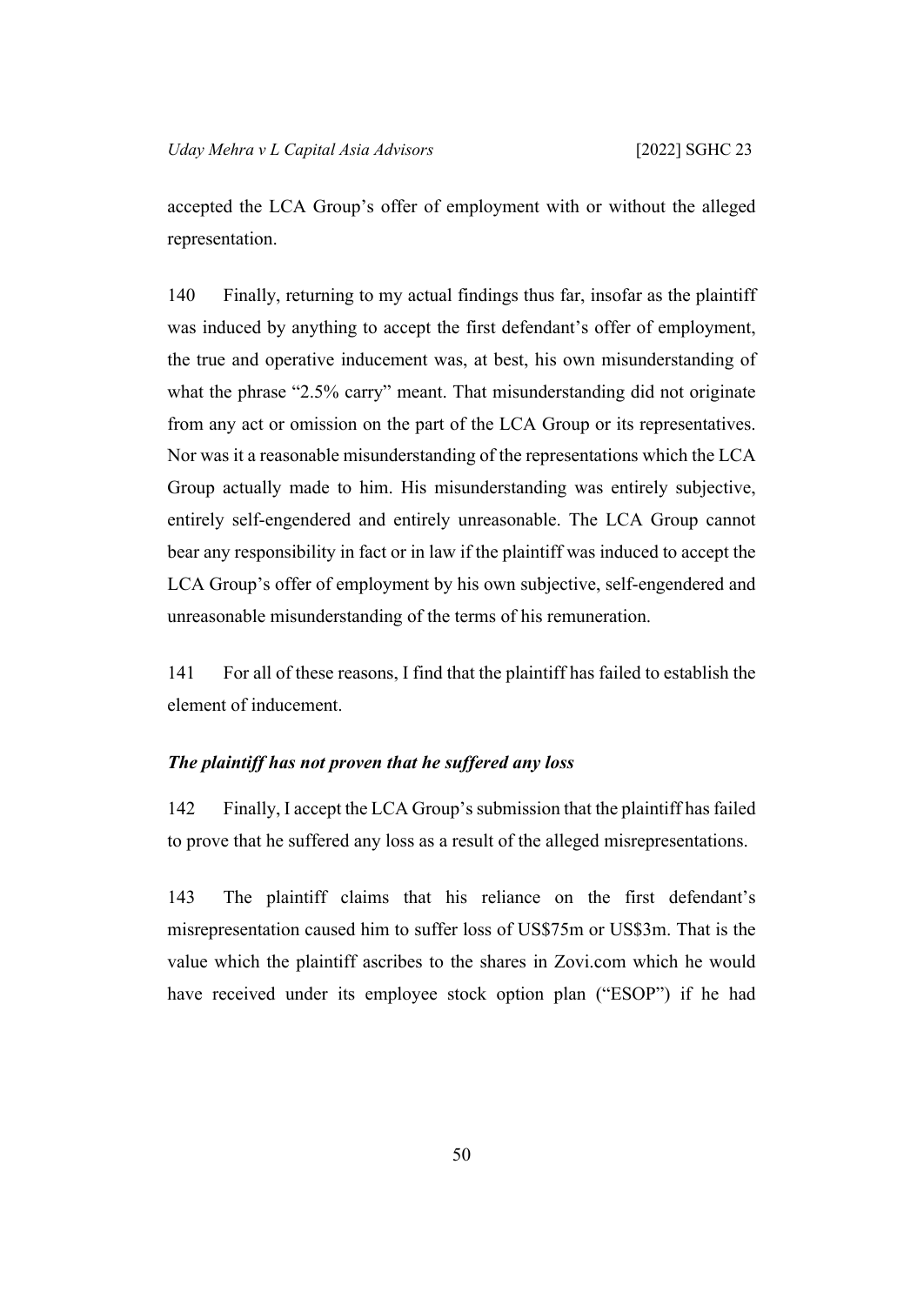remained with Zovi.com instead of accepting employment with the LCA Group in February 2012.<sup>95</sup>

144 I reject the plaintiff's case on loss for three reasons.

145 First, I have already accepted that the plaintiff was asked to leave Zovi.com in early 2012 (see [[138\]](#page-52-0) above). Therefore, with or without the first defendant's alleged misrepresentation, and with or without his alleged reliance on it to accept employment with the LCA Group, the plaintiff was going to lose any entitlement to participate in Zovi.com's ESOP.

146 Second, the plaintiff has failed to prove that he in fact lost any ESOP shares or that he even had a chance to be allotted ESOP shares. As the LCA Group points out, the plaintiff accepted that he was not a participant in any ESOP at Zovi.com.<sup>96</sup> He also confirmed that Zovi.com had not allotted any shares to him under its ESOP, vested or unvested, when he accepted employment with the LCA Group.<sup>97</sup>

147 Third, the US\$75m figure which the plaintiff originally ascribed to this claim is wholly speculative and devoid of any substance. It assumes that Zovi.com would achieve a valuation of US\$1bn within five years.<sup>98</sup> Not only is there no evidence that this was more probable than not in 2012, there is evidence that this was impossible by 2016. That is when Zovi.com was wound up.<sup>99</sup>

 $95$  SOC at para 64(ii).

<sup>96</sup> 27 January 2021 Transcript at p 69 lines 20–25).

<sup>&</sup>lt;sup>97</sup> 27 January 2021 Transcript at p 70 lines  $1-3$ .

 $98$  SOC at para 64(ii).

<sup>&</sup>lt;sup>99</sup> 27 January 2021 Transcript at p 70 lines  $4-6$ , p 71 lines  $4-12$ .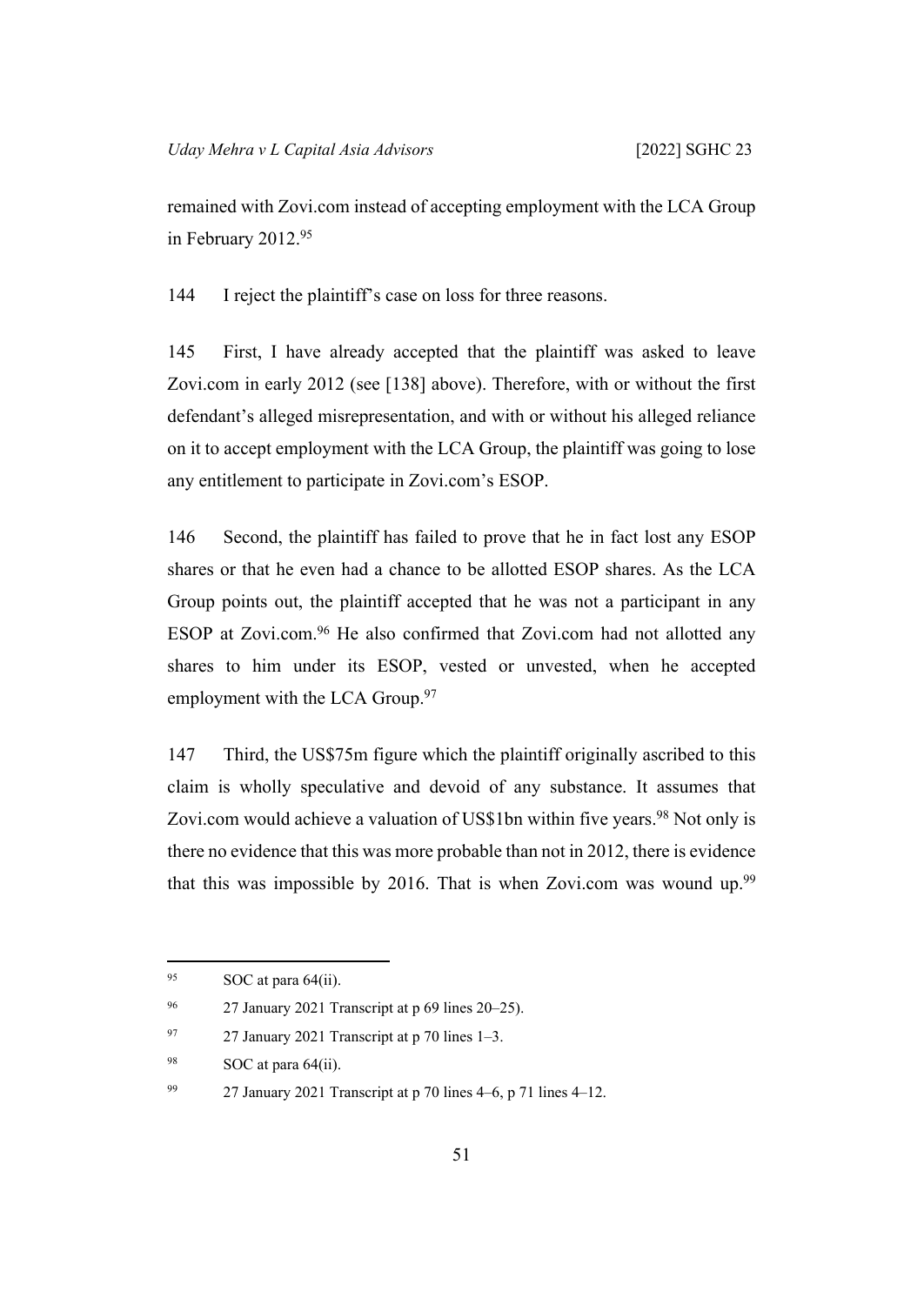There is also no evidence to support the alternative figure of US\$3m which the plaintiff advances in his reply closing submissions.

## *Conclusion*

148 The plaintiff's own evidence cited at [\[131](#page-49-0)]–[\[132](#page-50-0)] above makes clear that his true complaint against the LCA Group in his misrepresentation claim is not that it deceived him. His true complaint is the LCA Group broke its promise to pay him 2.5% of the "gross profits" of Fund II. Protecting the plaintiff's interest in that promise, assuming for the moment that it was made, is entirely and properly the domain of the law of contract. I have already rejected the plaintiff's contractual claim for 2.5% of Fund II's gross profits as wholly misconceived. It would subvert the law of contract to allow the plaintiff to pursue, let alone succeed, in an alternative claim in tort based on the LCA Group's breach of the very same promise. His true complaint is not even actionable in tort.

### **Claim 3: termination in breach of contract**

149 The plaintiff's third claim is a claim that the LCA Group terminated his employment in breach of contract.

# *The law*

150 The applicable law is not in dispute. An employment contract is treated in Singapore law like any other contract. Therefore, either party to an employment contract may terminate it: (a) in accordance with its express terms; or (b) for a repudiatory breach by the other party: *Piattchanine, Iouri v Phosagro Asia Pte Ltd* [2015] 5 SLR 1257 ("*Piattchanine (HC)*") at [117].

151 Furthermore, whether a party is entitled to terminate an employment contract for repudiatory breach of that contract is determined on the ordinary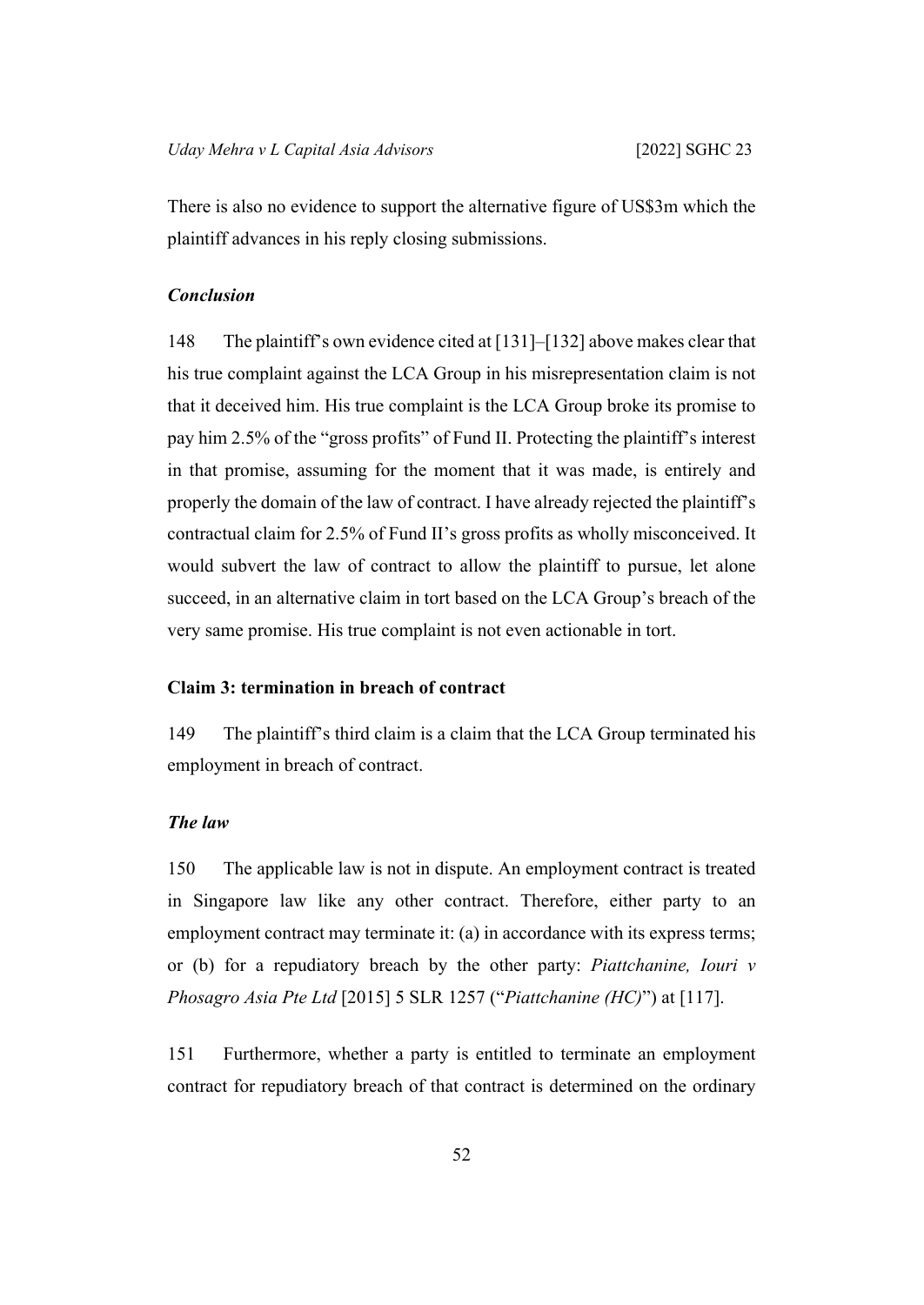test which applies to all contracts as set out in *RDC Concrete Pte Ltd v Sato Kogyo (S) Pte Ltd* [2007] 4 SLR(R) 413 ("*RDC Concrete*"), *ie* the innocent party will be entitled to terminate the contract for breach: (a) where the contract provides expressly that a breach of that term will entitle the innocent party to terminate the contract; (b) where one party clearly conveys to the other that it will not perform its obligations under the contract at all, thereby renouncing it; (c) where the intention of the parties was to designate the term that has been breached as one that is so important that any breach of that term, regardless of its actual consequences, would entitle the innocent party to terminate the contract; or (d) if the breach gives rise to an event which will deprive the innocent party of substantially the whole of the benefit that the parties intended it should obtain under the contract (*RDC Concrete* at [91]–[99] and [113]; *Phosagro Asia Pte Ltd v Piattchanine, Iouri* [2016] 5 SLR 1052 ("*Piattchanine (CA)*") at [52] and [54]–[55]).

152 Turning now to the specific context of an employment contact, an employee commits a repudiatory breach of his employment contract if he is guilty of misconduct. Misconduct is conduct which destroys the relationship of trust and confidence which underlies a contract between employer and employee and which thereby renders the employment relationship untenable (*Piattchanine (HC)* at [253]–[254] and [260]; cited with approval in *Piattchanine (CA)* at [50] and [53]). One type of conduct which will have this effect is insubordination. Insubordination is the wilful disobedience of a reasonable and lawful command from a superior officer (*Piattchanine (CA)* at [52(b)], [55]). Disobedience is wilful if it is done "intentionally, knowingly and purposely, without justifiable excuse, as distinguished from an act done carelessly, thoughtlessly, heedlessly, or inadvertently."<sup>100</sup>

<sup>&</sup>lt;sup>100</sup> P's closing submissions at para 89(b).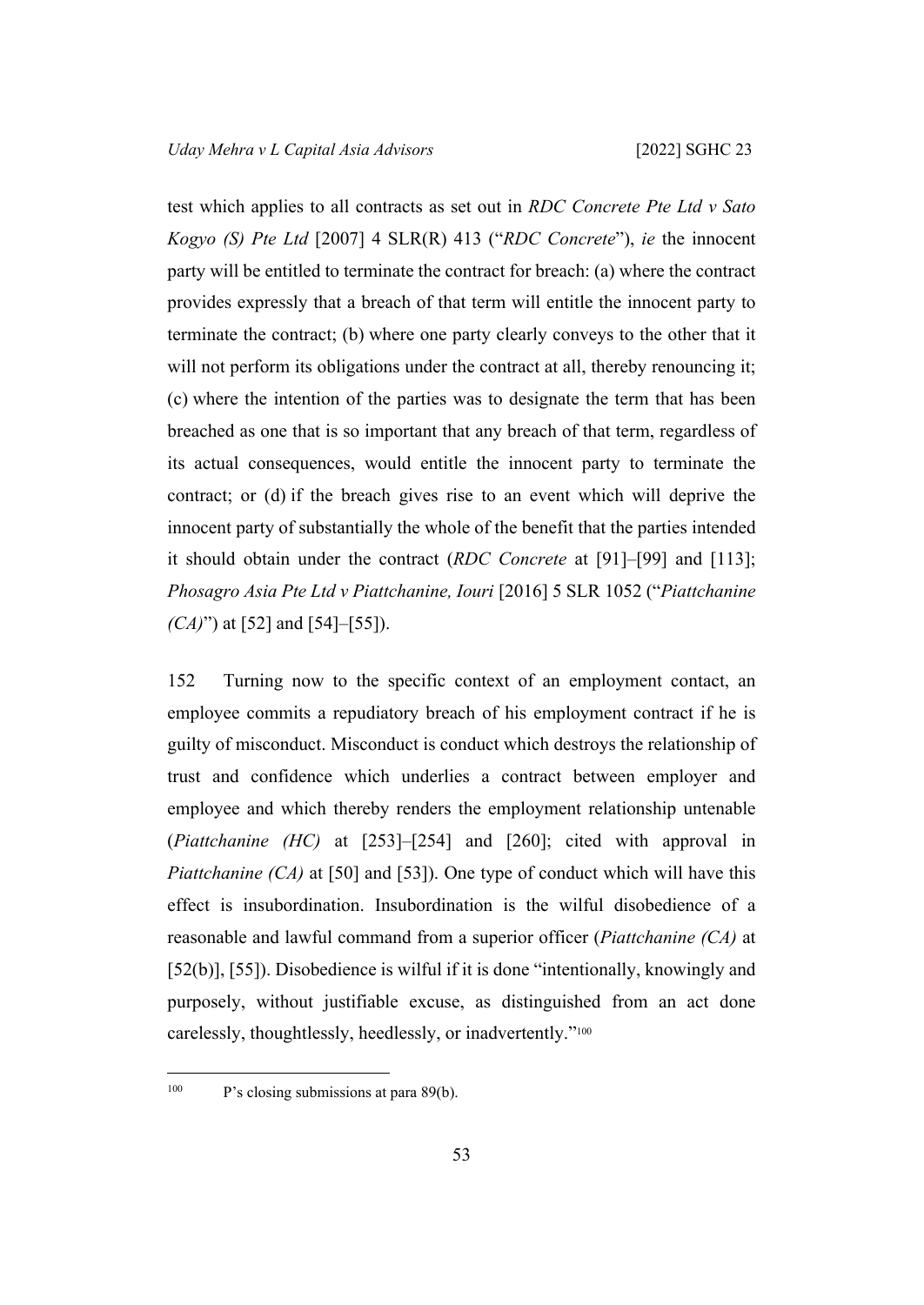#### *The LCA Group's case*

153 The LCA Group's primary case is that: (a) the plaintiff's conduct from October 2014 to June 2015 constituted breaches of the express and implied terms of his employment contract;101 and (b) the LCA Group terminated the plaintiff's employment on 29 June 2015 in accordance with its rights and obligations under his employment contract. The LCA Group's alternative case is that the same conduct of the plaintiff amounted to a repudiatory breach of the plaintiff's employment contract – because it evinced his intention no longer to be bound by its terms – which the LCA Group accepted on 29 June 2015, thereby terminating the contract.<sup>102</sup>

154 In its letter dated 29 June 2015 terminating the plaintiff's employment, the LCA Group justified the termination on six grounds:

(a) The plaintiff had been guilty of insubordination by failing or refusing to attend meetings.

(b) The plaintiff had been guilty of insubordination by remaining in India, without approval from the LCA Group's management, instead of reporting to his primary place of work under the June 2014 Contract, which was Hong Kong, or reporting to Singapore as instructed by the third defendant.

(c) The plaintiff had actively undermined the third defendant, his immediate superior officer within the LCA Group, by alleging that the third defendant had harassed the plaintiff in retaliation for the plaintiff's whistleblowing.

<sup>101</sup> CB 2712–2715; D&CC at para 46.

 $102$  D&CC at para 67.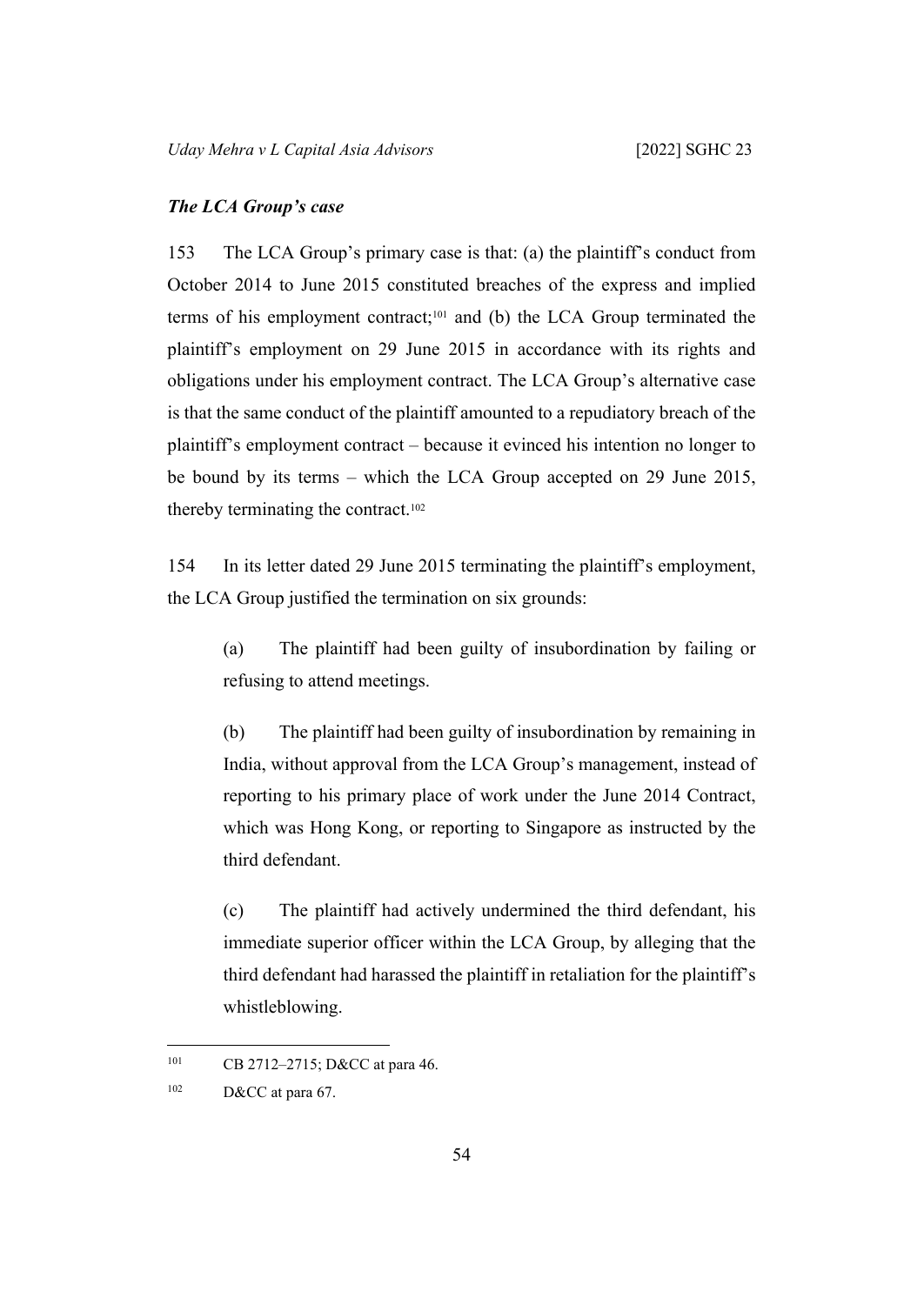(d) The plaintiff had destabilised the LCA Group by alleging internal wrongdoing to senior management of LVMH, despite the fact that the plaintiff had by then been told to direct these allegations only to the third defendant.

(e) The plaintiff had disrupted the LCA Group's operations by challenging the LCA Group's summary of its meetings with the plaintiff in May 2015 to discuss the conditions of his continued employment and by relying on points of contention after the meetings which he did not raise at those meetings.

(f) The plaintiff had unreasonably challenged the LCA Group on his bonus and share of the carry on Fund II which caused a breakdown in the relationship of trust and confidence between the LCA Group and the plaintiff.

155 In this action, the LCA Group also seeks to justify its termination of the plaintiff's employment on an additional ground not set out in the termination letter. That additional ground is that, between March 2015 and June 2015, the plaintiff used his LCA Group email account to send emails containing material confidential to the LCA Group to his personal email account without the LCA Group's consent. The LCA Group did not include this ground in the termination letter because it discovered the underlying facts only afterwards, in April 2016.

#### *The plaintiff's case*

156 In response, the plaintiff asserts that the LCA Group terminated his employment in breach of the June 2015 Contract on two grounds:

(a) First, none of the conduct which the LCA Group now complains of amounts to a breach of his employment contract at all.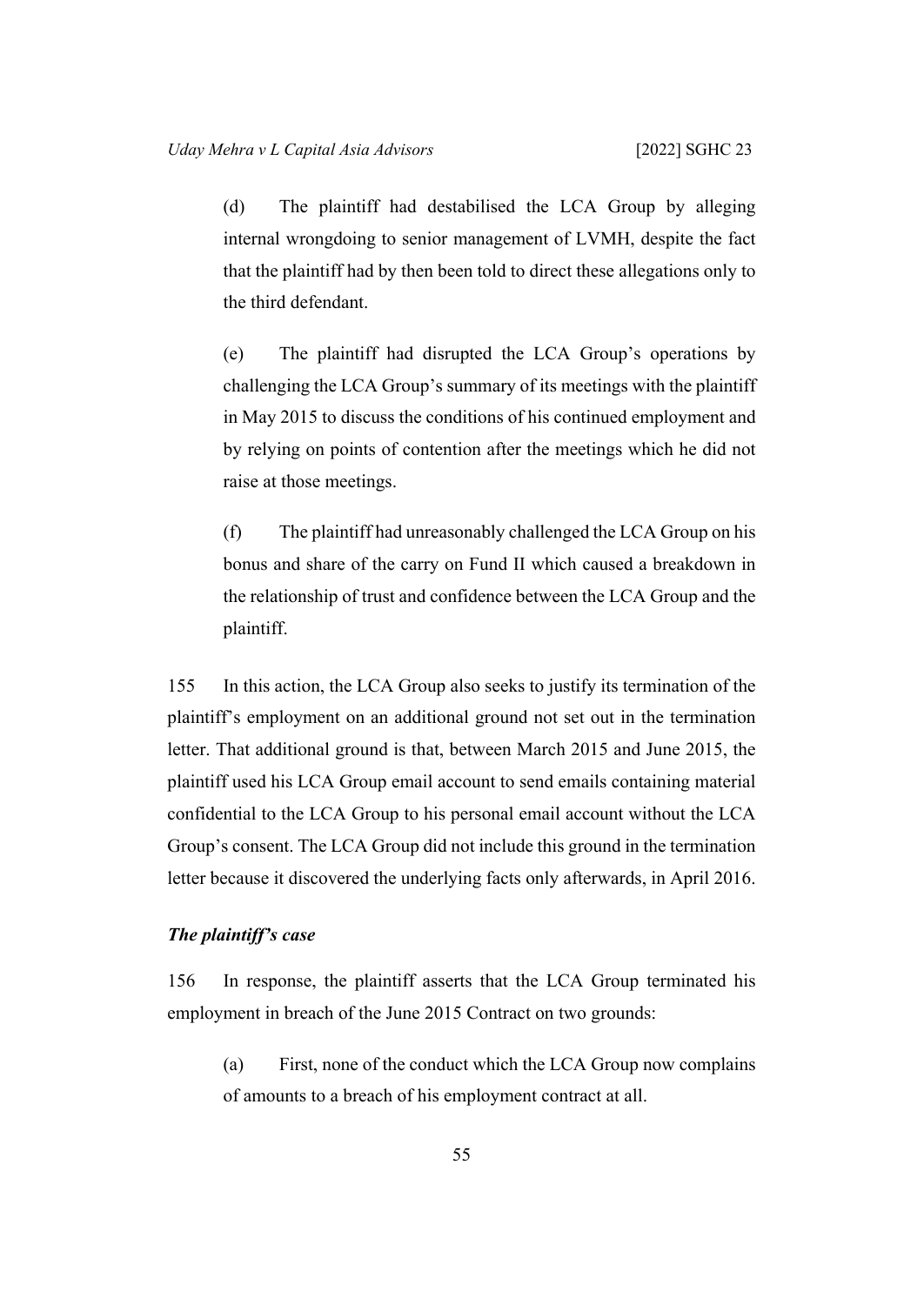(b) Second, even if he was in breach of his employment contract, the LCA Group failed to issue him a written notice of deficiency and failed to allow him an opportunity to cure the breach as it was required to do by the express terms of his employment contract.

157 The gist of the plaintiff's case is that the LCA Group has contrived the allegation of insubordination in order to hide its true reason for terminating the plaintiff's employment: to "suppress the plaintiff's whistleblowing and [to] cover up [Mr] Piette's mistake of informing the plaintiff that he would be entitled to US\$37.5 million" as his share of the carry on Fund II.<sup>103</sup>

158 For the reasons which follow, I find that the plaintiff was indeed in breach of the express and implied terms of his employment contract or in repudiatory breach of his employment contract by reason of his conduct from August 2014 to June 2015, and that this conduct amounted to wilful insubordination. I find also that the LCA Group terminated the plaintiff's employment in accordance with the express terms of his contract and also at common law.

159 Much of the plaintiff's case on this claim rests on his allegation that he was a whistle-blower. I therefore deal first with the that aspect of the plaintiff's case before turning to consider the LCA Group's grounds for the termination.

# *The plaintiff's whistleblowing*

160 The plaintiff's case is that, in the course of his employment by the LCA Group, he learned of serious wrongdoing within the LCA Group in connection with seven potential investments which the LCA Group made between February

<sup>&</sup>lt;sup>103</sup> DWS at para 86.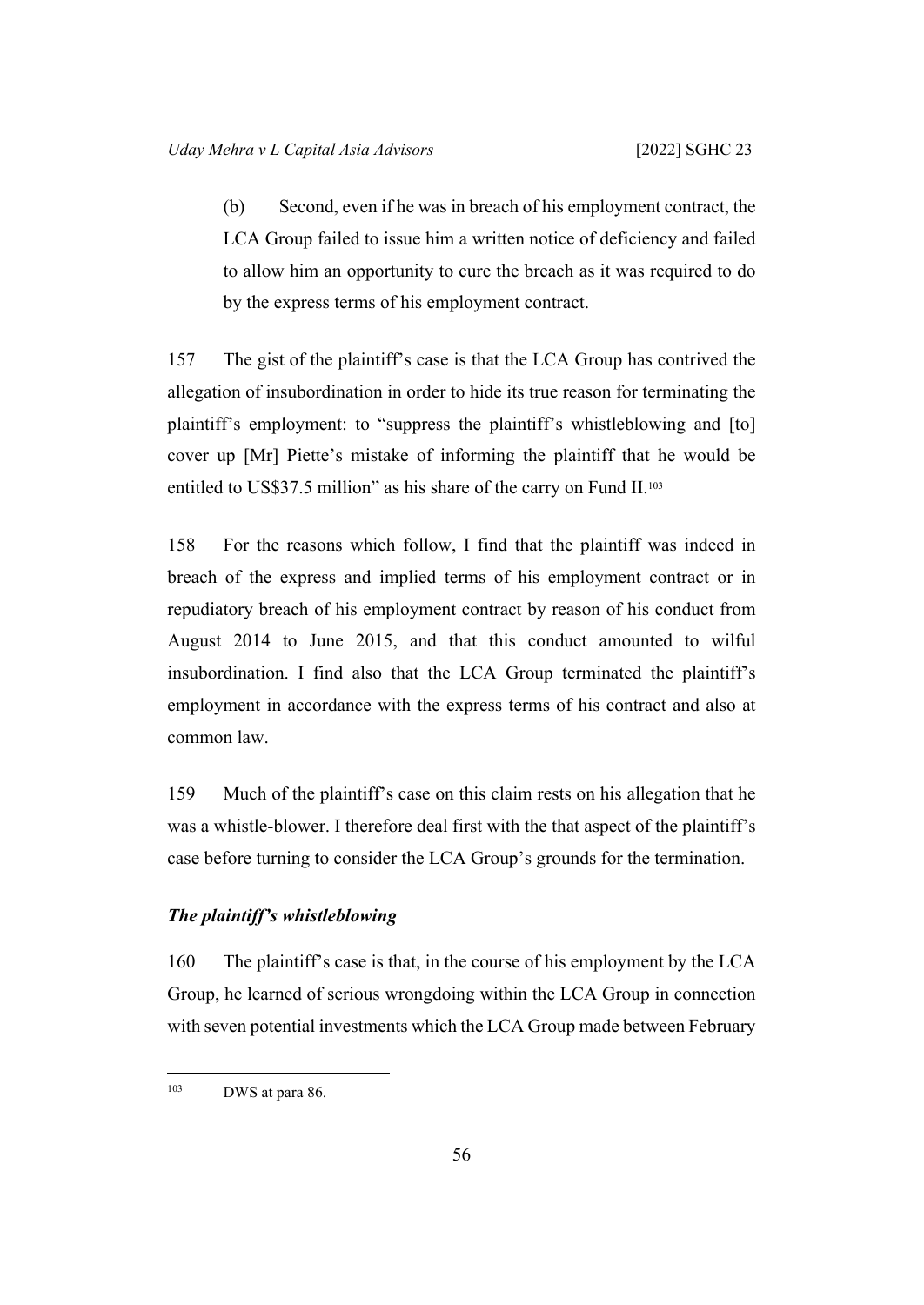2012 and June 2015.<sup>104</sup> I reject the plaintiff's case. His allegations of wrongdoing are exaggerated, contrived and self-serving.

161 As the LCA Group points out, it proceeded to make only two of these seven investments. It did not make any of the other five investments, partly as a result of concerns with the plaintiff raised.<sup>105</sup> The plaintiff suggests that the LCA Group owed a duty to investors or its regulators to account for the reasons for not making these investments. There is no basis for this suggestion.

162 As for the remaining two investments, the plaintiff raised his concerns about those potential investments in 2012 and remained silent thereafter.<sup>106</sup> He returned to his allegations about these two investments only in April 2015, when his dispute with the LCA Group about the proper construction of the phrase "2.5% carry" arose was well advanced.<sup>107</sup> The inference is irresistible that he did so purely for tactical reasons.

163 The plaintiff asserts that he discovered criminal wrongdoing, including "corruption", by senior executives within the LCA Group, including the third defendant:<sup>108</sup>

…possible breaches of penal provisions in applicable legislations [*sic*] (involving offences such as cheating, dishonestly or fraudulently making a false statement, criminal breach of trust, corruption, etc) … [which] … "may also involve statutory and civil wrongs like misrepresentation, breach of fiduciary duty, conspiracy to inflict wrongful acts etc.

<sup>104</sup> Plaintiff's AEIC at paras 103–191

<sup>105</sup> Plaintiff's AEIC at paras 138–180; 2 February 2021 Transcript at p 139 line 25 to p 140 line 12.

<sup>106</sup> Plaintiff's AEIC at paras 103–125

<sup>107</sup> CB 1887–1886.

<sup>&</sup>lt;sup>108</sup> Plaintiff's AEIC at para 18; CB 1665.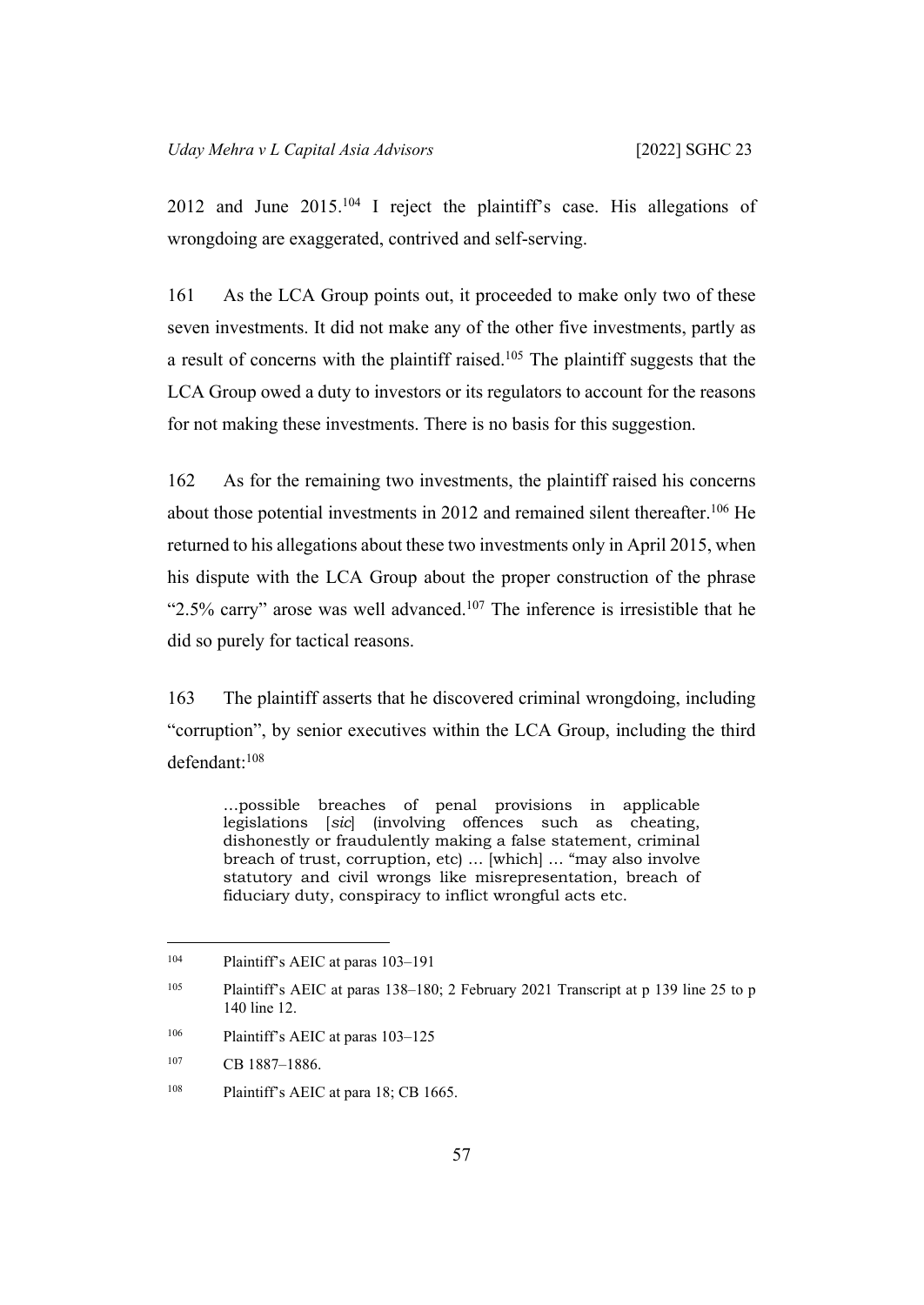His case is that he owed a fiduciary duty to investors and regulators to escalate and to expose this wrongdoing: what he calls "whistleblowing". It is also his case that his whistleblowing resulted in a "massive clean-up" where "virtually everybody…cited in [his] whistleblowing emails has been exited" from the LCA Group.<sup>109</sup>

164 Not for the first time, the plaintiff's account is wholly exaggerated. The truth is far more mundane. The plaintiff accepted, when I sought clarification, that by "corruption" he did not mean bribe-taking.110 And by "massive clean up", he did not mean the prosecution, or even the summary dismissal of employees found guilty of criminal wrongdoing. Those employees, including the third defendant, remained with the LCA Group and left for unrelated reasons several years after the plaintiff's whistleblowing.<sup>111</sup> And, as the LCA Group points out, the third defendant continues to work closely with the LCA Group even after he ceased his employment and relinquished his executive positions within it.<sup>112</sup>

165 In any event, to the extent that there was any plausible substance to the plaintiff's whistleblowing at all, I accept the LCA Group's evidence that both the LCA Group and LVMH took his allegations seriously and did not engage in a cover up or try to suppress the plaintiff. Arising from the plaintiff's allegations, LVMH appointed KPMG to conduct an internal review. KPMG

<sup>109</sup> 2 February 2021 Transcript at p 135 line 22 to p 136 line 18; Plaintiff's AEIC at para 101

<sup>110</sup> 3 February 2021 Transcript at p 128 line 18 to p 129 line 24.

<sup>111</sup> 2 February 2021 Transcript at p 135 line 22 to p 139 line 3.

<sup>&</sup>lt;sup>112</sup> 10 February 2021 Transcript at p 8 line 24 to p 9 line 12.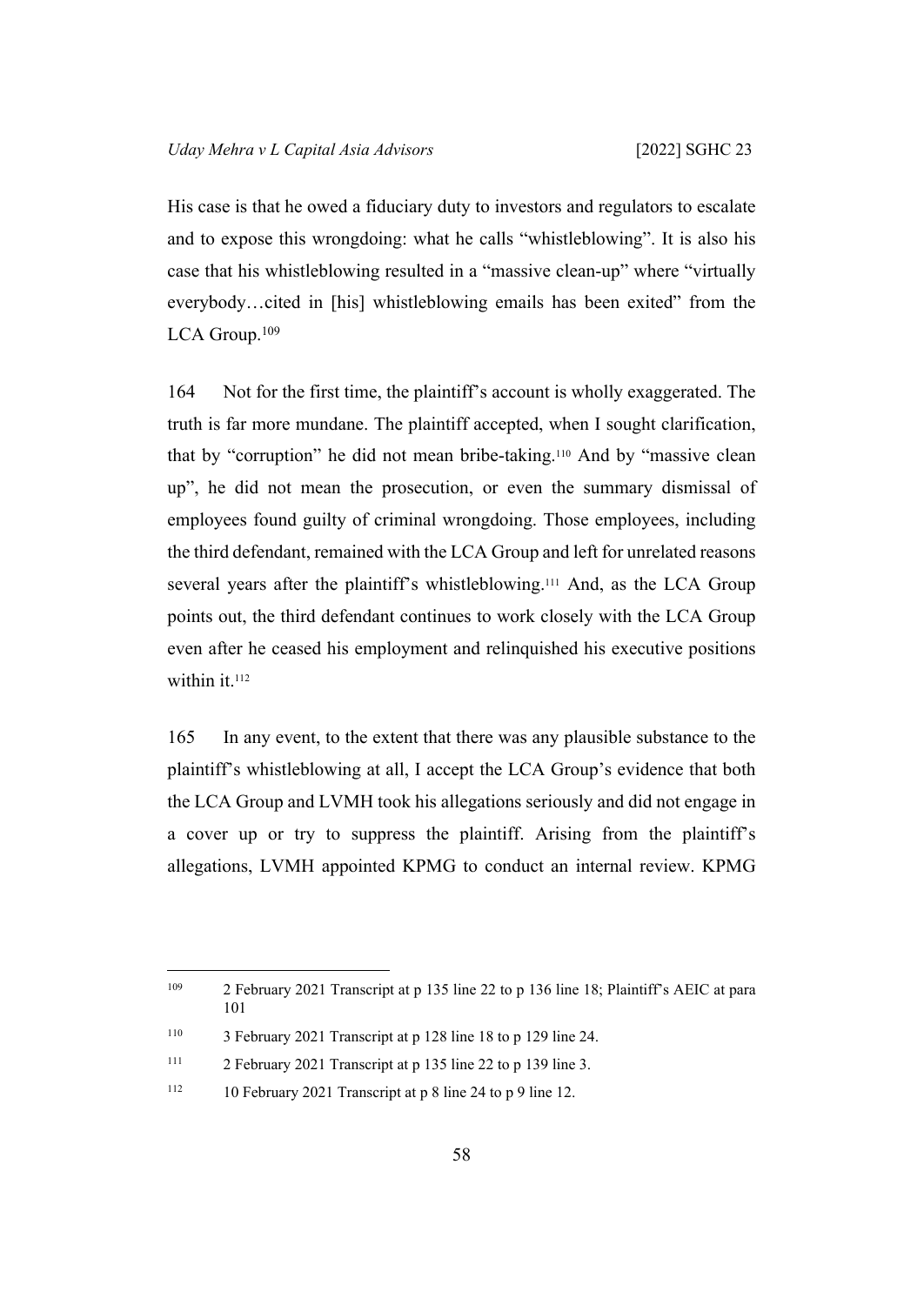found no wrongdoing.<sup>113</sup> The plaintiff's whistleblowing was entirely without merit. Further, I accept that the whistleblowing was a mere contrivance, designed to create leverage to be deployed in his dispute over his share of the carry on Fund II.

166 In any event, the plaintiff's whistleblowing is and was, both factually and legally distinct from his obligations under his employment contract in three senses. First, his status as a whistleblower gave him no legal basis on which to disregard his contractual obligations under his employment contract and gave him no legal excuse for any breach of his employment contract. Although the plaintiff asserted this legal proposition in his cross-examination, his submissions cite no authority for it. Second, I accept the fourth defendant's evidence that the LCA Group kept entirely separate the plaintiff's performance or non-performance of his contractual obligations under his employment contract from the action it took to investigate his allegations of wrongdoing.<sup>114</sup> Finally, I also accept that the LCA Group's decision to terminate the plaintiff's employment was not in any way motivated by a desire to suppress his whistleblowing or to retaliate for it. Indeed, that aspect of the plaintiff's case is quite illogical: terminating the plaintiff's employment would not in any way prevent him from continuing to blow his whistle.<sup>115</sup>

### *The root cause of the plaintiff's conduct*

167 The root cause of the rupture in the employer/employee relationship was the plaintiff's unhappiness over the LCA Group's refusal to agree with him that

<sup>113</sup> The fourth defendant's affidavit of evidence in chief dated 9 October 202 ("Fourth Defendant's AEIC") at para 34.

<sup>114</sup> 16 February 2021 Transcript at p 115 line 15 to p 116 line 16; Fourth Defendant's AEIC at para 34; CB 2043, CB 2126A, CB 2150, CB 2152, CB 2596

<sup>115</sup> 3 February 2021 Transcript at p 28 line 9 to p 30 line 7.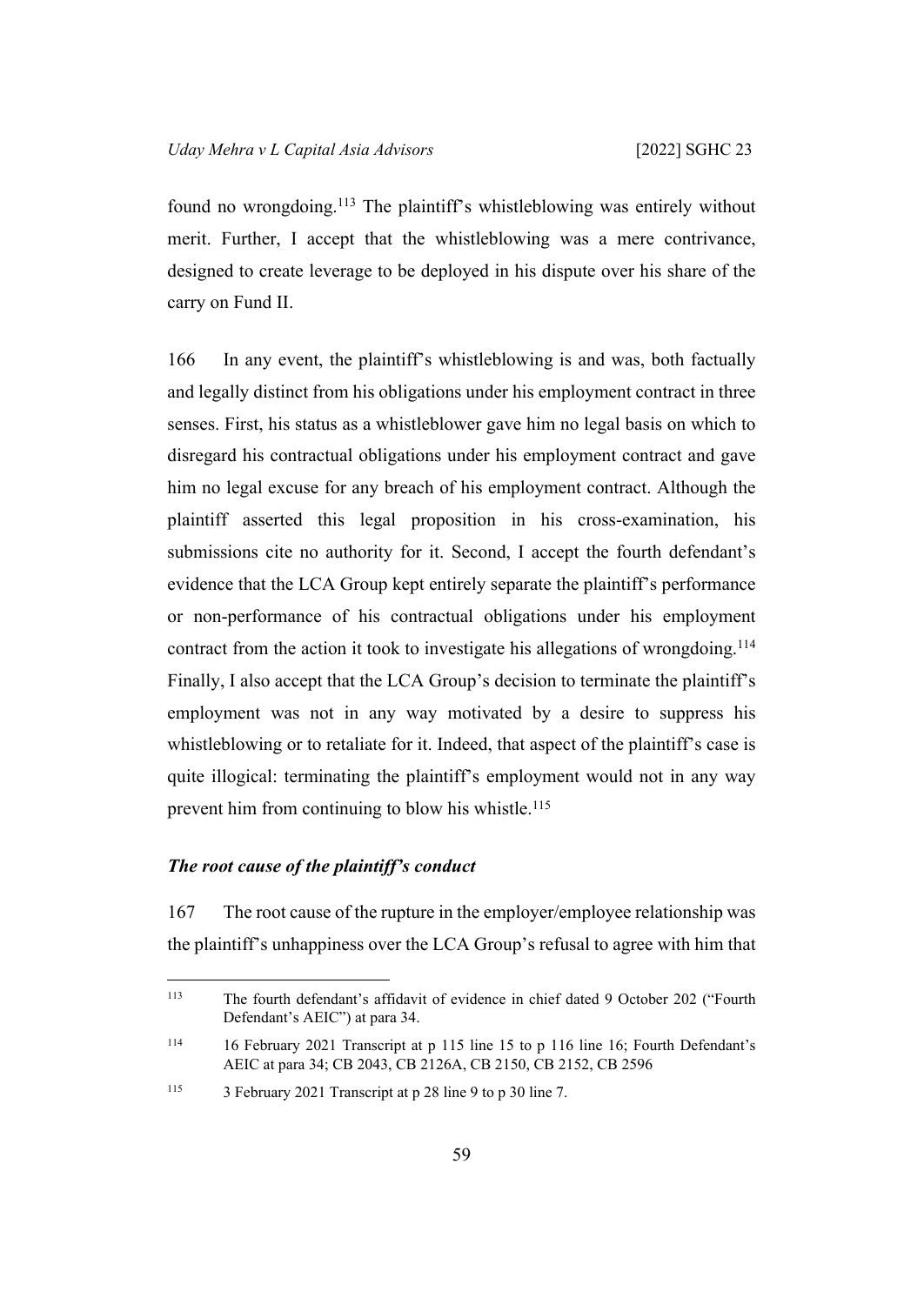he was entitled to 12.5% of the carry on Fund II. The plaintiff himself accepted this  $116$ 

168 A turning point in the employer/employee relationship took place in October 2014, shortly after the dispute had arisen. The LCA Group arranged a face-to-face meeting in London between the plaintiff, the third defendant and Mr Piette. One Mr Raj Mitta was also in attendance.<sup>117</sup> Mr Mitta was and still is a consultant to the LCA Group and a member of its Strategic Advisory Board.118 The LCA Group arranged the meeting in an effort to correct the plaintiff's mistaken understanding of the phrase "2.5% carry" and to draw a line under the dispute so that both parties could move forward.<sup>119</sup> The plaintiff, however, saw the meeting as a negotiation to resolve a *bona fide* dispute over the meaning of "2.5% carry". The plaintiff's approach was fundamentally mistaken.

169 The LCA Group's evidence, which I accept, is that the plaintiff was insubordinate and rude to Mr Piette at this meeting.<sup>120</sup> The meeting concluded with the plaintiff declaring himself to be a "demotivated" employee and threatening to stop work unless the LCA Group agreed to pay him 12.5% of the

<sup>116</sup> CB 1674-1684.

<sup>117</sup> D&CC at paras 54 to 56.

<sup>118</sup> Mitta Rajsekar's affidavit of evidence in chief dated 7 November 2020 ("Mitta's AEIC") at para 3.

<sup>&</sup>lt;sup>119</sup> Day 3 Transcript at p 153 lines  $3-5$ , p 149 lines  $11-13$ .

<sup>&</sup>lt;sup>120</sup> Day 9 Transcript p 19 (lines 14-18), p 20 (line 14) – p 21 (line 12); Third Defendant's AEIC at paras 82–83; Day 11 Transcript p41 (lines 8-23); Day 7 Transcript p 18 (line 21) – p 19 (line 17), p 52 (lines 5-25); Mitta's AEIC at paras 12, 14–15 and 18–22; Daniel Piette's affidavit of evidence in chief ("Piette's AEIC") at paras 24–25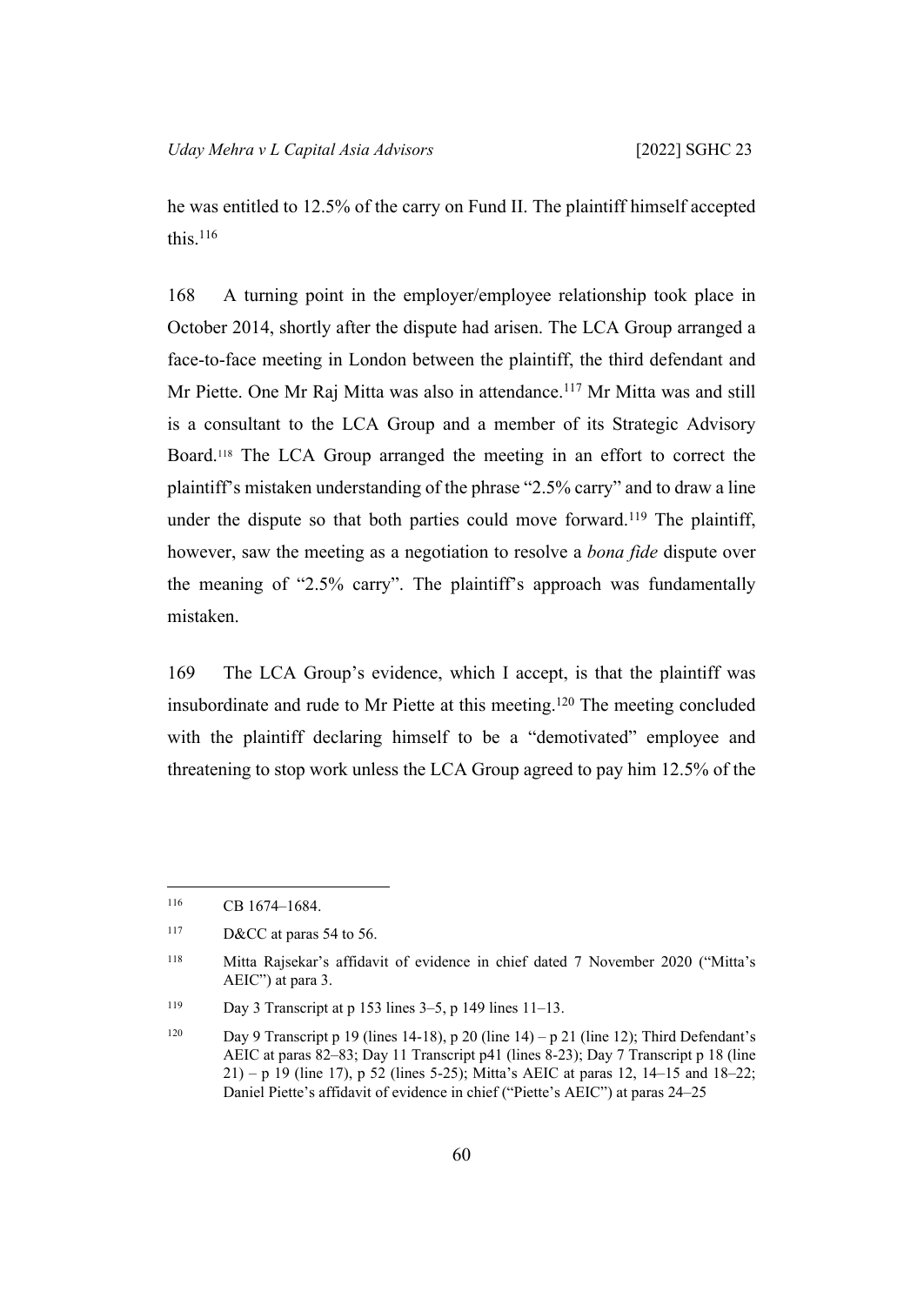carry on Fund II.<sup>121</sup> The LCA Group never agreed. As I have found, the LCA Group was correct not to agree.

170 From October 2014 onwards, as the plaintiff foreshadowed, he proved himself to be a thoroughly demotivated employee. As a result, in February 2015, Mr Piette and Mr Mitta<sup>122</sup> recommended to the third defendant that the LCA Group part ways with the plaintiff. But the third defendant was reluctant to do, preferring to try and maintain continuity in the management team by remotivating and retaining a demotivated senior executive.<sup>123</sup>

171 I now consider in turn the plaintiff's insubordination and misconduct from February 2015 to June 2015.

## *Disobeying instructions to meet in Singapore*

172 In early February 2015, the third defendant instructed the plaintiff to report to Singapore for a meeting on 13 March 2015.<sup>124</sup> The plaintiff agreed to do so.<sup>125</sup>

173 It is common ground that, on 3 March 2015, the plaintiff learned that the LCA Group was considering terminating his employment.<sup>126</sup>

<sup>122</sup> Piette's AEIC at paras 29–30; Mitta's AEIC at paras 24–27.

<sup>123</sup> Third Defendant's AEIC at paras 91–95.

<sup>124</sup> CB 1467.

125 CB 1467.

126 Plaintiff's AEIC at para 323

<sup>121</sup> Mitta's AEIC at para 18; Piette's AEIC at para 25; Third Defendant's AEIC at para 83.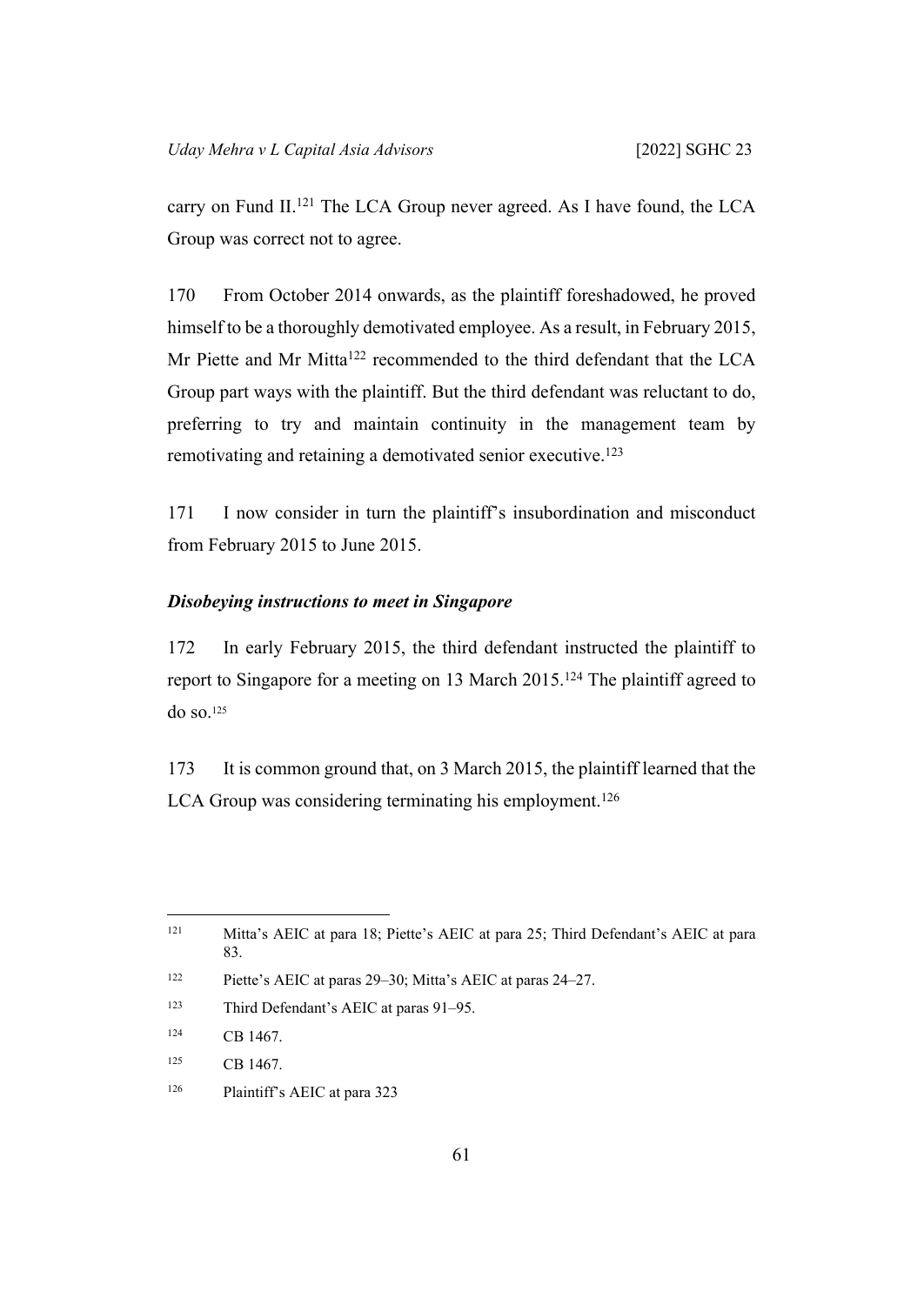174 On 4 March 2015, the third defendant supplemented his initial instruction by asking the plaintiff to stop work on all matters in order to report to Singapore latest by 9 March 2015 and to stay in Singapore for about a week after the meeting on 13 March 2015.<sup>127</sup> The third defendant intended to use these two weeks to assign the plaintiff a new work location and work scope.<sup>128</sup>

175 The plaintiff did not obey this instruction. This was even though he had by then already agreed to report to work in Singapore for the meeting on 13 March 2015.<sup>129</sup> Instead, the plaintiff replied on 6 March 2015 to query the third defendant's instruction to stop work and to query the third defendant's instruction to remain in Singapore for a two-week period around the 13 March 2015 meeting. In the same email, the plaintiff alleged that he would face "serious personal difficulties in travelling to Singapore in the short term"<sup>130</sup> because both his children were visiting him in India and because both his parents were terminally ill and required his presence.<sup>131</sup> In cross-examination, the plaintiff gave a different reason for not complying with this instruction. He testified that he was reluctant to meet the third defendant in Singapore because he feared that the third defendant would ask him to terminate his employment with the LCA Group.

176 The third defendant then withdrew his instruction for the plaintiff to report to work in Singapore for those two weeks around 13 March 2015. He

<sup>&</sup>lt;sup>127</sup> Day 9 Transcript p56 (line 11) - p57 (line 12); Third Defendant's AEIC at paras 96– 97

<sup>&</sup>lt;sup>128</sup> Day 9 Transcript at p35 (line 3) - p36 (line 5); Third Defendant's AEIC at para 95. See also AB 3588.

<sup>129</sup> CB 1467.

<sup>130</sup> Plaintiff's AEIC at para 28.

<sup>&</sup>lt;sup>131</sup> CB 1667; Plaintiff's AEIC at para 28.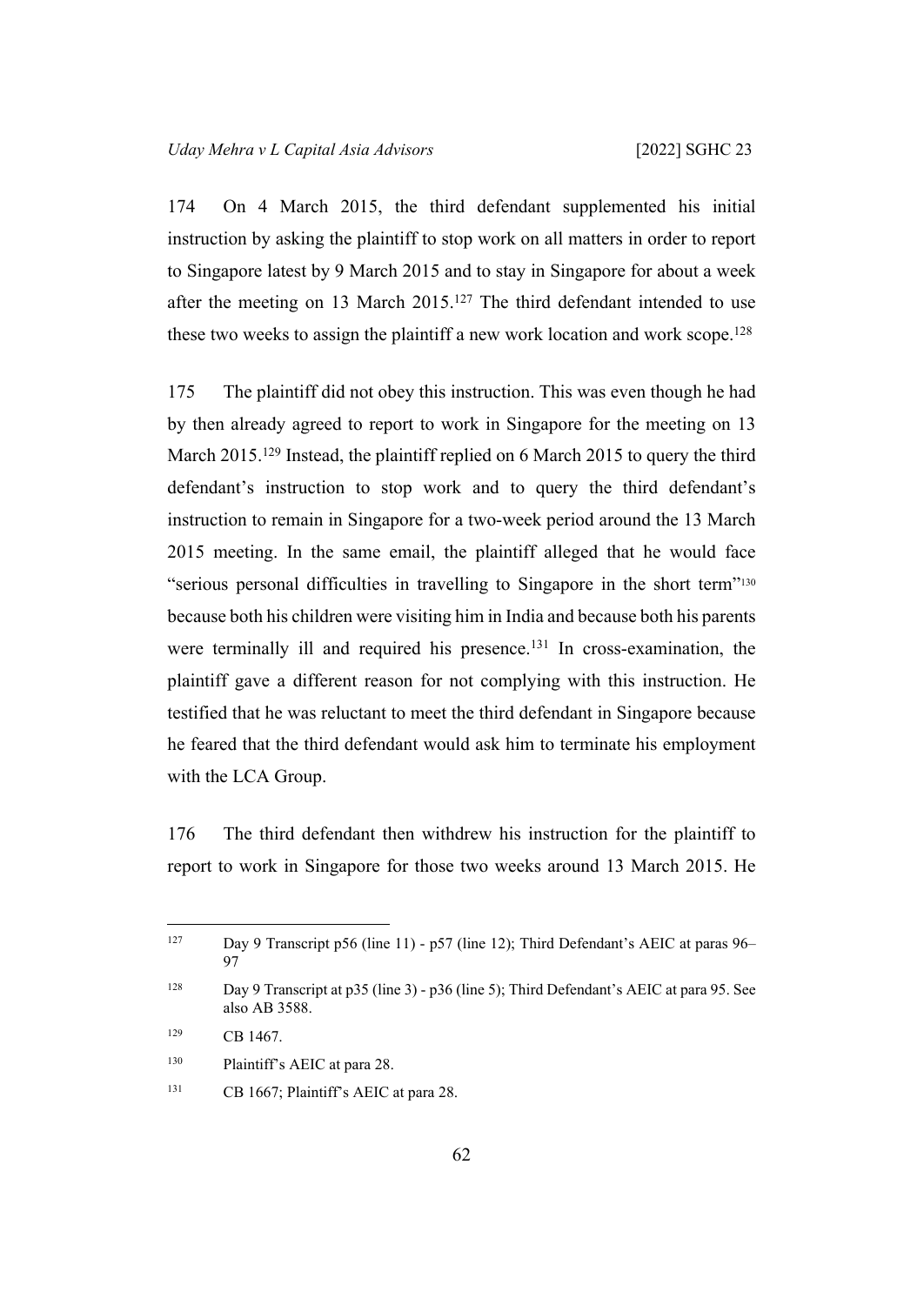instead instructed the plaintiff to report to Singapore for a single day, just to attend a meeting with the third defendant and Mr Piette. The third defendant rescheduled the meeting from 13 March 2015 to 16 March 2015.<sup>132</sup>

177 The plaintiff now sought legal advice.<sup>133</sup> He then replied to the third defendant by email on 12 March 2015, with a copy to the fourth defendant, saying that it would not be fruitful to meet unless the LCA Group was prepared to undertake serious discussions about the plaintiff's whistleblowing and about the size of his profit share.<sup>134</sup>

178 On 13 March 2015, the third defendant reiterated his instruction that the plaintiff report to Singapore for the meeting on 16 March 2015.<sup>135</sup> The plaintiff ignored this instruction until 16 March 2015 itself. On that day he sent an email to the third defendant declining to report as instructed,<sup>136</sup> saying that a meeting was pointless if the LCA Group was not prepared to acknowledge the validity of the plaintiff's whistleblowing. He added that "any continued attempt at intimidation will only serve to embolden [him] further and strengthen [his resolve]".<sup>137</sup> The LCA Group characterise his email as insolent and threatening. I agree.

179 On 6 April 2015,<sup>138</sup> the third defendant instructed the plaintiff to report to Singapore for a meeting for 24 April 2015 "to discuss all pending issues and

<sup>134</sup> CB 1665–1666; Plaintiff's AEIC at paras 30 and 34.

<sup>136</sup> Day 4 Transcript p 38 (lines 3-11).

<sup>132</sup> AB 4908.

<sup>133</sup> AB 4908; 3 February 2021 Transcript at p 35 (lines 7–17), p 38 (lines 7–20).

<sup>135</sup> CB 1664-1665,

<sup>137</sup> CB 1664.

<sup>138</sup> CB 1877–1878,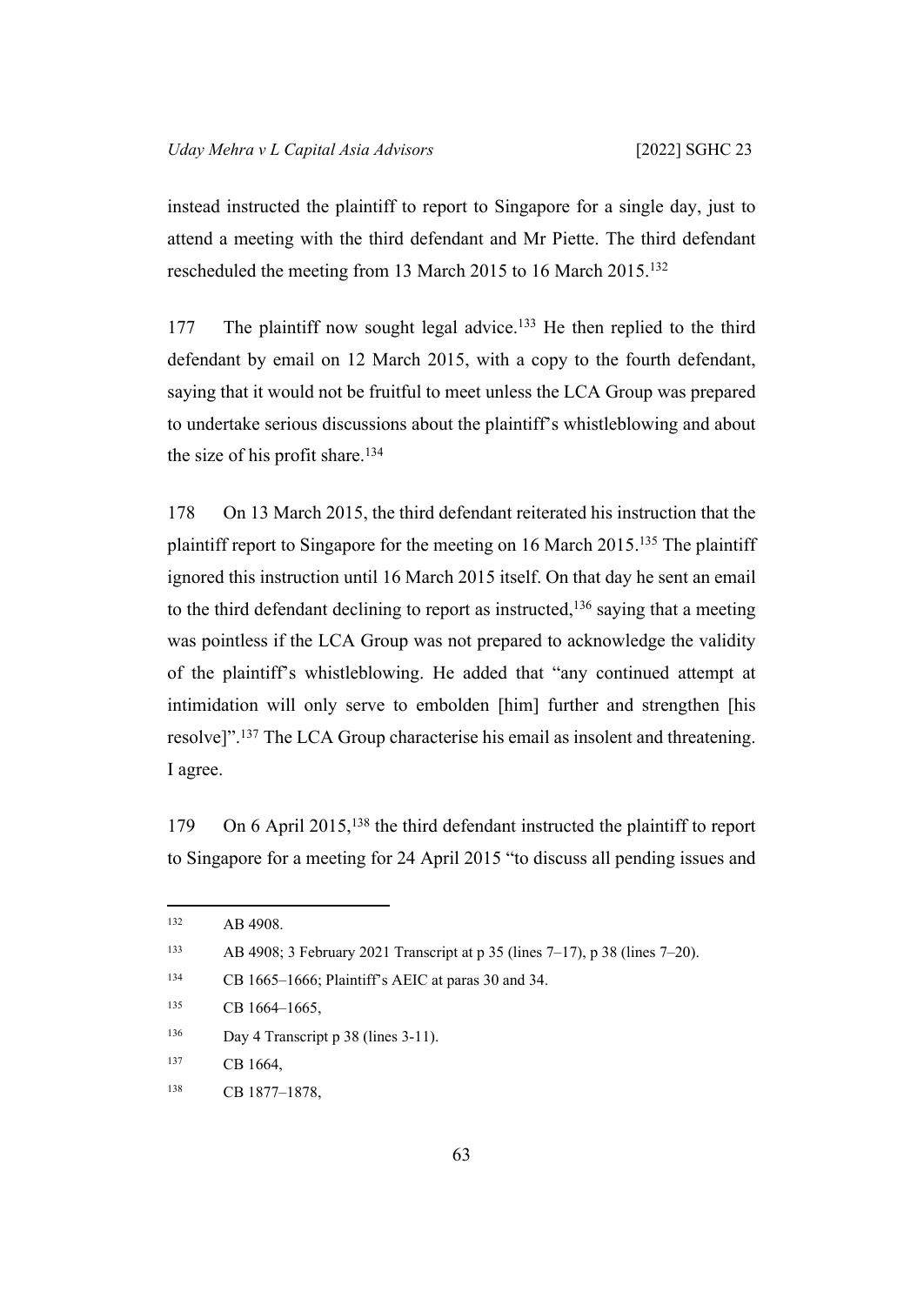[the plaintiff's] role going forward".<sup>139</sup> The plaintiff ignored this email. On 14 April 2015,<sup>140</sup> the third defendant sent the plaintiff a reminder about the meeting on 24 April 2015. The plaintiff ignored the reminder.

180 On 21 April 2015,<sup>141</sup> the plaintiff informed the third defendant that he was unable to meet him in Singapore on 24 April 2015. The reason he gave was that the plaintiff had to accompany his parents for medical treatment in Mumbai on 23 April 2015 and 24 April 2015. The third defendant immediately offered, as an indulgence warranted by the circumstances, to travel to Mumbai on 30 April 2015 to meet the plaintiff.<sup>142</sup> The plaintiff ignored this offer.

181 In the meantime, the plaintiff was actually in Singapore on a personal trip from 4 April 2015 to 9 April 2015.<sup>143</sup> He could easily have made arrangements to meet the third defendant in Singapore on a mutually convenient date during this period. But the plaintiff deliberately did not inform the third defendant or the LCA Group that he was in Singapore for this trip.<sup>144</sup>

182 On 23 April 2015, the third defendant changed the date of the meeting from 24 April 2015 to 12 May 2015 and changed the venue of the meeting from Mumbai to Singapore. Both changes were necessary because the third defendant wanted the fourth defendant to attend the meeting in order to avoid any misinterpretation of the discussions.145 The plaintiff ignored the third defendant.

<sup>139</sup> CB 1877–1878.

<sup>140</sup> CB 2164.

<sup>141</sup> CB 2163.

<sup>142</sup> CB 2163.

<sup>143</sup> CB 2212 and 2216; Third Defendant's AEIC at para 107.

<sup>&</sup>lt;sup>144</sup> 3 February 2021 Transcript at p 67 (lines 7–18), p 70 (line 12) to p 71 (line 3).

<sup>145</sup> Plaintiff's AEIC at paragraph 37.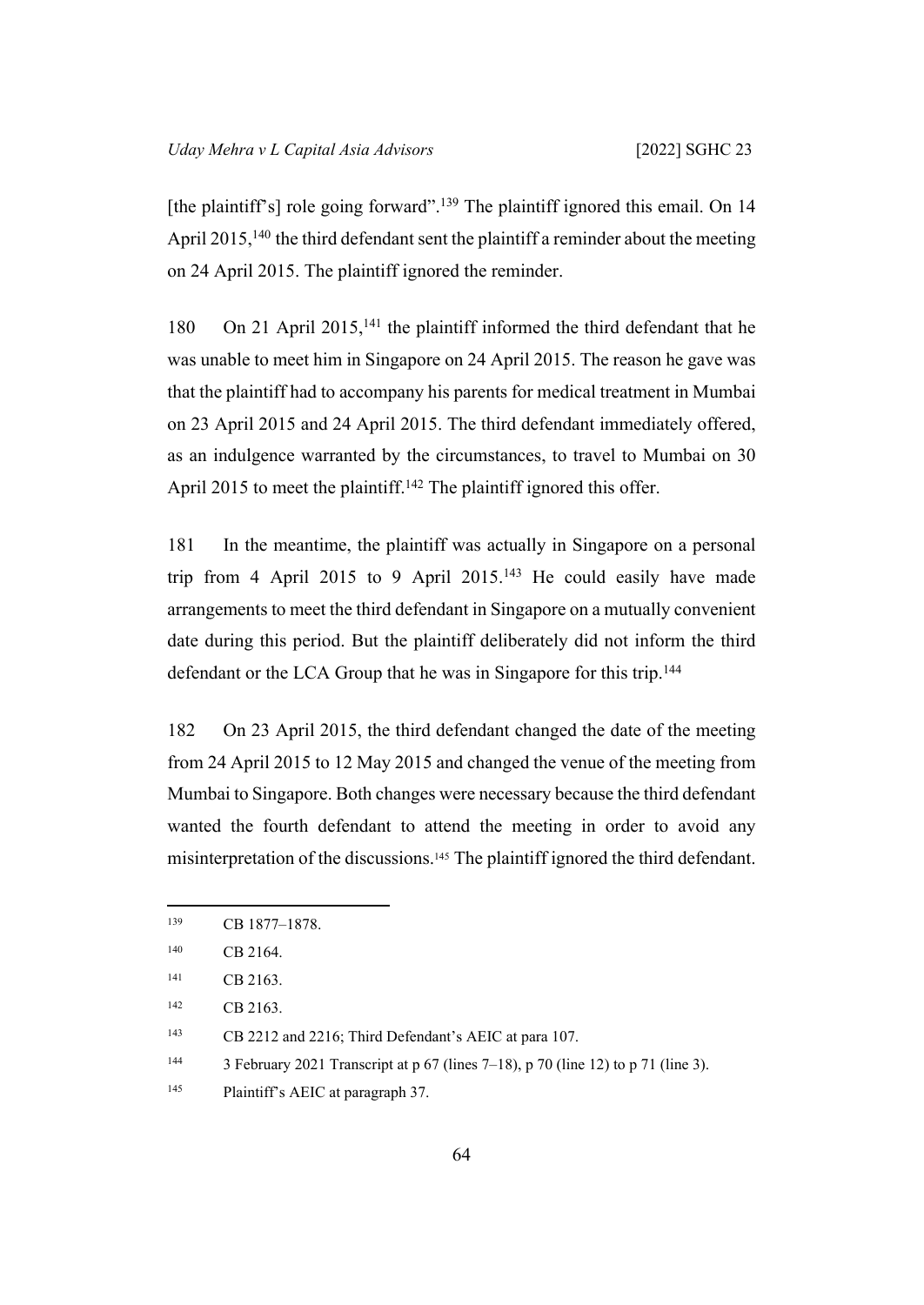183 On 27 April 2015, the fourth defendant asked the plaintiff to confirm that he would attend the 12 May 2015 meeting. The plaintiff did not ignore the fourth defendant: he confirmed that he would attend.<sup>146</sup>

184 At trial, the plaintiff gave three reasons for refusing to obey the third defendant's instructions to meet in March 2015 and April 2015. First, he said that he had no obligation to obey the third defendant  $47$  because the third defendant was one of the "prime accused" in the plaintiff's whistleblowing.<sup>148</sup> When it was pointed out that the plaintiff had at the time cited personal reasons as his justification for not obeying the third defendant's instructions, the plaintiff maintained that one of his reasons at that time for not obeying the third defendant's instructions was because the third defendant was the subject of the plaintiff's whistleblowing.<sup>149</sup> Second, he said that he did not obey the third defendant's instructions to meet because there was a possibility that the LCA Group would terminate his employment at the meeting. Third, he said that obeying the third defendant's instructions would compromise his "fiduciary duties" to the LCA Group and to the investors in its funds.

185 It is insubordination to refuse to obey a reasonable and lawful instruction from a superior officer. The third defendant's repeated instructions to the plaintiff to meet in Singapore in March and April 2015 were both reasonable and lawful. It is equally insubordination to attach unreasonable and irrelevant conditions precedent to obeying a reasonable and lawful instruction from a superior officer. The plaintiff had no basis in law to attach conditions precedent

<sup>146</sup> P's AEIC at para 38.

<sup>147</sup> 3 February 2021 Transcript at p 36 lines 1–8.

<sup>&</sup>lt;sup>148</sup> 3 February 2021 Transcript at p 26 line 14 to p 28 line 1, p 27 line 20 – p 28 line 7, p 38 lines 12–20 , p 78 line 23 to p 79 line 16.

<sup>149</sup> 3 February 2021 Transcript at p 31 line 5 to p 34 line 21.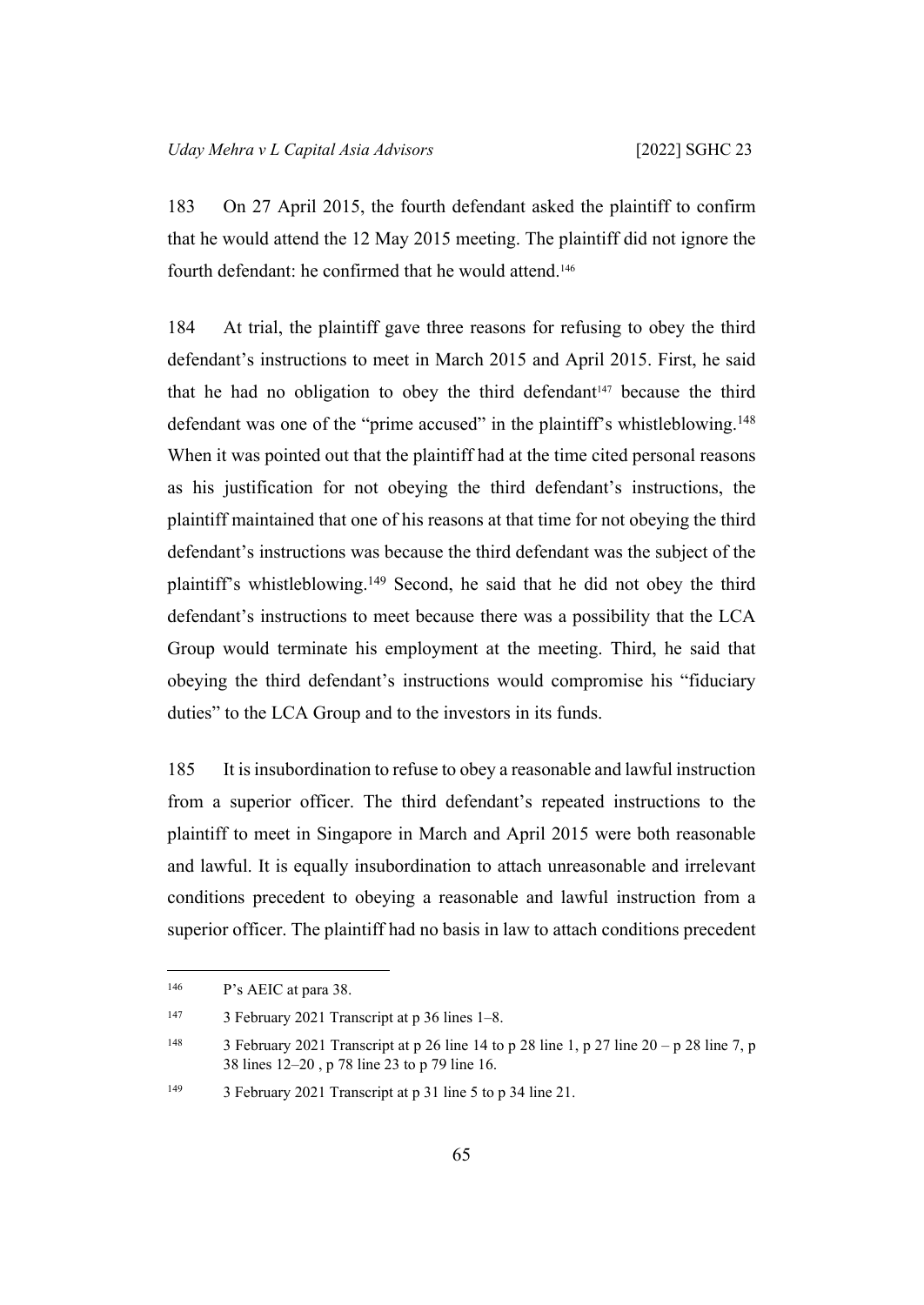to his attendance in Singapore on 16 March 2015. The plaintiff cites no authority for his proposition that an employee ceases to be bound by his contractual obligation to obey a reasonable and lawful instruction from a superior officer if the employee has accused that superior office of wrongdoing. The plaintiff cites no authority for the proposition that he somehow owed fiduciary duties directly to the LCA Group's investors, let alone that those fiduciary duties somehow excused him from obeying his superior officer's reasonable and lawful instructions.

186 The plaintiff's conduct in relation to the third defendant's instructions to meet in Singapore was wilful insubordination and misconduct.

## *Remaining in Mumbai without approval*

187 The plaintiff's primary place of work under February 2012 and the May 2012 Contracts was Mumbai. The plaintiff's parents live in Mumbai. They were then aged, and the plaintiff's father was terminally ill.150 He wanted to work from Mumbai to care for them.

188 Under the June 2014 Contract, his primary place of work was Hong Kong.<sup>151</sup> Further, the plaintiff accepts that the second defendant had the right to redesignate the plaintiff's place of work under this contract.<sup>152</sup> In February 2015, the plaintiff sought and was granted permission to travel to Mumbai on 27 February 2015 and to work from there until 10 April 2015.<sup>153</sup> But the plaintiff

<sup>150</sup> Plaintiff's AEIC at para 41.

<sup>151</sup> CB 1236.

<sup>&</sup>lt;sup>152</sup> 16 February 2021 Transcript at p 86 lines  $17-25$ .

<sup>153</sup> CB 1469; Plaintiff's AEIC at para 50; Chee's AEIC at para 28; Ong's AEIC at para 70.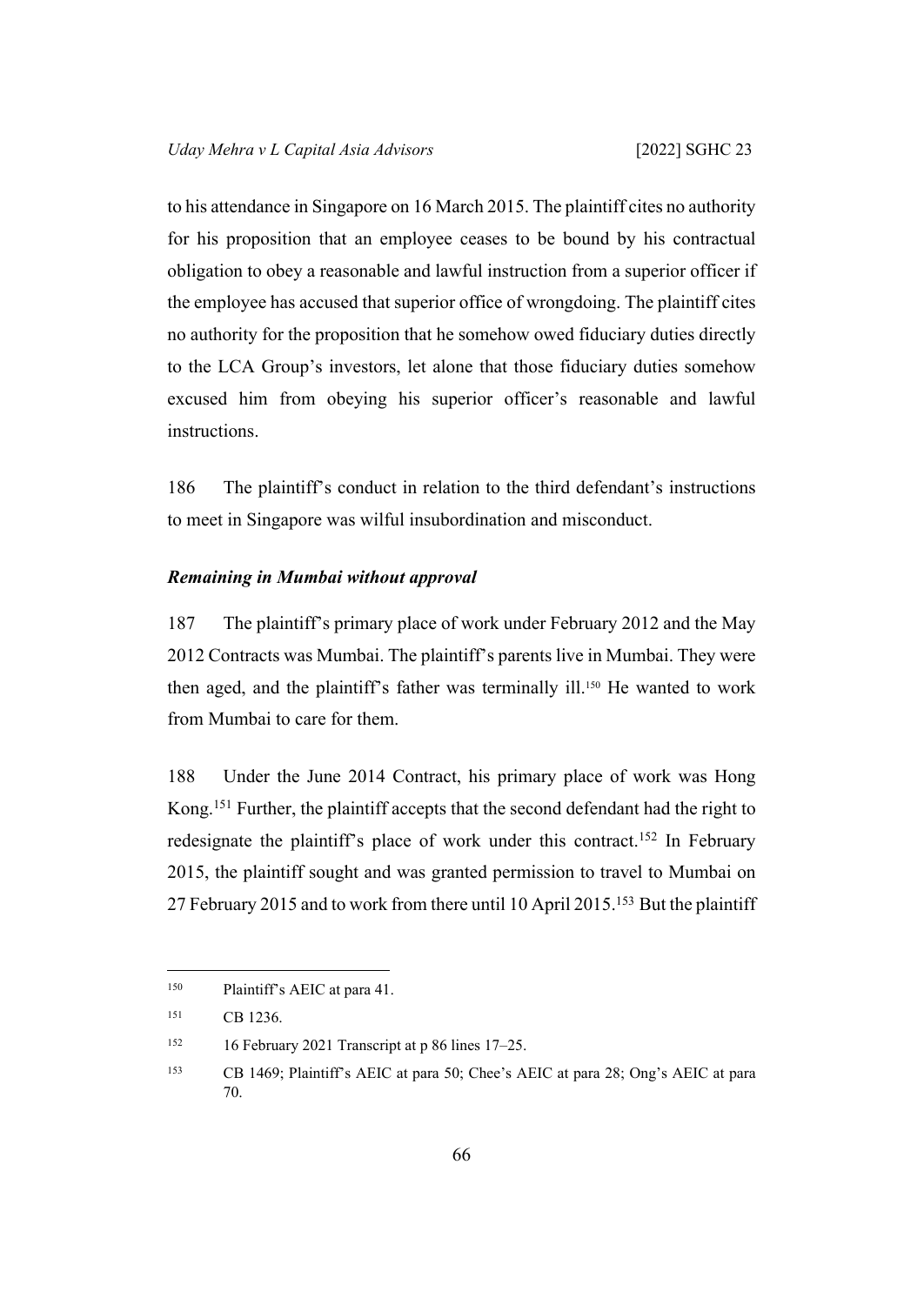remained in Mumbai after 10 April 2015 without the LCA Group's approval and despite the third defendant's repeated requests to meet in Singapore.

189 The plaintiff's conduct in absenting himself after 10 April 2015 from his primary place of work under the June 2014 Contract is a *prima facie* breach of that contract. The plaintiff gives several reasons why his decision to stay on in Mumbai after 10 April 2015 was not a breach of his employment contract.<sup>154</sup>

190 First, he claims that the third defendant gave him blanket approval in 2013 to work from Mumbai as and when the plaintiff considered it necessary in order to care for the plaintiff's parents.<sup>155</sup> The third defendant denies ever giving any such blanket approval. I accept the third defendant's evidence. The plaintiff's evidence is contrary to the inherent probabilities. No superior officer would give a subordinate blanket approval to absent himself from his primary place of work as and when the employee chose to do so. That is especially the case when the other place of work is not just in another city but in another country. In the absence of specific approval from the LCA Group, it was a breach of contract for the plaintiff to remain in Mumbai beyond 10 April 2015. The plaintiff does not allege that there was any such specific approval.

191 Second, the plaintiff alleges that he understood the third defendant's offer to meet the plaintiff in Mumbai on 24 April 2015 as an instruction that the plaintiff should remain in Mumbai until 24 April 2015.<sup>156</sup> That is disingenuous and a pure contrivance. The third defendant's offer to the plaintiff to meet him in Mumbai was purely an indulgence to the plaintiff. It came only after the

<sup>154</sup> Plaintiff's AEIC at paras 43–53.

<sup>155</sup> Plaintiff's AEIC at paras 43–44; Plaintiff's FBPs to the SOC (see SDB at p 367).

<sup>156</sup> Plaintiff's AEIC at para 48.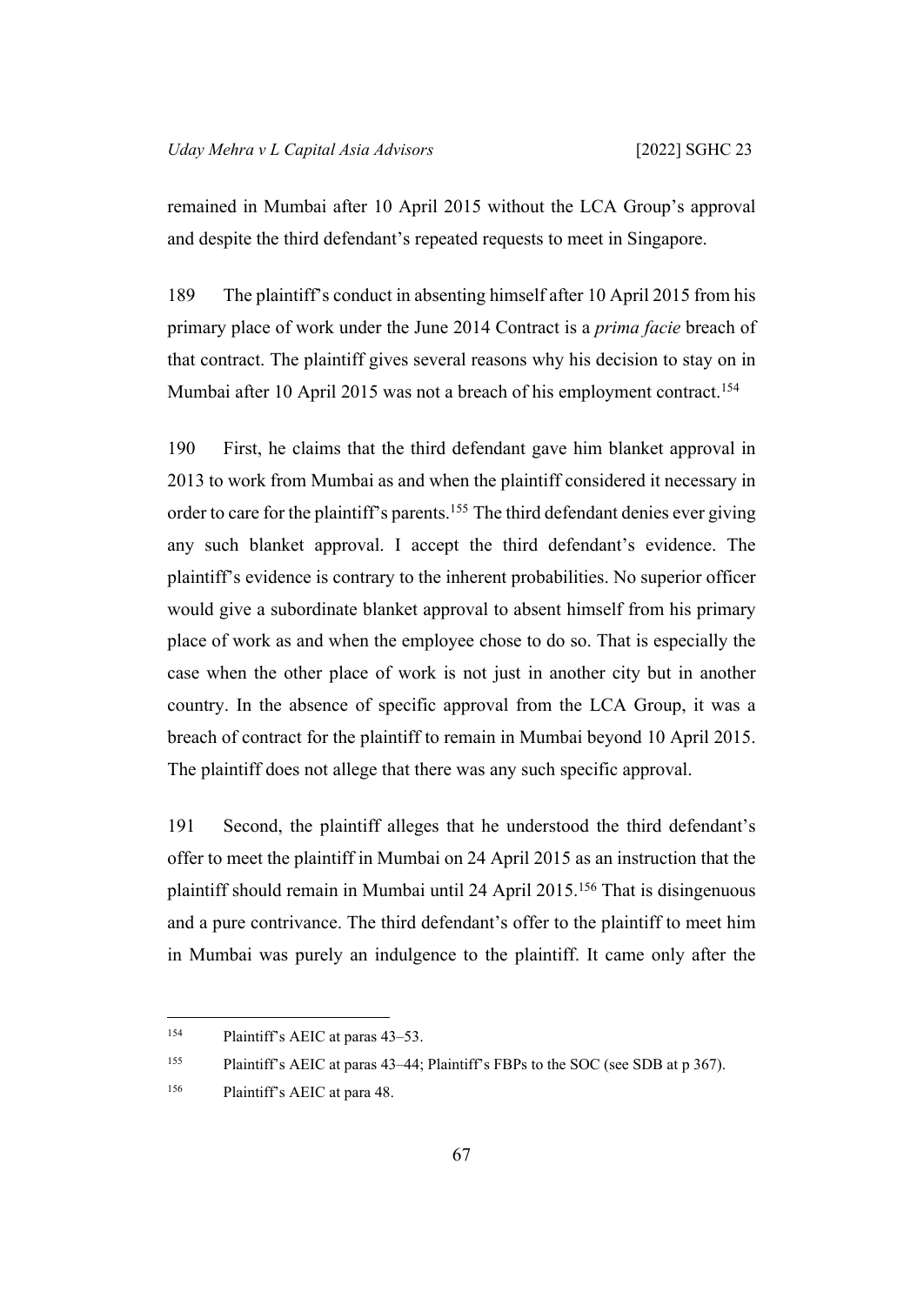plaintiff had refused to obey the third defendant's instruction to meet in Singapore and as an effort to accommodate the plaintiff's personal circumstances with his parents' illness. The plaintiff had no basis to read the third defendant's offer as an instruction to remain in Mumbai after 10 April 2015.

192 Finally, the plaintiff alleges that the LCA Group told him, in response to his query, that he did not require approval to postpone the date of his return from Mumbai to Hong Kong from 10 April 2015 to 29 April 2015.<sup>157</sup> His case is that this amounts to approval for him to remain in Mumbai after 10 April 2015. This is another disingenuous contrivance. The plaintiff's query was in substance about the LCA Group's travel and expenses policy about the cost of postponing his flight. It was not a query about extending his approved absence from his primary place of work. Further, the person who told him that no approval was required for the date change because there was no cost difference was a junior member of the LCA Group's administrative staff.158 She had no authority to extend the LCA Group's approval of the plaintiff's absence from his primary place of work. The plaintiff himself must have known this.

193 The plaintiff absented himself from his primary place of work under the June 2014 Contract after 10 April 2015 without the approval of the LCA Group and without a contractual defence. He was therefore in breach of his contract.<sup>159</sup> This breach amounts to misconduct. Absenting oneself in this way from one's primary place of work is conduct which destroys the relationship of trust and

<sup>157</sup> Plaintiff's AEIC at para 49.

<sup>158</sup> Plaintiff's AEIC at para 46.

<sup>159</sup> 26 February 2021 Transcript at p 86 lines 17–25.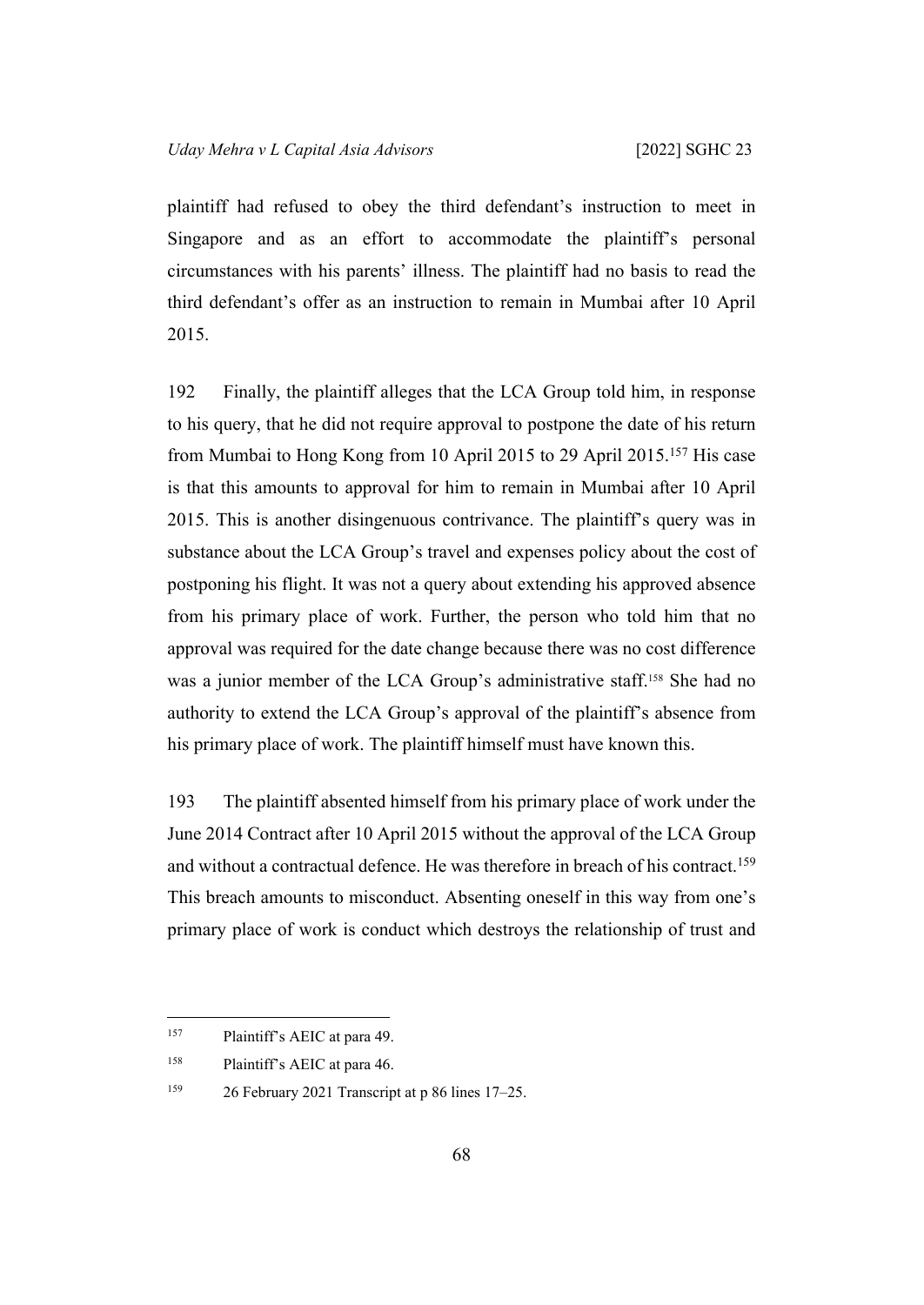confidence which underlies a contract between employer and employee and which renders the employment relationship untenable.

## *Whistleblowing to LVMH*

194 In March 2015, the plaintiff began to make his allegations of internal wrongdoing within the LCA Group directly to LVMH. He began on 18 March  $2015$  when he emailed the third defendant<sup>160</sup> more allegations of wrongdoing and forwarded a copy of that email to Mr Antonio Belloni.<sup>161</sup> Mr Belloni was a member of LVMH's board of directors and the Group Managing Director of LVMH. Mr Belloni was, in addition to Mr Piette, a senior executive of LVMH to whom the third defendant reported. The plaintiff also provided to Mr Belloni further details about his dispute with the third defendant over the meaning of "2.5% carry".

195 On 7 April 2015,<sup>162</sup> the plaintiff raised more allegations of wrongdoing, even while he continued to ignore the third defendant's instruction to meet him in Singapore. The plaintiff forwarded these emails to Mr Belloni<sup>163</sup> and to one Ms Chantal Gaemperle.<sup>164</sup> Ms Gaemperle is a member of LVMH's Executive Committee and the Executive Vice President of Human Resources and Synergies of LVMH. The fourth defendant reported to Ms Gaemperle.

<sup>160</sup> CB 1704.

<sup>161</sup> CB 1674-1676.

<sup>162</sup> CB 1986–1991.

<sup>163</sup> CB 1897.

<sup>164</sup> CB 1887.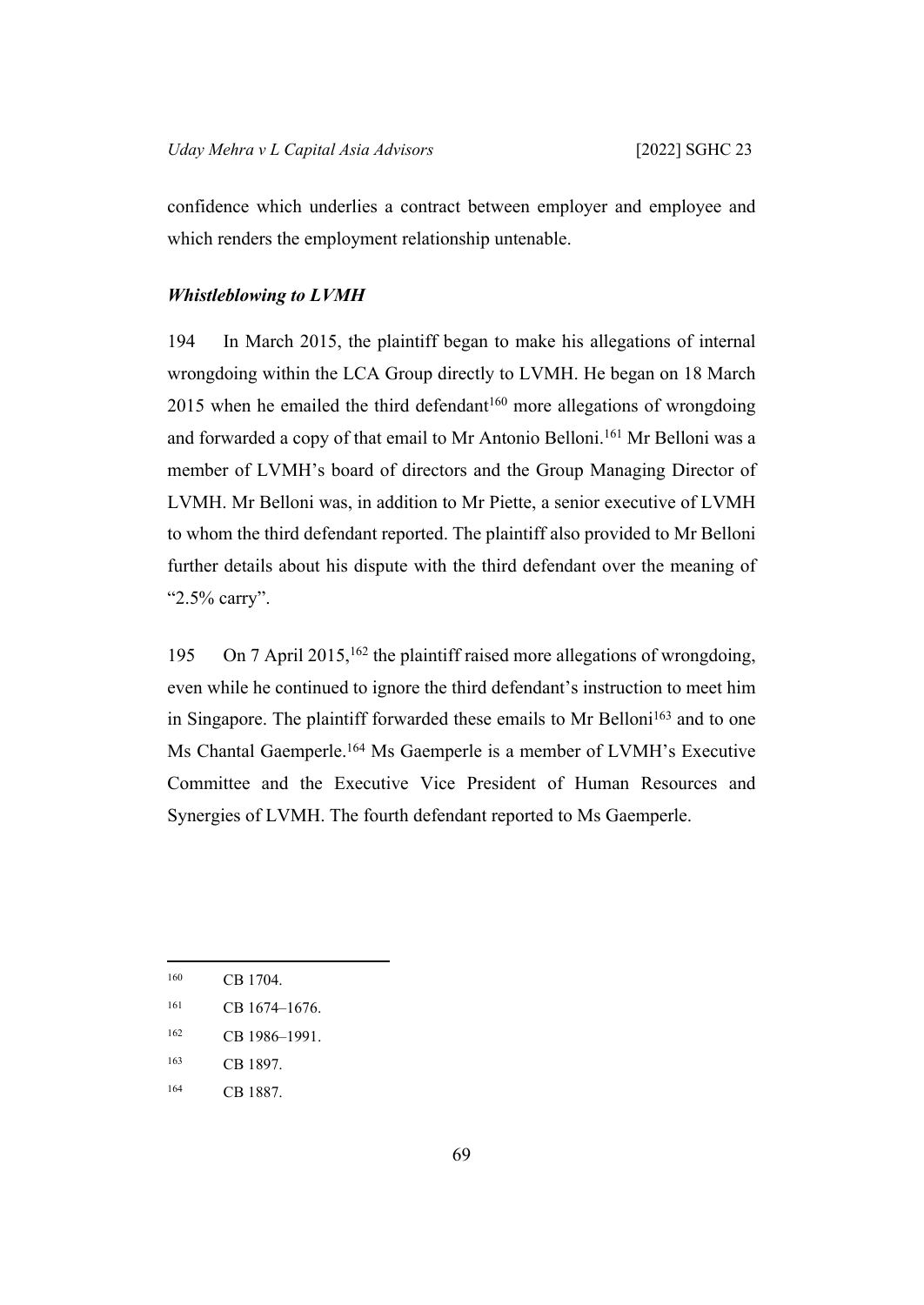196 Given that I have found the plaintiff's whistleblowing to be baseless and to be a contrivance, the plaintiff's conduct in this regard also amounts to wilful insubordination and misconduct.

## *The plaintiff stopped work from March 2015*

197 The plaintiff accepts that from March 2015, he ceased doing any work at all for the LCA Group. His entire time after that point was spent on compiling a whistleblowing report.<sup>165</sup> Despite this, he continued to receive and accept his full salary from the LCA Group.

198 The plaintiff's justification for this is that he read the third defendant's 4 March 2015 email (see [[174\]](#page-65-0) above) as the third defendant's instruction to stop work.<sup>166</sup> This is yet another contrivance. The thrust of this email is that the plaintiff should stop work until he reported to the third defendant in Singapore for the third defendant to assign the plaintiff a new place of work and a new scope of work. The plaintiff cannot choose to follow the third defendant's instruction to stop work and disregard the third defendant's instruction to report to Singapore to set the conditions for resuming work.

199 I accept the LCA Group's submission that the plaintiff in substance refused to work from 4 March 2015 onwards.167 This too is wilful insubordination and misconduct.

<sup>165</sup> 3 February 2021 Transcript at p 69 line 13– to p 70 line 3; Plaintiff's AEIC at para 52.

<sup>166</sup> 3 February 2021 Transcript at p 65 (line 4) to p 66 line 19. See also p 42 line 23 to p 43 line 1.

<sup>167</sup> Third Defendant's AEIC at para 45 and87; 16 February 2021 Transcript at p 84 lines 4–7.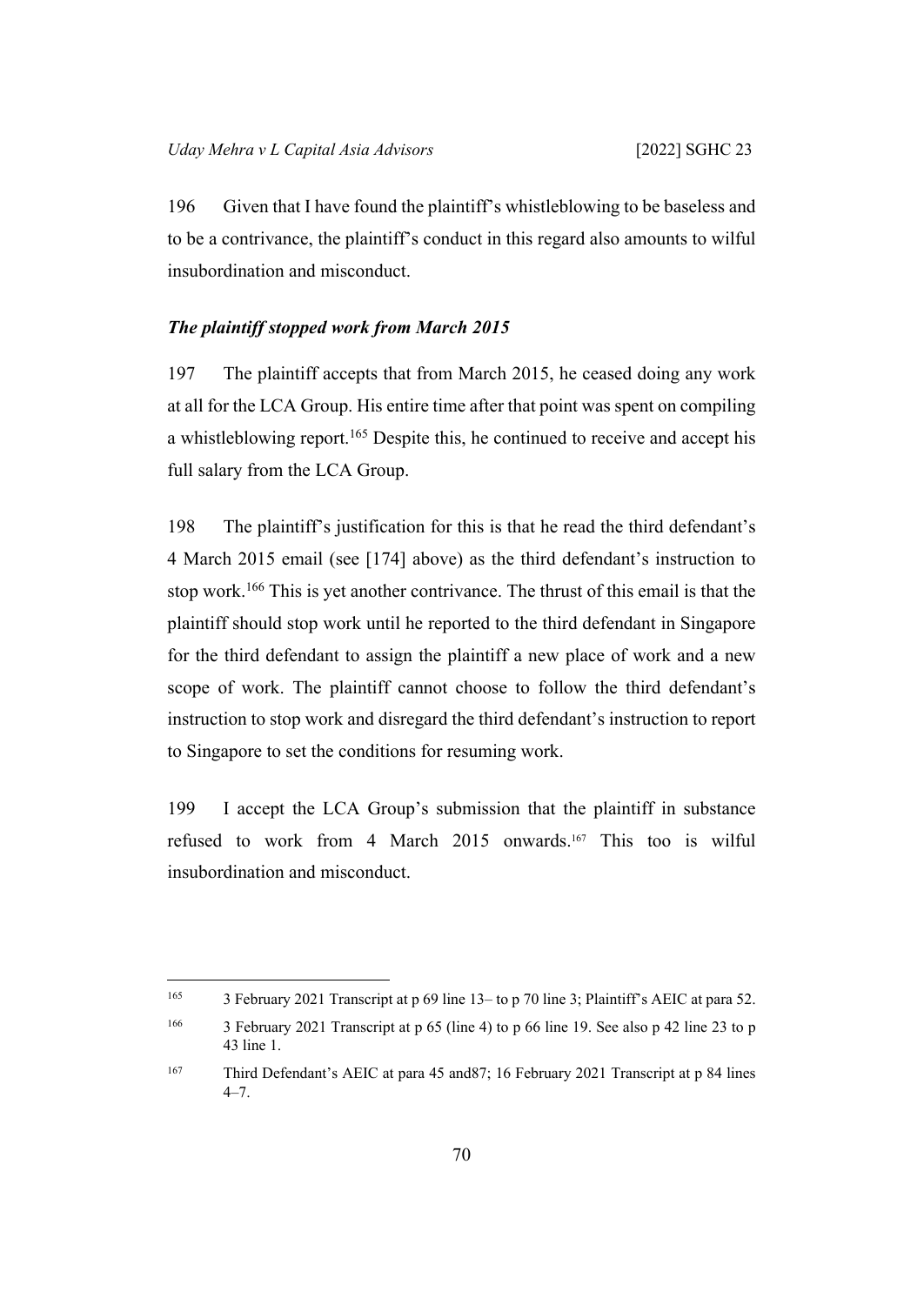### *Meetings in May 2015*

200 After ignoring the third defendant's instructions to meet in March, April and May 2015, the plaintiff finally responded to the fourth defendant's query whether the plaintiff intended to attend the meeting on 12 May 2015.

201 This meeting was attended by the third and fourth defendants and the plaintiff.<sup>168</sup> The fourth defendant led the discussion. Accounts differ about what happened at this meeting. For reasons I have already given, the plaintiff showed himself throughout his testimony to be a witness more interested in advancing his case than in assisting the court. I therefore accept the third defendant and the fourth defendant's account of this meeting as being more accurate, insofar as it differs from the plaintiff's account. Their account is also consistent with contemporaneous emails which they wrote to more senior LVMH executives summarising what transpired at this meeting.

202 At this meeting, the fourth defendant left the plaintiff in no doubt that he was on the brink of being dismissed summarily for insubordination. He told the plaintiff that his insubordination had to cease and that he could no longer expect to receive a salary despite absenting himself from his primary place of work in Hong Kong, ignoring his immediate superior's instructions and doing no work.<sup>169</sup> The plaintiff indicated that he wanted his employment with the LCA Group to continue. The fourth defendant told him that that could happen only if the plaintiff agreed to abide by certain conditions.<sup>170</sup> The plaintiff appeared chastened and cooperative. He agreed to accept the third defendant's authority

<sup>&</sup>lt;sup>168</sup> SOC at para 41.

<sup>169</sup> Fourth Defendant's AEIC at para 40; Exhibit D1 Tab 1.

<sup>170</sup> Fourth Defendant's AEIC at paras 38–45; Third Defendant's AEIC at paras 109–113; 16 February 2021 Transcript at p 142 line 5 to p 143 line 3.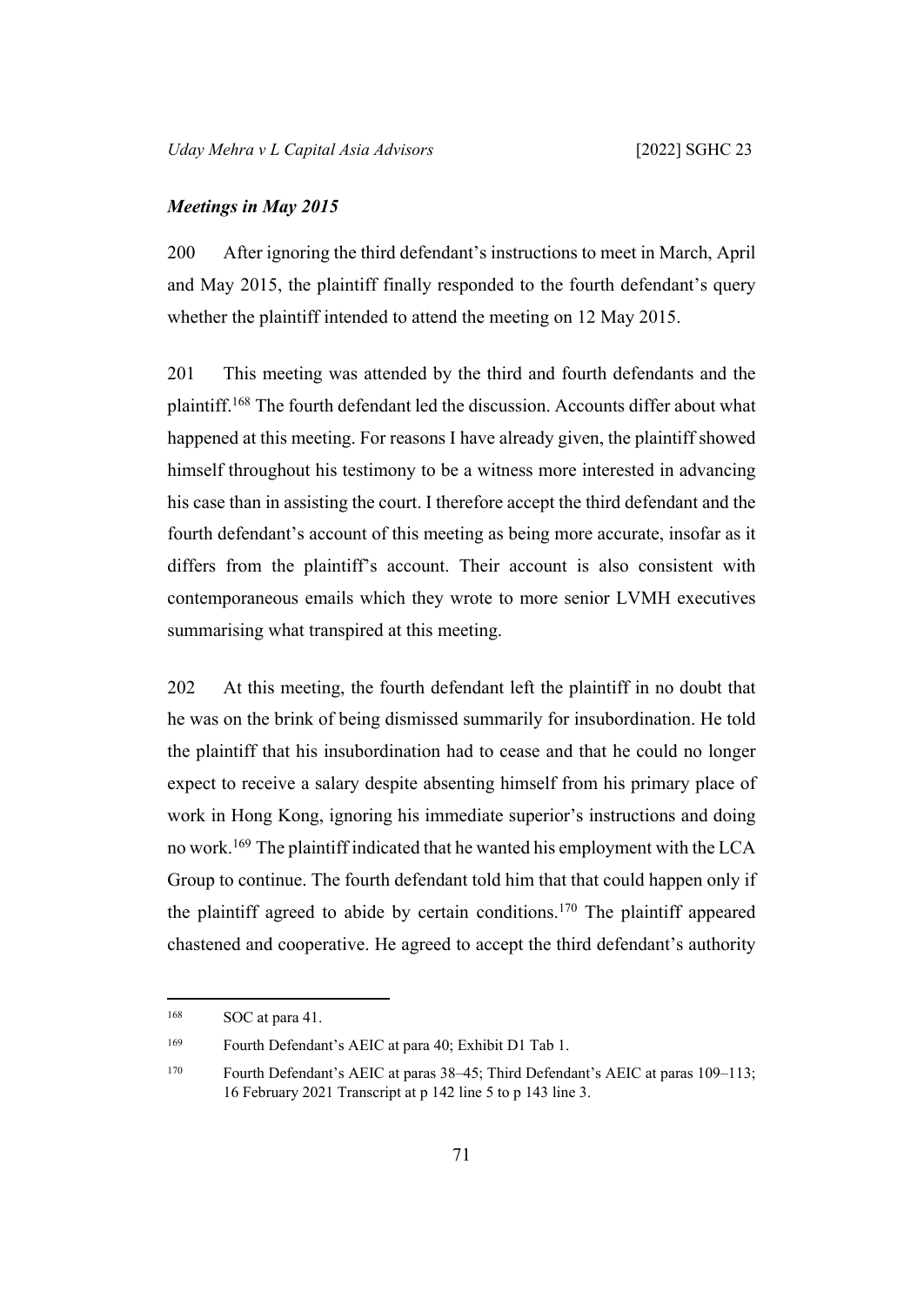over him as his manager and agreed to respect the manager-employee relationship in order to salvage his employment.<sup>171</sup>

203 As for the plaintiff's whistleblowing, the fourth defendant told the plaintiff that he, the fourth defendant, was to be the designated point of contact at LVMH for the plaintiff to raise any further allegations of wrongdoing.<sup>172</sup> The fourth defendant also told the plaintiff that LVMH would commission an independent investigation into the plaintiff's allegations.<sup>173</sup>

204 The third defendant and the fourth defendant believed the meeting went well.<sup>174</sup>

205 On 13 May 2015, the third defendant met the plaintiff without the fourth defendant. At this meeting, the third defendant set out the three conditions for the plaintiff's continued employment. First, Singapore was now to be the plaintiff's primary place of work, with his scope of work focusing on operations and portfolio management. Second, the plaintiff had to accept that he was entitled only to 2.5% of the carry on Fund II. Finally, the plaintiff had to agree to draw a line under the past and to perform his contractual obligations going forward in a cooperative and responsive manner.<sup>175</sup> It was clear that failure to accept these three conditions would lead to termination of the plaintiff's employment.<sup>176</sup> The plaintiff appeared to accept these three conditions.

<sup>171</sup> Exhibit D1 Tab 1; 16 February 2021 Transcript at p152 lines 12–21; Fourth Defendant's AEIC at para 42; Third Defendant's AEIC at paras 111–113.

<sup>172</sup> Exhibit D1 Tab 2 at point 1; 2 February 2021 Transcript at p 93 lines 2–9.

<sup>173</sup> Exhibit D1 Tab 1 at points 1 and 4.

<sup>&</sup>lt;sup>174</sup> Exhibit D1 Tab 1 at points 4 and 5; CB 2596.

<sup>175</sup> Third Defendant's AEIC at para 114; Fourth Defendant's AEIC at paras 46–47; 17 February 2021 Transcript at p 48 lines 2–23.

<sup>176</sup> 17 February 2021 Transcript at p 36 lines 1–23.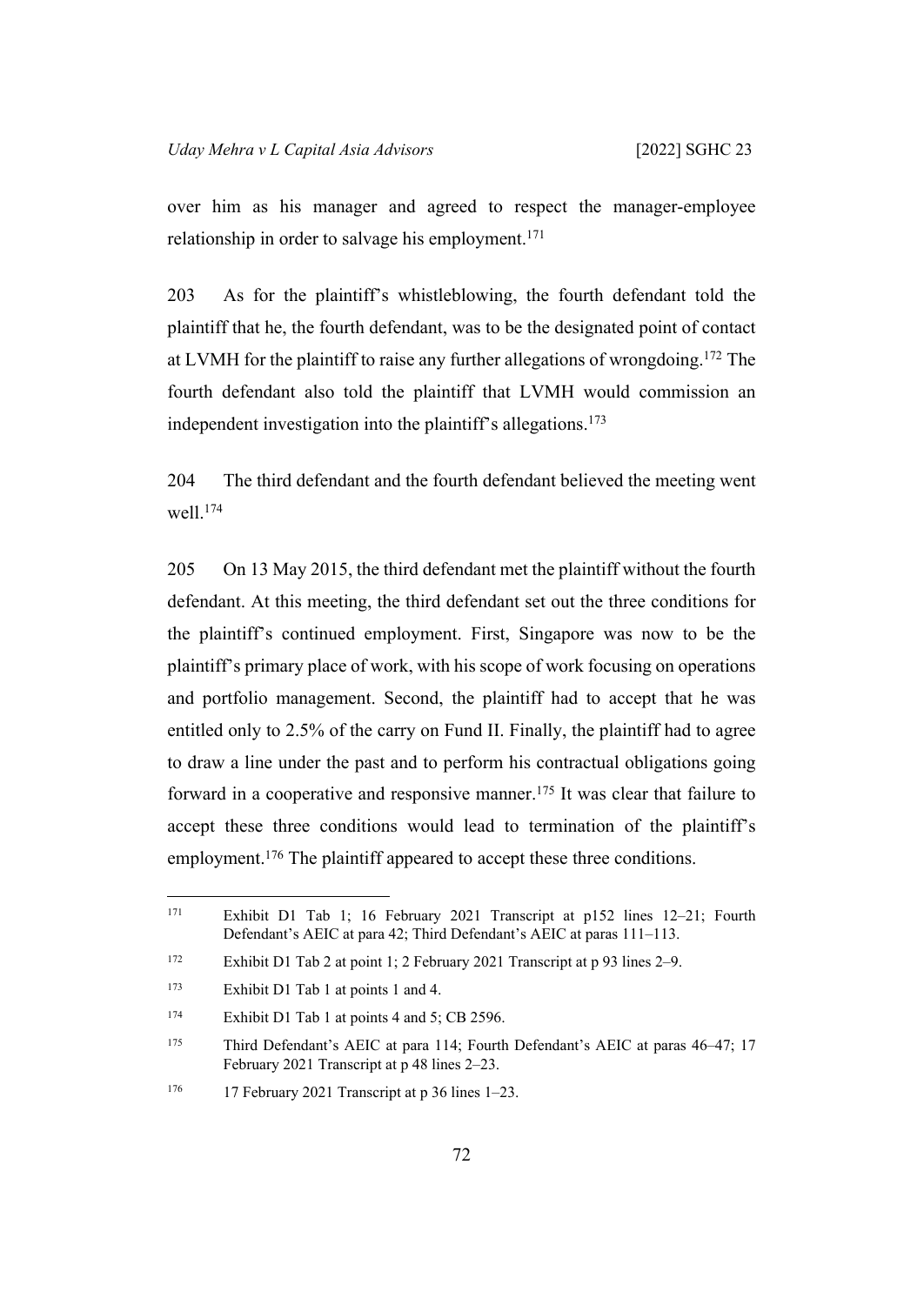<span id="page-76-0"></span>206 These conditions were then recorded formally in a letter dated 28 May 2015 issued by the LCA Group to the plaintiff.<sup>177</sup> The LCA Group asked the plaintiff to accept these conditions formally by 3 June 2015.<sup>178</sup>

207 The plaintiff refused to accept the conditions. On 3 June  $2015$ ,  $179$  he asserted that he had not been guilty of insubordination and that the LCA Group had no basis to require him to accept the conditions for his employment to continue.

208 The plaintiff then resumed his insubordination. Most notably, on 12 June 2015,<sup>180</sup> he made further allegations of wrongdoing directly to Ms Gaemperle. This was despite the fourth defendant having instructed the plaintiff at the 12 May 2015 meeting that the plaintiff should channel all future whistleblowing to the fourth defendant.<sup>181</sup>

### *Termination of the plaintiff's employment*

209 On 29 June 2015, the LCA Group summarily terminated the plaintiff's employment.<sup>182</sup> I accept that the plaintiff's conduct which I have outlined above amounts not only to a breach but to a repudiatory breach of the express and implied terms of his employment contract.<sup>183</sup> The plaintiff's insubordination had caused, by 29 June 2015, an irretrievable rupture in the relationship of

<sup>177</sup> CB 2636-2637.

<sup>178</sup> CB 2636-2637.

<sup>179</sup> CB 2678–2680; D&CC at paras 63(b) to 63(c).

<sup>180</sup> CB 2702.

<sup>181</sup> Fourth Defendant's AEIC at paras 49–50; 16 February 2021 Transcript at p 158 lines 15-20.

 $182$  CB 2712–2715.

<sup>183</sup> CB 1237.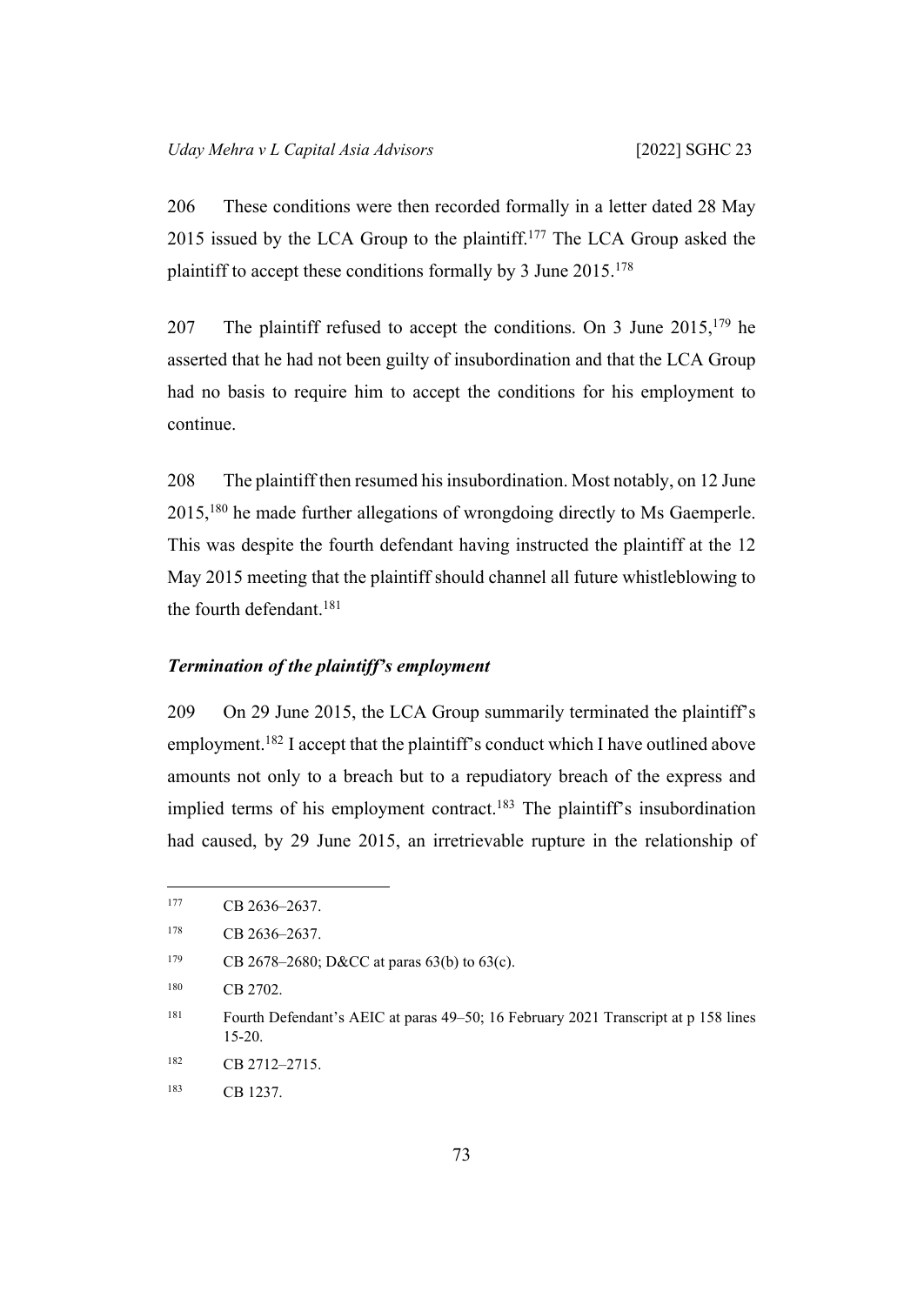mutual trust and confidence that must subsist between and employer and an employee (*Piattchanine (HC)* at [253]-[254] cited with approval in *Piattchanine (CA)* at [50]).

## *Notice of deficiency*

210 The plaintiff next complaints that the LCA Group breached its contractual obligations to him when it terminated his employment because it failed to comply with cl 5.5 of the June 2015 Contract. That clause requires the LCA Group to give the plaintiff written notice of any deficiency in his performance of his obligations under the contract and appropriate time to correct the deficiency before terminating his employment:<sup>184</sup>

5.5. If at any time during your employment by [the second defendant], you shall be guilty of any serious default or grave misconduct or shall neglect to give such of your time or personal attention to the business of [the second defendant] as may reasonably be required or shall disobey or neglect any lawful orders or directions given to you or shall be guilty of breach of non-observance of any of the obligations on your part as the Employee herein contained or as defined in the agreed job description, [the second defendant] will provide you with a written notice of such deficiency. If after appropriate time you have not corrected the deficiency, [the second defendant], at its sole discretion, may terminate your employment.

211 I do not accept that the LCA Group failed to comply with cl 5.5 of the June 2014 Contract. Clause 5.5 does not stipulate any specific form for the written notice of deficiency which it obliges the LCA Group to provide to the plaintiff. The contractual intent of cl 5.5 is to afford a measure of employment fairness to the plaintiff. It ensures that the plaintiff has a chance to redeem himself before the LCA Group can take the final and irreversible step of terminating the employer/employee relationship. It further ensure that that

 $184$  SOC at para 47(b).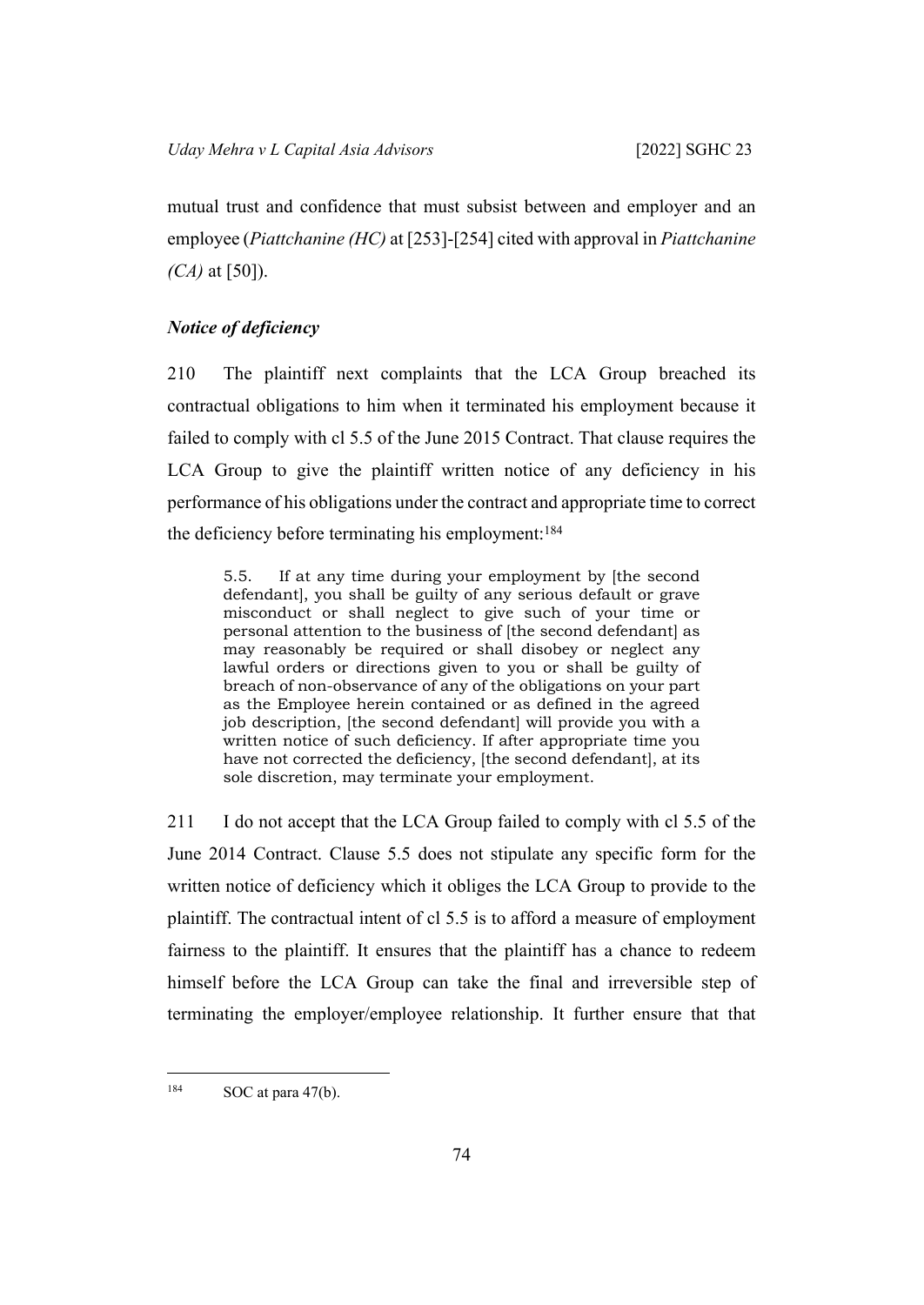termination will not come as a surprise to the plaintiff. Thus, the LCA Group must not only give the plaintiff notice that he is at risk of termination but must also tell him what deficiency has caused that risk to arise and allow him an appropriate amount of time to correct the deficiency. The contractual intent in requiring the notice of deficiency to be in writing is to enhance the protection which cl 5.5 affords to the plaintiff by minimising the scope for miscommunication or misunderstanding the contents of the notice and by alleviating problems of proving that notice was or was not given. The contractual intent of cl 5.5 is served so long as the LCA Group gives the plaintiff notice in writing of the deficiencies in his performance and allows him an opportunity to correct those deficiencies. So long as the plaintiff understands the significance of the notice and the seriousness of the consequence that may ensue if he does not take advantage of the opportunity afforded to him to correct his deficiencies, the precise form of the notice is irrelevant to the contractual intent of cl 5.5.

212 The LCA Group gave the plaintiff many such notices and opportunities. It is immaterial that none of them were headed "Notice of Deficiency" or made express refence to cl 5.5 of the June 2014 Contract. These notices of the plaintiff's deficiencies include the following:<sup>185</sup>

(a) An email from the third defendant to the plaintiff on 13 March 2015<sup>186</sup> warning the plaintiff not to make allegations of wrongdoing without proof.

<sup>185</sup> D&CC at paras  $64(a) -64(d)$ .

<sup>186</sup> CB 1664-1665.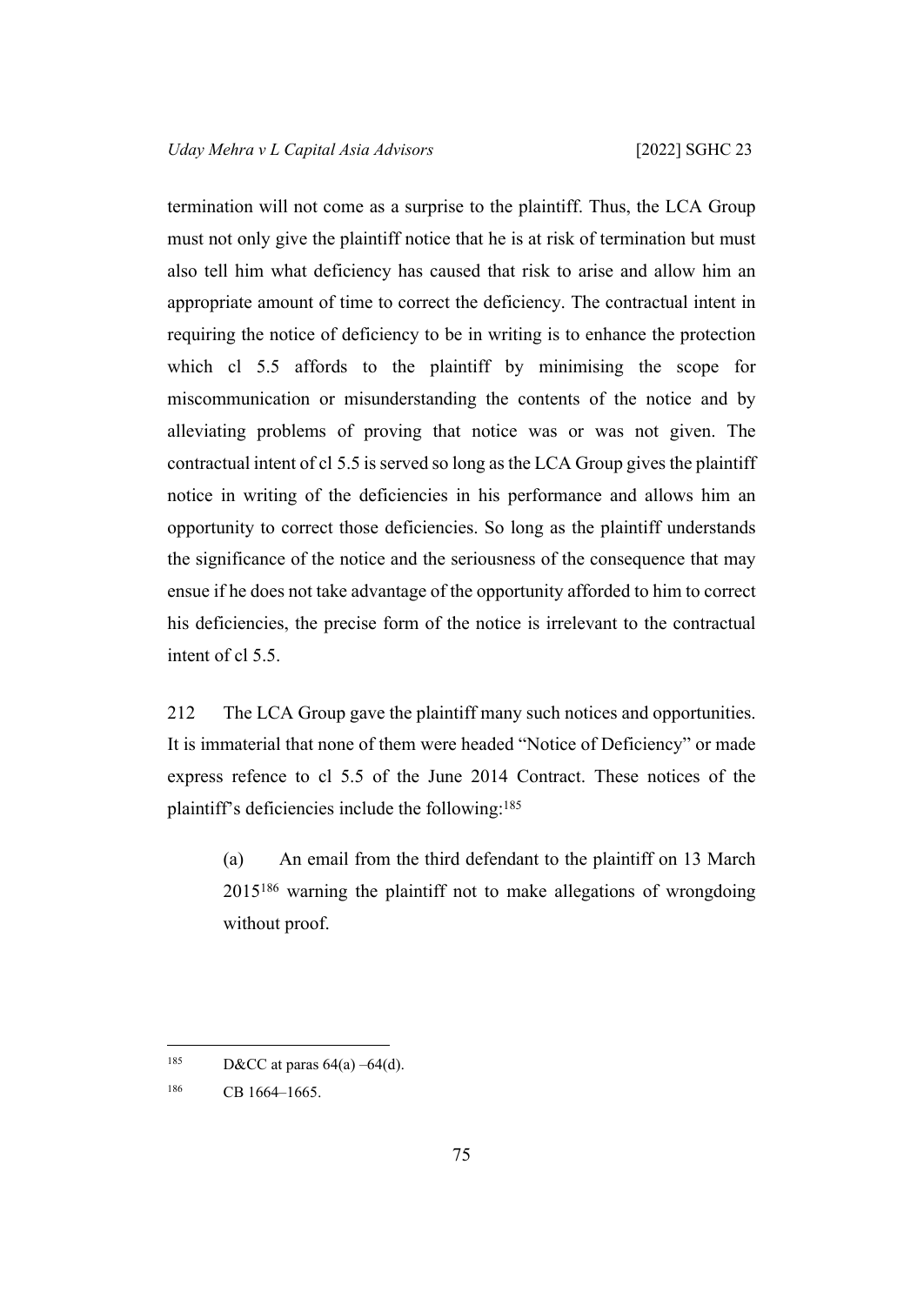(b) An email from the third defendant to the plaintiff on 6 April 2015<sup>187</sup> notifying the plaintiff that he had a "*habit of slinging mud at others*" and that he "*ignored various directives asking [him] to report*". The email also reiterated the third defendant's instruction to meet in Singapore given that the plaintiff was ignoring them.

(c) The 28 May 2015 letter (see [[206\]](#page-76-0) above) which informed the plaintiff that he had been guilty of insubordination and invited him to accept the conditions for his continued employment by 3 June 2015.<sup>188</sup>

213 It is true that the fourth defendant in cross-examination ventured an opinion as to whether certain written communications from the LCA Group to the plaintiff were or were not notices of deficiency within the meaning of cl  $5.5^{189}$  I give no weight to his opinion. Whether or not a particular written communication which the LCA Group issued to the plaintiff is a notice of deficiency within the meaning of cl 5.5 is a question of law. It is an issue for the court to decide. It cannot be the subject of evidence, particularly from a witness of fact such as the fourth defendant. Furthermore, the June 2014 Contract is expressly governed by Singapore law. The issue cannot therefore even be the subject of expert evidence. The fourth defendant's opinion on the issue, coming from a witness of fact and moreover on a matter of Singapore law, is quite irrelevant to my determination of the proper construction of cl 5.5 and its application to the LCA Group's communications with the plaintiff. Nothing which the fourth defendant said in cross-examination has the slightest effect on

<sup>187</sup> CB 1877–1878.

<sup>188</sup> CB 2636.

<sup>189</sup> 16 February 2021 Transcript at p 147 line 21 to p 148 line 4, p 149 lines 1–5.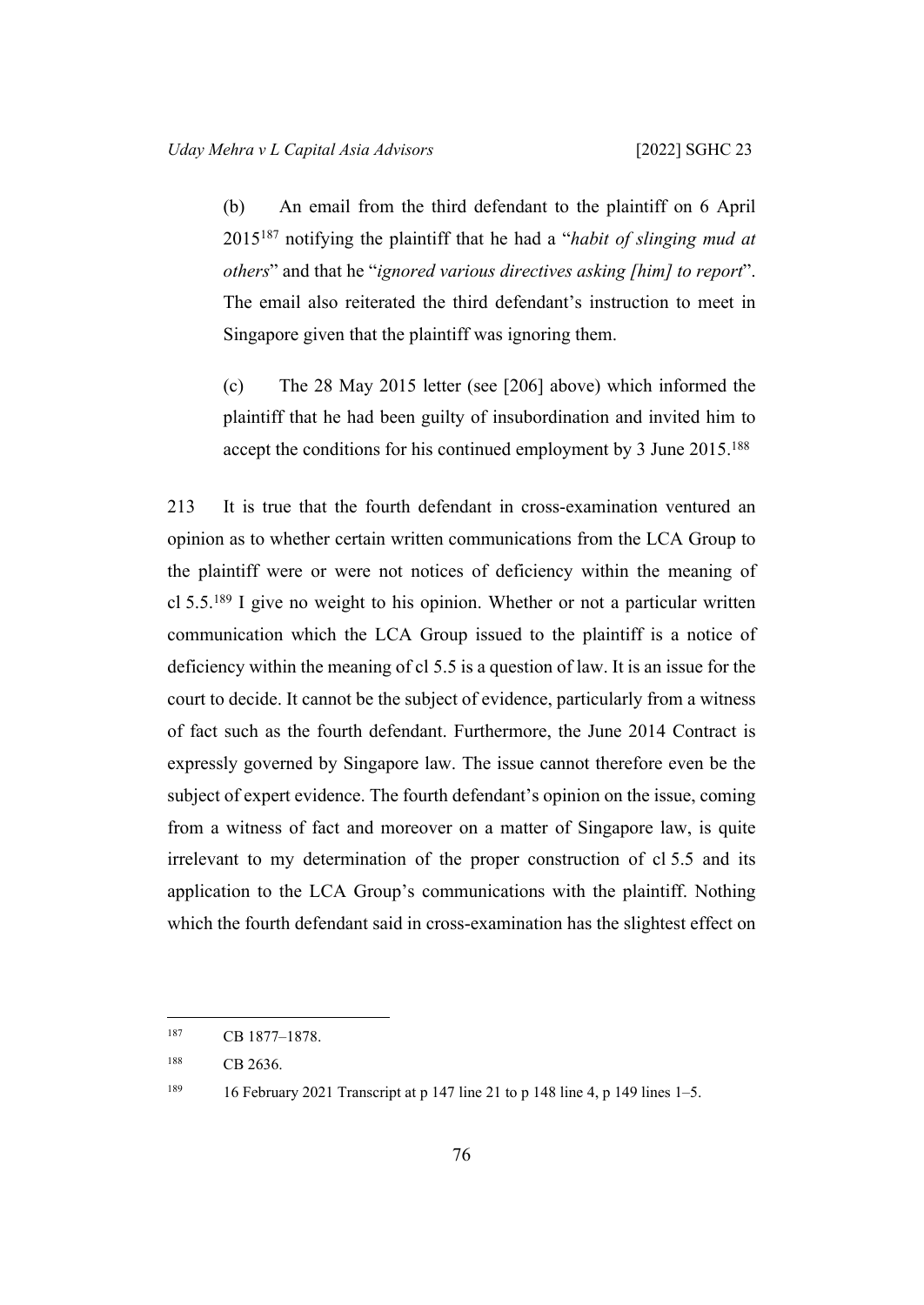my finding that the LCA Group did comply with cl 5.5 of the June 2014 Contract, properly construed.

214 The LCA Group did not terminate the plaintiff's employment in breach of contract.

## **Claim 4: conspiracy to injure**

215 The plaintiff's fourth claim is a claim that some combination of the defendants and non-parties conspired to terminate his employment by unlawful means, *ie* in breach of contract, in order to suppress his whistleblowing.<sup>190</sup> In his written submissions, the plaintiff belatedly adds a second purpose for the conspiracy: to cover up Mr Piette's promise to the plaintiff to pay him US\$37.5m as the plaintiff's share of the carry on Fund II.<sup>191</sup>

216 I reject the conspiracy claim for six reasons.

217 First and foremost, as I have found, the LCA Group terminated the plaintiff's employment in accordance with its express and implied rights and obligations under the June 2014 Contract. The result is that the only unlawful means on which the plaintiff relies for this conspiracy did not take place.

218 Second, I have also held that the plaintiff's whistleblowing was baseless and that the plaintiff's evidence is false that Mr Piette promised to pay US\$37.5m to the plaintiff as his share of Fund II's profit. Those findings mean that there is no conceivable motive remaining for any conspiracy to terminate the plaintiff's employment by unlawful means.

<sup>190</sup> SOC at para 49; PCS at para 166.

<sup>191</sup> PCS at paras 169(b) and 181 to 189.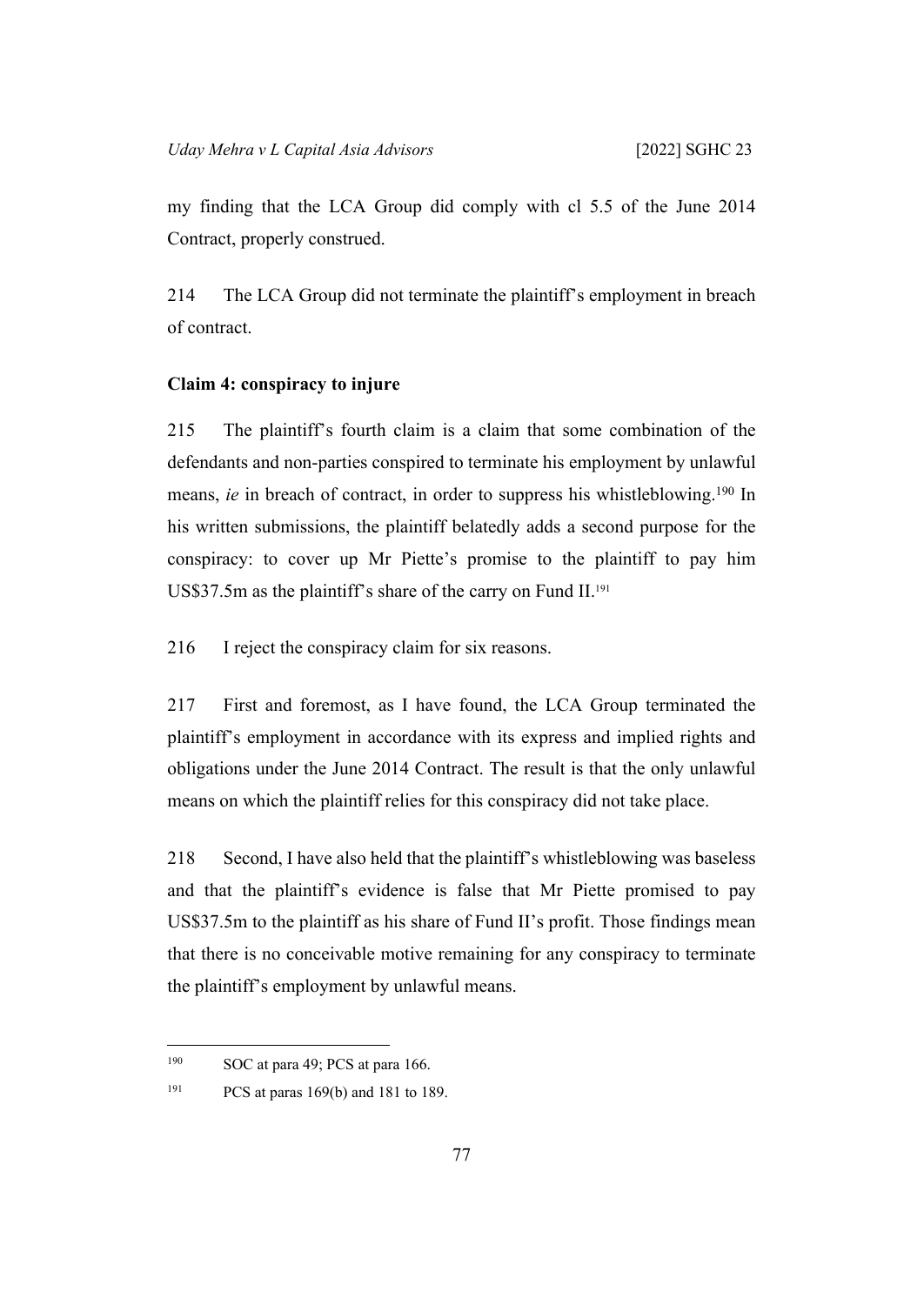219 Third, the plaintiff's case as to when the conspirators combined to terminate his employment in breach of contract was constantly shifting. His pleadings assert that by early 2015, he "apprehended that concerted efforts were being made to force him out" of the LCA Group.<sup>192</sup> This is inconsistent with his evidence at trial. At first, he said in cross-examination that he realised in early August 2014 that there was a plot to cause him harm.<sup>193</sup> But less than half an hour later in his cross-examination, he said: "... from the discovery documents that I have read subsequent to my termination, it seems that that [the] plot was hatched sometime between December 2014 and February 2015".<sup>194</sup> The plaintiff's closing submissions argue that the combination took place "as early as February 2015",<sup>195</sup> which presumably mean no earlier than that. Three paragraphs later, his closing submissions assert that the plaintiff's "repeated whistleblowing … on corporate governance issues as early as 2012 made him a constant thorn in the Defendants' side, prompting them to devise a "game plan" to get him fired".196 The plaintiff's case as to when this combination took place is a complete contrivance.

220 Fourth, the plaintiff's case as to identity of the conspirators was also constantly shifting. His pleaded case is that the conspirators were the third defendant, the fourth defendant, Mr Piette, Mr Belloni and Ms Gaemperle.<sup>197</sup> His affidavit of evidence in chief adds two further conspirators: Mr Mitta and

<sup>192</sup> SOC at paras 38 to 39.

<sup>193</sup> 2 February 2021 Transcript at p 23 lines 15–22.

<sup>194</sup> 2 February 2021 Transcript at p 34 lines 19–24.

<sup>&</sup>lt;sup>195</sup> PCS at para 168.

<sup>196</sup> PCS at para 171.

<sup>197</sup> SOC at para 50.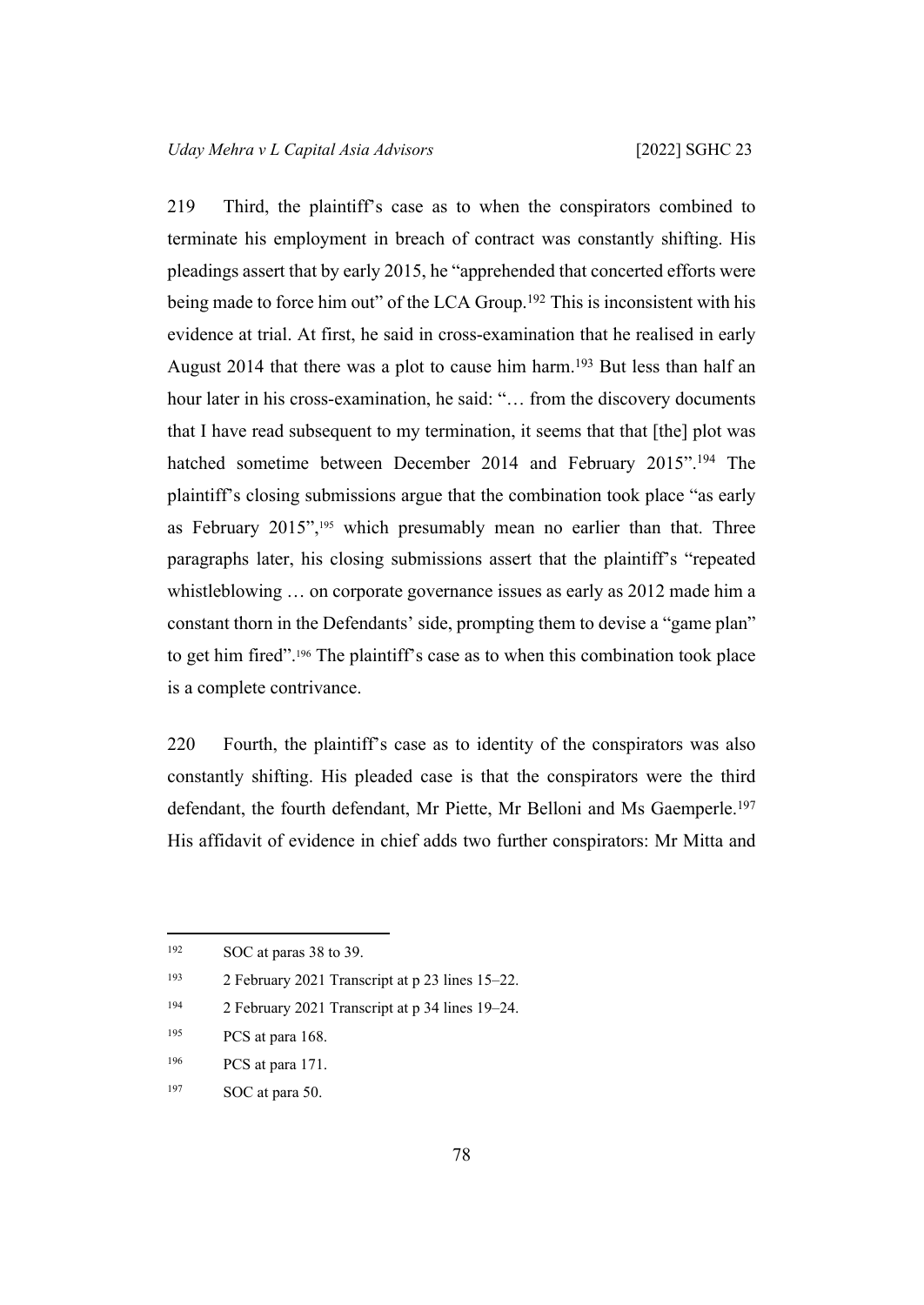one Mr Gujral.<sup>198</sup> Mr Gujral was, at that time, the Regional Managing Director India and Structuring & Risk for the LCA Group. But in the plaintiff's crossexamination, he disavowed any intention to allege that Mr Gujral was a conspirator.<sup>199</sup> But he added for the first time another LVMH human resources executive, one Mr Nicolas Calemard, as a conspirator.<sup>200</sup> Mr Calemard was involved in the drafting the 28 May 2015 letter (see [\[206](#page-76-0)] above). In his closing submissions, for good measure, the plaintiff adds the first defendant and the second defendant as conspirators.<sup>201</sup> The plaintiff's case on the identity of the conspirators is a complete contrivance.

221 If the plaintiff is held to his pleadings, and if his case is indeed that the combination between the conspirators had already taken place by early 2015, it is impossible for any of the LVMH executives to be conspirators. All of them became aware of the plaintiff's whistleblowing only after 4 March 2015.<sup>202</sup> This is reason enough for the plaintiff's claim against the fourth defendant to be dismissed.

222 Fifth, there is no evidence before me that any of the alleged conspirators combined to terminate the plaintiff's employment in breach of contract. All of the contemporaneous correspondence and the oral evidence shows that it was the LCA Group's and the LVMH's intention to terminate the plaintiff's employment strictly in accordance with his contract so as to part ways lawfully with a demotivated and disruptive employee who was demanding the wholly

<sup>198</sup> Plaintiff's AEIC at para 331.

<sup>199</sup> 2 February 2021 Transcript at p 5 line 16 to p 15 line 15.

<sup>&</sup>lt;sup>200</sup> 2 February 2021 Transcript at p 51 lines 5–11, p 53 lines 19–21, p 56 lines 5–11.

 $201$  PCS at para 163.

<sup>202</sup> CB 1665–1666, 1674–1676, 1887–1896, 1931–1985 and 2043–2062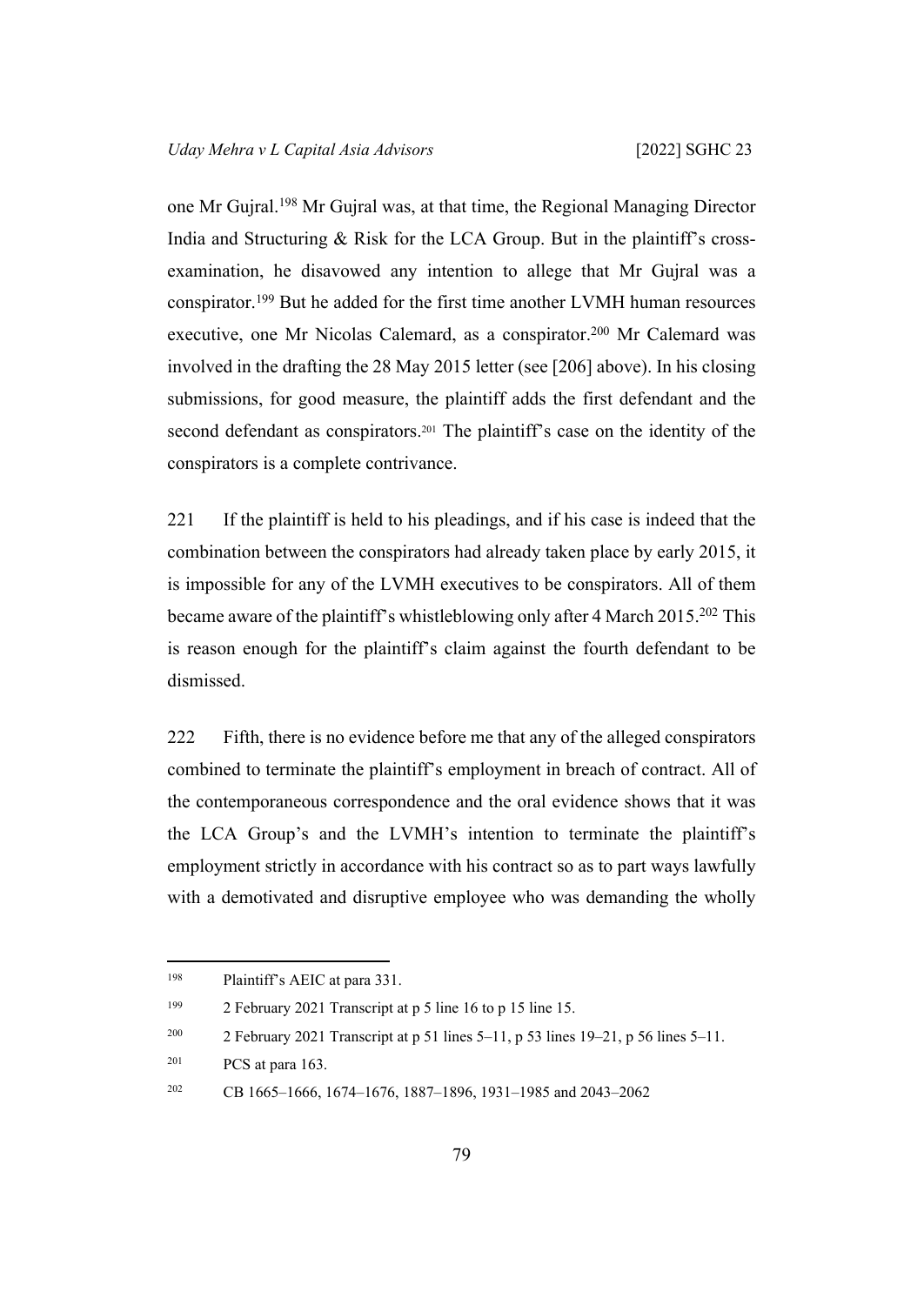unreasonable share of 12.5% of the carry on Fund II without any legal justification.

223 Sixth, the plaintiff's case is contrary to the inherent probabilities. It was always open to the LCA Group to terminate the plaintiff's employment in accordance with the June 2014 Contract, by giving him six months' notice.<sup>203</sup> There was no need for any of the alleged conspirators to combine to do so in breach of contract. The fact that the LCA Group chose to terminate the plaintiff's employment summarily rather than on notice indicates to me that the LCA Group and the senior LVMH executive involved genuinely believed that the plaintiff had been guilty of misconduct warranting summary termination, not that they were conspiring to injure him by any means, lawful or unlawful.

224 What actually happened is that the LCA Group found themselves dealing in 2015 with an employee who was making completely unreasonable and legally baseless demands for money and who, when those demands were rejected, became thoroughly demotivated, thoroughly recalcitrant and thoroughly disruptive. The situation could not be allowed to continue and the plaintiff could not continue to be paid for doing nothing productive and for doing many things counterproductive. As a result, the LCA Group with the support of LVMH eventually resolved to terminate the plaintiff's employment in accordance with his contract of employment. And, as I have found, they succeeded in doing so.

225 The plaintiff's conspiracy claim is misconceived and is dismissed.

<sup>203</sup> 2 February 2021 Transcript p 132 line  $12 - p$  133 line 11.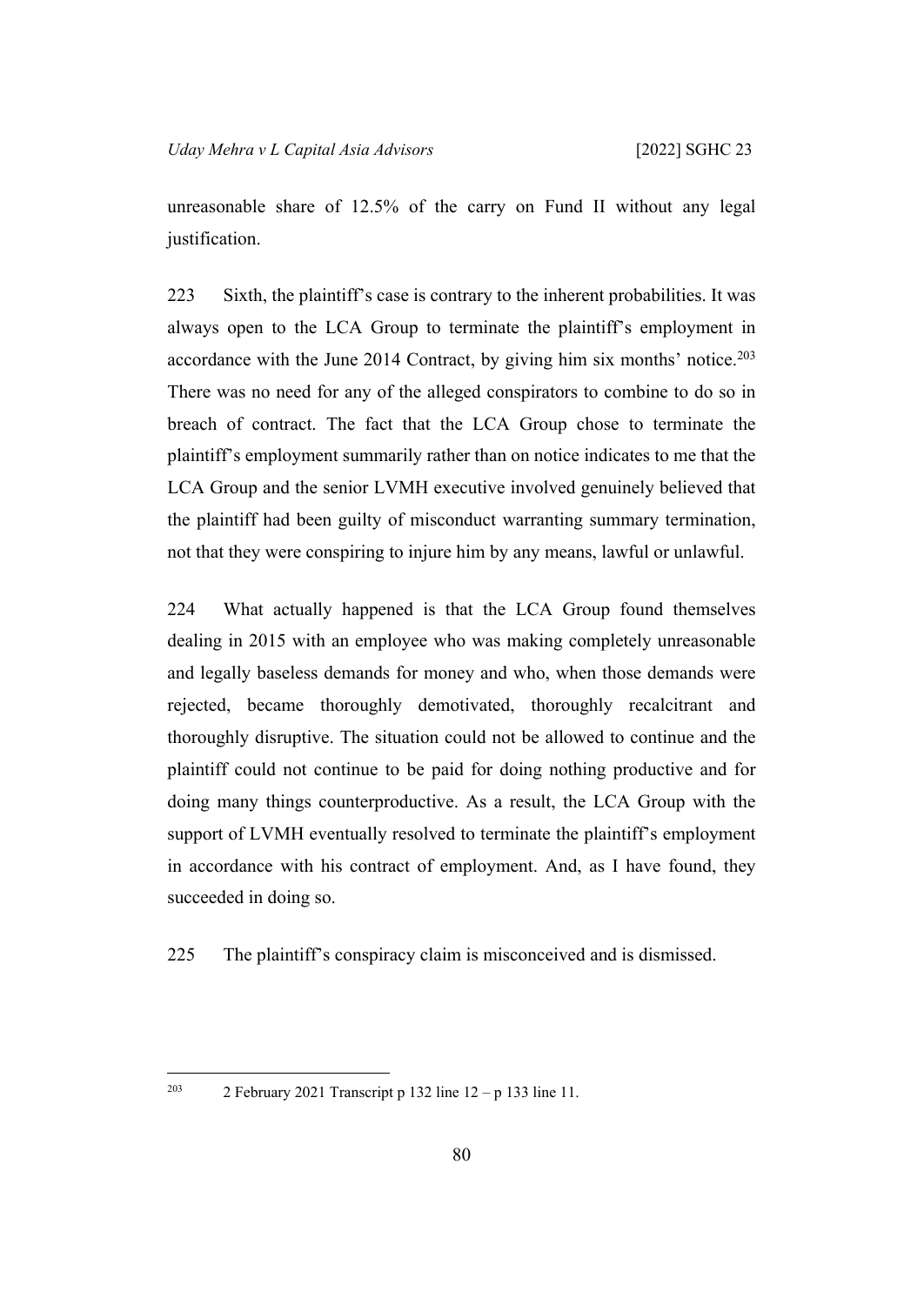#### **Claim 5: monthly indemnity**

226 The plaintiff's fifth claim is that the LCA Group failed to pay him a posttermination monthly indemnity which was due to him under cl 9 of the June 2014 Contract.

227 Clause 9 of the June 2014 Contract<sup>204</sup> is a non-compete clause. It obliges the plaintiff not to be engaged in or by any business competing with the LCA Group for six months after his employment with the LCA Group ceases. As consideration for this non-compete obligation, if the plaintiff is unable to find suitable alternative employment during this six month period, the LCA Group is obliged to pay the plaintiff an indemnity equivalent to 70% of his monthly basic salary for every month of the six-month non-compete period.

228 The plaintiff's case is that he was unable to find suitable alternative employment and that he duly observed his non-compete obligation for the full six-month non-compete period. He therefore claims the monthly indemnity for six months, *ie* from 29 June 2015 to 29 December 2015, amounting to \$78,321.25.<sup>205</sup>

229 Clause 9 of the June 2014 Contract expressly provides that the LCA Group is obliged to pay the plaintiff the monthly indemnity only if the plaintiff either: (a) informs the LCA Group in writing every month during the six-month period of the name and address of his current employer; or (b) confirms to the LCA Group that he is unemployed. Clause 9 goes on to provide expressly that failure to provide this information or confirmation "will result in the suspension of the payment of the monthly indemnity".

<sup>204</sup> CB 1238.

<sup>205</sup> PCS paragraph 259.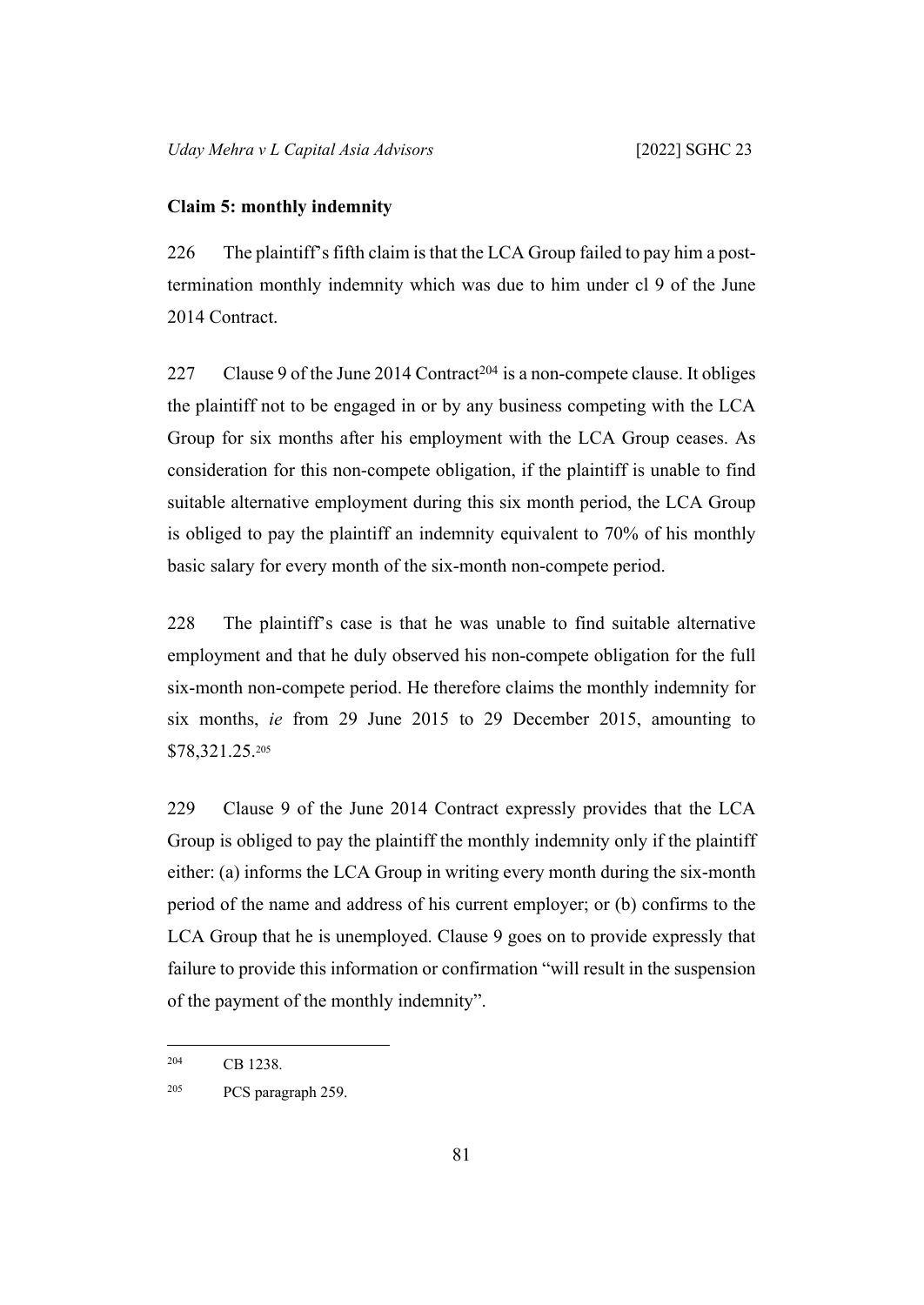230 The plaintiff accepts that he was bound by the non-compete clause. But it is common ground that the plaintiff did not provide the information or confirmation to the LCA Group which cl 9 makes a condition precedent to his right to receive the monthly indemnity.<sup>206</sup> This claim therefore fails.

231 Clause 9 also gives the LCA Group the right unilaterally to denounce its obligation to pay the monthly indemnity to the plaintiff in writing "at the time the termination notice is given or payment in lieu [of notice] is made…". It is common ground that the LCA Group did not denounce cl 9 in writing at the time it issued notice of termination to the plaintiff on 29 June 2015. Instead, the LCA Group denounced cl 9 in writing only by a separate email sent on 16 July 2015.<sup>207</sup> The LCA Group relies on this notice as a valid denunciation of cl 9. Given my finding that the plaintiff failed to fulfil the condition precedent to his right to receive the monthly indemnity, it is not necessary for me to decide whether this written notice in July 2015 does or does not amount to a valid denunciation of the LCA Group's obligation under cl 9.

232 The plaintiff argues that the LCA Group's email of 16 July 2015 was an invalid denunciation and amounted itself to a breach of contract, thereby releasing him from any obligation under cl 9 to provide the information or confirmation about his employment status in order to be entitled to receive the monthly indemnity.

233 This argument is misconceived. The provisions in cl 9 relating to denunciation do not oblige the plaintiff to denounce cl 9. They merely provide that if it chooses to do so, it must do so in writing and, on the plaintiff's case,

<sup>&</sup>lt;sup>206</sup> 3 February 2021 Transcript at p 126 line 18 to p 128 line 10.

<sup>&</sup>lt;sup>207</sup> CB 2725; 3 February 2021 Transcript at p 125 line 25 to p 126 line 4.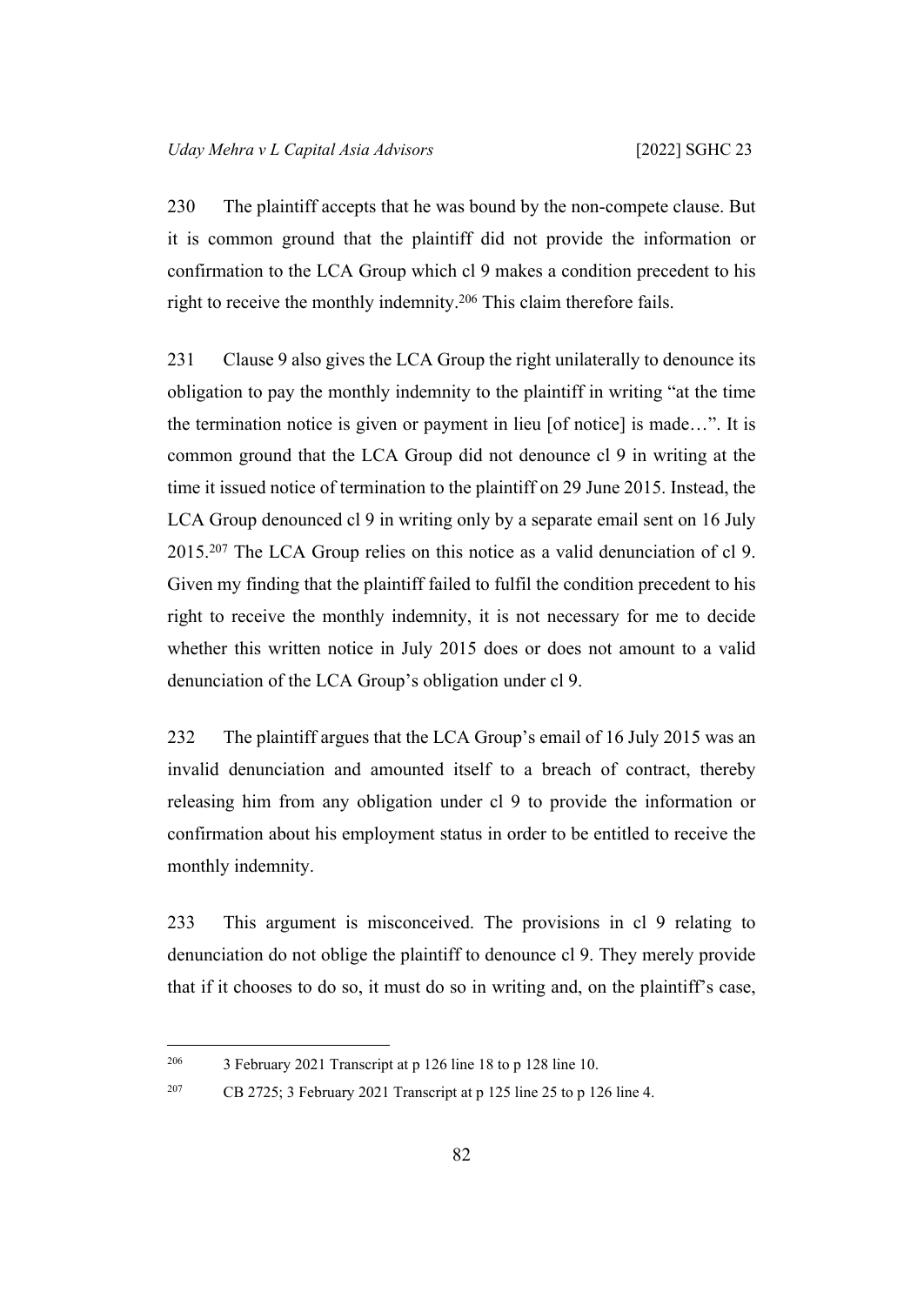on 29 June 2015. Even if the plaintiff is correct that the 16 July 2015 email is not a valid denunciation within the meaning of cl 9, that invalidity is its only consequence. The failed attempt to denounce cl 9 on 16 July 2015 does not put the LCA Group in breach of contract or even in anticipatory breach of contract. The effect of the invalid denunciation is that cl 9 simply continues to bind the parties in accordance with its terms. The plaintiff continued to be entitled to receive the monthly indemnity from the LCA Group. But the express condition precedent to be fulfilled month by month to receive the monthly indemnity continued to bind the plaintiff. That condition precedent was never fulfilled during the six month non-compete period.

234 The plaintiff's claim for the monthly indemnity fails.

## **Claim 6: stigma loss**

235 The plaintiff's sixth claim is that the LCA Group terminated his employment contract in breach of contract and in breach of the implied term of mutual trust and confidence in the contract, thereby attaching a stigma to him in the employment market by reason of which he has to date been unable to find any employment.

236 I assume, without deciding, that there is an implied term of mutual trust and confidence in every employment contract governed by Singapore law (*Wee Kim San Lawrence Bernard v Robinson & Co (Singapore) Pte Ltd* [2014] 4 SLR 357 ("*Wee Kim San*") at [24]). I also assume, without deciding, that the decision of the House of Lords in *Malik v Bank of Credit and Commerce International SA* [1988] AC 20 ("*Malik*"), approved *obiter* in *Wee Kim San*, represents the law in Singapore. I also assume in the plaintiff's favour, contrary to my finding, that the LCA Group terminated the plaintiff's employment in breach of contract and, more specifically, in breach of this implied term.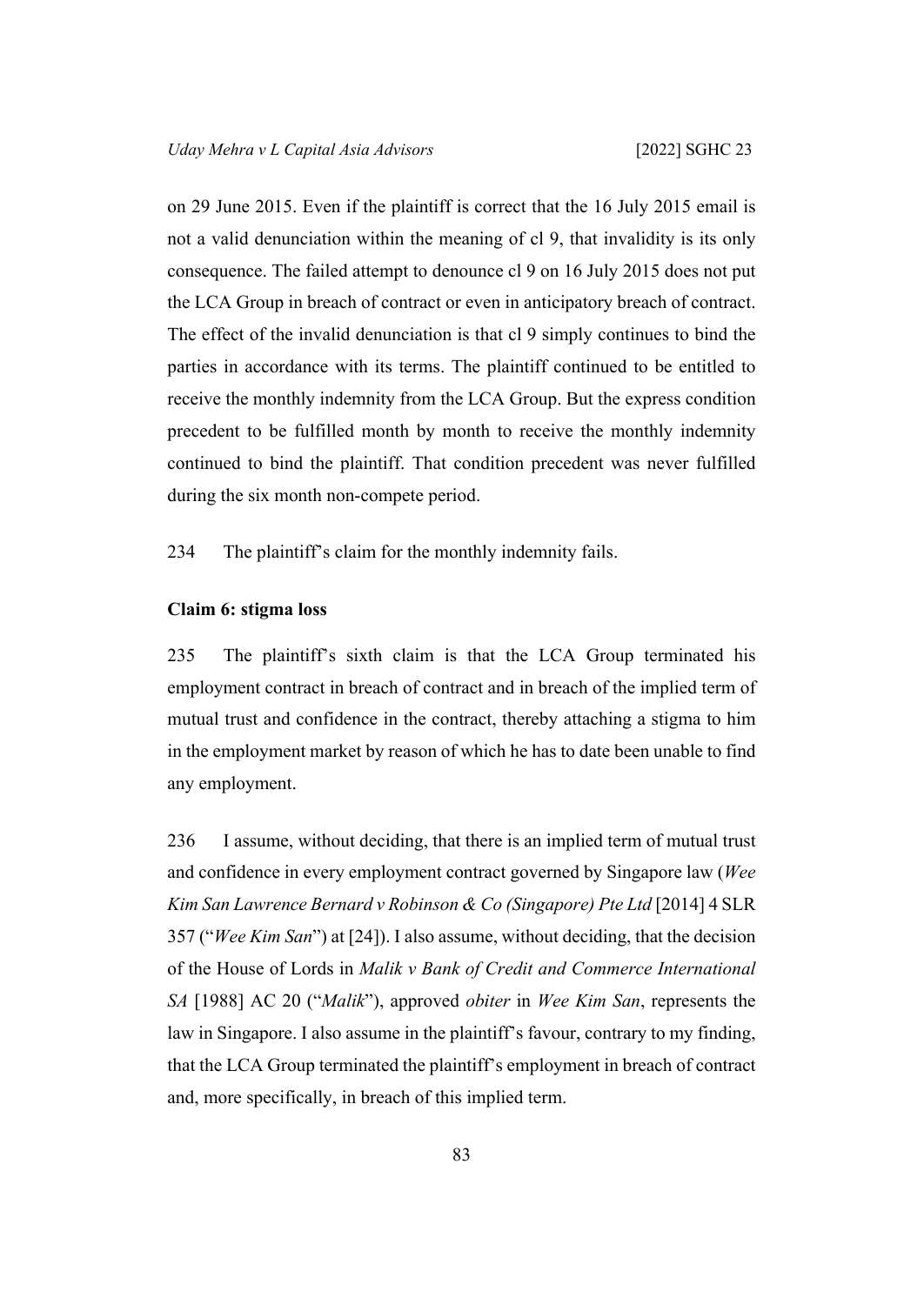237 Even with the benefit of all these assumptions, this claim is misconceived. As the LCA Group points out, if all that an employer does is to terminate an employee's employment in breach of the implied term of mutual trust and confidence, "the only damages recoverable by the employee will be damages for premature termination losses flowing from the employer's failure to give proper notice or pay salary in lieu of notice" (*Wee Kim San* at [34] and [36]). There is in this situation no scope for the employee to recover "stigma loss".

238 The plaintiff's case is simply that the LCA Group committed a breach of the implied term of mutual trust and confidence when it terminated his employment on 29 June 2015. The plaintiff does not allege that the LCA Group breached the implied term in any other way. Thus, for example, it is not the plaintiff's case that the LCA Group engaged in corrupt business practices which caused a stigma to attach to its employees, as in *Malik*.

239 Therefore, even if the LCA Group had terminated the plaintiff's employment in breach of the implied term of mutual trust and confidence, there would be no scope for the plaintiff to recover any damages under the rule in *Malik*. The result is *a fortiori*, given that I have found that the LCA Group committed *no* breach of contract whatsoever in terminating the plaintiff's employment. It was the plaintiff who breached the contract by his sustained and wilful insubordination and misconduct from February 2015 to June 2015.

240 The claim for stigma loss is dismissed. There is no breach of the implied term to sustain such a claim.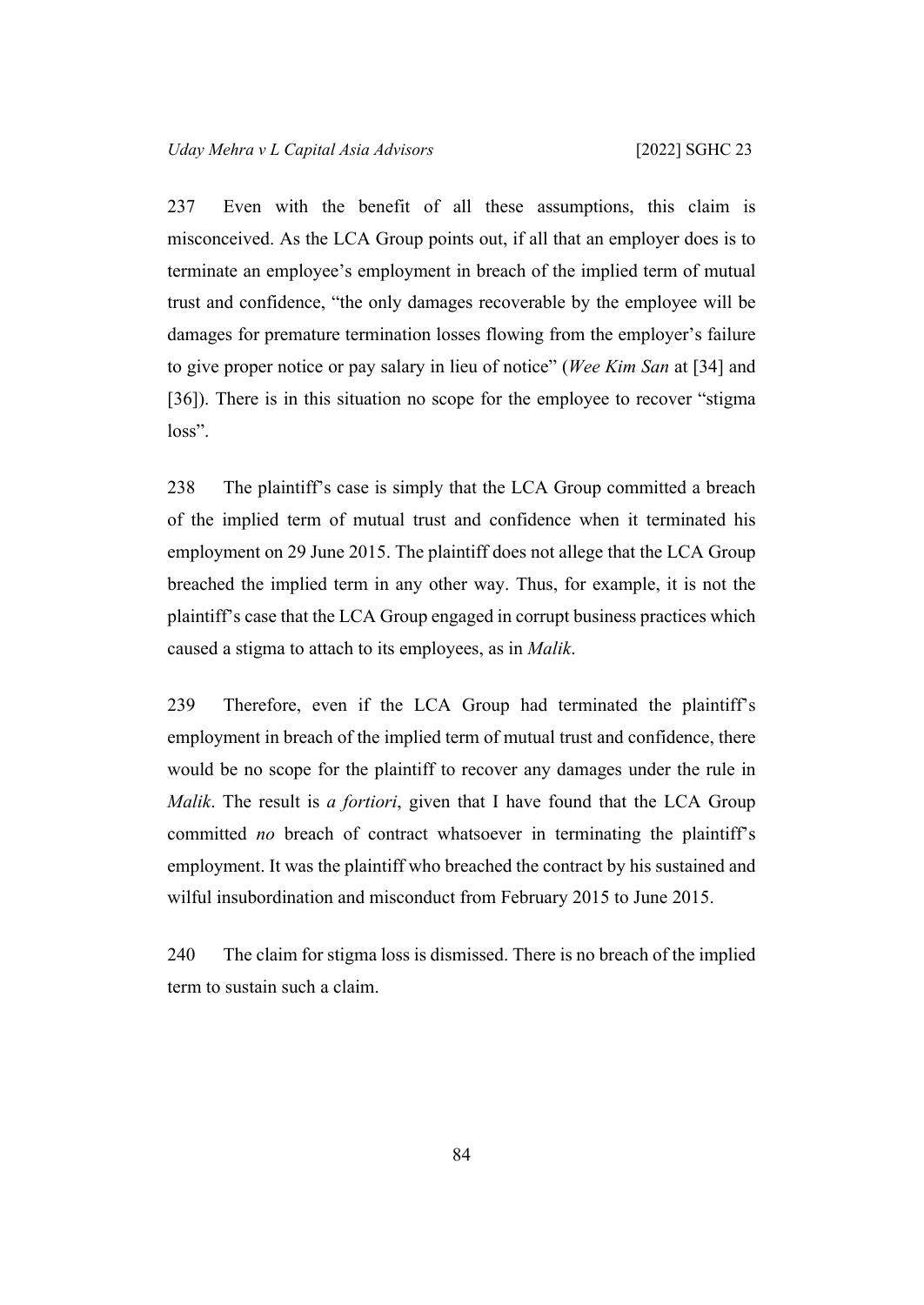241 That suffices to dispose of the entirety of the plaintiff's six claims against the defendants. I now turn to consider the LCA Group's counterclaim against the plaintiff.

#### **The LCA Group's counterclaim**

242 The plaintiff does not seriously dispute the facts underlying the LCA Group's counterclaim. From March 2015 to June 2015, the plaintiff forwarded 24 emails208 from his work LVMH email account to his personal Hotmail account.209 He had received these emails at his LVMH email address in the course of and for the purposes of his employment. He forwarded these emails to his Hotmail account without the LCA Group's knowledge and without its consent.210 His purpose in forwarding these emails was to supply these emails to his lawyers in order to seek legal advice on his claims against the LCA Group<sup>211</sup> and to preserve and protect those claims.<sup>212</sup>

243 The LCA Group's counterclaim alleges that the plaintiff dealt with these 24 emails (and the information contained in them and attached to them) in breach of an obligation of confidence which he owed to the LCA Group in equity (*LVM Law Chambers LLC v Wan Hoe Keet* [2020] 1 SLR 1083 ("*LVM*"); *I-Admin (Singapore) Pte Ltd v Hong Ying Ting and others* [2020] 1 SLR 1130 ("*I-Admin*"))213 and in breach of a contractual obligation of confidentiality that

<sup>208</sup> DCS at para 213; Chee's AEIC at para 48 and Exhibit CYL-16..

<sup>209</sup> Chee's AEIC at para 45; 3 February 2021 Transcript at p 83 lines 4–7; Reply at para 20.

<sup>&</sup>lt;sup>210</sup> D&CC para 87 read with para  $68(b)$ .

<sup>&</sup>lt;sup>211</sup> 3 February 2021 Transcript at p 92 line 10 to p 93 line 18; Plaintiff's AEIC at paras 90 and 419.

<sup>212</sup> Plaintiff's AEIC at paragraph 90; PRCS at para 186.

<sup>213</sup> DCS at para 212; D&CC paras 84 to 87 read with para 68.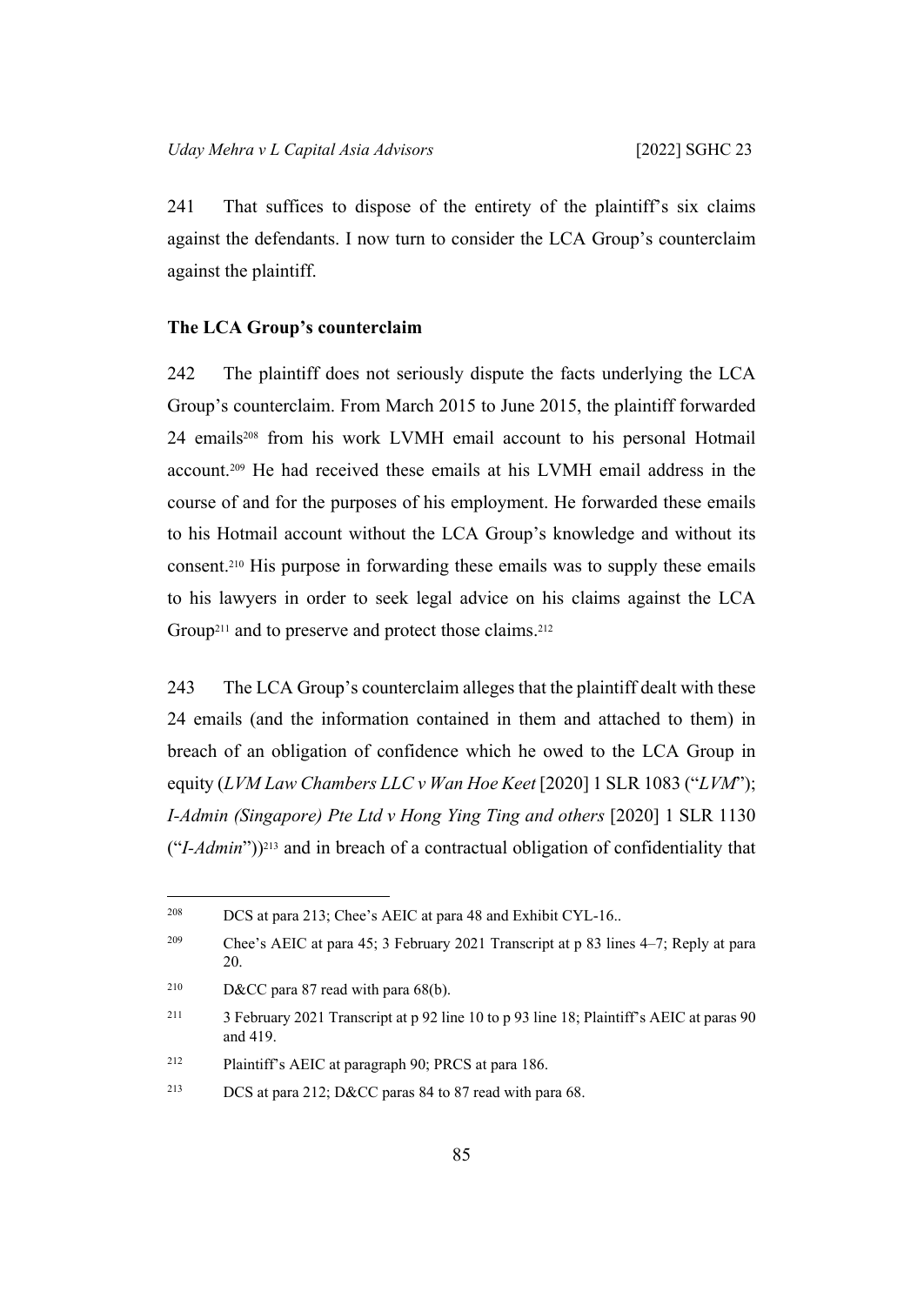he owed to the LCA Group under the express and implied terms of his employment contract. The LCA Group accordingly seeks: (a) damages; (b) an account of the profits the plaintiff has made and of the payments he has received by reason of his breach of confidence; and (c) a permanent injunction against the plaintiff restraining him from using or disclosing the emails and requiring him to deliver up the emails and all copies of them.<sup>214</sup>

244 I deal with the plaintiff's alleged obligation of confidence in equity before considering his alleged contractual obligation of confidentiality.

# *Obligation of confidence in equity*

# *The law*

245 In considering the law on the obligation of confidence in equity, it is useful to keep separate three conceptually distinct questions: (a) the circumstances which give rise to the obligation of confidence; (b) the conduct which amounts to a breach of the obligation of confidence; and (c) the nature and the extent of the remedy to be granted for the breach. A subsidiary issue on each of these three questions is the allocation of the burden of proving the factual predicates relevant to each question.

(1) The three questions

246 On the first of the three questions, two Court of Appeal decisions in 2020 have established that a person  $(X)$  will owe an obligation of confidence in equity

<sup>&</sup>lt;sup>214</sup> D&CC prayers (1), (2), (4), (5) and (6) read with the Schedule.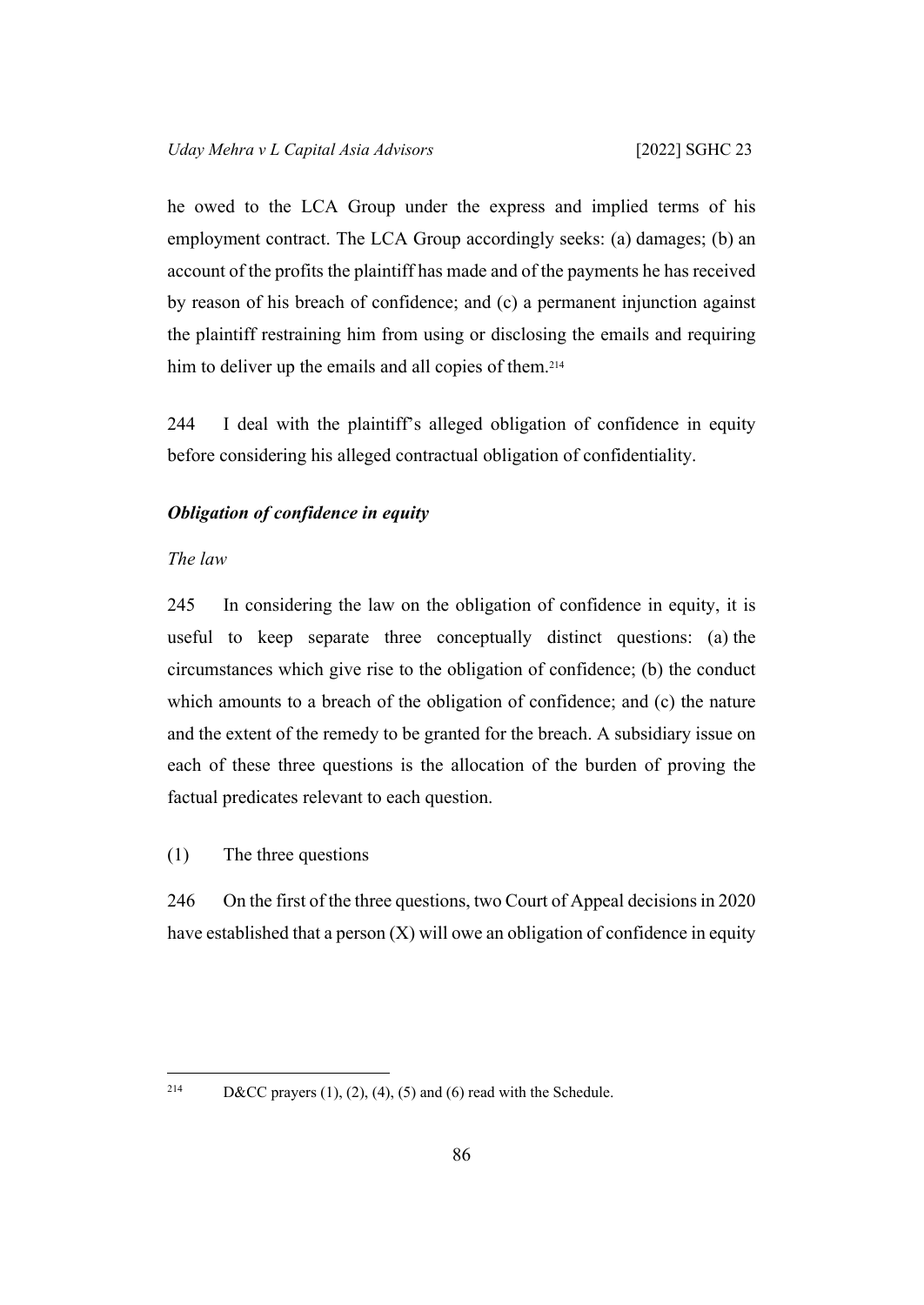to another person (Y) in relation to certain information if and only if two factual predicates are proven:

<span id="page-90-0"></span>(a) The information has the necessary quality of confidence about it (*LVM* at [15(a)] and [16]; *I-Admin* at [20], [43] and [61]).

<span id="page-90-1"></span>(b) Y imparted the information to X in circumstances importing an obligation of confidence binding upon X's conscience in equity (*LVM* at [15(b)] and [17]; *I-Admin* at [20(b)], [43] and [61]). This predicate will be satisfied even if Y did not, on the facts, voluntarily and consciously make the information known to X (in the ordinary sense of the word "impart") so long as X first accessed or acquired the information from Y by surreptitious means, *ie* without Y's knowledge or without Y's consent (*I-Admin* at [61]; *Vestwin Trading Pte Ltd v Obegi Melissa* [2006] 3 SLR(R) 573 at [45]–[50]; appeal allowed on other grounds in *Obegi Melissa v Vestwin Trading Pte Ltd* [2008] 2 SLR(R) 540).

<span id="page-90-2"></span>247 On the second question, it is obviously a breach of the obligation of confidence for X to misuse the information to Y's detriment (*I-Admin* at [50]). But it is equally a breach of the obligation: (a) for  $X$  to create a real and sensible possibility that he will misuse the information (*LVM* at [15(c)] and [20]–[21]); and (b) for X improperly to threaten the confidentiality of the information (*I-Admin* at [51] and [54]). Thus, X can breach the obligation even if his conduct causes no harm or damage (in the ordinary sense of the word "detriment") to Y (*I-Admin* at [50]–[51]). In particular, X's conduct in surreptitiously accessing or acquiring Y's confidential information without Y's knowledge or Y's consent can both give rise to an obligation of confidence and also amount to a breach of the obligation of confidence (*I-Admin* at [61]).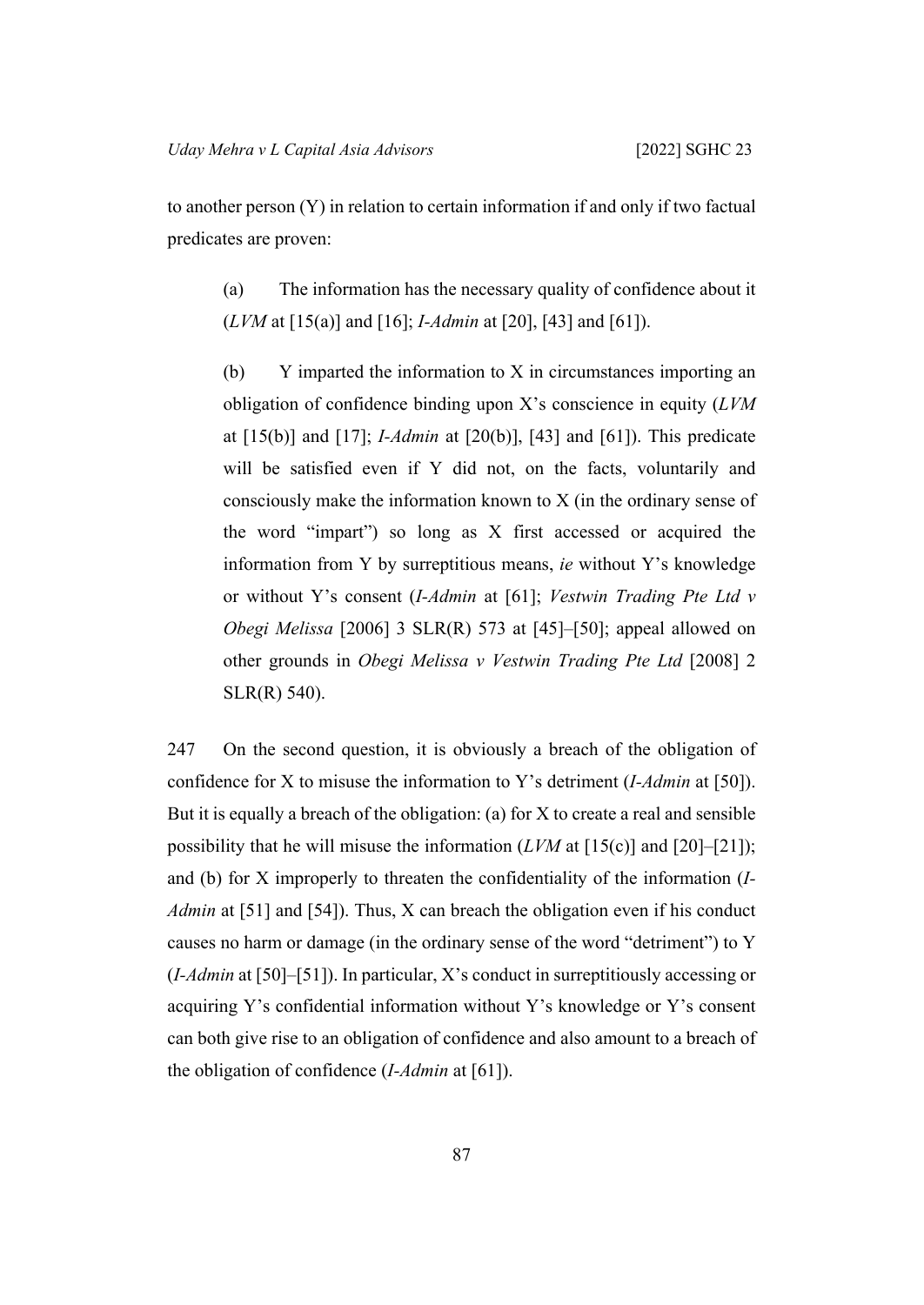248 On the third question, because the obligation arises in equity, only equitable remedies are available as relief. And the available remedies being equitable, they are granted only in the discretion of the court, not as of right (*I-Admin* at [67]). The available remedies include a final injunction. The injunction can be granted in prohibitory form, either to bring an end once and for all to an ongoing breach of the obligation or *quia timet* to prevent a future breach of the obligation. The injunction can also be granted in mandatory form, to require X to deliver up or to permanently erase the information in order to eliminate any possibility of X misusing the information or to eliminate any improper threat to its confidentiality (*I-Admin* at [68]). The available remedies include the court's power to grant damages in lieu of an injunction under paragraph 14 of the First Schedule to the Supreme Court of Judicature Act (Cap 322, 2007 Rev Ed), read with s 18(2) of that Act (*I-Admin* at [77]). Finally, the available remedies include the court's power to order an account of profits and to award equitable compensation (*I-Admin* at [72]).

# (2) The burden of proof

249 One each of these three questions, the burden of proof is allocated as follows.

250 Y bears the legal burden of proof on both of the factual predicates necessary to establish that X owes Y an obligation of confidence (*LVM* at [23]).

251 There is a division of opinion as to who bears the burden of proof on the issue of breach. The Court of Appeal's decision in *LVM* proceeded on the basis that the burden rests on Y to prove the breach (*LVM* at [23]). However, a differently constituted coram of the Court of Appeal held in *I-Admin* that the burden rests on X to establish that his conduct has left his conscience unaffected (*I-Admin* at [61]). Allocating the burden of disproving the breach to X in this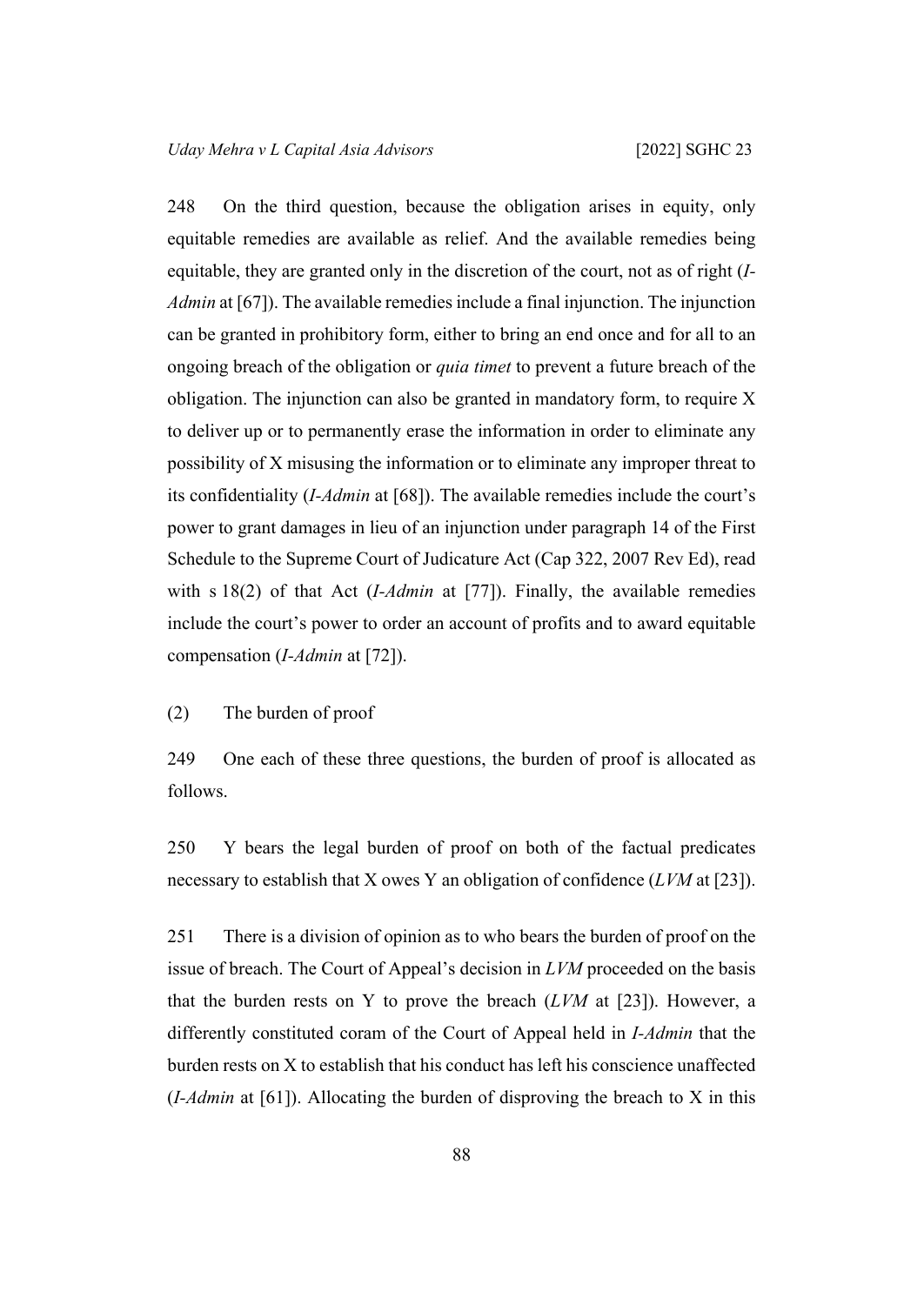way, the Court of Appeal held in *I-Admin*, vindicates the full extent of Y's interest in the information which equity protects: (a) the interest in preventing X from making a wrongful gain or profit from Y's confidential information (*I-Admin* at [50]); and (b) Y's interest in avoiding the threat of X inflicting a wrongful loss on Y by creating an improper threat to the confidentiality of Y's information (*I-Admin* at [53]–[55] and [59]).

252 One way of reconciling the division of opinion in *LVM* and *I-Admin* is by noting that in *LVM*, X was a law firm and first acquired the confidential information in the course of representing Y's *opponent* in litigation *against* Y. Y therefore knew full well that X was acquiring the information when X first acquired it. And Y's consent to that acquisition was irrelevant because Y had no contractual or other nexus to X. In *I-Admin*, on the other hand, X first acquired the confidential information surreptitiously, without Y's knowledge and without Y's consent. And X did so in a situation where X was an employee of Y, thereby establishing the necessary nexus between them to make both Y's knowledge and Y's consent relevant.

253 On the issue of remedies, there is no division of opinion: the legal burden of proof in relation to the factual predicates relevant to persuading the court to exercise its discretion to grant one of the remedies available rests on Y (*LVM* at [23]. This includes satisfying the court as to the appropriate nature and extent of the remedy. That does not, however, preclude the evidential burden of proof shifting to X on any particular aspect of Y's case (*LVM* at [24]; *I-Admin* at [69]).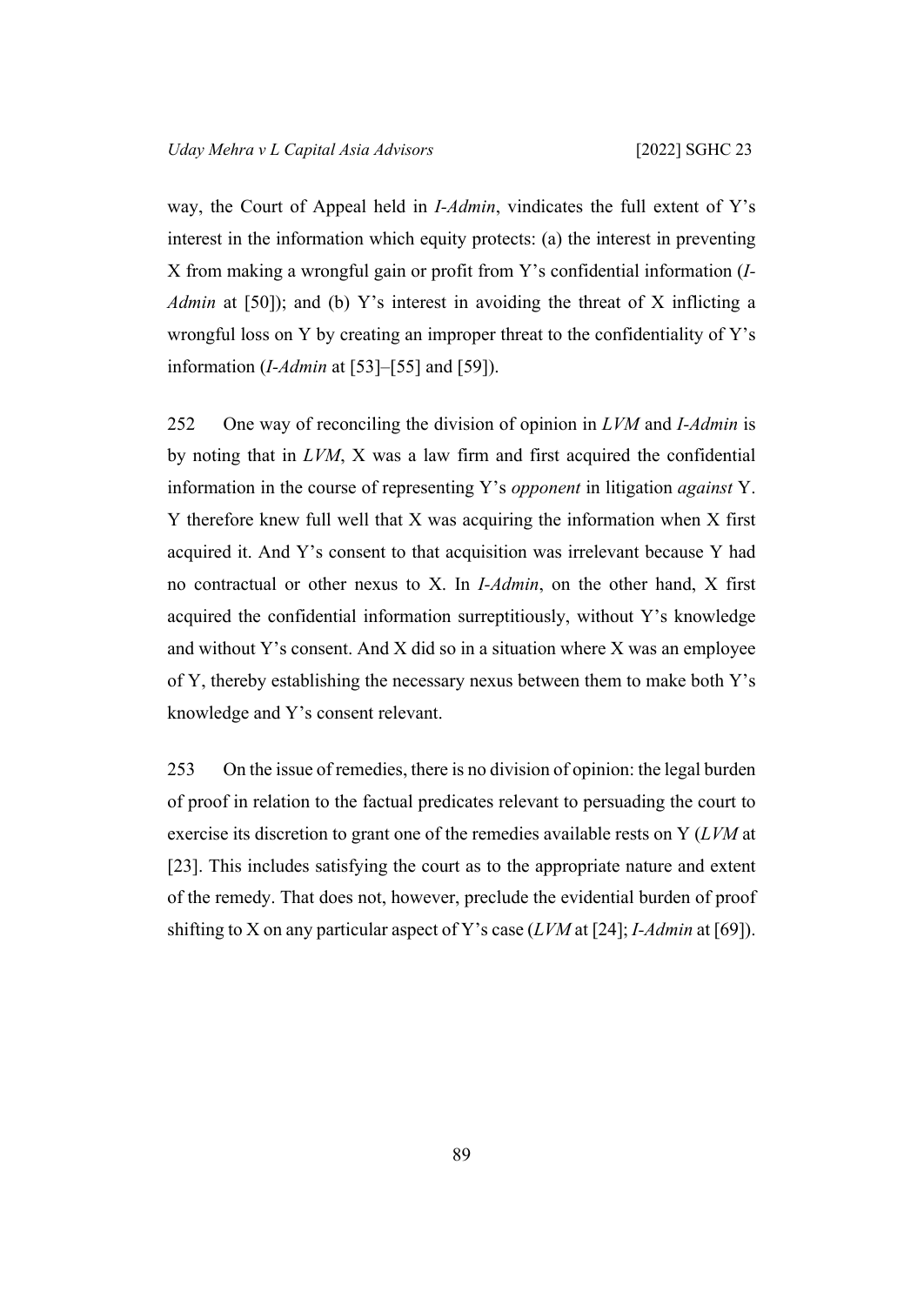### *The law applied to the facts*

(1) The plaintiff owed an obligation of confidence to the LCA Group

254 The plaintiff owes an obligation of confidence in equity to the LCA Group because both factual predicates necessary for the obligation to arise are satisfied. On the first (see [\[246\(a\)](#page-90-0)] above), he concedes that the emails include at least some information which has the necessary quality of confidence about it.215 On the second (see [[246\(b\)\]](#page-90-1) above), he does not argue that the LCA Group sent the emails to him in circumstances which did not import an obligation of confidence.

255 As a result, the plaintiff came under an obligation of confidence to the LCA Group from the date on which he received each email. The obligation of confidence did not arise on the date on which he forwarded that email to his Hotmail account. This is so even though the plaintiff's conduct in forwarding each email was surreptitious conduct, undertaken without the LCA Group's knowledge or consent. That type of surreptitious conduct is capable, in itself, of satisfying the second factual predicate for an obligation of confidence to arise (see [[246\(b\)\]](#page-90-1) above). But the critical point in this case is that the plaintiff had, at the time he forwarded these emails, already acquired these emails with the LCA Group's knowledge and consent. That occurred when the LCA Group sent each of the emails to the plaintiff's LVMH account, with the plaintiff as an addressee, as a cc party or as a bcc party. This is not a case where, for example, the plaintiff gained unauthorised access to *another* employee's emails and forwarded them to his personal Hotmail account. Therefore, it is not the plaintiff's surreptitious conduct in forwarding these emails to his Hotmail account between March and June 2015 which gave rise to his obligation of

<sup>&</sup>lt;sup>215</sup> 3 February 2021 Transcript at p 86 line  $24 - p 87$  line 8.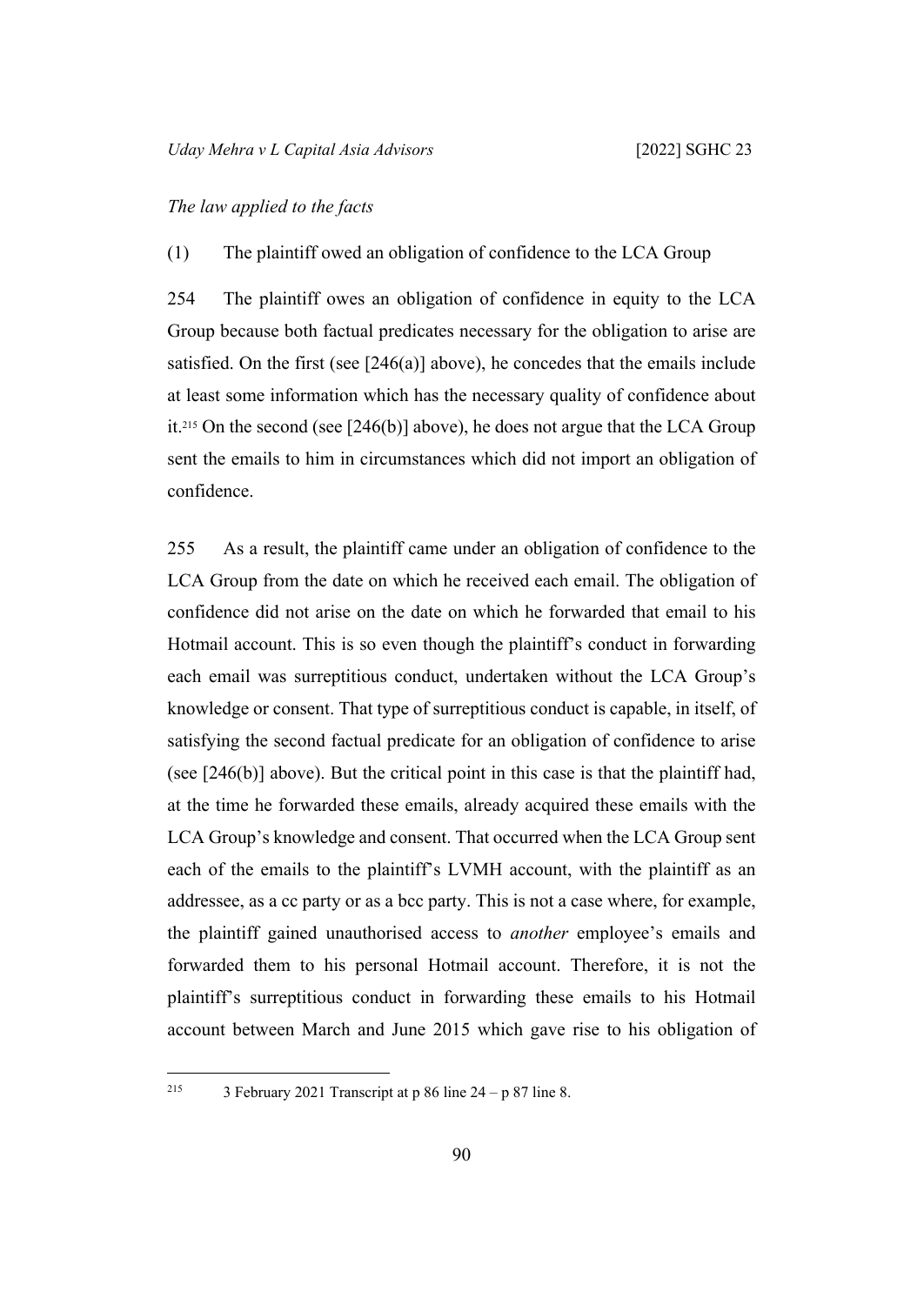confidence. The obligation arose and bound him from the time he first acquired the emails.

(2) The plaintiff breached his obligation of confidence

256 The burden of proving a breach of the obligation of confidence rests on the LCA Group. This is because the plaintiff first acquired the emails with the LCA Group's knowledge and consent. This case is in that sense more akin to *LVM* rather than to *I-Admin*. There is therefore no burden on the plaintiff to disprove breach.

257 The plaintiff breached his obligation of confidence to the LCA Group. He did so when he forwarded the emails from his LVMH email account to his personal Hotmail account between March and June 2015. He did this without the LCA Group's knowledge and without its consent. The LCA Group did not discover his conduct until April 2016,216 a month after the plaintiff commenced this action. The plaintiff's conduct is the virtual world's equivalent of taking physical documents which the LCA Group had given to the plaintiff for the purposes of his employment, duplicating the documents, leaving the originals in the office and taking the copies home. The effect of the plaintiff's conduct was twofold: (a) he deprived the LCA Group of the exclusive power in a practical sense to control access to and prevent disclosure of the information contained in the emails; and (b) he acquired for himself an unrestricted power in a practical sense to have access to the information contained in the emails and to disclose it for his own purposes. His conduct was a direct infringement of the LCA Group's wrongful loss interest identified in *I-Admin* (at [53]–[55]). That

216 Chee's AEIC at para 45.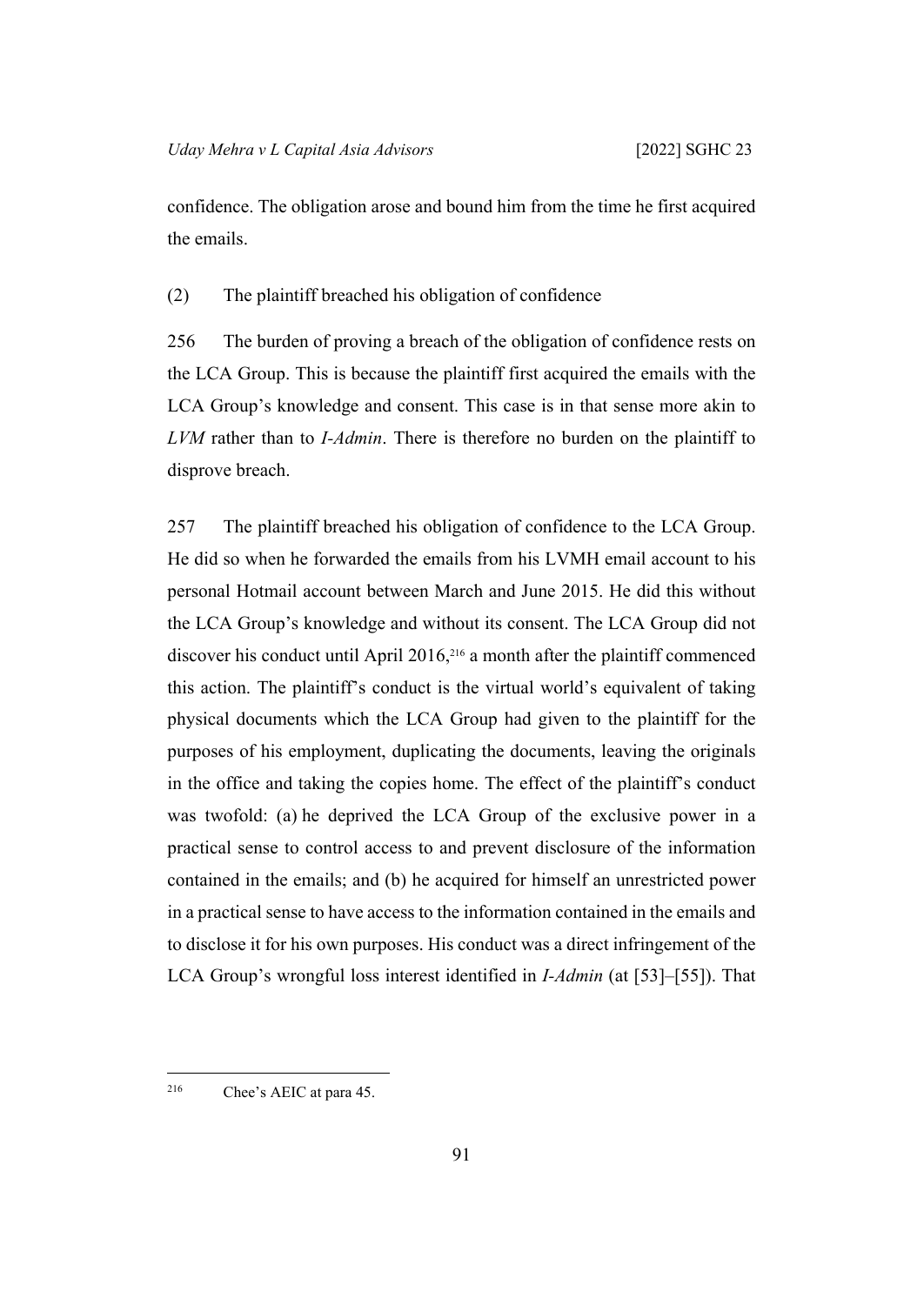interest is engaged even outside the paradigm situations of unauthorised use or disclosure of the information (*I-Admin* at [60]).

<span id="page-95-1"></span>(3) The plaintiff's grounds for denying the breach

258 The plaintiff denies that he breached his obligation of confidence on two grounds. Neither ground negates his breach.

259 First, he asserts that it was common practice in the LCA Group for employees to forward confidential material to their personal email addresses.<sup>217</sup> He also asserted,<sup>218</sup> but abandoned in his closing submissions,<sup>219</sup> an allegation that the LCA Group's information technology staff had approved this practice on previous occasions. That may well be true. But the evidence before me suggests that the LCA Group condoned this practice only for work-related purposes. The plaintiff had no work-related purpose for forwarding these emails to his Hotmail account. This alleged common practice, even if established, would not negate his breach.

<span id="page-95-0"></span>260 Second, the plaintiff submits that it is not a breach of an obligation of confidence for X to copy and disclose confidential information to X's solicitors and to the court in order to establish or protect his legal rights in litigation against Y or to defend himself in litigation by Y. For this proposition, the plaintiff relies on *Leong Hin Chuee v Citra Group Pte Ltd* [2015] SGHC 30 ("*Leong Hin Chuee*") at [228]–[229].<sup>220</sup>

<sup>217</sup> Reply at para 20; Plaintiff's AEIC at para 88; 3 February 2021 Transcript at p 88 lines 19–20.

<sup>218</sup> Reply at para 20; Plaintiff's AEIC at para 89.

<sup>219</sup> Defendants' reply closing submissions dated 12 May 2021 at para 101(c).

<sup>220</sup> PRCS at para 187.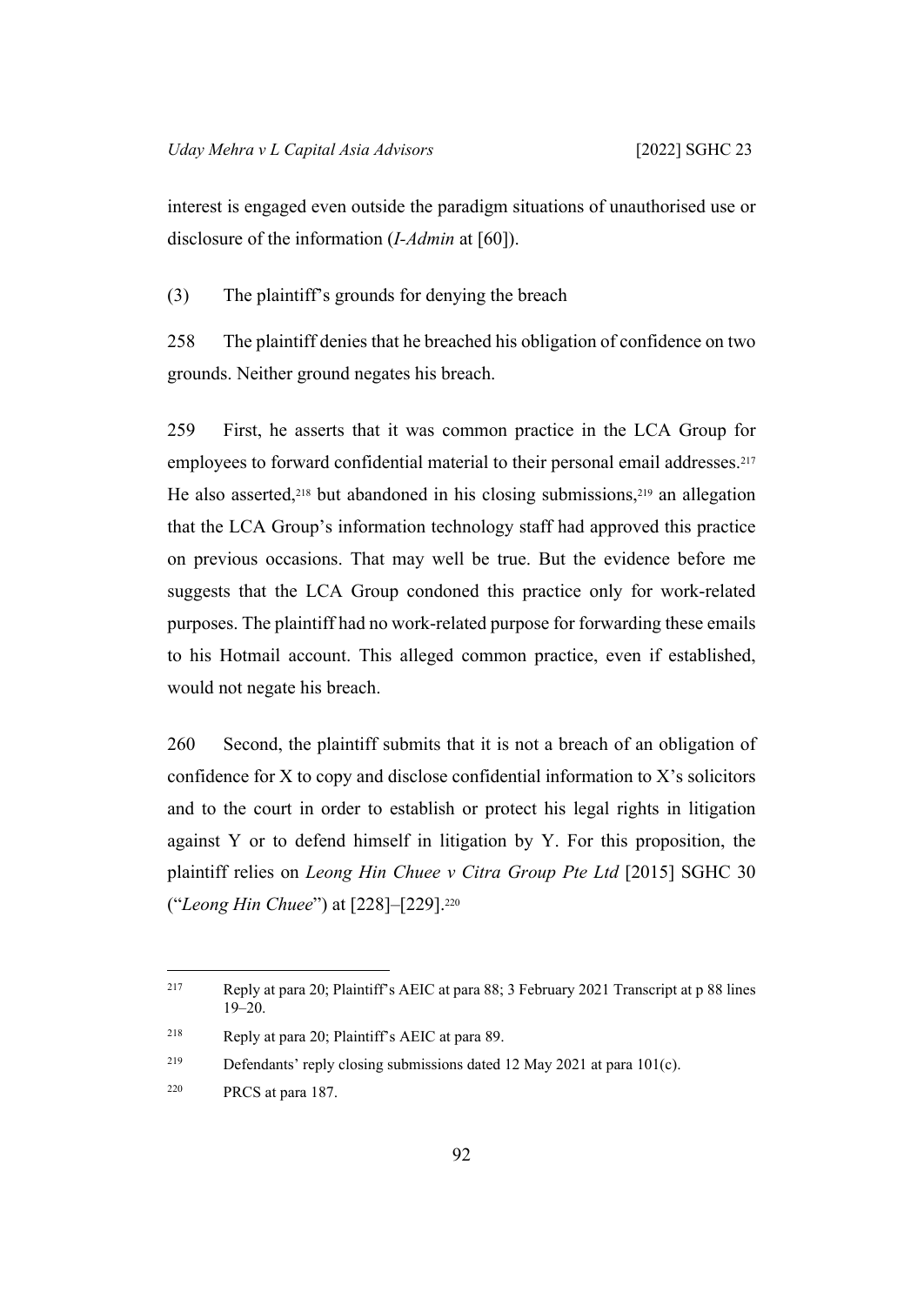### 261 In *Leong Hin Chuee*, Tan Siong Thye J held (at [228]) as follows:

228 I find that while the information and documents are confidential, there was no breach of confidence by the plaintiff. The duty to maintain confidentiality is not an unqualified one and the scope of confidence is not so wide such that the confidential information cannot be used for the purposes of establishing one's claim. …

229 Balancing the rights of the plaintiff and [the defendants] I find that the balance lies with the plaintiff. Disclosing the confidential information for the purposes of legal proceedings is necessary for the plaintiff to have access to justice and establish his legal rights. They were disclosed in the interests of justice and to enable the truth to be elucidated, facilitating the litigation process. Therefore, there was no breach of confidentiality by the plaintiff.

262 The plaintiff's reliance on *Leong Hin Chuee* is misplaced for two reasons.

263 First, *Leong Hin Chuee* was decided five years before the decisions in *LVM* and in *I-Admin*. *LVM* and *I-Admin* are both Court of Appeal decisions and are therefore, of course, binding on me. Both of those decisions now recognise that the full extent of Y's legitimate interest in confidential information goes beyond simply preventing detriment in the sense of misuse or disclosure and extends to eliminating a real and sensible possibility that the information will be misused and eliminating an improper threat to the confidentiality of the information (see  $[247]$  $[247]$  above). Conduct by X which infringes upon Y's legitimate interest amounts to a breach of confidence, whether or not it is undertaken in the context of litigation against Y. The plaintiff's conduct infringed both interests.

264 Second, the proposition from *Leong Hin Chuee* on which the plaintiff relies (see [[260\]](#page-95-0) above) is against the weight of authority. There is English authority that it is a breach of confidence for an employee to forward emails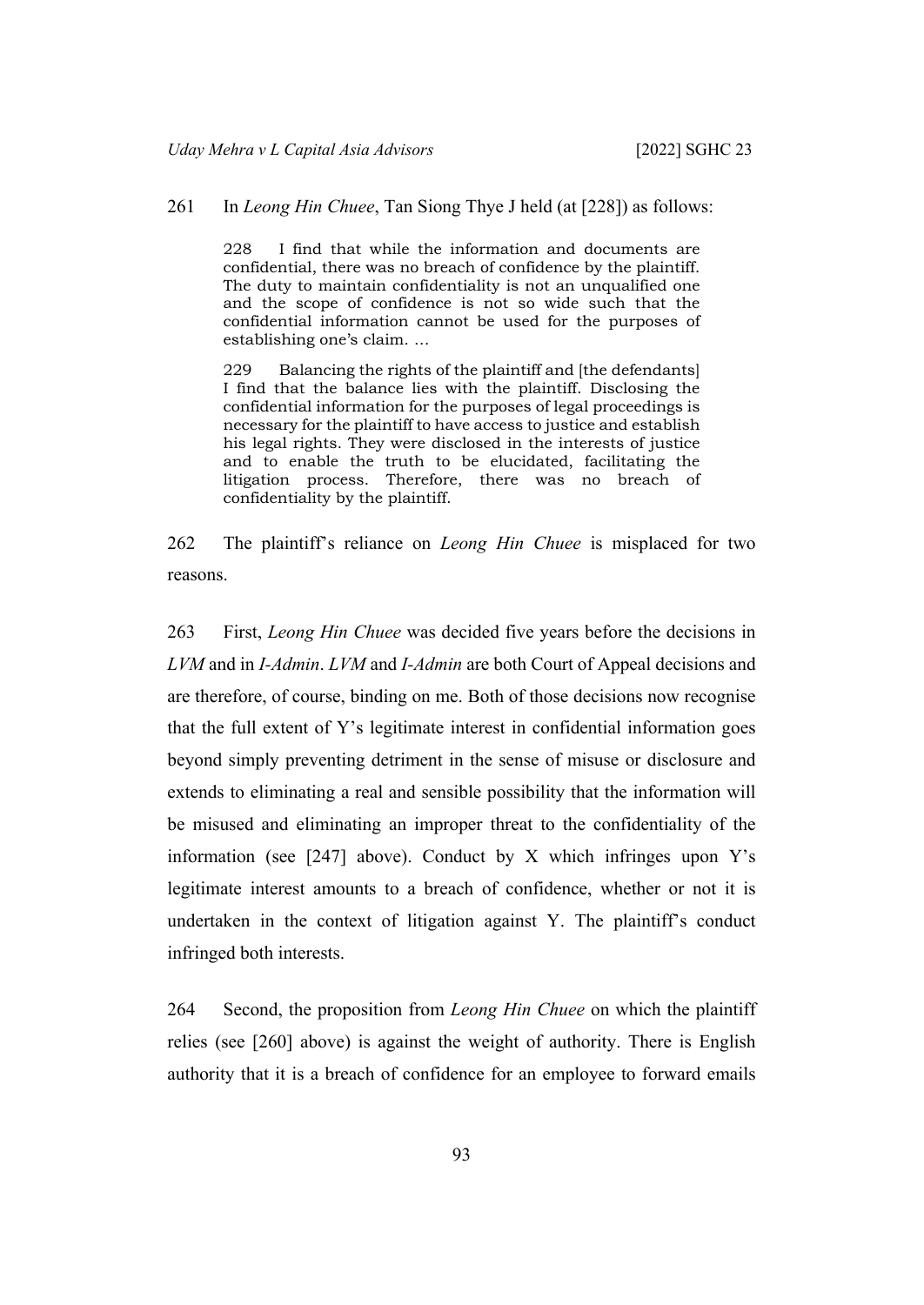containing information confidential to his employer to his personal email account in order to deploy that information in litigation by or against an employer. As the English authorities recognise, the proper course for an employee in that position is not to breach his obligation of confidence but to honour the obligation and to use the proper procedural machinery to compel disclosure of the confidential material from the employer, *ie* by seeking preaction or in-action discovery or by administering interrogatories (Toulson & Phipps on Confidentiality 4th Ed. (Sweet & Maxwell, 2020) at [13-012]; *Brandeaux Advisers (UK) Limited v Chadwick* [2010] EWHC 3241 at [23]; *Tokio Marine Kiln Insurance Services Ltd v Yang* [2013] EWHC 1948 at [20]; *Farnan v Sunderland Association Football Club Ltd* [2015] EWHC 3759 at [77]).

265 The tenor of the English authority must be correct as a matter of principle. If the law were otherwise, it would amount to granting a licence to every disgruntled employee contemplating a claim against his employer or fearing a claim by his employer to duplicate and appropriate reams of confidential information of potential relevance to the claim. That would not only be employment law anarchy, it would also eviscerate the additional legitimate interest which the employer has in its confidential information which *I-Admin* has now explicitly recognised.

<span id="page-97-0"></span>266 I therefore do not accept that copying and disclosing the emails to the plaintiff's solicitors or to the court for the purposes of establishing or protecting his legal rights as against the LCA Group in any way negates the plaintiff's breach of his duty of obligation.

267 I also do not accept that assessing whether a breach of confidence has taken place is a discretionary balancing exercise (*cf Leong Hin Chuee* at [229]).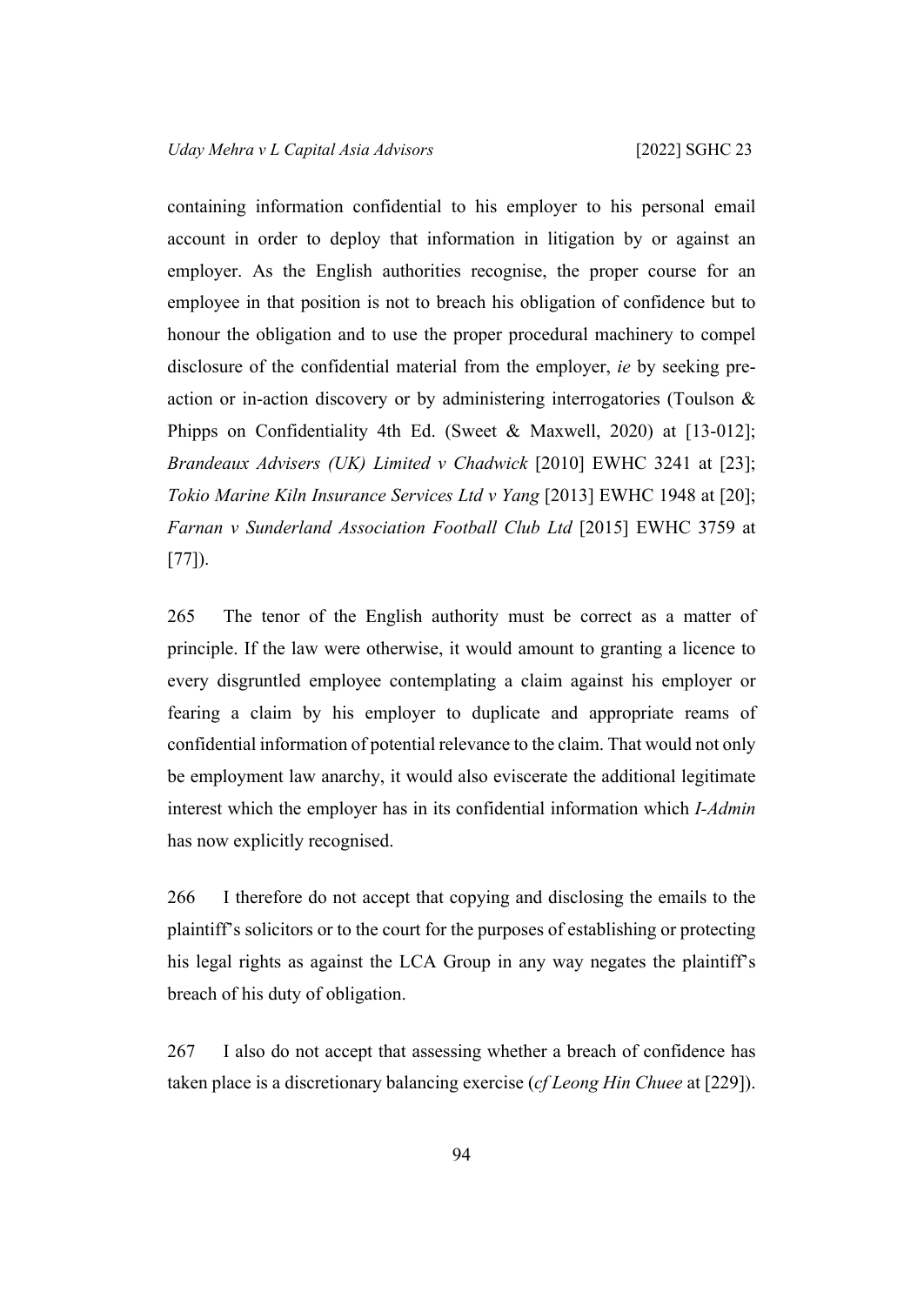## <span id="page-98-0"></span>(4) Remedy

268 I now turn to the question of remedy. Despite my finding that the plaintiff owed an obligation of confidence to the LCA Group and breached it, I decline to exercise my discretion in favour of granting the LCA Group any of the equitable remedies it seeks. I arrive at that conclusion for four reasons.

269 First, the LCA Group adduced no evidence: (a) that the plaintiff had any purpose in forwarding the emails to himself other than disclosing them to his lawyers; (b) that the plaintiff made any use of the emails other than disclosing them to his lawyers and the court; (c) that the plaintiff is likely to misuse or disclose the emails in the future; (d) that the plaintiff made or is likely to make any electronic or physical copies of the emails; (e) that the plaintiff's breach has caused the LCA Group any loss or damage (despite a bare plea to that effect); or (f) that the plaintiff's breach yielded him any profits or other gains. I therefore accept the plaintiff's evidence: (a) that the only purpose for which he forwarded these emails to his Hotmail account was to disclose them to his lawyers in order to seek legal advice; and (b) that the only use he has made of the emails was to disclose them to his lawyers for the purpose of seeking legal advice and to the court for the purpose of this litigation.

270 Second, the LCA Group does not suggest that it would not have disclosed the emails itself in discovery in this action in any event, *ie* even if the plaintiff had not forwarded them to his Hotmail account. And the LCA Group has indeed disclosed the emails in this action, albeit subject to redaction. Therefore, the plaintiff's lawyers and the court would have come to know the contents of the emails with or without the plaintiff's breach of confidence. The plaintiff's conduct merely accelerated the disclosure.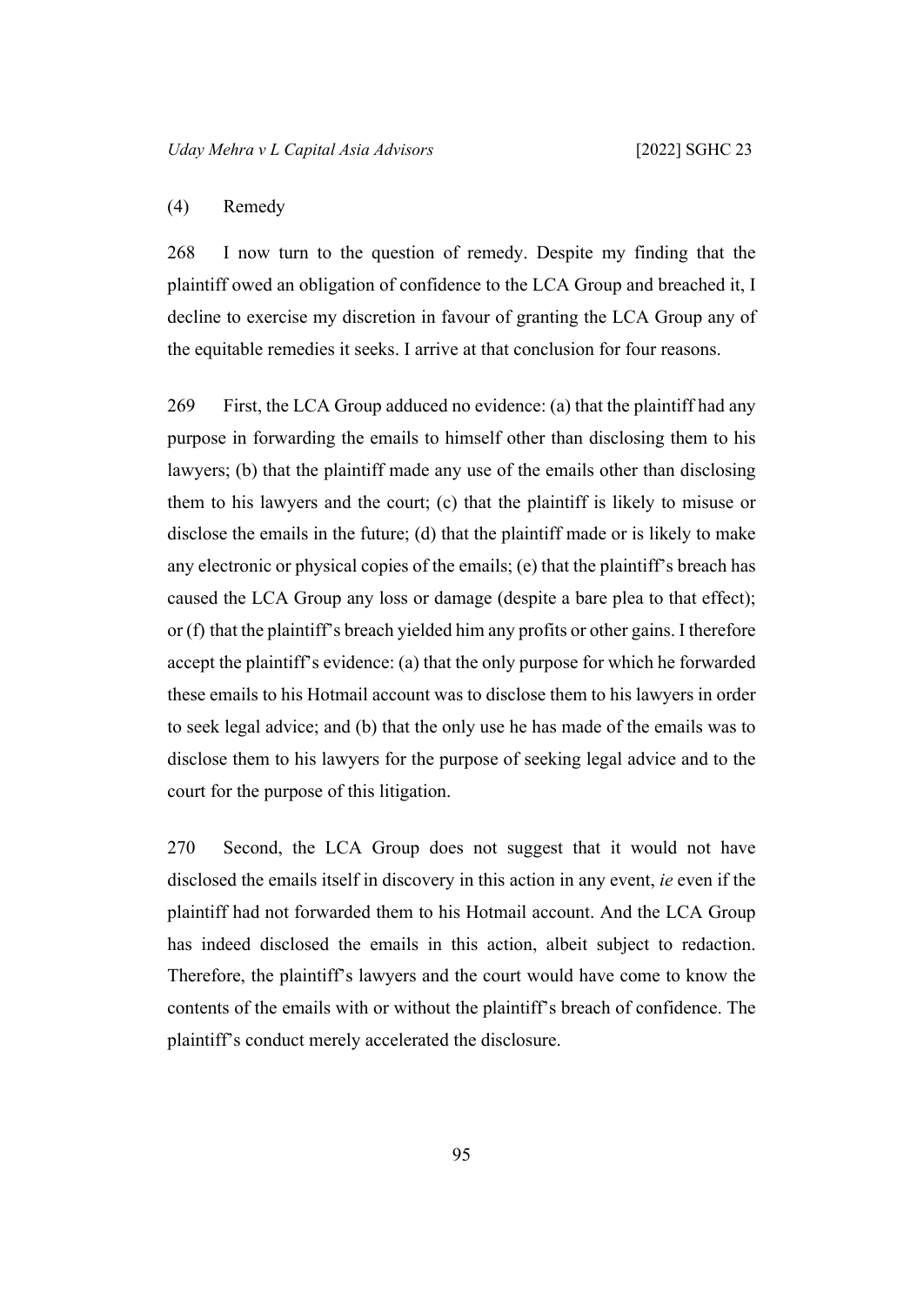271 Third, the emails and the information contained in them and in their attachments are now at least seven years old. The LCA Group does not suggest that their contents are so confidential that they are worthy of protection by a *quia timet* or mandatory injunction to this day.

272 Fourth, insofar as it is considered desirable or necessary for the court to mark its disapproval of the plaintiff's breach, I point out that the primary purpose of a remedy, even in equity, is to protect or compensate the party who has been wronged and not to mark disapproval or to punish the wrongdoer. In any event, my finding of breach has exposed the plaintiff to a *prima facie* liability for costs. So in that sense, the LCA Group will *prima facie* be compensated for the only actual loss which the plaintiff's breach of confidence has caused it: the costs of this counterclaim.

<span id="page-99-0"></span>273 I therefore do not accept that the grant of any of the remedies which the LCA Group claims for the plaintiff's breach of confidence is warranted.

### *Contractual obligation of confidence*

274 As for the contractual obligation of confidence, the plaintiff admits that he owed that obligation to the LCA Group in respect of the emails under the express and implied terms of his employment contract.<sup>221</sup>

275 His only defence to this aspect of the LCA Group's counterclaim to is to deny that his conduct amounted to a breach of this obligation.222 His grounds for denying breach are the same two grounds I have analysed and rejected at

<sup>&</sup>lt;sup>221</sup> D&CC para 85 read with R&DCC para 24; D&CC para 68(b) and para 87 read with R&DCC para 25.

<sup>222</sup> R&DCC para 25.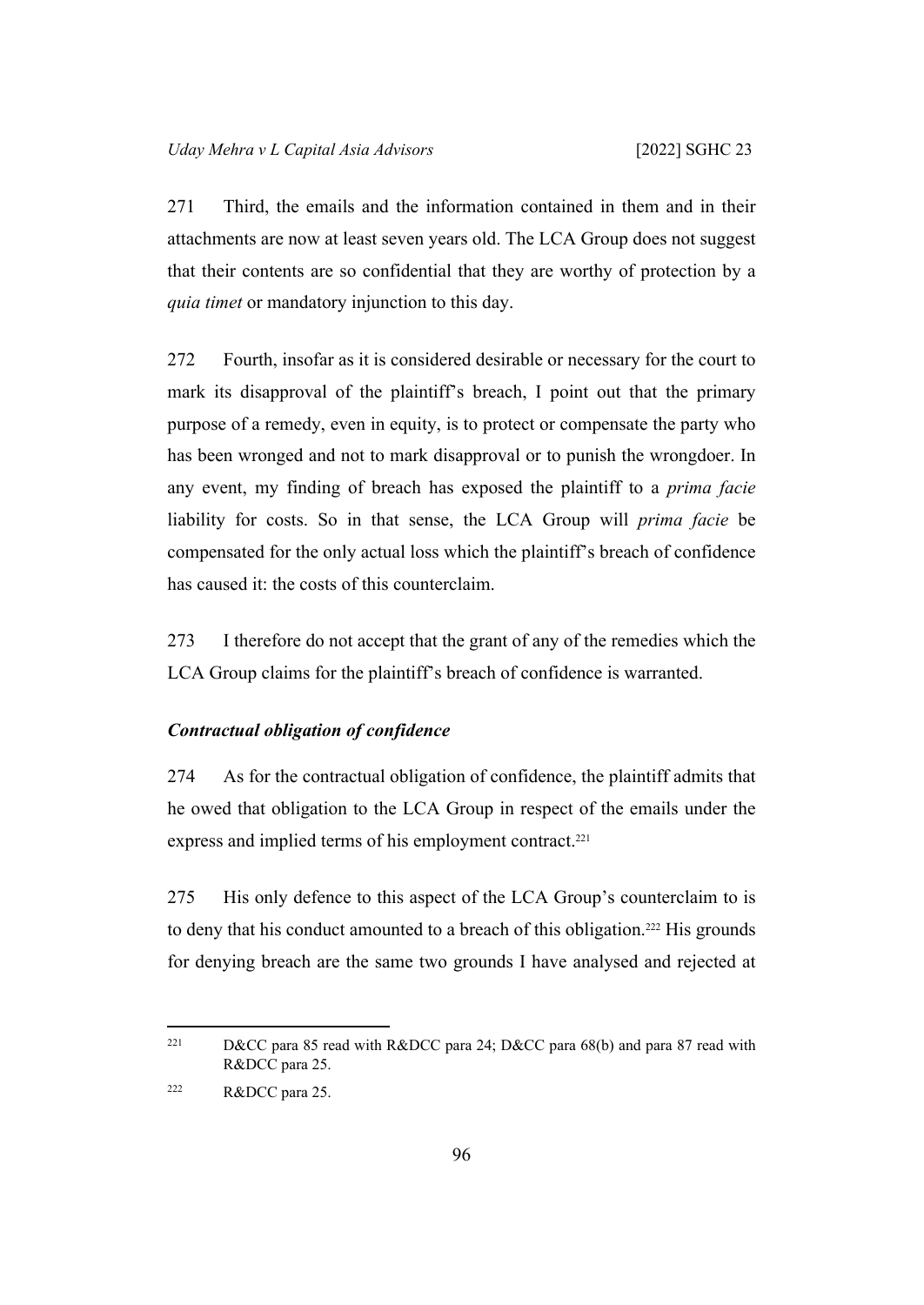[[258\]](#page-95-1)–[[266\]](#page-97-0) above. I reject them again in the context of his contractual obligation of confidence for the same reasons. In any event, liability for a breach of contract is strict. It therefore matters not why the plaintiff breached his contractual obligations, even if it was for the purest of motives. The plaintiff does not suggest that either of his two grounds affords any contractual defence, *eg* by becoming incorporated as a terms of his employment contract or by giving rise to an estoppel.

276 The plaintiff is therefore *prima facie* liable to the LCA Group for breaching his contractual obligation of confidence. As a remedy for this breach, however, I decline to award the LCA Group any form of permanent injunction or substantive damages. That is for the same reasons set out above at [\[268](#page-98-0)]– [[273\]](#page-99-0). Quite simply, the LCA Group has failed to show that it has suffered any loss or damage or will suffer any loss or damage by the plaintiff's breach of contract. But that does not suffice to negate the LCA Group's right to recover damages from him. Simply by virtue of his breach of contract, the plaintiff's employer at the time of the breach is entitled to an award of nominal damages against the plaintiff. I assess those nominal damages at \$1,000. The plaintiff's employer between March and June 2015 was the second defendant under the June 2014 Contract. The plaintiff will therefore have to pay \$1,000 as nominal damages to the second defendant for breach of his employment contract.

## **Conclusion**

277 The plaintiff mounted an elaborate, contrived and exaggerated claim in every respect. It has failed in every respect. He showed himself to be an employee with a vastly inflated sense of his own skills and worth. He showed himself to be a litigant and a witness with only a loose relationship with the truth.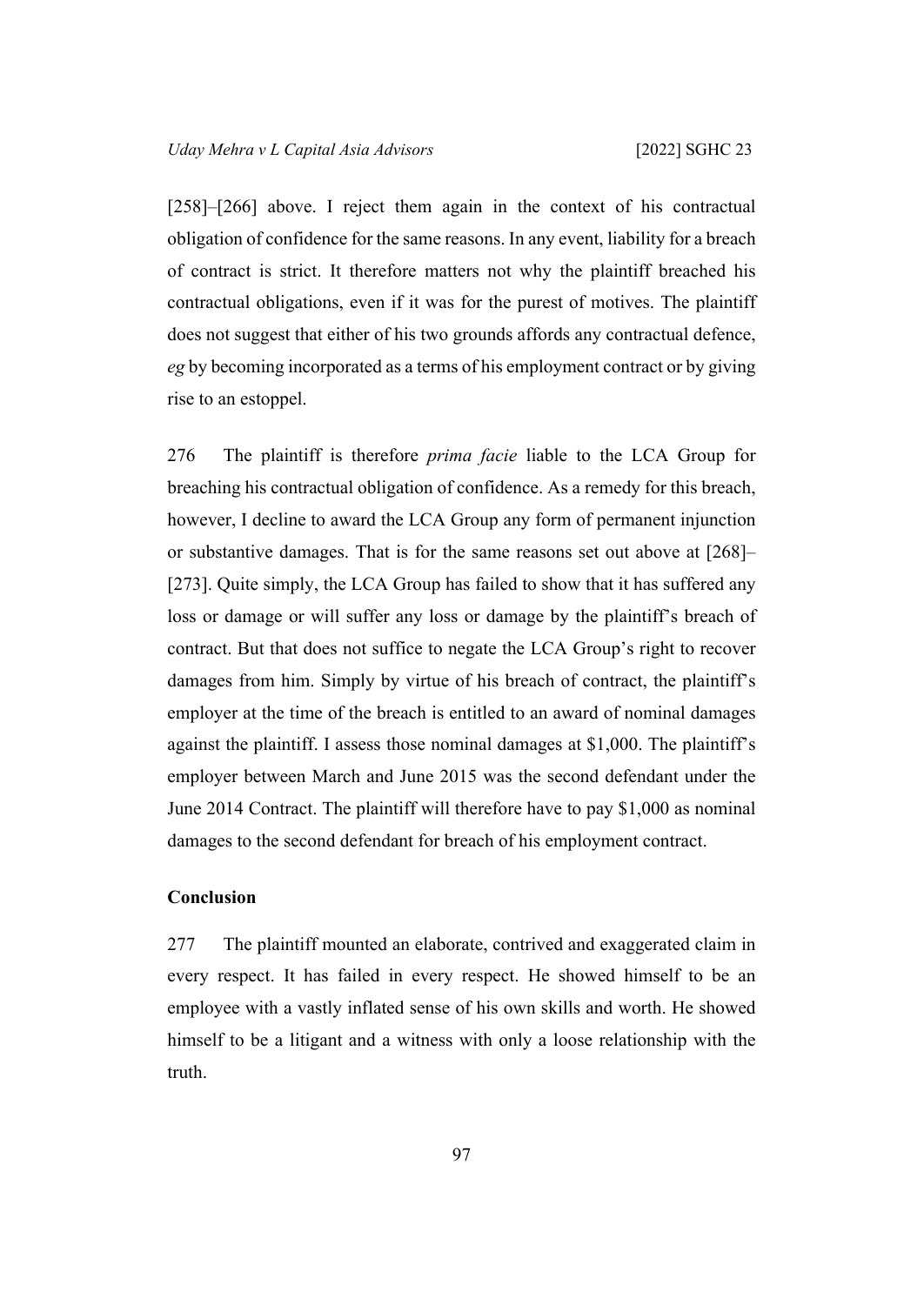278 For all of the foregoing reasons, I dismiss all of the plaintiffs' claims. I also allow the second defendant's counterclaim. I therefore enter judgment against the plaintiff in favour of the second defendant on the counterclaim for \$1,000.

279 The only remaining matter to deal with are the costs of the claim and the counterclaim. I now invite the parties to ascertain the other party's position on costs and to reach agreement on costs as far as possible. To the extent that no agreement can be reached, the parties are to file and serve, within three weeks of the date on which this judgment is handed down, written submissions on costs not exceeding 7,500 words (excluding title page and footnotes).

280 Each party's written submissions should address: (a) who should pay and who should receive the costs of the claim and the counterclaim, or any part thereof; (b) whether those costs should be awarded on the standard basis or the indemnity basis; (c) whether those costs should be taxed or fixed; and (d) in the latter event, the quantum of those costs.

281 Further, each party is to justify its submissions on the quantum of costs by reference to: (a) the costs schedules which have been filed, including the costs schedule filed by that party itself; (b) the applicable costs guidelines in Appendix G of the Supreme Court Practice Directions entitled "Guidelines for Party-and-Party Costs Awards in the Supreme Court of Singapore"; (c) any formal offers to settle or offers of compromise without prejudice save as to costs which have been made and which carry costs consequences; and (d) any taxation precedents which may be comparable and relevant. The written submissions should also address any interlocutory matters for which costs were